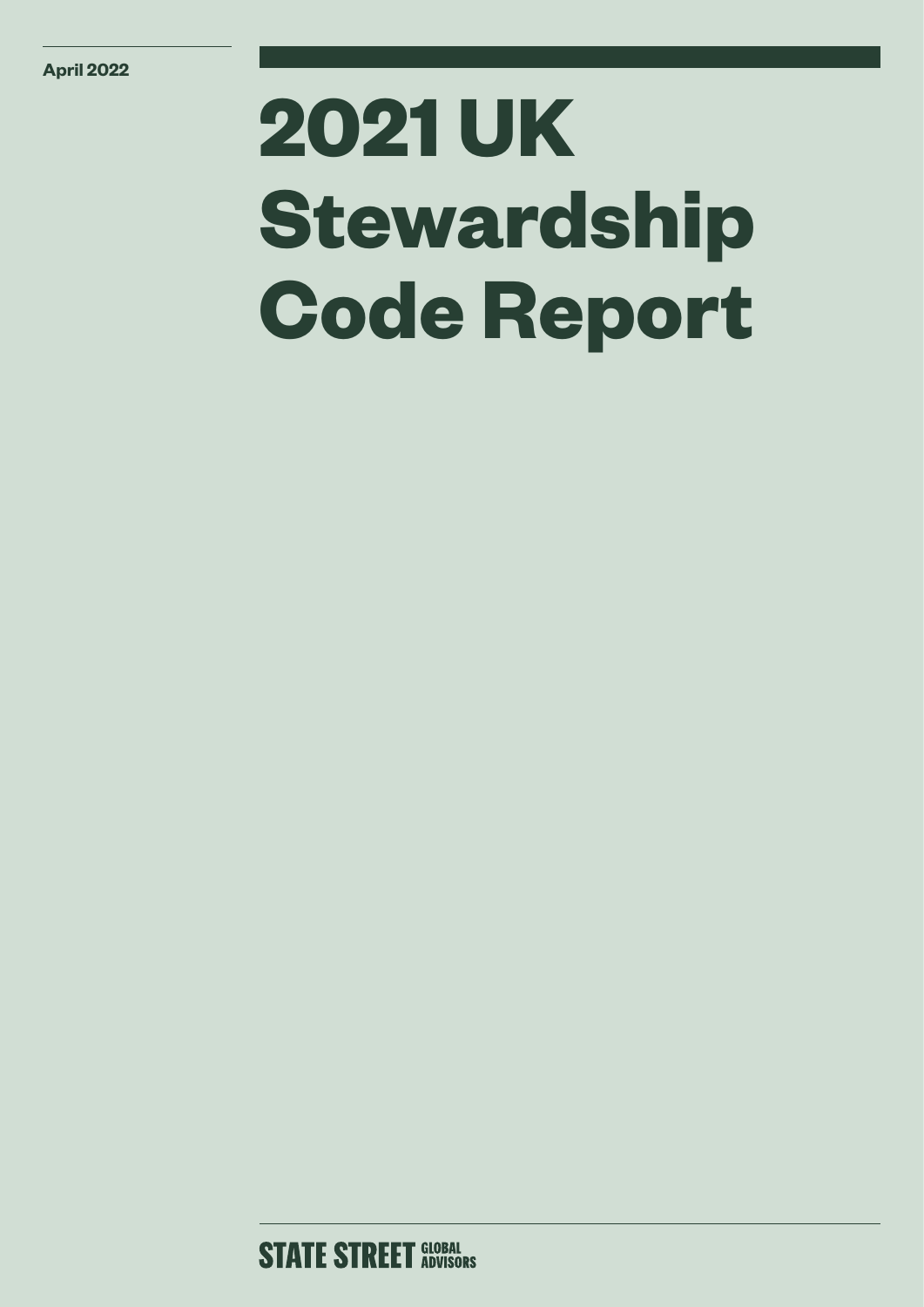| <b>Contents</b> |
|-----------------|
|-----------------|

| 07 | <b>Introduction and Background</b><br>(Principles 1, 3, 4, 5, 6, 7) |
|----|---------------------------------------------------------------------|
| 07 | CEO's Statement by Cyrus Taraporevala                               |
| 09 | CIO's Statement by Lori Heinel                                      |
| 11 | <b>Who We Are and Who We Serve</b>                                  |
|    | (Principles 1, 6)                                                   |
| 11 | <b>State Street Corporation</b>                                     |
|    | Mission and Values                                                  |
| 12 | <b>State Street Global Advisors</b>                                 |
|    | <b>Mission and Values</b>                                           |
|    | Our Company                                                         |
|    | Stewardship Programme Philosophy and Objectives                     |
| 14 | Who We Serve                                                        |
|    | <b>Our Client Base</b>                                              |
|    | Meeting Client and Beneficiary Needs                                |
| 17 | <b>Responsible Investing at State Street</b>                        |
|    | <b>Global Advisors (Principles 7, 9)</b>                            |
| 18 | Our Approach to ESG Exclusions                                      |
|    | POV: Guiding Principles                                             |
|    | "Best in Class/Positive Screening"                                  |
|    | <b>Thematics</b>                                                    |
|    | <b>ESG</b> Integration                                              |
| 19 | Tools Available to Our Investment Teams                             |
|    | R-Factor                                                            |
|    | <b>POV Screening Approach</b>                                       |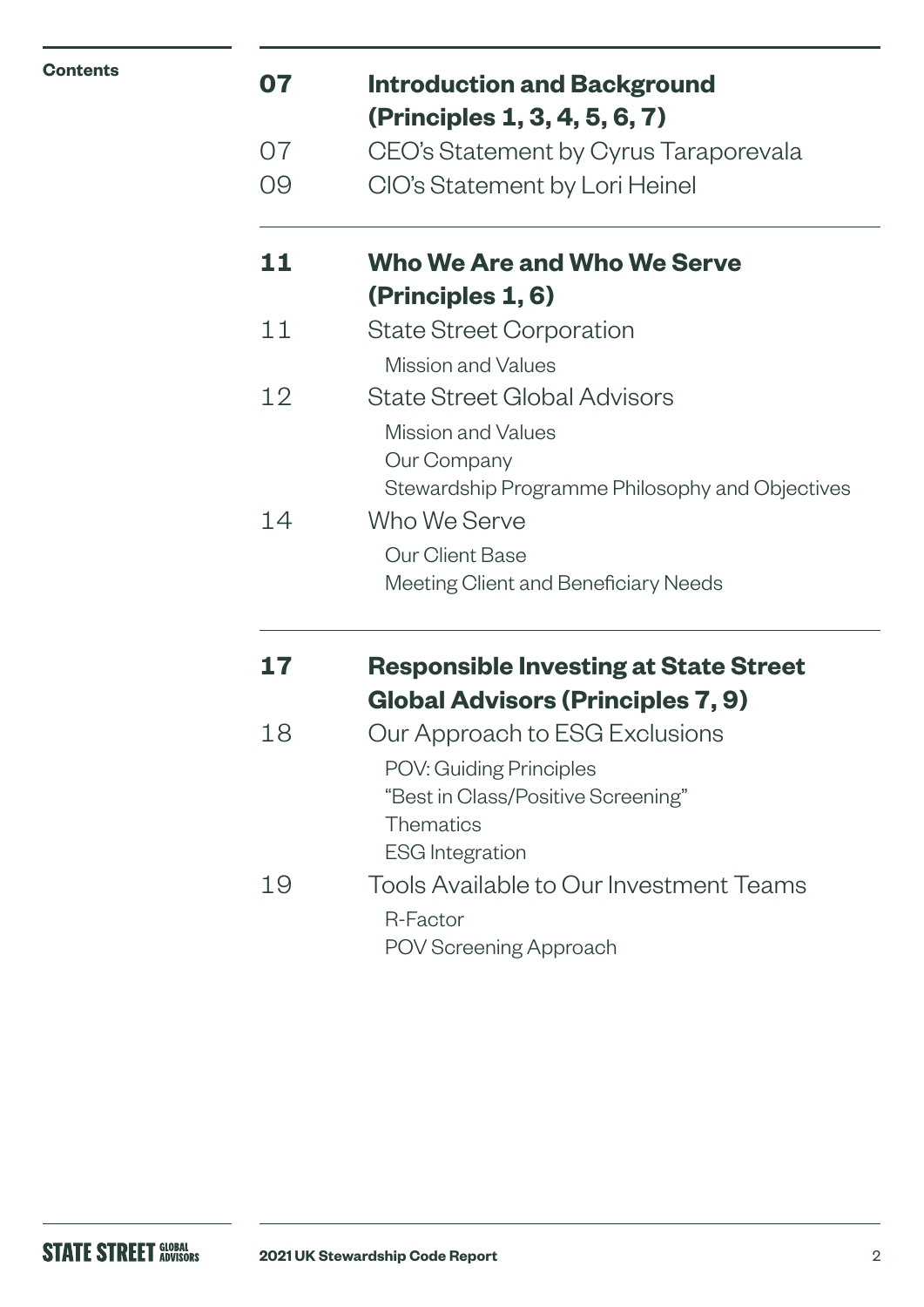| 20 | Integrating Responsible Investing Across Our<br>Asset Classes and Investment Strategies<br>Equity Investments<br><b>Fixed Income Investments</b><br>Debt Investment Engagement<br>Alternative Investment Strategies<br><b>Private Equity Investments</b><br>Indirect Investments<br><b>Investments with Other Managers</b><br><b>ESG Manager Ratings</b> |
|----|----------------------------------------------------------------------------------------------------------------------------------------------------------------------------------------------------------------------------------------------------------------------------------------------------------------------------------------------------------|
| 28 | UN Principles for Responsible Investment (PRI)<br>Leaders' Group<br>Background on PRI                                                                                                                                                                                                                                                                    |
|    |                                                                                                                                                                                                                                                                                                                                                          |
| 30 | <b>Identifying and Managing Systemic Risks</b><br>(Principles 4, 5)                                                                                                                                                                                                                                                                                      |
| 30 | Structure and Approach to Risk Management                                                                                                                                                                                                                                                                                                                |
| 30 | Environmental, Social, and Governance (ESG)                                                                                                                                                                                                                                                                                                              |
|    | Integration                                                                                                                                                                                                                                                                                                                                              |
| 31 | Identifying Systemic Risks                                                                                                                                                                                                                                                                                                                               |
|    | <b>Emerging Risk Review Framework</b>                                                                                                                                                                                                                                                                                                                    |
|    | <b>Investment Risk</b>                                                                                                                                                                                                                                                                                                                                   |
|    | <b>Liquidity Risk</b>                                                                                                                                                                                                                                                                                                                                    |
|    | Counterparty Risk<br><b>Operational Risk</b>                                                                                                                                                                                                                                                                                                             |
|    | <b>Model Risk</b>                                                                                                                                                                                                                                                                                                                                        |
|    | Chief Operating Officer (COO) Risk Team                                                                                                                                                                                                                                                                                                                  |
| 32 | Managing Systemic Risks                                                                                                                                                                                                                                                                                                                                  |
|    | Managing Industry Risk and Liquidity Risk                                                                                                                                                                                                                                                                                                                |
| 33 | Stewardship Priorities in Risk Management                                                                                                                                                                                                                                                                                                                |
|    | A Call to Lead on Racial and Ethnic Diversity                                                                                                                                                                                                                                                                                                            |
| 33 | Effectiveness of Our Risk Management                                                                                                                                                                                                                                                                                                                     |
|    | Approach                                                                                                                                                                                                                                                                                                                                                 |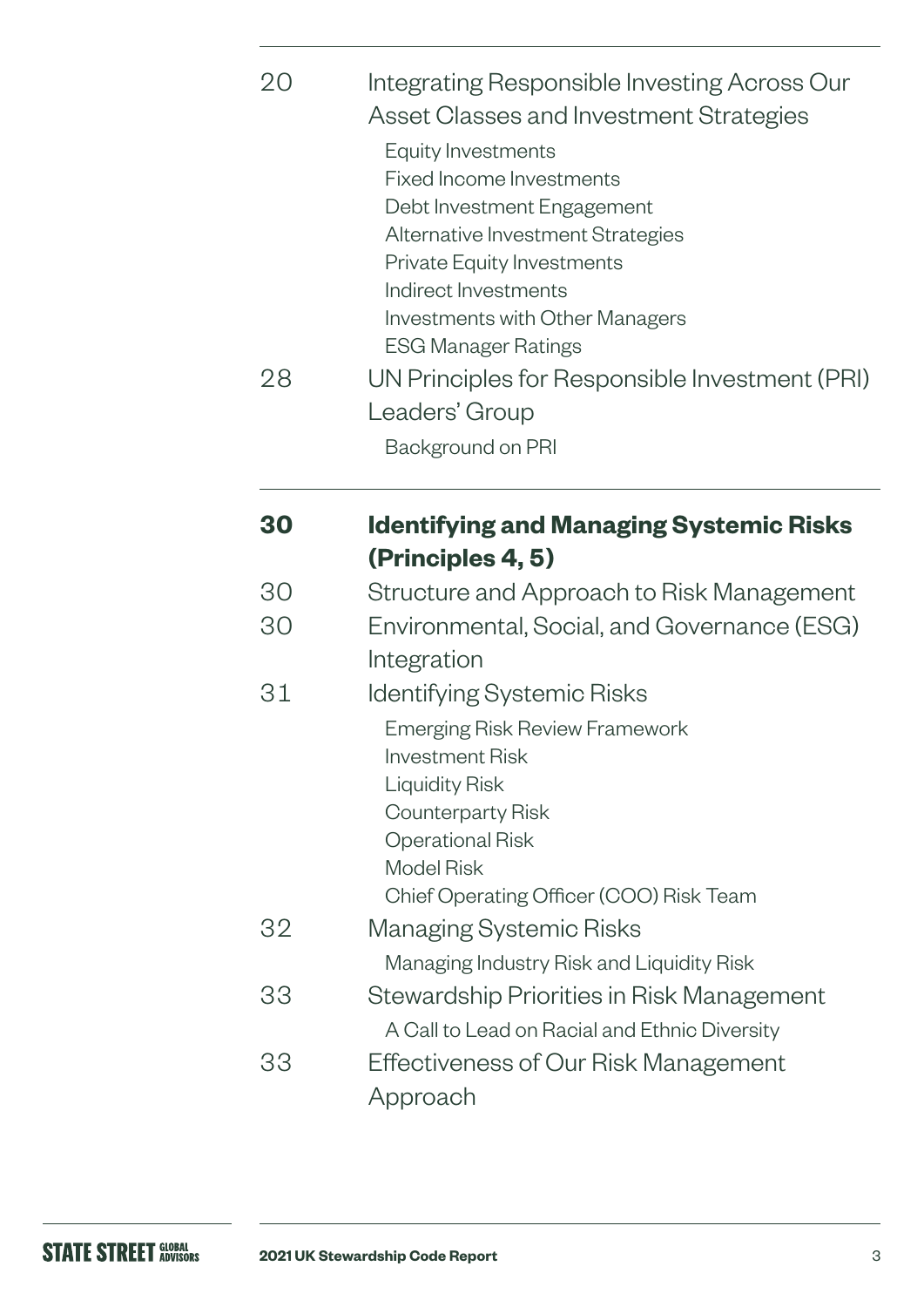| 34 | <b>Engagement and Escalation</b>                             |
|----|--------------------------------------------------------------|
|    | (Principles 9, 10, 11, 12)                                   |
| 34 | How We Engage                                                |
| 35 | Escalation                                                   |
| 36 | <b>Measuring Engagement Success</b>                          |
|    | Company-Specific Successes                                   |
|    | Market-Level Successes                                       |
|    | How We Prioritise Our Engagements                            |
|    | <b>Types of Engagement</b>                                   |
| 38 | Engagement Breakdown                                         |
|    | Engagement Case Studies & Outcomes of                        |
|    | Core Campaigns                                               |
|    | Addressing E, S and G                                        |
| 40 | Climate Risk and Reporting (Environment)                     |
|    | Say on Climate                                               |
|    | <b>Engagement Statistics</b>                                 |
|    | <b>Our Continued Focus</b><br>Climate Action 100+ Initiative |
|    | Climate Proposal Vote Rationale                              |
|    | Continued Global Emergence of Climate-Related                |
|    | Lobbying Proposals                                           |
|    | Europe: The Race to Net Zero                                 |
| 47 | <b>Gender Diversity</b>                                      |
|    | Fearless Girl Campaign: Social Engagements                   |
| 47 | Racial and Ethnic Diversity                                  |
| 48 | Integrating R-Factor into Vote Decisions                     |
|    | (Governance)                                                 |
|    | Using R-Factor in Our Engagements                            |
|    | Regional Differences in Corporate Governance                 |
|    | Standards                                                    |
| 51 | Our Approach to Proxy Voting                                 |
|    | <b>Exercising Voting Rights</b>                              |
|    | Proxy Voting Breakdown                                       |
|    | <b>Vote View</b>                                             |
| 56 | <b>Next Steps</b>                                            |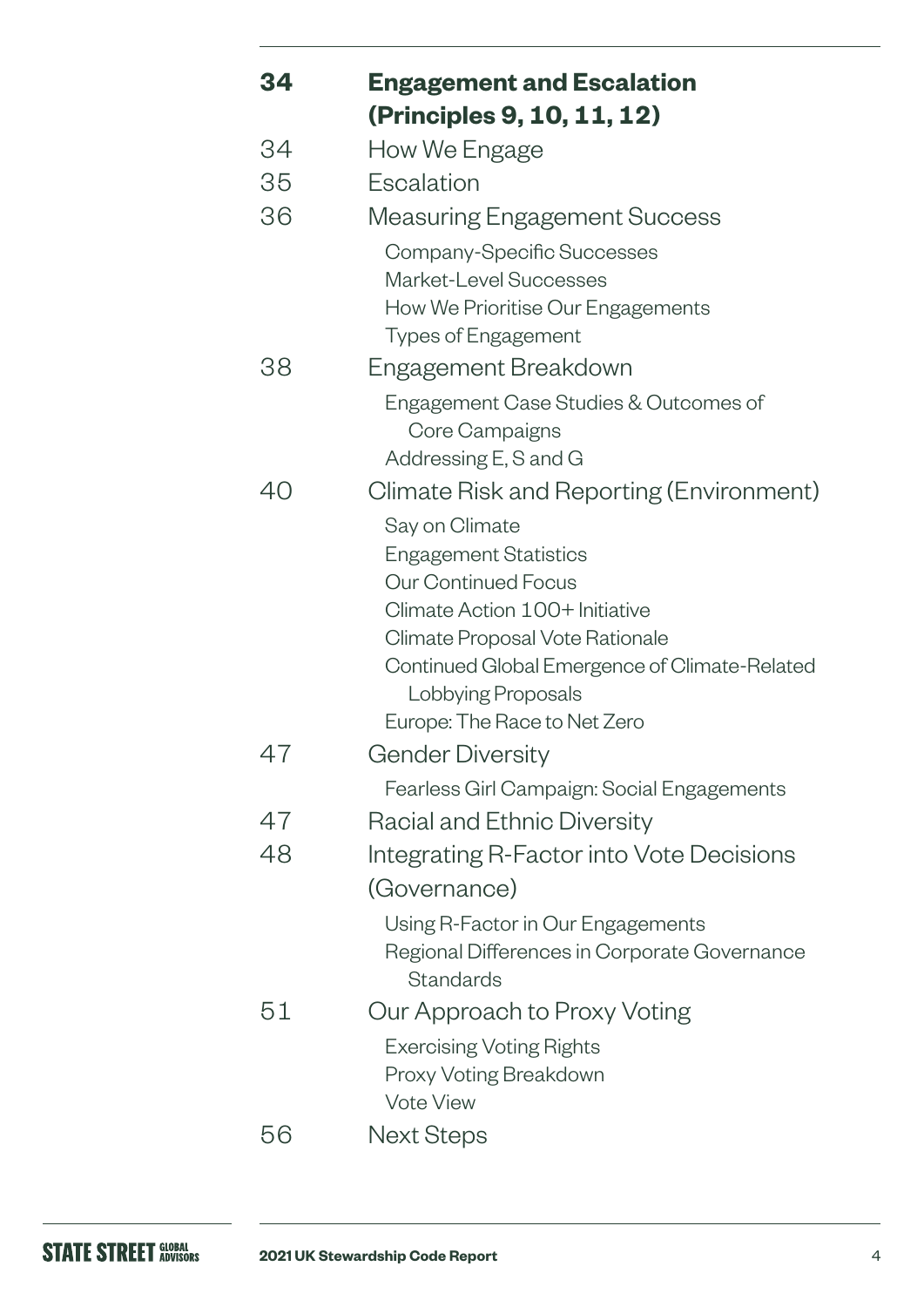| 57 | <b>Stewardship Enablement (Principles 1, 2,</b>                                         |
|----|-----------------------------------------------------------------------------------------|
|    | 3, 5, 8)                                                                                |
| 57 | Our Approach to Governance                                                              |
|    | Launch of the ESG Committee                                                             |
|    | Our Approach and Oversight of Proxy Voting Policies                                     |
|    | <b>Team Structure and Resourcing</b>                                                    |
|    | Advanced New Platform and Technologies<br><b>Third-Party Service Providers</b>          |
| 61 | Linking Remuneration to Our Stewardship                                                 |
|    | Activities: Performance and Incentives                                                  |
| 62 | Assurance of Our Stewardship Programme                                                  |
| 63 | Our Conflicts of Interest Policy                                                        |
|    | Conflicts Arising From Our Stewardship Activities                                       |
|    | Conflicts of Interest Identified in 2021                                                |
| 65 | <b>Making an Impact on the Real Economy</b>                                             |
|    | (Principles 1, 4, 6, 9, 10, 12)                                                         |
| 65 | The Market                                                                              |
|    | Asset Stewardship in Action                                                             |
|    | Thought Leadership                                                                      |
|    | <b>Public Speaking and Press Coverage</b>                                               |
|    | Collaboration With Other Market Participants                                            |
| 71 | Regulators and Policymakers                                                             |
|    | Examples of Our Collaboration on Stewardship and<br>Wider Sustainability-related Issues |
| 72 | <b>Our Clients</b>                                                                      |
|    | <b>Client Engagement</b>                                                                |
|    | <b>Outcomes From Client Feedback</b>                                                    |
|    | Reporting                                                                               |
| 74 | Disclosure of Significant Votes (SRD II)                                                |
|    | Our Company                                                                             |
| フに | Corporate Responsibility<br>Qur Invootoo Componico                                      |

75 Our Investee Companies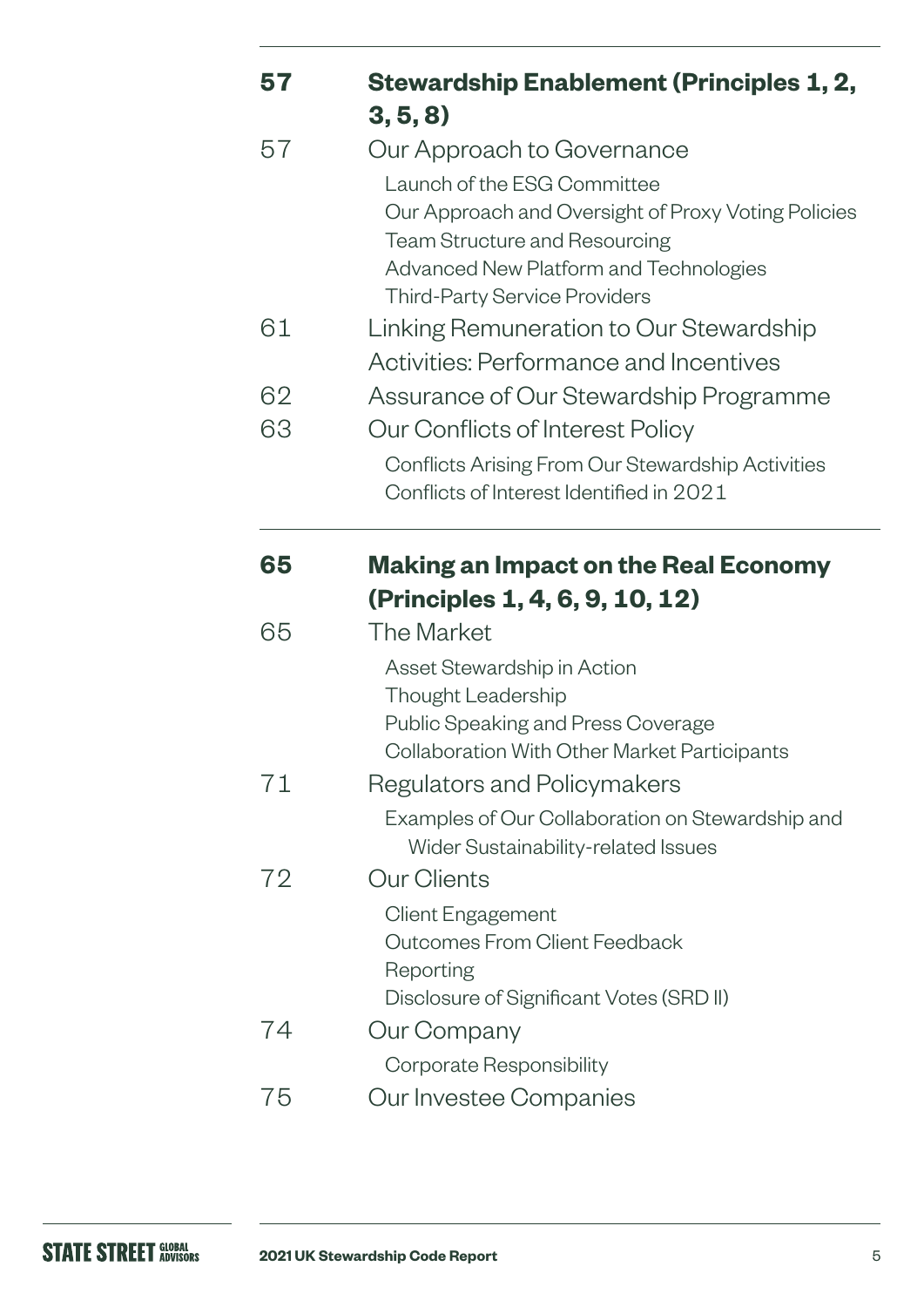### **76 [Appendices \(Principle 2\)](#page-75-0)**

[76](#page-75-0) Appendix A: State Street Global Advisors Global Policy and Voting Links

### [77](#page-76-0) Appendix B: Stewardship Code Principles

- Section of the Report Most Relevant Pages
- 77 [Appendix C: Public Speaking Examples](#page-76-0)
- [78 Appendix D: Stewardship Team Senior Leader](#page-77-0)  [Biographies](#page-77-0)
- 79Endnotes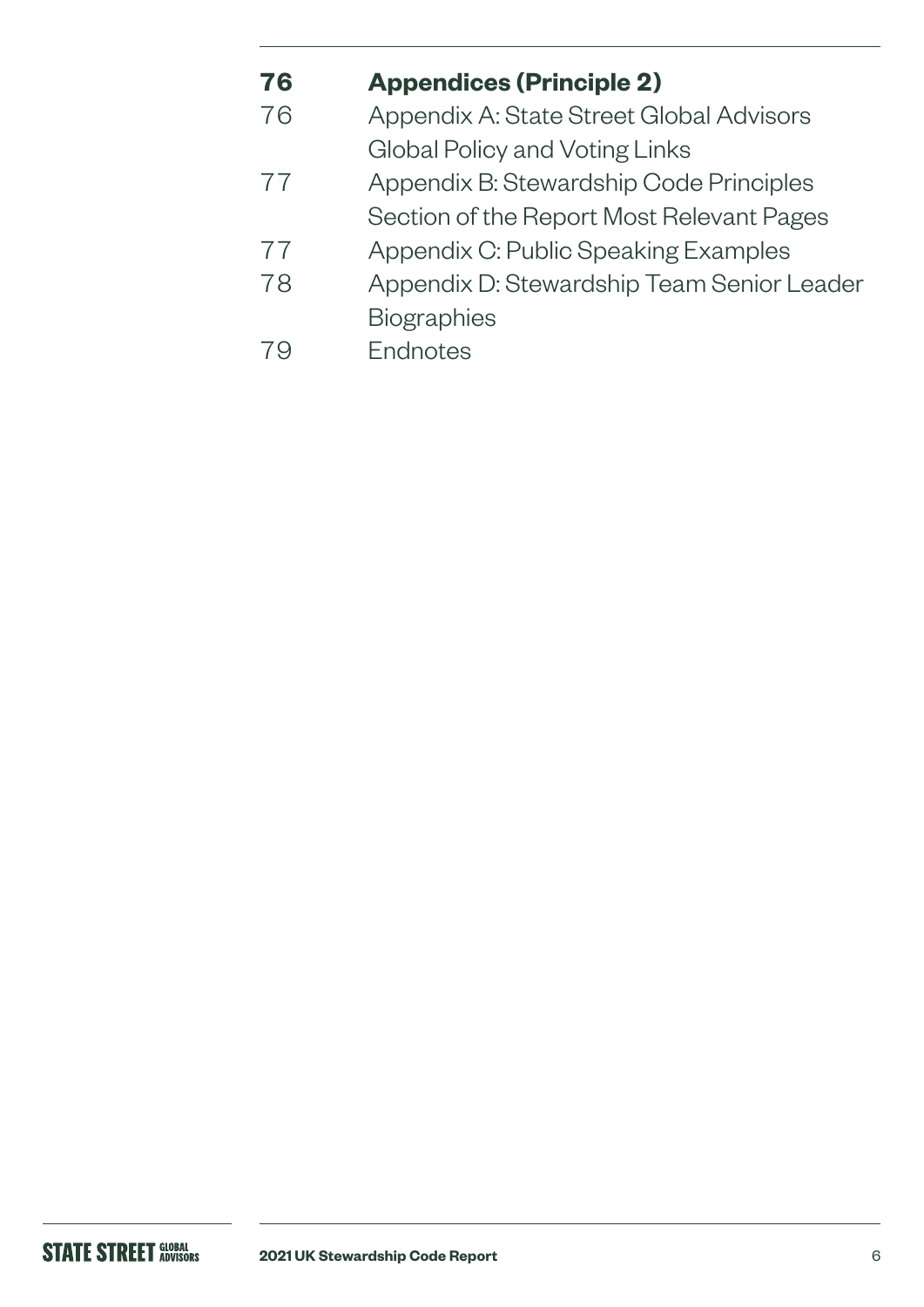## Introduction and Background (Principles 1, 3, 4, 5, 6, 7)

**Statement From Cyrus Taraporevala, President & CEO, State Street Global Advisors**

<span id="page-6-0"></span>1

We would like to thank the Financial Reporting Council (FRC) for approving our application to become a signatory to its revised 2020 Stewardship Code. And we are now pleased to have the opportunity to report on our stewardship activities for 2021, where we set out how we created sustainable benefits for the economy, the environment, and for society.

State Street Global Advisors' mission is to invest responsibly to enable economic prosperity and social progress. Over the past 40+ years, we have built a universe of active and index strategies across asset classes to help fulfil our fiduciary duty and to enable our clients to achieve their investment goals. As the asset management arm of State Street Corporation, we have pioneered the creation of the world's first exchange-traded funds (ETFs) and we are a global leader in indexing.

There are three specific areas we would like to highlight:

- **1** First and foremost, we want to highlight how we have brought ESG to the fore of our governance across State Street Corporation and State Street Global Advisors.
- **2** We continue supporting the acceleration of the systemic transformations under way in climate change.
- **3** Additionally, we are advancing the transition towards more diverse boards and workforces.

ESG Governance Across State Street Corporation and State Street Global Advisors As we mentioned in our 2020 Report, Rick Lacaille (our former Global Chief Investment Officer) took on a new role as Global Head of ESG responsible for ESG across all of State Street Corporation. Our corporate Board of Directors oversees material ESG issues identified by key stakeholders. Under Rick's leadership, we are advancing State Street's mission, which is *to help create better outcomes for the world's investors and the people they serve*. ESG is central to our purpose, because we believe addressing ESG issues can help generate better long-term outcomes.

Within State Street Global Advisors, we are focusing on our ESG resourcing, oversight, and governance. We hired Karen Wong as our new Global Head of ESG and Sustainable Investing in 2021, and realigned internal reporting lines so that Karen has responsibility for all our ESG functions, including our Asset Stewardship programme. This reflects our continued multi-year strategic investment in ESG to improve the outcomes we deliver for our clients.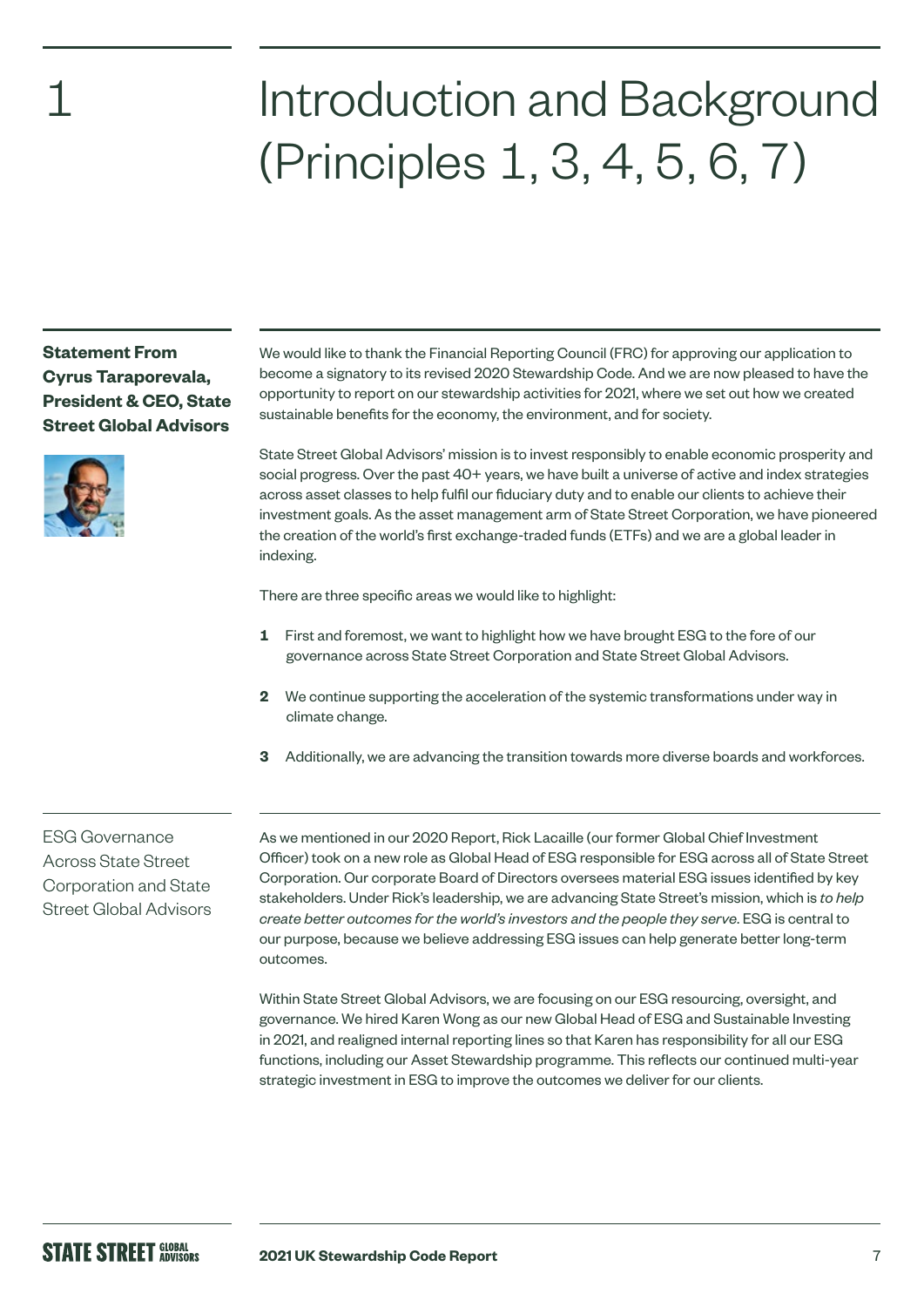We also worked to centralise the governance of our ESG activities across State Street Global Advisors. To do this, in early 2022 we created a new ESG Committee, chaired by Karen Wong, which took on the responsibilities previously undertaken by several different committees across the business. The ESG Committee brings together senior staff from across our Investment, Client-facing, Legal, Compliance, Risk Management, and Operational teams. This crossfunctional Committee facilitates better discussions about themes emerging from engagements and voting activities. We look forward to reporting on the improvements these changes have delivered in 2022. We continue to focus on climate change as one of our multi-year stewardship priorities, both in the activities we undertook in 2021 and where we will focus efforts in 2022. In April 2021 we joined the Net Zero Asset Managers Initiative with the goal of reaching net zero greenhouse gas emissions by 2050 or sooner, and in 2022 we are setting interim targets for 2030. However, we are also concerned about the risk posed by companies "brown-spinning," i.e., seeking to reduce their carbon exposure in portfolios by selling the highest-emitting components to private equity, hedge funds, and other actors. We are concerned this practice can reduce disclosure, shield polluters from scrutiny, and marginalise the voice of investors through moving the same emissions to another fund, rather than actually reducing emissions. Therefore, to drive positive change, we believe engagement with companies on emission reduction rather than divestment is a critical lever for long-term change. It is for this reason that stewardship is at the centre of our net zero strategy to ensure we hold portfolio companies accountable for their statements and actions around their Net Zero pledges and their transition planning. Further, as we move toward our net zero target, our engagement strategy will also continue to evolve: For example, we are planning a targeted engagement campaign in 2022 to encourage the most significant carbon emitters that we invest in to disclose climate transition plans. 2021 was another year of significant transitions. We came through the second year of the COVID pandemic and dealt with supply chain disruptions and the effects of climate change. All these continued to disrupt economies worldwide, threaten corporate resiliency, and test political stability. At the same time, issues of gender, racial, and ethnic inequality continued to challenge countries and companies to do better. That is why we instituted new guidance on Racial and Ethnic Diversity Disclosure, in which we stated how we would drive better disclosure on racial and ethnic composition of boards in 2021 and 2022. For 2021, our expectation was that, if a company in the S&P 500 or FTSE 100 did not disclose its racial and ethnic composition, we would vote against the Chair of the Nominating & Governance Committee. We were also clear that, in 2022, if a company in the S&P 500 or FTSE 100 did not have at least one director from an underrepresented community, we would vote against the Chair of the Nominating & Governance Committee. As part of our work on gender and equality, we continue to lead the market with our Fearless Girl campaign. Since we began this campaign, 948 (more than 60%) of the 1,548 companies we identified that had all-male boards have added one or more female directors. Whilst this is an improvement on board diversity, it's not the end goal of our work. In 2022, we expect that all companies we invest in, across the globe, will have at least one woman on their board. Focus on Climate Change Transformation Focus on Diversity and Equality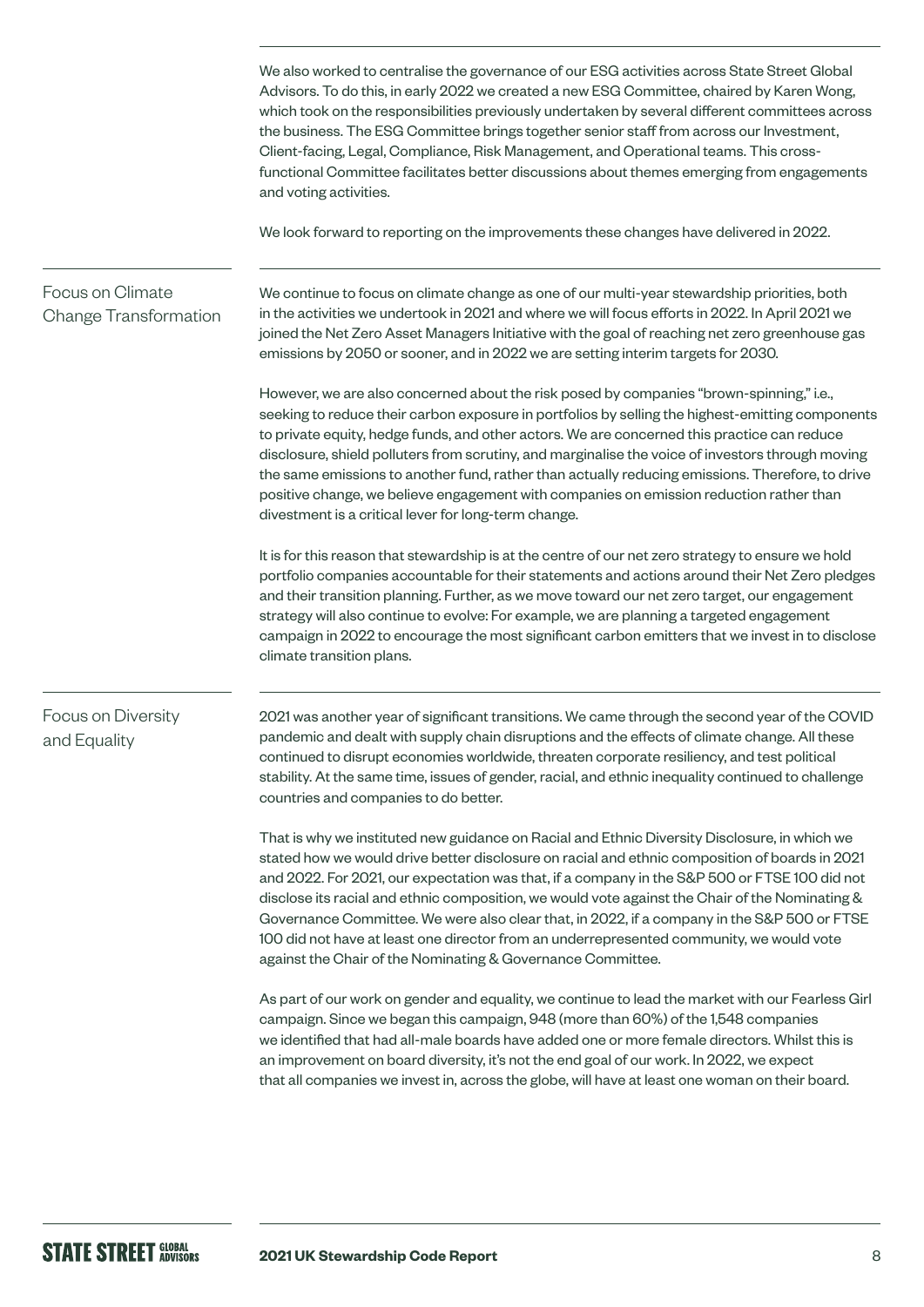This significantly expands upon our historic approach, which applied this approach only to constituents of major indices in select global markets. If we do not see companies engaging on this topic, we are prepared to vote against the Chair of the board's Nominating Committee or the board leader. Additionally, beginning in the 2023 proxy season, we will expect boards to comprise at least 30% women directors for companies in major indices in the US, Canada, UK, Europe, and Australia. We expect this change to result in boards with 3 or 4 female directors on average and as many as 3,000–4,000 additional female directors across covered indices.

We look forward to working even more closely with our clients, regulators, and our other stakeholders as we enter the next stage of our stewardship journey. It is in that spirit that we submit this report.

#### **Statement From Lori Heinel, CIO, State Street Global Advisors**



The preparation of State Street Global Advisors' 2021 report for consideration by the FRC has afforded us the opportunity to acknowledge some of our stewardship successes over the past year. At the same time, the exercise has also served to highlight areas where we must focus attention going forward.

We recognise that a crucial element of good stewardship for our clients is the continued enhancement of our approach to ensure we remain aligned with our mission, client expectations, and ESG commitments. This year's UK Stewardship Code Report highlights a number of areas where we believe we have done just that.

We have also identified some areas where continuing improvement is necessary, one of which relates to our stewardship of non-equity assets. To demonstrate our developing stewardship of non-equity assets, this report includes some relevant examples of the work we have done beyond engagement and proxy voting. I am particularly proud of the work we are doing around our direct real estate investments in Europe to meet carbon reduction targets. In 2022, we will further develop our stewardship of fixed income assets, particularly with regard to how we engage with clients.

We continue to improve our stewardship practices and processes with an ever-present focus on satisfying the long-term needs of our clients. Below is a summary of several areas that we focused on in 2021 and where we are committed to building on progress in 2022.

#### Investment in R-Factor™

In 2019, we launched our ESG scoring system — Responsibility Factor (R-Factor) — based on a transparent framework of materiality.<sup>1</sup> Since then, we have continued enhancing R-Factor. In 2021, we expanded our coverage universe and now score more than 10,000 companies. This provides us with an effective prism through which to assess sustainability risks and ESG opportunities in our clients' portfolios. We have developed in-house sustainability screens to help identify companies for proactive engagement. These screens leverage R-Factor scores to identify sector and industry outliers for engagement and voting on sustainability issues. We also use R-Factor to help clients understand their portfolio exposures.

Our approach is enriched by assessments from our Asset Stewardship Team, which actively engages directly with companies, allowing us to leverage their expertise to map hundreds of governance metrics and assign custom weightings for each metric across six global regions. By linking together our R-Factor analysis of companies and our engagement processes, we focus our efforts on those companies that score poorly in R-Factor.

We currently vote against companies that fail to improve their R-Factor score and show no signs of taking action to improve their score. In 2022, we will continue to vote against companies where we do not see action to improve their score; we will now also vote against companies that show a downward trend in their R-Factor scoring as well as those that consistently underperform their peers in the same market sector.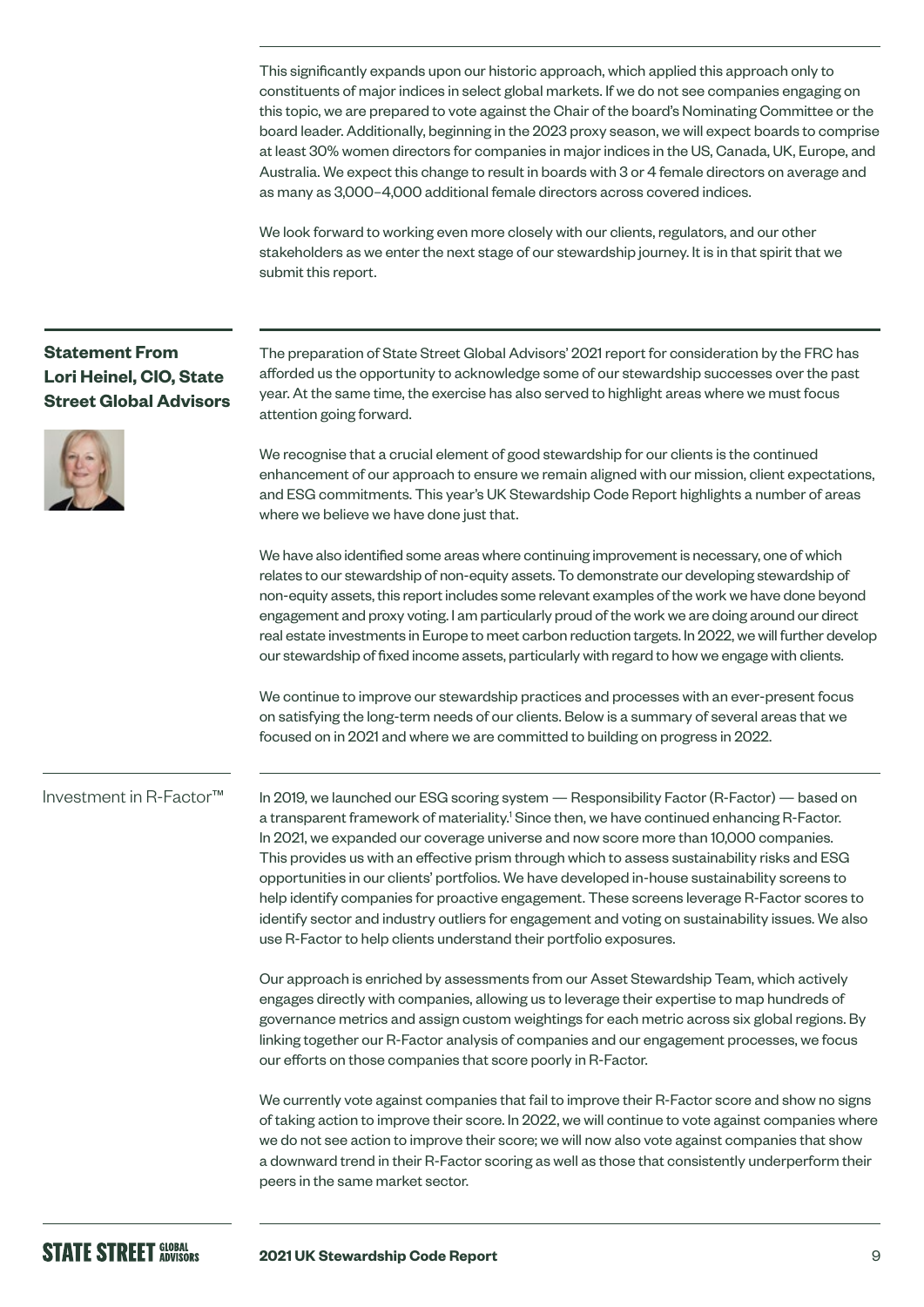<span id="page-9-0"></span>

| Our Use of ESG and<br><b>Climate Analytics</b>  | Following a robust research and due diligence examination of more than 35 ESG data providers,<br>we partner with 13 best-in-class ESG data providers that can offer valuable insights into client<br>portfolios. To support our clients in their assessment of ESG risks embedded in portfolios,<br>we have developed an ESG and climate analytical platform, which gives us the capabilities to<br>assess and monitor progress on carbon emission metrics such as carbon intensity and reserves,<br>greenhouse gas emissions, as well as a full scope of ESG portfolio analytics on ESG scores,<br>controversies, and business involvement. This data and analysis helps us to provide valuable<br>insights to our clients as to how their investment portfolios perform on these ESG risk areas. |
|-------------------------------------------------|----------------------------------------------------------------------------------------------------------------------------------------------------------------------------------------------------------------------------------------------------------------------------------------------------------------------------------------------------------------------------------------------------------------------------------------------------------------------------------------------------------------------------------------------------------------------------------------------------------------------------------------------------------------------------------------------------------------------------------------------------------------------------------------------------|
| Establishment of<br><b>Client Unit Function</b> | The Asset Stewardship Team works closely with our global client relationship teams to maintain<br>an open and constructive dialogue with clients on the delivery of our stewardship activities. We<br>have recently dedicated some members of the Asset Stewardship Team to meeting our clients'<br>ESG and stewardship expectations. This change ensures we are more closely connected to the<br>needs of our clients and aligned with their stewardship priorities.                                                                                                                                                                                                                                                                                                                              |
| Resources                                       | To address our expanding and evolving mandate, we have added to the headcount, experience,<br>and expertise within our Asset Stewardship and ESG teams. Moreover, we continue to prioritise<br>the expansion of our teams, as well as increasing investment in the areas of technology,<br>infrastructure, and data. With our focus on climate change and our commitment to net zero, we<br>understand the importance of expanding our approach to engagement. We believe this is one of<br>the most powerful tools available to us to help move companies, and the wider market, towards<br>achieving a more positive climate change outcome.                                                                                                                                                     |
| Conflicts of Interest                           | As an asset steward, a number of potential conflicts of interest may arise in our investment<br>activities. We have therefore identified and captured within this report the mitigants that we use<br>and a clear process for governance oversight of such potential conflicts.<br>In 2022, we have further developed our Conflict Mitigation Guidelines to better capture the<br>processes we already follow internally. We look forward to reporting again in our 2022 report on<br>how this has impacted our management of conflicts of interest.                                                                                                                                                                                                                                               |
| Focus on Outcomes                               | We recognise that the expectations of regulators and our clients are more focused on outcomes<br>rather than initiatives. As was the case in 2021, this will remain a key focus area for us in 2022<br>as we continue to evolve our data capture of engagement outcomes. In particular, we will focus<br>on improving the way we record and communicate the outcomes of our engagement and voting<br>activities. Overall, we will ensure that mechanisms are in place to effectively measure, analyse,<br>and report on our efforts to regulators, clients, markets, and our employees.                                                                                                                                                                                                            |
|                                                 | We will continue to engage with our clients on their climate goals. The case studies that we<br>present in Chapter 5 highlight the climate engagement activities we undertook in 2021 and the<br>positive outcomes achieved by this engagement.                                                                                                                                                                                                                                                                                                                                                                                                                                                                                                                                                    |
|                                                 | We believe that there is much still to $do$ — the topics we have outlined contain ongoing<br>challenges that cannot be achieved in a year. However, we recognise the importance of the<br>incremental efforts we can successfully support each year to help drive towards the desired<br>longer-term outcomes.                                                                                                                                                                                                                                                                                                                                                                                                                                                                                     |
|                                                 | We look forward to detailing our progress in the 2022 report.                                                                                                                                                                                                                                                                                                                                                                                                                                                                                                                                                                                                                                                                                                                                      |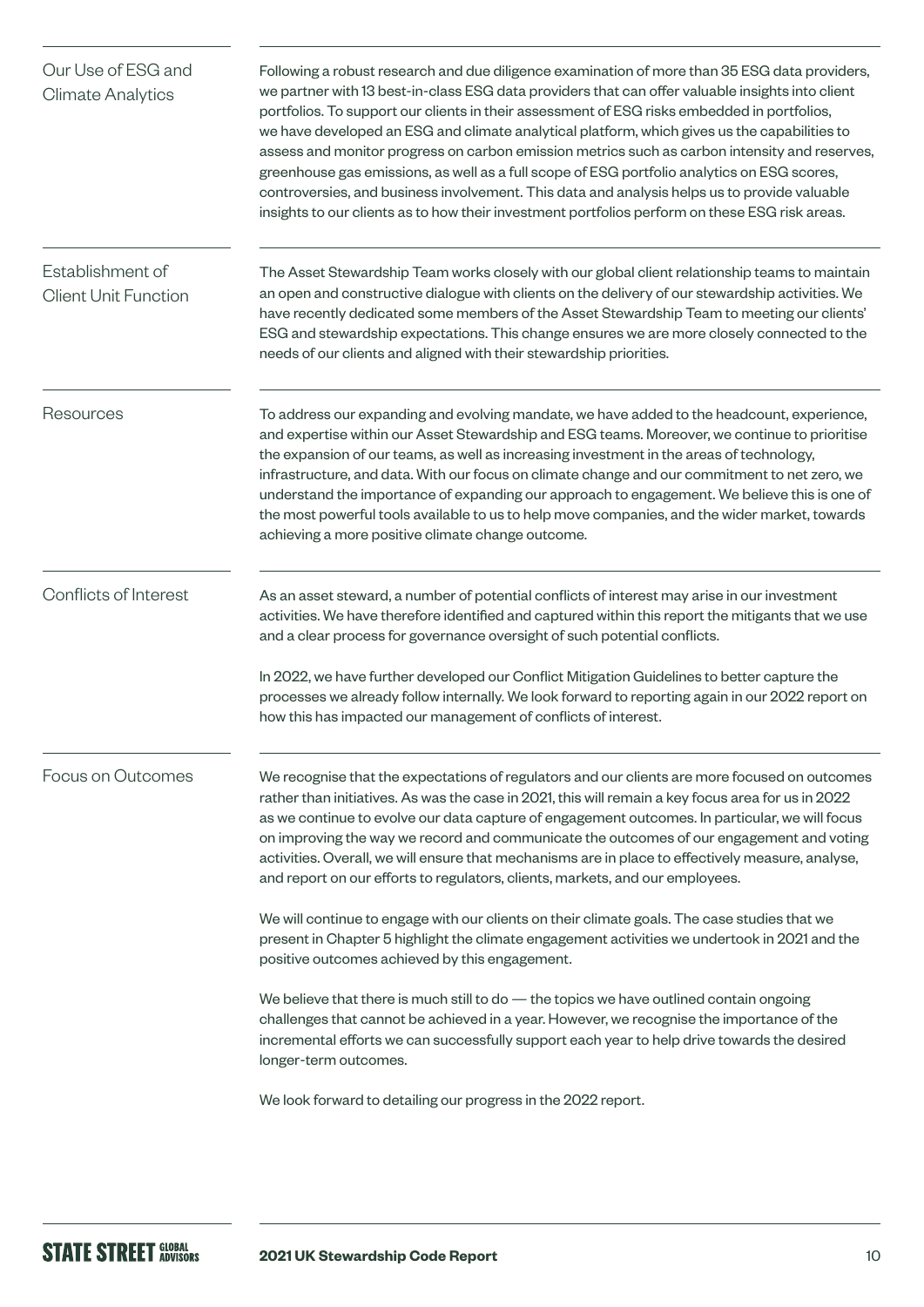### Who We Are and Who We Serve (Principles 1, 6)

In this section, we have set out the values that drive our stewardship activities. These are initially set and guided by State Street Corporation, and flow through to State Street Global Advisors, informing our philosophy and how we serve our clients.

#### **State Street Corporation**

<span id="page-10-0"></span>2

Mission and Values

Our parent company provides a framework for our mission and culture. What our values mean:

- Global Force, Local Citizen: We're a global company with a deep commitment to our individual markets, clients, and communities.
- Always Finding Better Ways: We're committed to continuous improvement: delivering value to clients, shareholders and communities, developing our people, and operating efficiently and ethically.
- Stronger Together: We're passionate about building relationships and creating shared goals that help our employees and clients achieve success.
- Trust Is Our Greatest Asset: We're committed to acting with integrity and treating our clients, employees, and stakeholders with fairness and respect.

It is critical for our success and employee experience that our values are integrated into our culture. We are steadfast in our commitment to a culture of risk excellence that mitigates potential risks that threaten our business. We put risk excellence at the heart of our business strategy, balancing the goal of long-term value creation with the protection of our economic, human, and environmental capital.

The human capital aspect of our business, including how we engage with and support our employees, is material to our long-term success. Issues and initiatives related to our human capital are important both in our internal operations and in our external affiliations with companies in State Street Global Advisors' portfolios. Our employees help us create long-term value and constantly innovate better ways to provide services to our clients and engage with our stakeholders.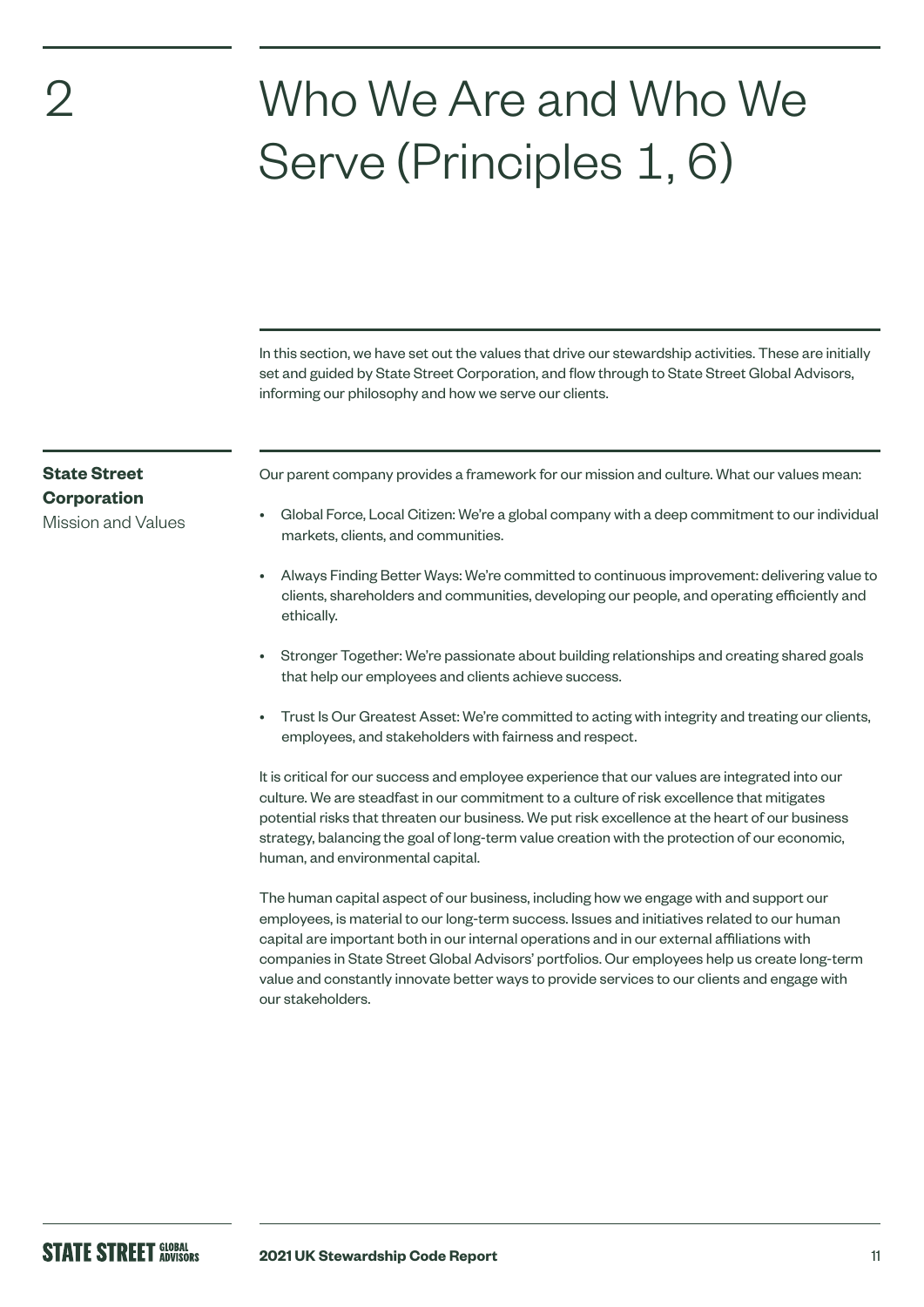#### At State Street Global Advisors, we are driven by the belief that an inclusive culture and diverse workforce are essential to the long-term sustainability and success of our business. We hold our employees and leadership accountable to high standards of conduct that ensure our business is run in an ethical and responsible manner. Our mission is to invest responsibly to enable economic prosperity and social progress. Our mission is evidenced by our enduring commitment to ESG principles across our investment strategies. Our ESG beliefs are central to our corporate mission and encompass the following tenets: **1** We believe that identifying and systematically incorporating material ESG issues is integral to our role as fiduciaries of our clients' capital. **2** As one of the world's largest asset managers, we partner with clients to achieve their ESG objectives through our global expertise in ESG research, investment strategy, and data analytics. **3** Our stewardship role in global capital markets extends beyond proxy voting and engagement with issuer companies. We seek value for our clients through thought leadership, engagement, and disclosures. **4** Companies embracing ESG best practice have strong, effective, independent boards and incorporate sustainability into their long-term strategy. **5** State Street's values define what we stand for and the behaviours we want to encourage in each other. They unite us as an organisation and guide every decision we make. State Street Global Advisors, a fully owned subsidiary of State Street Corporation, is one of the world's largest asset managers, responsible for \$4.14 trillion in assets under management and the third-largest provider of exchange-traded funds globally (as of 31 December 2021).<sup>2</sup> We recognise our role within financial markets, given our size and scope. We are a global scaled Index and systematic investment manager, with strengths in Indexing (institutional and ETFs) and Cash, as well as select active and multi-asset capabilities, underpinned by a strong ESG ethos. ESG offers a source of increasingly valuable information for investors, impacting both potential returns and risk. Our Index business is evolving rapidly, propelling innovative approaches to investing that take ESG criteria into account. Whether driven by regulation, investment beliefs, or values — many of our investors are asking how their indexed investments can adapt to this new realm. As growing data availability creates the opportunity to integrate ESG into index portfolios, we continue to broaden our toolkit to help our clients future-proof their portfolios with leading-edge solutions. Our active and index capabilities span the investment spectrum. Our Company **State Street Global Advisors**  Mission and Values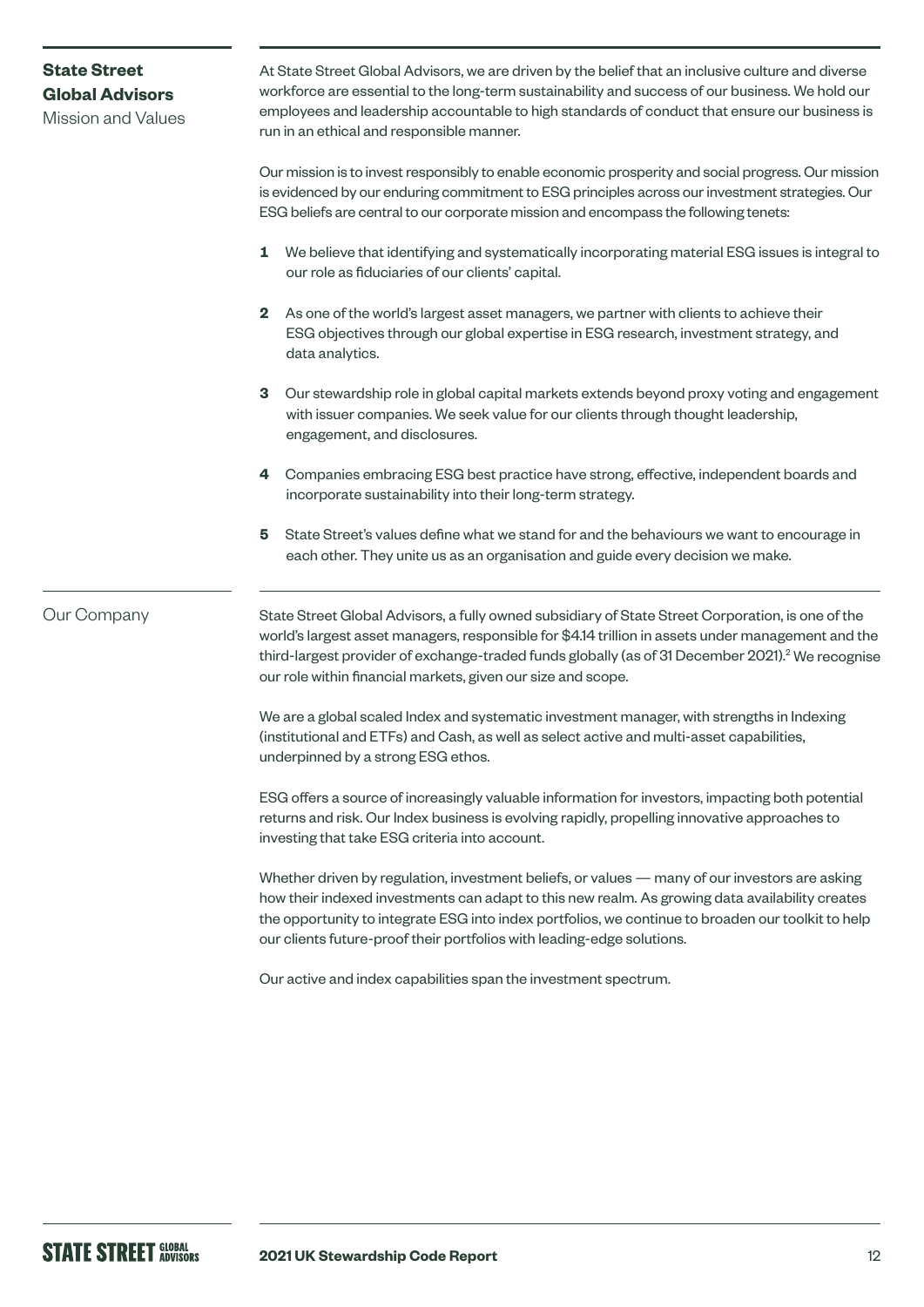#### Figure 1

**Assets Under Management Split by Asset Class**

| <b>Equity</b>                                                           | Fixed Income & Cash*                             | <b>Multi-Asset</b>                                                                                                                                                                                                           | Alternatives <sup>+</sup>                                                                                                      |
|-------------------------------------------------------------------------|--------------------------------------------------|------------------------------------------------------------------------------------------------------------------------------------------------------------------------------------------------------------------------------|--------------------------------------------------------------------------------------------------------------------------------|
| <b>\$2.67T</b>                                                          | <b>\$992B</b>                                    | <b>\$224B</b>                                                                                                                                                                                                                | <b>\$248B</b>                                                                                                                  |
| Active<br>• Quantitative<br>• Fundamental<br><b>Smart Beta</b><br>Index | Active<br>Smart Beta<br>Index<br>Cash Management | <b>Strategic and Tactical</b><br><b>Asset Allocation</b><br>Outcome Oriented<br>• Target Date Funds<br>• Real Assets<br>• Inflation Protection<br>• Absolute Return<br><b>Exposure Management</b><br><b>Model Portfolios</b> | <b>Hedge Funds</b><br><b>Private Equity</b><br>Private and Public Real Estate<br>Currency<br>Commodities<br><b>Real Assets</b> |

Source: State Street Global Advisors, 31 December 2021.

\* Cash includes both floating- and constant-net-asset-value portfolios held in commingled structures or separate accounts.

† Alternatives Includes real estate investment trusts, currency and commodities, including gold-backed ETFs for which SSGA only serves as marketing agent.



Source: State Street Global Advisors, 31 December 2021.

\* Official Institutions is a client type that includes all plan type assets including DB and DC.

As a long-term holder of the constituents of the world's primary indices, it is imperative that we use our voice and vote to influence companies on long-term governance and sustainability issues. We firmly believe in the impact our voting and engagement can have in creating value for our clients. We use sustained, multi-year engagements to drive improved disclosure and standards around material ESG risks and opportunities and the long-term preservation of the value of the companies in which we invest.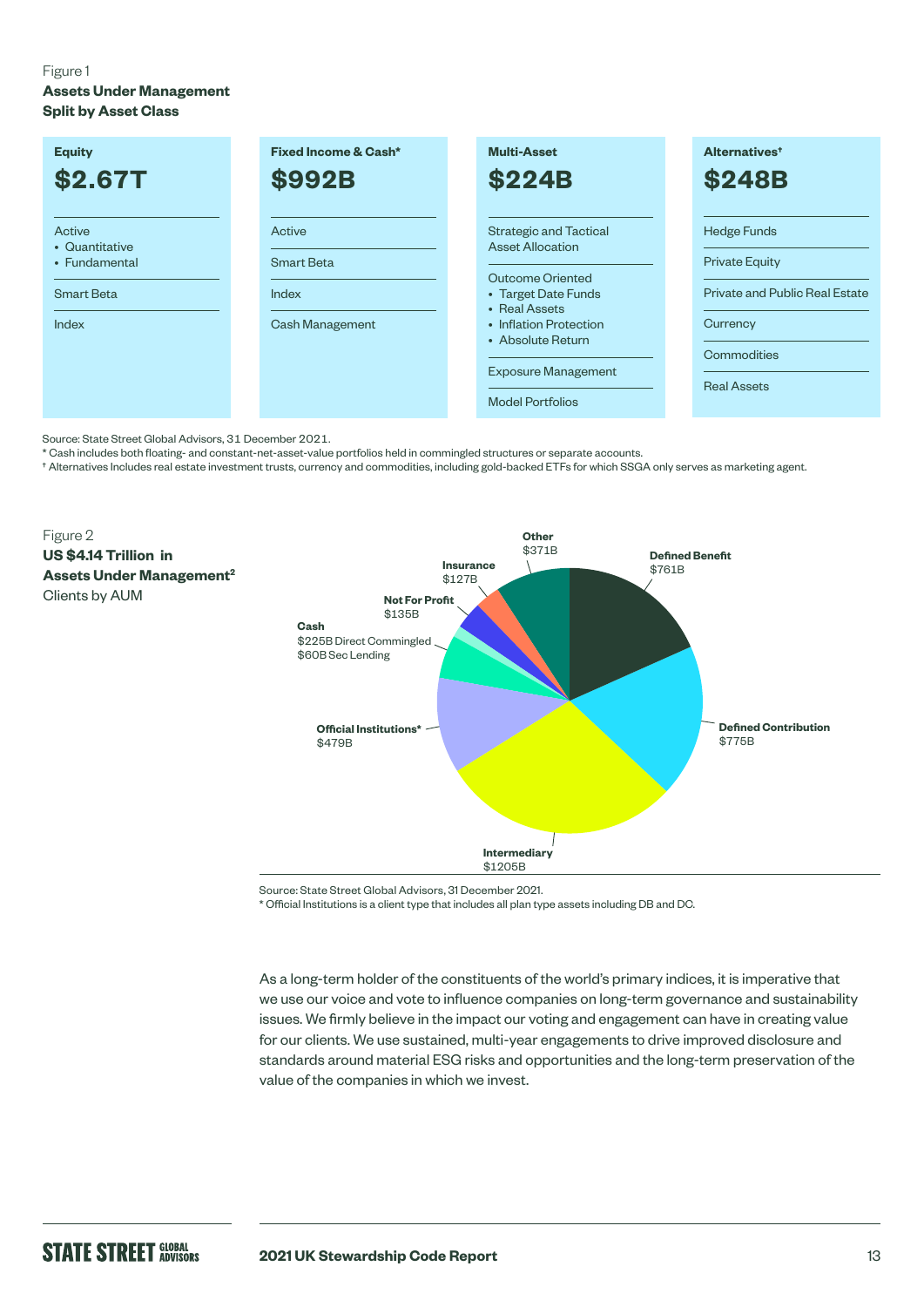#### Stewardship Programme Philosophy and **Objectives**

Our stewardship philosophy is an extension of our mission and values to protect and promote the long-term economic value of client investments. Our stewardship objectives are as follows:

- Clearly communicate our commitment to responsible investing on behalf of our clients and report on the impact of our stewardship activities. We aim to achieve this objective through honest evaluation, seeking feedback, continuous enhancement, and increased transparency in our stewardship practices.
- Develop effective proxy voting and engagement guidelines that enhance and evolve ESG practices in the market. We aim to achieve this objective by applying higher voting standards in markets where governance and sustainability practices are below global investors' expectations, and by identifying engagement priorities that focus on sector, thematic, and/ or market-specific issues. We work (where such activities are permitted by law) with other stakeholders in markets where we believe collective action is needed to promote market enhancements towards best practice.
- Ensure that companies see us as a long-term partner as they navigate the evolution of ESG practices. We aim to achieve this objective by (1) screening our portfolio holdings on performance and, where applicable, ESG factors to prioritise our engagement efforts and (2) by constructively engaging with senior management and board members to effect change in investee companies. R-Factor, our proprietary ESG scoring system, plays an important role in informing our Stewardship process, including our screening, voting, and engagement with investee companies (for more information on R-Factor, please see Chapter 3 of this report). In addition, we use thought leadership to inform and provide guidance to our investee companies on the development of ESG practices across our key markets.
- Create outcome-oriented stewardship. To measure and demonstrate impactful outcomes, we monitor and follow up with companies that we previously engaged with and evaluate their responsiveness to our feedback. This requires a long-term, multi-year approach to stewardship as well as perseverance and commitment to our process. Examples of this can be found in Chapter 5 of this report.
- As fiduciaries, we recognise the importance of being accountable to our clients. As such, we aim to provide transparency of our stewardship activities through meetings with clients, publication of quarterly stewardship activity reports, ESG thought leadership, and other information reported publicly online. During our meetings with clients, we actively seek feedback and input to help inform our stewardship priorities.

#### **Who We Serve**

Our Client Base

Figure 3 **Our Capabilities Deliver for Our Diverse and**  For Our Diverse and<br>Global Client Base<br>Global Client Base

As one of the world's largest asset managers, we serve a diverse range of clients across the globe. Below is a high-level summary of our firm as at 31 December 2021.

Trillion in Assets<sup>2</sup>

2100+ Clients<sup>3</sup>

58

Countries with Clients<sup>3</sup>

10

Investment Centers<sup>3</sup>

30

Million DC Participants<sup>4</sup>



Global Trading Capability<sup>5</sup>

Source: [www.ssga.com/ie/en\\_gb/institutional/ic/about-us/who-we-are](https://www.ssga.com/ie/en_gb/institutional/ic/about-us/who-we-are)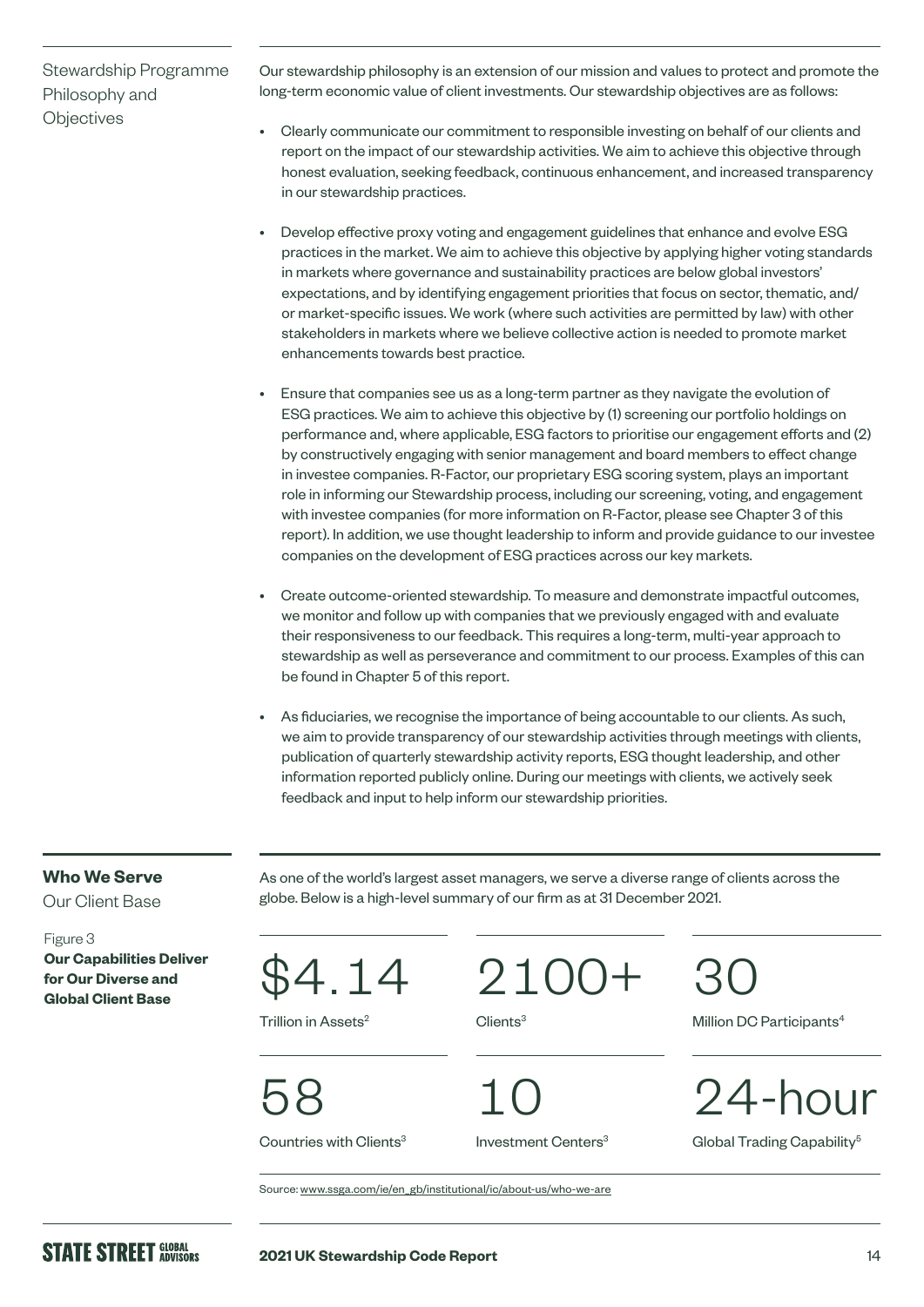Our institutional clients include pension providers, intermediaries, institutions, and not-for-profit organisations. We are also a leading partner to some of the largest government retirement plan providers and sovereign wealth funds globally. Consequently, for many of our clients the investment horizon is measured in decades. Although we do not have direct relationships with retail clients, we are acutely aware that the services we provide to institutional investors ultimately impact their underlying investor base. For example, underlying the pension scheme clients with whom we work are individual scheme members and beneficiaries, whose future financial well-being and retirement security is impacted by the role we play. A breakdown of our clients by type and by geography follows.

| <b>Institution Type</b> |        |
|-------------------------|--------|
| Intermediary            | \$1.2T |
| Institutional           | \$2.9T |
| Geography               |        |
| Americas                | \$1.5T |
| <b>APAC</b>             | \$0.6T |
| <b>EMEA</b>             | \$0.5T |
| Other*                  | \$1.5T |

\* Other includes Securities Lending Pools, SSGA Funds, Mutual Funds, ETFs, and other investment vehicles where underlying client data is unavailable. Includes SPDR Gold Fund, for which SSGA only serves as marketing agent. Source: State Street Global Advisors, 31 December 2021.

We partner with many of the world's largest, most sophisticated investors and financial intermediaries to help them reach their goals through a rigorous, research-driven investment process spanning both indexing and active disciplines. The majority of our investments lie across our intermediary business as well as our defined contribution and defined benefit businesses. We do not currently have any direct retail clients. Below is a brief description of our key end-clients and how we work with them.

**Pension Schemes** We work with employers to help millions of people live more secure and dignified retirements, serving defined benefit and defined contribution pension plans and other pension providers around the world.

**Investment Consultants** We partner with consultants to share investment insights and expertise to help their clients achieve their unique investment goals.

**Endowments and Foundations** We help endowments and foundations fund educational, scientific, and environmental breakthroughs by offering a wide range of solutions and products to help them achieve their goals regardless of the time horizon.

**Countries** We help countries build their infrastructure, implement monetary policy, and save for future generations by partnering with central banks, governments, and sovereign wealth funds.

**Financial Advisors and Other Intermediaries** We work with financial advisors and other intermediaries to help them and their clients create better financial futures — from registered investment advisors in the US to discretionary wealth managers and private banks in Europe by offering them a variety of ETFs and model portfolios.

**Corporate Treasurers and Chief Financial Officers (CFOs)** We work with Corporate Treasurers and CFOs to help their companies meet their financial commitments and fiduciary obligations, as well as to reinvest in their businesses through a variety of cash management solutions.

**Asset Managers** We act as sub-adviser for our asset manager clients and solve complex needs such as portfolio transitions and solutions for liquidity within an asset class.

#### Figure 4 **Client Assets Under Management** Net AUM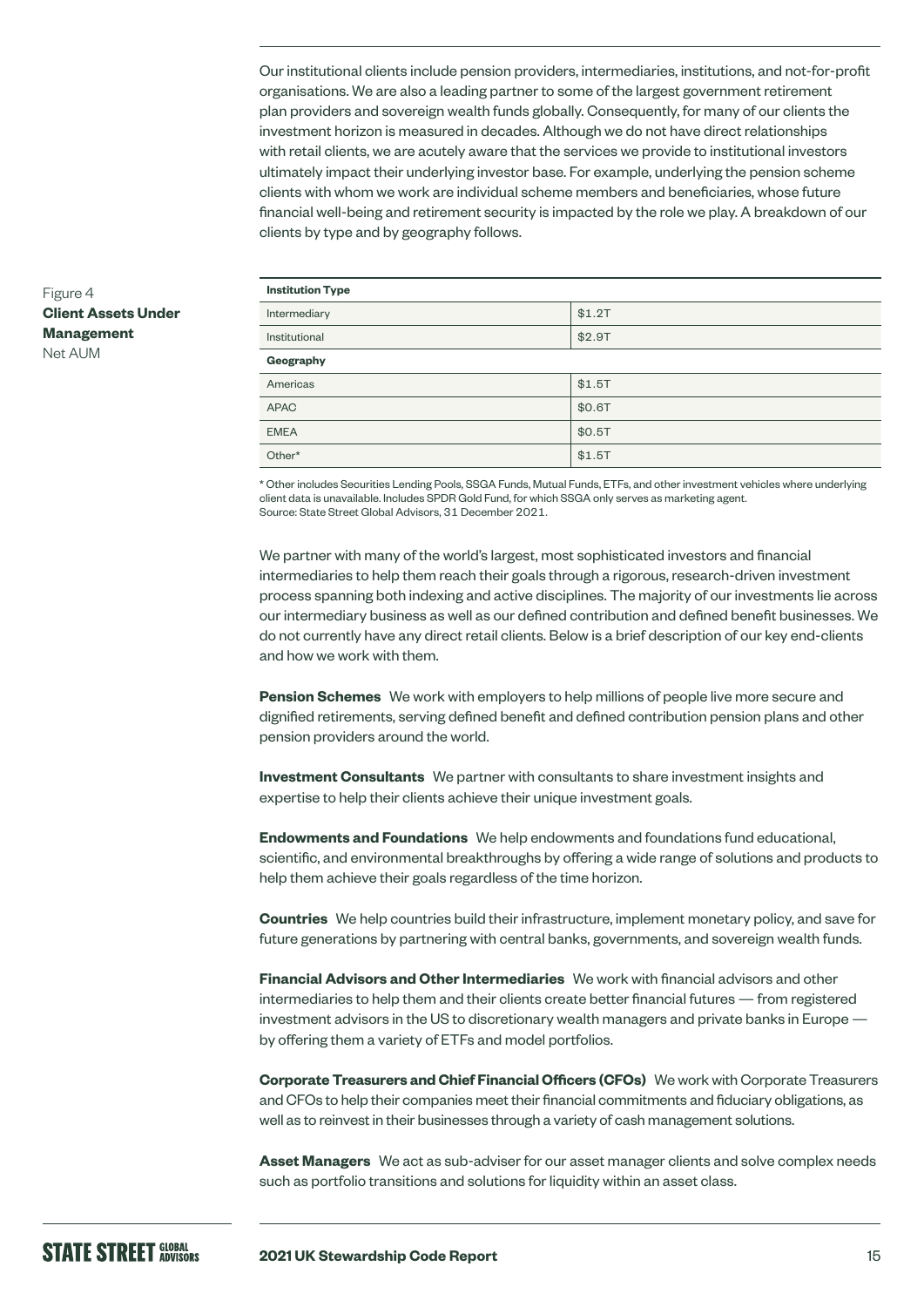#### Meeting Client and Beneficiary Needs

We have a client-first approach, whether our clients are focused on risk management, responding to new regulations, making investments that align with their values, or seeking to enhance longterm performance. Our ultimate aim is always to secure the financial future of our clients.

As we manage portfolios that are long-term holders of capital, it is imperative that we assess and manage ESG risks on an ongoing basis. This is especially important given the long-term and unpredictable nature of systemic risks, such as climate change, whose impact may play out for decades to come.

We have integrated ESG considerations into our investment decisions and investment processes, where appropriate. We have also developed ESG-specific investment and asset stewardship capabilities that enable our clients to achieve their ESG objectives and investment goals while contributing to sustainable economic prosperity and growth.

#### Case Study: Decarbonisation in Investment Portfolios

Below is a case study explaining one of the ways in which we have sought clients' views on ESG issues and used them to inform our stewardship activities.

**Background:** In 2021 we conducted a survey of over 300 institutional investors, many of whom are our clients, to help us better understand their views on decarbonisation. We surveyed senior executives with asset allocation responsibilities at institutions including private and public pension funds, sovereign wealth funds, endowments, foundations, and official institutions from around the world.

**Findings:** We found that, although only 20% of investors have committed to a specific portfolio decarbonisation target, a further two-thirds say they will do so within the next three years. In total, over three-quarters (77%) of respondents were already taking (either targeted or non-targeted) action on decarbonisation. Equities and fixed income are top priorities for institutional investors concerned with decarbonisation, but all asset classes are under consideration. Respondents' preferred strategy to address climate issues is strong asset stewardship and engagement, followed by more robust climate criteria for selecting asset managers, then supplementing existing portfolios with climate-themed managers.

**Outcome:** Our survey showed that our clients and other investors view decarbonisation as an increasingly important topic. They clearly told us that priority should be given to stewardship and engagement with investee companies as a mechanism to drive change. As a result, we are working with our data providers to continually improve the quality of the carbon-related data we hold on our investee companies. This data informs how we engage with our investee companies and the changes we want them to make in relation to their carbon footprints and decarbonisation targets. Where appropriate, we use our votes to reinforce the views of our clients.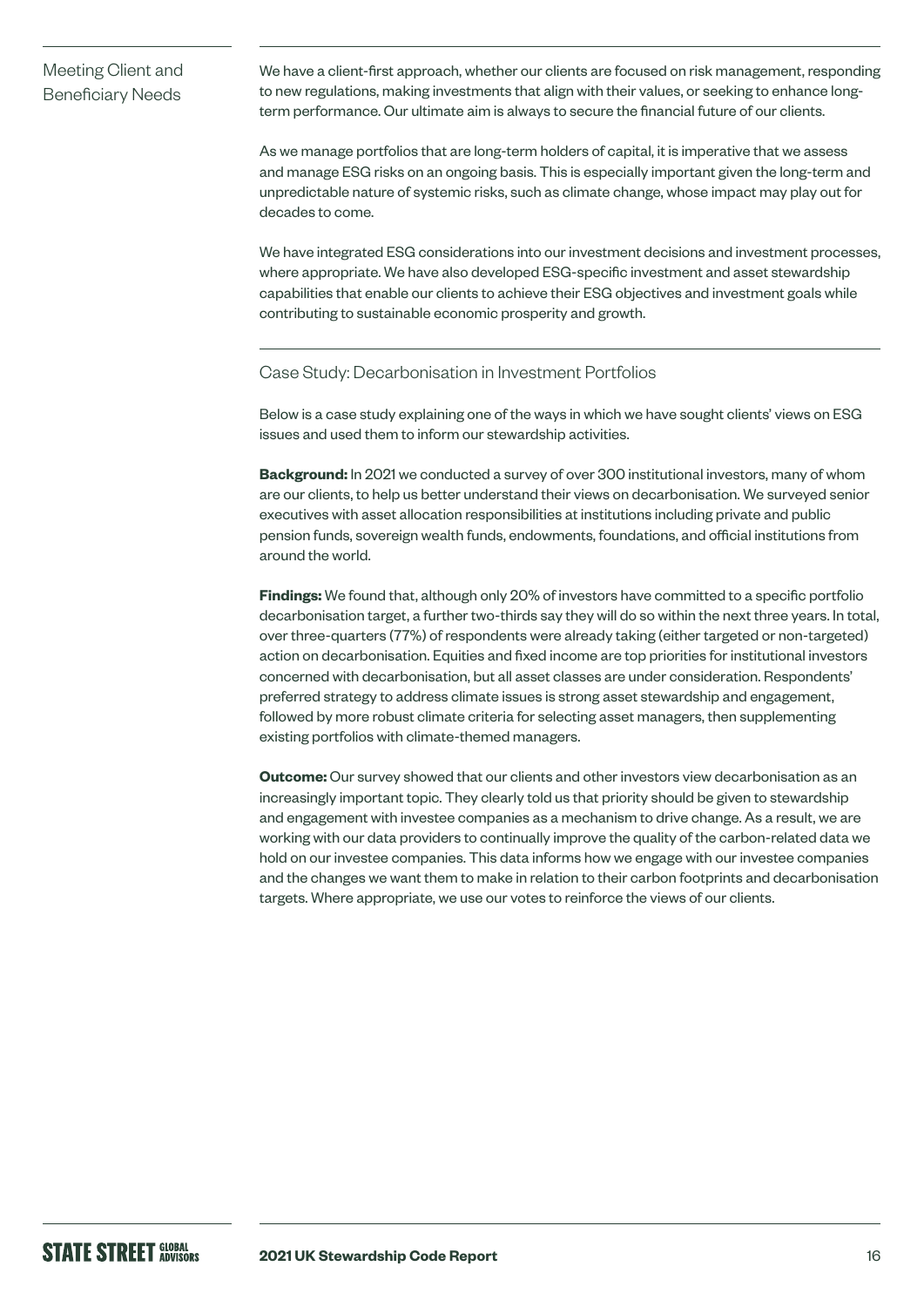## <span id="page-16-0"></span>Responsible Investing at State Street Global Advisors (Principles 7, 9)

In this section, we discuss the ways in which State Street Global Advisors integrates stewardship and investment, including material environmental, social and governance issues, and climate change, within our investment processes. We approach ESG investing in four ways:

- **1 Exclusion** Building on more than 30 years of experience with screened portfolios, we have developed a firm-wide approach to ESG screening. This approach represents the shared perspective of all State Street Global Advisors investment teams across equities, fixed income, and alternatives, and across both index and active investment styles. The exclusionary approach offers clients a thoughtful way to express their values or risk mitigation preferences in their portfolios. We use a variety of externally provided screening data sets to implement clients' preferences.
- **2 Best in class** Utilising R-Factor as well as other ESG data sources, we have the capability to invest in sectors and companies selected for superior performance, relative to their respective investment universes and industry peers.
- **3 Thematics** Our thematic strategies focus on a range of themes, including gender diversity and climate. For investors seeking to align portfolios with the Paris Agreement and the transition to a low-carbon economy, we offer a variety of options, including low-carbon mitigation, as well as a combined mitigation and adaptation approach.
- **4 Integration** Our active portfolio managers integrate ESG signals and factors, where appropriate, in efforts to mitigate risk and identify opportunities for long-term performance potential.

Our investment teams are given a variety of tools to support them in the implementation of these approaches, which we discuss later in this chapter. We will also address the way we integrate responsible investing into our investment strategies across the various asset classes in which we invest.

Most of our ESG assets are within Equity Index and Smart Beta strategies, and our Global Equity Beta Solutions team integrates ESG either through the index itself (e.g., an index that either incorporates ESG characteristics or has sustainable investment as its objective) or as a custom solution, constructed through our beta solutions capability.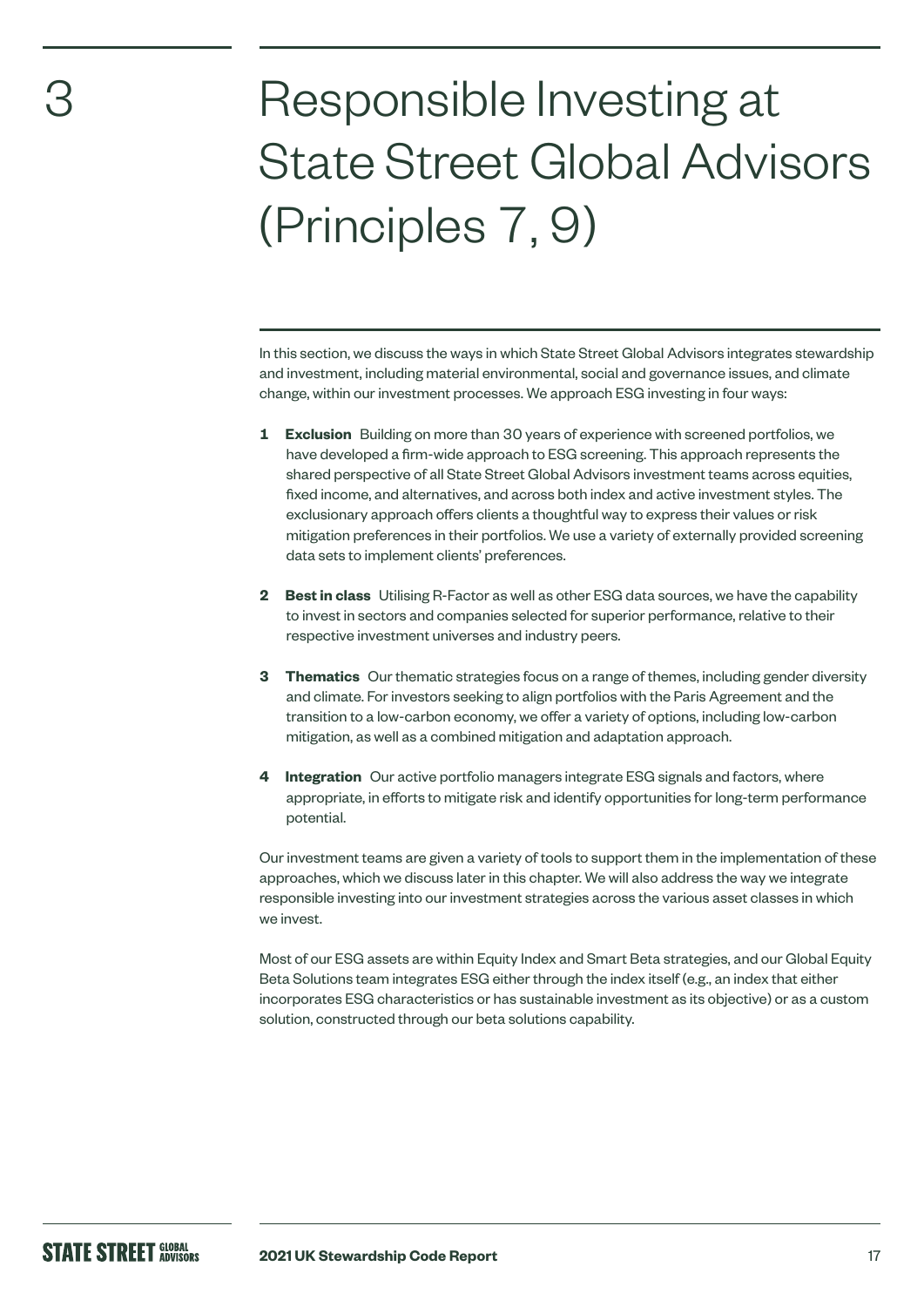| <b>Our Approach to</b><br><b>ESG Exclusions</b> | At State Street Global Advisors, exclusionary screening can be applied to portfolios as a<br>standalone ESG approach, or in combination with other styles, such as thematic investing or<br>integrating ESG into the investment process. Screening may sound simple, but the process can<br>involve a significant amount of judgment on the part of asset managers, or the third-party data<br>providers with whom they partner to conduct exclusionary screens.<br>The majority of our mandates are client directed; therefore, it is the choice of our clients if or how<br>they apply exclusionary screens. Still, we believe it is important, where appropriate, to offer our<br>clients our own perspective on how to conduct exclusionary screening. This perspective, which<br>we have named Point of View (POV), is guided by the same rigour that guides all of our work. More<br>detail on POV is set out later in this chapter. |
|-------------------------------------------------|--------------------------------------------------------------------------------------------------------------------------------------------------------------------------------------------------------------------------------------------------------------------------------------------------------------------------------------------------------------------------------------------------------------------------------------------------------------------------------------------------------------------------------------------------------------------------------------------------------------------------------------------------------------------------------------------------------------------------------------------------------------------------------------------------------------------------------------------------------------------------------------------------------------------------------------------|
| POV: Guiding Principles                         | Four guiding principles inform our exclusionary screening POV (as of December 2021):                                                                                                                                                                                                                                                                                                                                                                                                                                                                                                                                                                                                                                                                                                                                                                                                                                                       |
|                                                 | 1<br>Systematic and Transparent Approach We follow a well-defined methodology that can<br>be flexibly applied to different use cases.                                                                                                                                                                                                                                                                                                                                                                                                                                                                                                                                                                                                                                                                                                                                                                                                      |
|                                                 | 2<br>Leverage Available Data We typically use inputs from multiple data providers where<br>accessible to us, which broadens our overall coverage universe.                                                                                                                                                                                                                                                                                                                                                                                                                                                                                                                                                                                                                                                                                                                                                                                 |
|                                                 | Awareness of Impact on Tracking Error Our point of view is attentive to the impact on<br>З<br>tracking error of excluded securities.                                                                                                                                                                                                                                                                                                                                                                                                                                                                                                                                                                                                                                                                                                                                                                                                       |
|                                                 | Strive for Firm-Wide Consistency While Accommodating Differences We deviate where<br>4<br>appropriate to adapt to investment styles, legal requirements, and/or market-specific norms<br>prevalent in certain regions.                                                                                                                                                                                                                                                                                                                                                                                                                                                                                                                                                                                                                                                                                                                     |
| "Best in Class/<br>Positive Screening"          | Under our 'best in class' approach, we determine which investments should be actively included<br>within our ESG-focused funds and portfolios, based on the positive ESG characteristics they<br>exhibit. We invest in companies, sectors, and countries selected for superior ESG performance<br>relative to their peers.                                                                                                                                                                                                                                                                                                                                                                                                                                                                                                                                                                                                                 |
|                                                 | To facilitate this, we have developed new ESG indexes in partnership with Bloomberg and<br>SASB powered by R-Factor (explained in greater detail later in this chapter), where we seek to<br>improve financial outcomes by incorporating ESG data into research and security-selection<br>processes. This family of indices, known as the Bloomberg SASB ESG Indices, includes equity<br>and fixed income ESG indices, and focuses on the subset of ESG factors most likely to materially<br>impact the financial condition or operating performance of companies in a given industry. This<br>is accomplished by aligning with the SASB Materiality Map, which means that only material,<br>financial ESG factors are taken into consideration.                                                                                                                                                                                           |
| Thematics                                       | Our thematic investing capabilities enable our clients to align their portfolios with the transition to<br>a low-carbon economy and climate initiatives such as the Paris Accord and Net Zero Asset Owner<br>Alliance. For investors seeking to align portfolios with the Paris Agreement goals and the transition<br>to a low-carbon economy, we offer a variety of options across equities and fixed income.                                                                                                                                                                                                                                                                                                                                                                                                                                                                                                                             |
|                                                 | Our suite of Sustainable Climate Strategies are designed to address climate change through<br>two main approaches. The first is through reducing the level of greenhouse gas emissions, which<br>is referred to as climate change mitigation. The second is climate change adaptation, which<br>addresses how to adapt to the climate change taking place and how to build resilience.                                                                                                                                                                                                                                                                                                                                                                                                                                                                                                                                                     |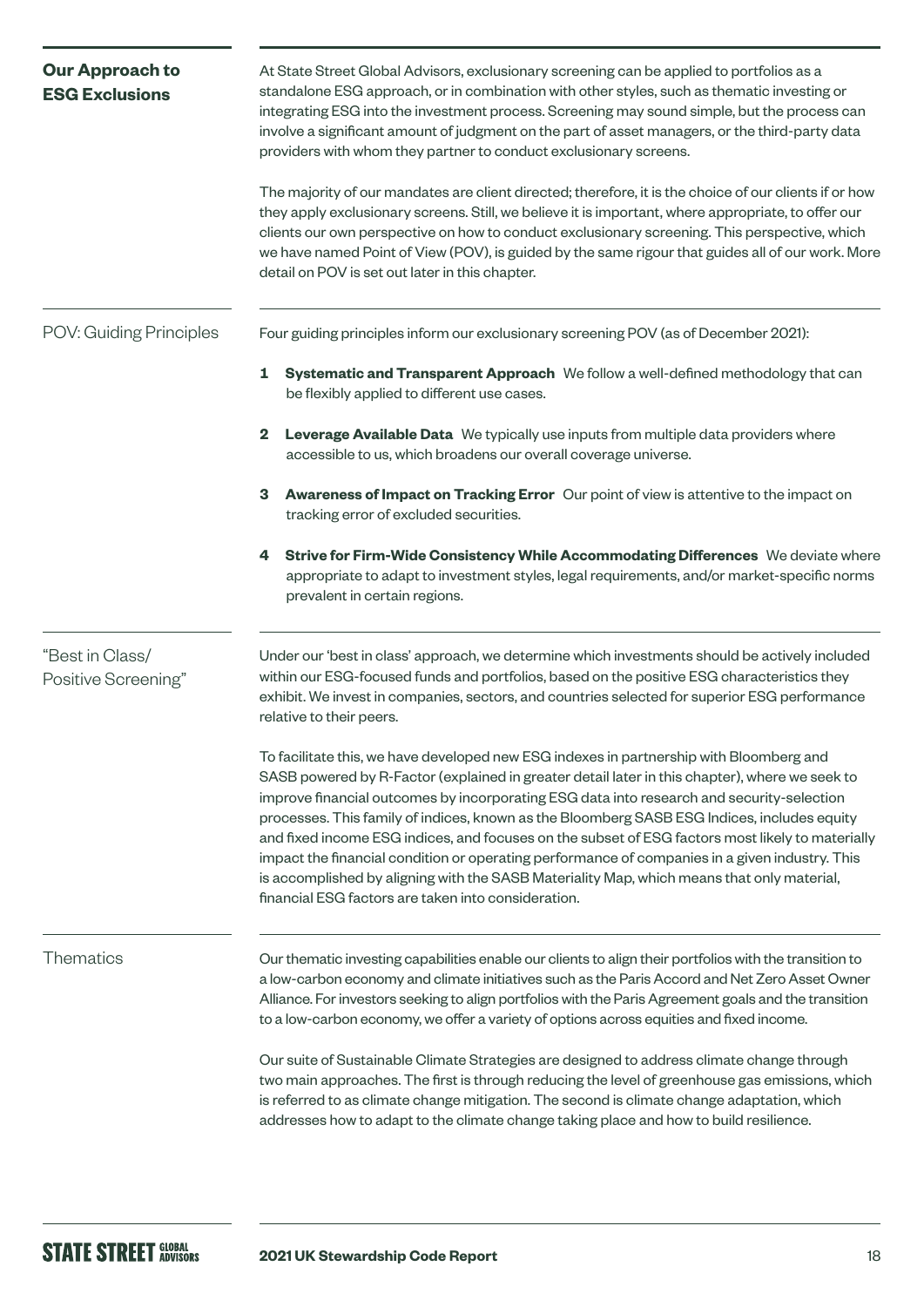<span id="page-18-0"></span>

| <b>ESG</b> Integration                                   | We systematically integrate material ESG factors and stewardship into our investment approach<br>for asset classes and regions, where appropriate. Each asset class chief investment officer (CIO)<br>oversees the implementation of ESG investment strategies by portfolio managers and research<br>analysts. We also have recurring cross divisional and functional ESG meetings that bring the<br>various teams together to update each other and share best practices.<br>All our global investment teams manage ESG portfolios and conduct ongoing research on ESG<br>data and themes. This reflects the breadth and depth of investment capabilities we provide, while<br>effective collaboration ensures client assets are managed by professionals with expertise in their<br>asset class and investment style and with support from our ESG subject-matter experts.                                                                                                                                                       |
|----------------------------------------------------------|------------------------------------------------------------------------------------------------------------------------------------------------------------------------------------------------------------------------------------------------------------------------------------------------------------------------------------------------------------------------------------------------------------------------------------------------------------------------------------------------------------------------------------------------------------------------------------------------------------------------------------------------------------------------------------------------------------------------------------------------------------------------------------------------------------------------------------------------------------------------------------------------------------------------------------------------------------------------------------------------------------------------------------|
| <b>Tools Available to Our</b><br><b>Investment Teams</b> | Our investment teams utilise a number of different data and analytical tools in the various<br>approaches to ESG investing. Our ESG data platform includes 40 datasets from twelve<br>data providers, leveraging thematic information from leading third-party vendors like MSCI,<br>Sustainalytics, Moody's, FTSE, Refinitiv, and S&P Trucost. These data cover a range of matters<br>from ESG ratings and scores, thematic ESG topics like climate (carbon emissions, fossil fuel<br>reserves, brown and green revenues, physical and transition risk, carbon value at risk, Paris<br>Alignment, and Net Zero efforts), corporate governance, controversies, product involvement, and<br>impact. Below we have set out additional information on two ways State Street Global Advisors<br>employs those raw ESG data to create ESG models and screens - R-Factor and POV.                                                                                                                                                        |
| R-Factor                                                 | What Is R-Factor?<br>Responsible investing requires a tool to measure the performance of a company's business<br>operations and governance as it relates to financially material ESG challenges facing the<br>company's industry. We have developed a proprietary scoring mechanism which we refer to<br>as the Responsibility Factor, or R-Factor. R-Factor scores draw on multiple data sources and<br>leverage widely accepted, transparent materiality frameworks from SASB and corporate<br>governance codes to generate a unique ESG score for listed companies. R-Factor helps to<br>address market infrastructure challenges around ESG data quality.                                                                                                                                                                                                                                                                                                                                                                      |
|                                                          | How We Use R-Factor<br>We currently score more than 10,000 issuers and we are continually expanding our coverage<br>universe. This provides us with an effective prism through which we can assess sustainability<br>risks and ESG opportunities in our clients' portfolios.<br>R-Factor is used by State Street Global Advisors for stewardship purposes and in its<br>management and reporting of portfolios that incorporate R-Factor. For example, we have<br>developed in-house sustainability screens to help identify companies for proactive engagement.<br>These screens leverage R-Factor scores to identify sector and industry outliers for engagement<br>and voting on sustainability issues. We also use R-Factor to help clients understand their portfolio<br>exposures.<br>For more information see: R-Factor - A Roadmap to Build Sustainable Companies. Please also<br>see Chapter 5 for additional information on how we used R-Factor to support and enhance our<br>engagements with our portfolio companies. |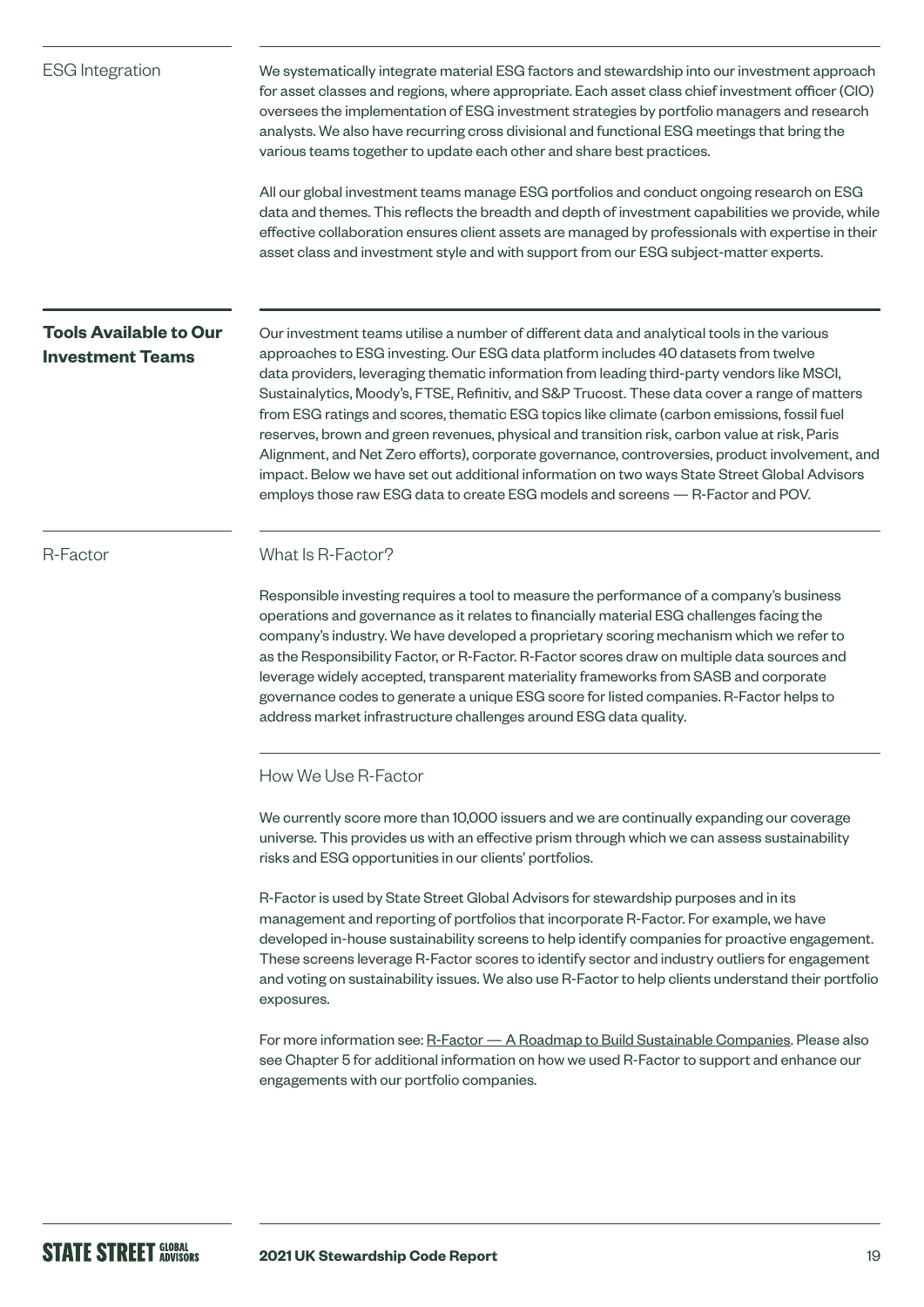#### POV Screening Approach

Our standard POV screens employ, where possible, a 10% revenue threshold and focus specifically on entities with direct involvement (versus ownership criteria) in a particular area.

In addition, our POV screens leverage ESG data provided by Sustainalytics and, whenever available, MSCI, and are updated on a quarterly basis. We apply focused lists and 10% revenuebased metrics with the intention of concentrating our restricted securities on those issuers with meaningful involvement in the product, issue, or topic in question, rather than more indirect or minimal involvement. Our intention is not to screen every issuer that touches the topic in question, but rather to screen those with significant involvement. This allows us to balance screening preferences with other investment considerations.

#### Figure 6

**MSCI World/MSCI EM Companies and Market Cap Coverage, by Fossil Fuel Screen Revenue Threshold**

|                                                       | <b>Revenue Threshold of 10%</b> |
|-------------------------------------------------------|---------------------------------|
| <b>MSCI World Coverage by Number of Companies (%)</b> | 94.63                           |
| <b>MSCI World Coverage by Market Cap (%)</b>          | 95.29                           |
| <b>MSCI EM Coverage by Number of Companies (%)</b>    | 91.55                           |
| <b>MSCI EM Coverage by Market Cap (%)</b>             | 89.18                           |

Source: Sustainalytics and State Street Global Advisors. As of 31 December 2021.

#### **Integrating Responsible Investing Across Our Asset Classes and Investment Strategies**  Equity Investments

#### Index

For our index investment strategies, when appropriate, our global and regional CIOs represent our investment teams by participating in company engagements and by meeting regulators, alongside the Asset Stewardship Team.

In addition, where appropriate, the Asset Stewardship Team presents insights to our internal investment teams on ESG issues that are related to market policies. One way we achieved this in 2021 was through creating an internal "Climate Club", which includes a number of different teams from across the business. We used the Climate Club to share information about climate insights between the teams, making market and company intelligence available across relevant teams.

Climate change is one area where we have been developing specific products to help our clients avoid specific ESG risks. Our investment capabilities are designed to help investors meet their carbon and climate goals while achieving benchmark returns. Examples of our solutions follow.

**Sustainable Climate Strategy** The State Street Sustainable Climate Strategy is a long-only investment approach that uses a mitigation and adaptation methodology to build climate change thematically into equity portfolios. Designed from the ground up to be flexible, the customisable framework allows us to create client portfolios that target reductions in current and future carbon emissions, increase exposure to green revenues and increase resiliency to the physical risks posed by climate change. The Strategy is aligned with the most ambitious goals stemming from the landmark 2015 Paris Agreement — including limiting climate change to the 2° Celsius warming scenario over the 21st century. It's designed for investors who wish to prepare their portfolios for the transition to a low-carbon economy in a scalable and risk-aware way.

**Low Carbon Equity Index Strategy** This is a fully customisable equity exposure, which allows clients to select their preferred carbon-reduction objective or targeted tracking error.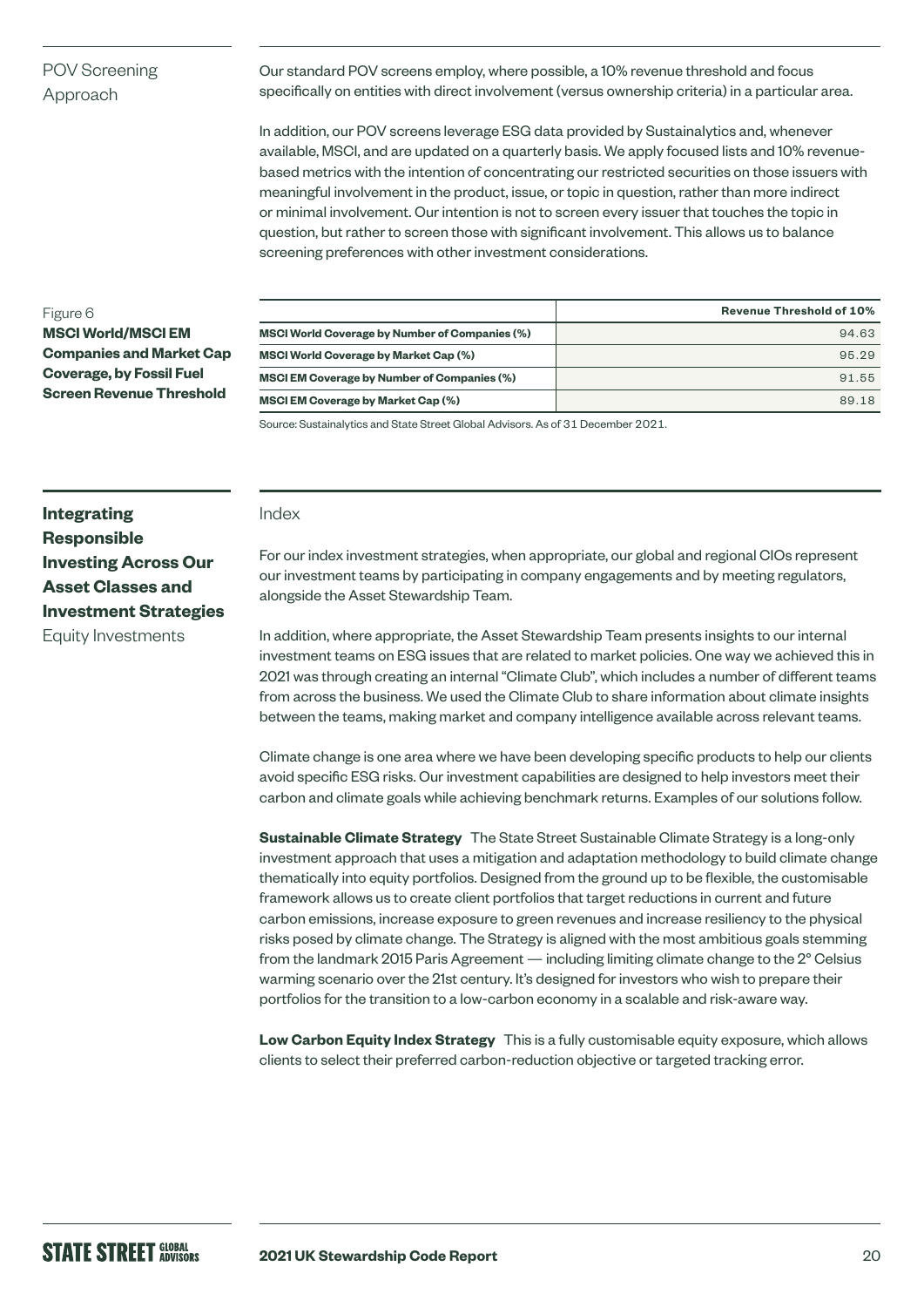**Case Study: St James' Place Sub-advisory Relationship** As announced in November 2021, we are one of three new sub-advisors to the St James' Place £14 billion Global Equity Fund that has been restructured to bring it in line with the SJP's criteria for responsible investing and its Net Zero commitments. We have been engaged to manage one of three strategies within the fund using a variant of our Sustainable Climate Equity strategy. In their press release, SJP commented that: "[State Street Global Advisors and the other subadvisers] have proven track records in integrating responsible investing and Environmental, Social and Governance (ESG) factors into their investment processes and offer greater diversification of investment styles and exposures."

#### Active Quantitative Equity

The approach to ESG integration in our Active Quantitative Equity (AQE) team is based on the belief that material ESG risks and opportunities can impact the long-term performance of companies. Our view in AQE is that better-quality companies, as measured by scores on relevant ESG metrics, will deliver better risk-adjusted returns than weaker companies over the long term.

Our approach to the integration of ESG considerations in AQE is therefore anchored on the concept of financial materiality. For each company, we map raw scores from our ESG data sources to the ESG risks that are most important, in terms of financial materiality, for that company's industry and business lines. This mapping enables us to build a detailed view on each company's overall ESG rating, and therefore its return potential.

These ESG ratings are directly incorporated as quality factors within the stock-selection model that generates AQE's stock-return forecasts. ESG is a non-traditional metric that captures difficult to measure corporate characteristics, and we find it exhibits low correlations to traditional financial quality measures, providing unique insights and additional diversification benefits.

In AQE, we can further integrate climate or ESG considerations into our clients' portfolios through our portfolio construction process. We manage, for example, portfolios with exclusionary, norms-based screens, low-carbon tilts, and broader climate strategies, to provide the targeted exposures our clients require.

#### Active Fundamental Growth and Core Equity

Our Fundamental Growth and Core Equity (FGC) team takes an active, concentrated, highconviction approach to equity investing. The FGC team conducts company-level, fundamental analysis that includes both quantitative and qualitative elements. Qualitative analysis is founded on the team's proprietary framework for assessing quality, called the Confidence Quotient (CQ).

The CQ framework was first developed in 2002 and has been continually refined since. CQ scores generated through the CQ framework and process allow analysts to score key characteristics of a company that we believe will lead to long-term sustainable growth. CQ scores are an indicator of confidence that is comparable across sectors and regions. They are also an excellent communication tool, signalling to the portfolio managers when changes have occurred in the outlook for a company. As such, we consider the Confidence Quotient to be our best forward-looking risk management tool.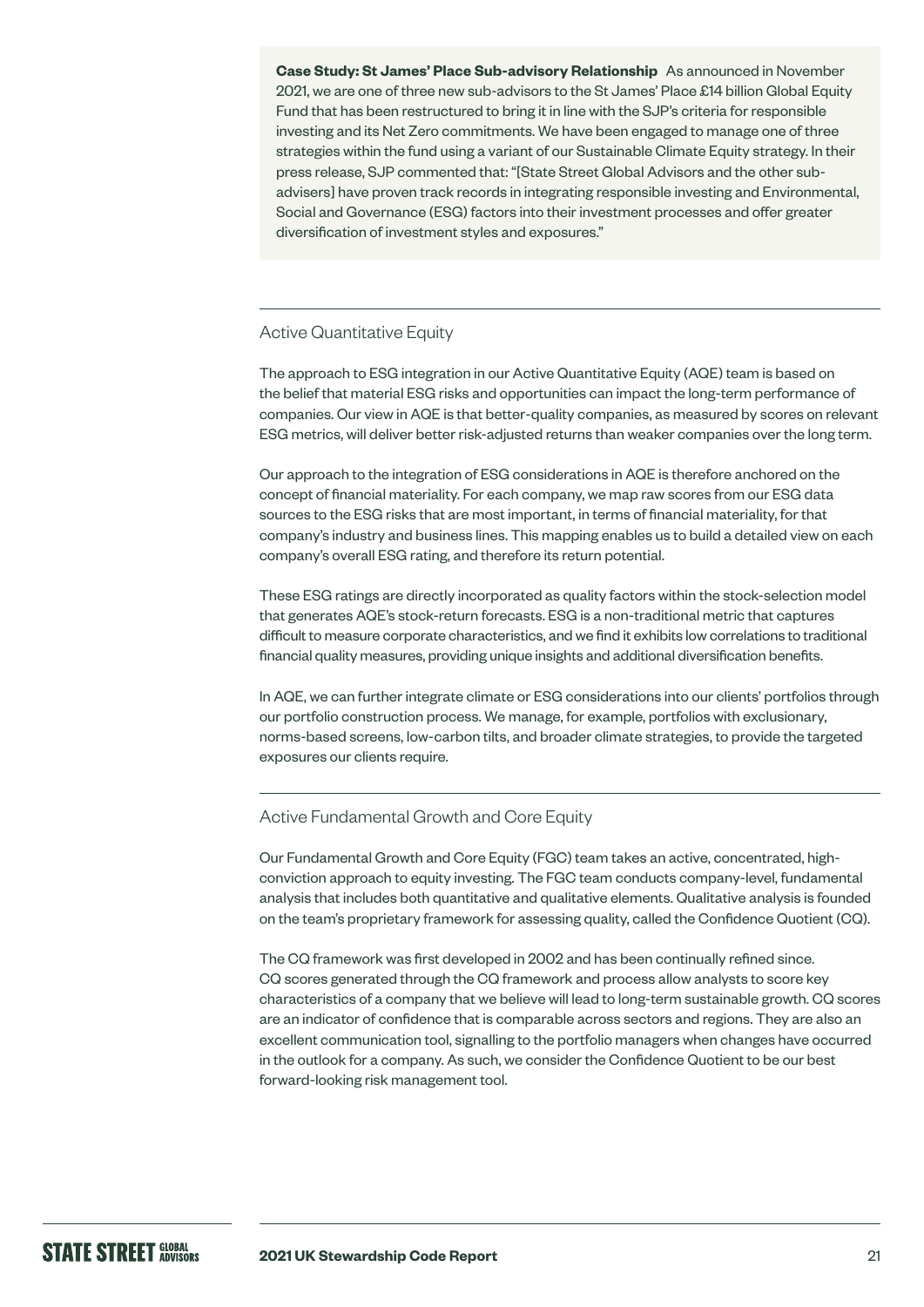In our fundamental research process, we explicitly incorporate ESG factors into our CQ evaluation process. ESG considerations are an inherent part of our investment approach in FGC, because we believe they will improve our assessment of sustainable growth. This includes evaluations of a company's governance, labour practices, and environmental concerns. We believe that poor ESG practices could be detrimental to the sustainability of a company's business model. Such an assessment therefore would likely lower a company's CQ score.

#### Fundamental Growth and Core Equity's Climate Transition Strategy

We believe that a determined effort by both the public and private sectors to bring about a significant reduction in greenhouse gas emissions in this decade will offer the potential for significant capital growth in equities. This new era of climate transition, when paired with discerning and forward-looking equity investment, presents opportunities for generating significant alpha. Our Fundamental Growth and Core Equity team has developed climate-related strategies which will aim to generate long-term capital growth through investment in equity securities that contribute directly towards climate change mitigation and/or are leaders in their respective industries regarding climate change preparedness, with credible transition plans.

#### Active Fundamental Value

Our Active Fundamental Value (FV) team has long sought to identify and incorporate material ESG issues into their investment decision-making processes. Analysts will not typically exclude companies on the basis of a low or challenged ESG score. Instead, they seek to understand the underlying ESG issues and their potential impact on earnings power, balance sheet strength and the value of the business. Their priority is long-term return, and they seek to focus on the price paid compared to the risk taken.

In cases where, after analysis, the team have a positive view of both the fundamentals and valuation of a company, they may still invest despite a challenged ESG score. The team coordinates with our Asset Stewardship team to engage with portfolio companies' management on a regular basis, pushing these firms to examine financially material ESG issues and improve disclosures.

#### Fixed Income Investments

We manage both fixed-income index and active strategies. Our fixed-income index strategies include approaches which seek to minimise costs and tracking error while adding value through a stratified sampling approach. Our active strategies in fixed income can be heavily reliant on credit research assessments.

ESG factors play a particular role in helping to better assess events that can impact creditworthiness and valuation. In particular, corporate governance plays an overarching role in fixed-income credit assessments. Governance structures drive risk policies and can safeguard proper checks and balances. The same investment considerations may also be applicable to environmental and social factors.

Integrating ESG factors into fixed income investing can be complex given the wide spectrum of available security types. Robust ESG data now exists for most corporate bonds, but it can become more challenging to assess sustainability risks of other fixed income security types, such as sovereign bonds and securitised products. Most recently our fixed income teams have developed low-carbon and climate investment strategies, helping investors not only reduce the environmental impact of their portfolios but also fund the transition to a greener economy.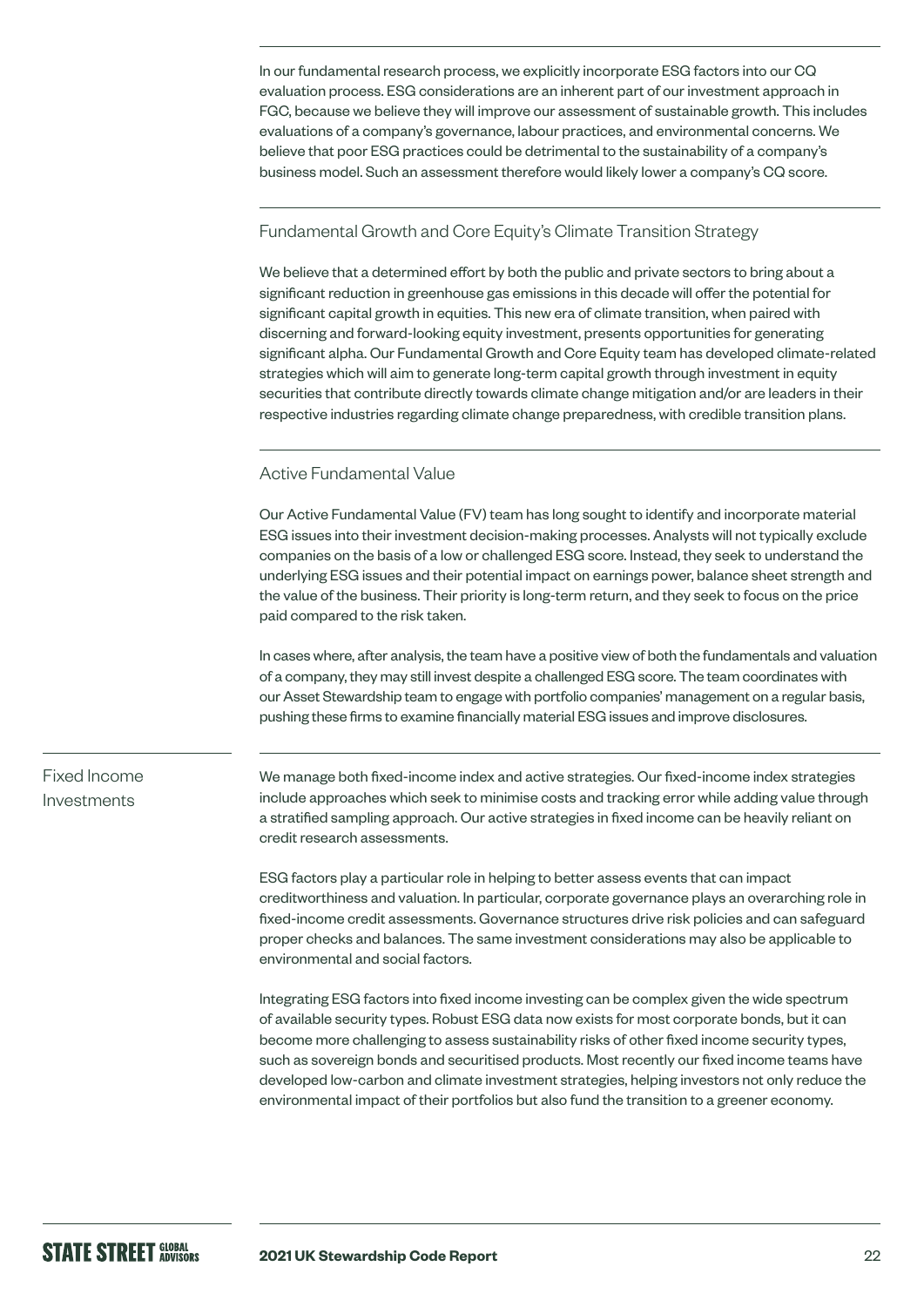Within our fixed income indexing capabilities, sustainability risk can be integrated in a number of ways — similar to equities, this could be through the index itself (such as a third-party index) or by deploying screens, tilts, or stratified sampling techniques using ESG factors. Similar to equity indexing strategies, mandates with the sole objective of replicating the return of a non-ESG fixed income benchmark do not consider sustainability risk in investment selection, because the primary driver of investment decisions will be the constituents of the relevant index.

Our active fixed income teams consider sustainability risk in their investment decision-making process by utilising R-Factor and other tools and data sets to consider the impact of ESG issues on an issuer's creditworthiness. In addition, our Risk team increasingly considers sustainability credentials in its counterparty selection and oversight processes.

Cash management combines short duration and high-quality investments (those, in the team's view, carrying minimal credit and liquidity risk) with the primary objectives of principal preservation and access to liquidity. ESG factors are available for portfolio managers to consider as part of their cash investment analyses and portfolio construction process/philosophies. These ESG factors focus on risk mitigation, as well as balancing regulatory and rating requirements.

The R-Factor score has been integrated into our Global Cash systems and investment process. As a result, our investment professionals have real-time access to approved issuers and their corresponding R-Factor score. Similar to issuer ratings, the R-Factor score is an input to the credit process but is not the driver of the overall investment decision. Notably, we have found that there tends to be a positive correlation between the historical benchmark that the Global Cash team uses to measure credit risk for our universe of approved investment issuers (an internal investment maturity restriction) and the R-Factor score for that universe of issuers. In other words, approved investment issuers with longer maturity restrictions tend to have higher R-Factor scores.

#### Green Bonds

We have been an active investor in green bond issues globally since April 2015. We believe green bonds are one of the most effective financial vehicles available for companies and countries to finance their transition to a more climate friendly and sustainable infrastructure. Such transition is necessary for companies to meet the goals and objectives of the Paris Agreement. We are also a close partner with the Climate Bond Initiative, with whom we are coordinating research on this important topic.

#### Debt Investment Engagement

Without an annual vote, creditors have limited ability to engage with and influence management behaviour. Instead, their relationship with issuers is largely contractual. Consequently, debt issuers have typically focused their engagement efforts on matters that directly influence their returns, such as strategy, cash flow generation and utilisation, and financial leverage. However, ESG risks can also impact returns on fixed income assets. We work to manage these risks through our fixed income stewardship programme.

The two core elements of our fixed income stewardship programme are Proxy Voting and Issuer Engagement.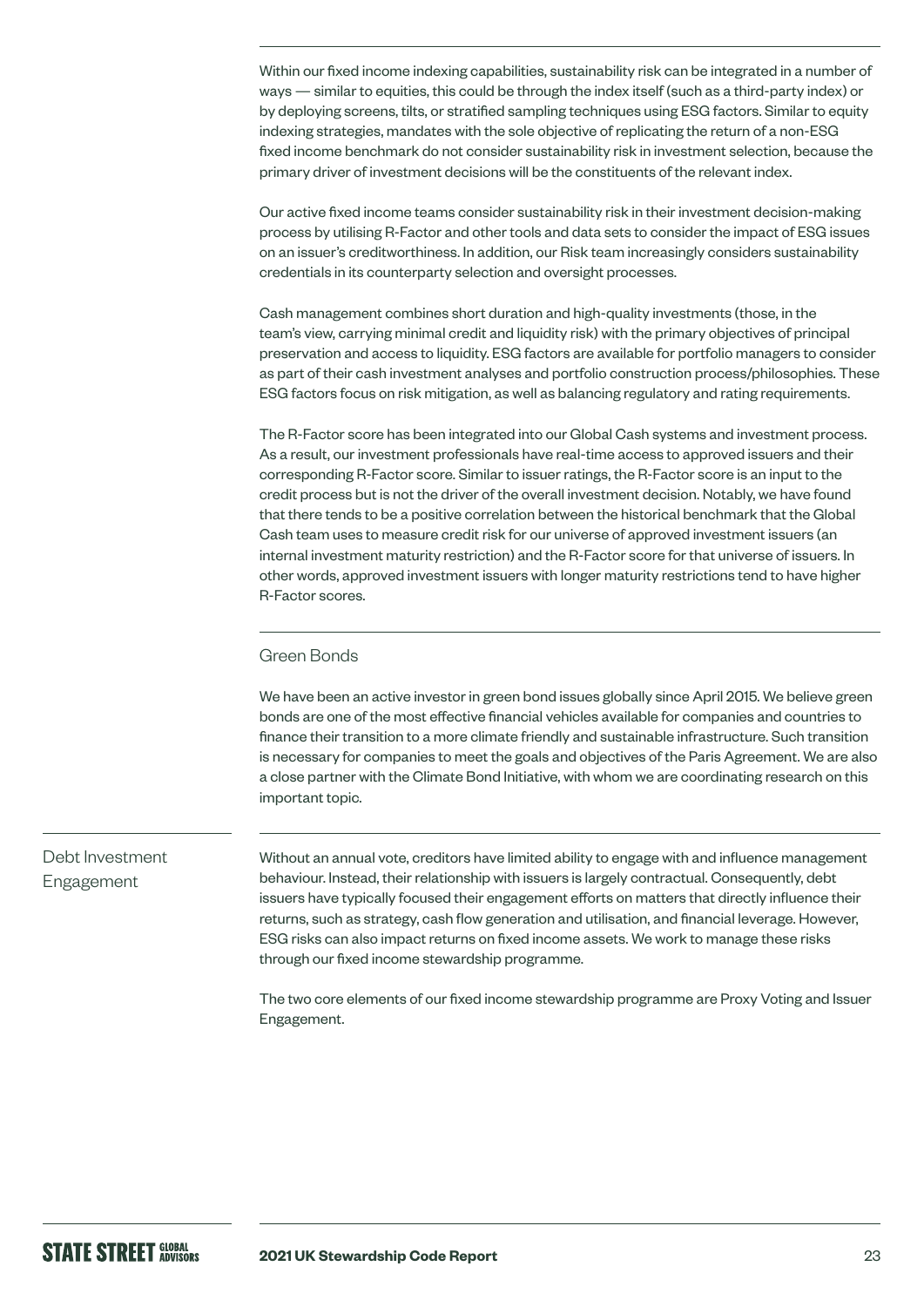**Proxy Voting** While matters that arise for voting at bondholder meetings vary by jurisdiction, examples of common proxy voting resolutions at bondholder meetings include:

- Approving amendments to debt covenants and/or terms of issuance
- Authorising procedural matters, such as filing of required documents/other formalities
- Approving debt-restructuring plans
- Abstaining from challenging the bankruptcy trustees
- Authorising repurchase of issued debt security
- Approving the placement of unissued debt securities under the control of directors
- Approving spin-off/absorption proposals

Given the nature of the items that arise for voting at bondholder meetings, we take a case-bycase approach to voting on bondholder resolutions. Where necessary, we engage with issuers on voting matters prior to arriving at voting decisions. We make all voting decisions in the best interests of our clients. In addition, when evaluating a debt issuance request, we adopt a nuanced, market-based approach that takes into account the gearing ratio, capital intensity, cash flow, and volatility of a company within a sector.

**Issuer Engagement** We recognise that debt holders have limited leverage with companies on a day-to-day basis. However, we believe that given the size of our holdings in corporate debt, we can meaningfully influence ESG practices of companies through issuer engagement. Our guidelines for engagement with fixed income issuers broadly follow the engagement guidelines for our equity holdings.

As part of our annual asset stewardship planning process, we identify thematic sustainability priorities that will be addressed during most engagement meetings. We develop our priorities based upon several factors, including client feedback, emerging sustainability trends, developing macroeconomic conditions, and evolving regulations. These engagements not only inform our voting decisions but also allow us to monitor improvements over time and to contribute to our evolving perspectives on priority areas.

We continue to develop our approach to fixed income stewardship, and we seek to enhance the tools we have available to engage and seek improved outcomes from companies with which we hold fixed income instruments. We look forward to detailing this progress in our 2022 Report.

Alternative Investment **Strategies** 

Our Investment Solutions Group (ISG) division engages with clients to fulfil their plan and investment mandates. Where ESG considerations are part of those objectives, ISG works as a fiduciary to integrate them into the client investment policy statement and govern the outcome in line with client priorities.

As part of investment diligence, ISG assesses the ESG policies and practices of our investment partners, leveraging industry standards and techniques to evaluate ESG data across asset classes to evaluate the material factors for the investment portfolios.

ISG portfolios may include long-only strategies, as well as a range of alternative investment strategies, including private equity, private credit, hedge funds and real estate. While ISG looks to harmonise across investment strategies, each asset class has idiosyncrasies that require a differentiated authentic expression of ESG integration. As industry standards and techniques to extract and evaluate the ESG data continue to evolve, we will enhance our programme and research methodologies accordingly.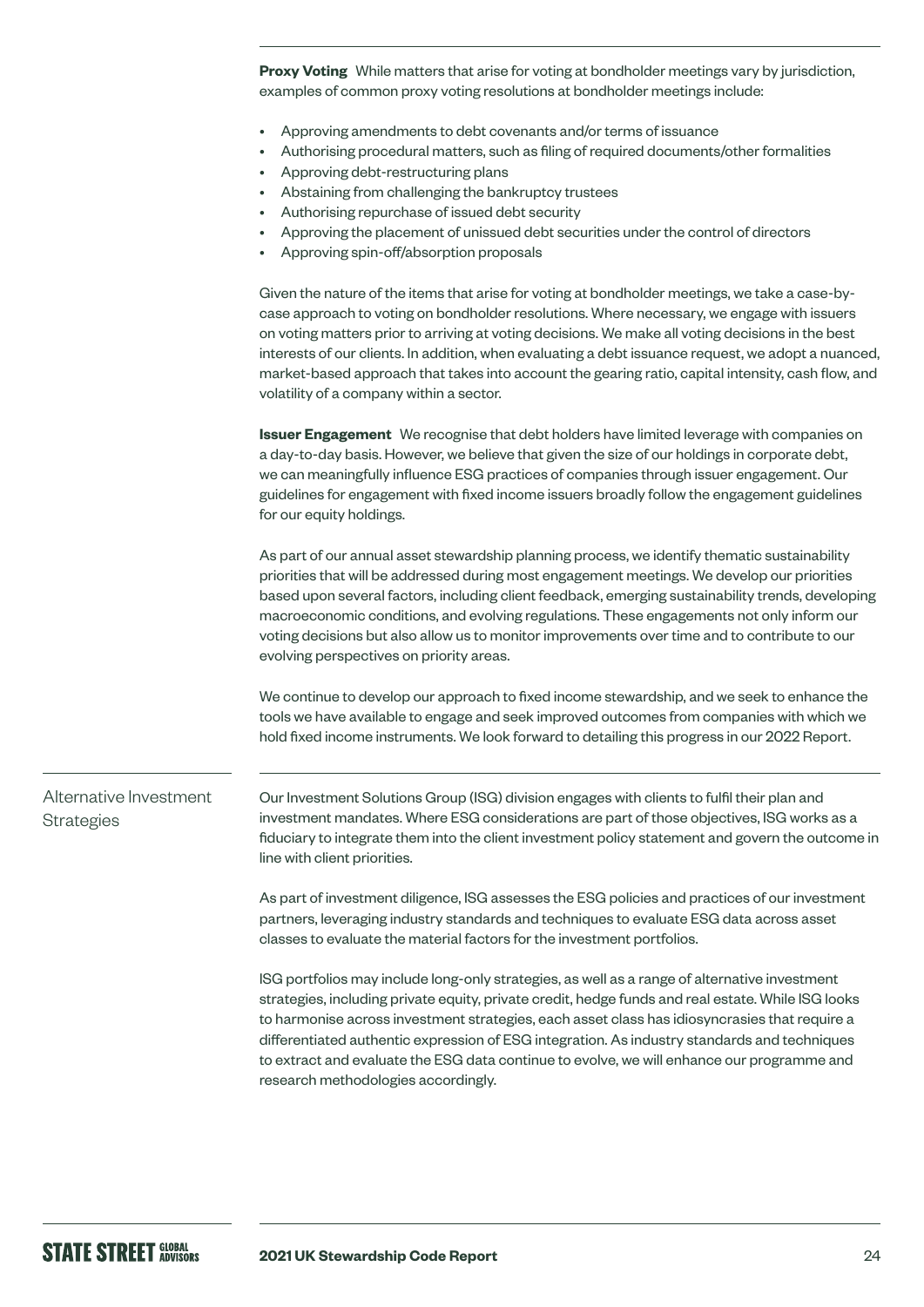As it relates to various alternative investment strategies, we engage in ESG integration as a risk mitigation strategy that can also offer the potential for alpha generation. This includes assessing the ESG policies and practices of our partners, as well as evaluating the material ESG factors of portfolio companies and real estate assets when investing in direct deals and co-investments. The purpose of this analysis is to consider the ESG risks and opportunities of our investments and align with individual investor policies and priorities.

While our real estate teams come up with a development plan for each asset we manage, we are currently developing an escalation strategy to improve upon, and set, targets. Going forward, this strategy may include an approach that calibrates standards to the maturity of the market and to progress against local market standards.

Today, our active direct investment activity largely relates to real estate, where we underwrite and manage directly owned assets on behalf of our clients. Details are below.

#### Direct Real Estate Investments

Our business strategy, as it relates to direct real estate, is to acquire and manage a diverse portfolio of real estate properties that achieves our client return objectives while managing risk. In order to accomplish this objective, we take a responsible investment approach that includes detailed due diligence. We typically focus on areas such as operating partner background checks and anti-money laundering policies, transit orientation, on-site and local area amenities, tenant evaluations, assessment of wellness facilities, environmental due diligence, and energy efficiency (such as LEED or BREEAM designation, EnergyStar score).

After investing in an asset, we typically work with our partners and/or property managers to identify and implement asset management initiatives that both improve the quality of the asset and maximise the return on investment. It is important to emphasise that an improvement in energy efficiency can serve to both improve the quality and value of individual assets by making them more marketable to potential tenants and investors alike. Positive climate impact projects can therefore serve to deliver positive investment performance.

Using the expertise of specialist environmental consultants, we evaluate the environmental risks associated with each property during our due diligence process, and we do not proceed with any acquisitions where we believe the potential risk of incurring a loss from contamination is too great.

We also evaluate opportunities to improve the sustainability profile of a property with our thirdparty property managers, including using green cleaning products, waste management/recycling programmes, and completing renovations that reduce energy usage. We move forward with those programmes if we determine they will also result in a positive economic benefit to the property.

A recent example is an office building we acquired for a client in Dublin's International Financial Services Centre, where we have recently completed an extensive refurbishment of the building's common areas. During this first phase of the refurbishment, a key focus was on optimising the use of existing materials wherever possible, which helped us to not only reduce waste, but also to improve overall energy efficiency of the building. During Phase 2 of the project, which is now under way, the office accommodation is being refurbished with a specific focus on the replacement of existing equipment with newer, more energy-efficient heating, cooling, and lighting systems. These works will significantly improve the building's energy efficiency and marketability in securing new tenants going forward.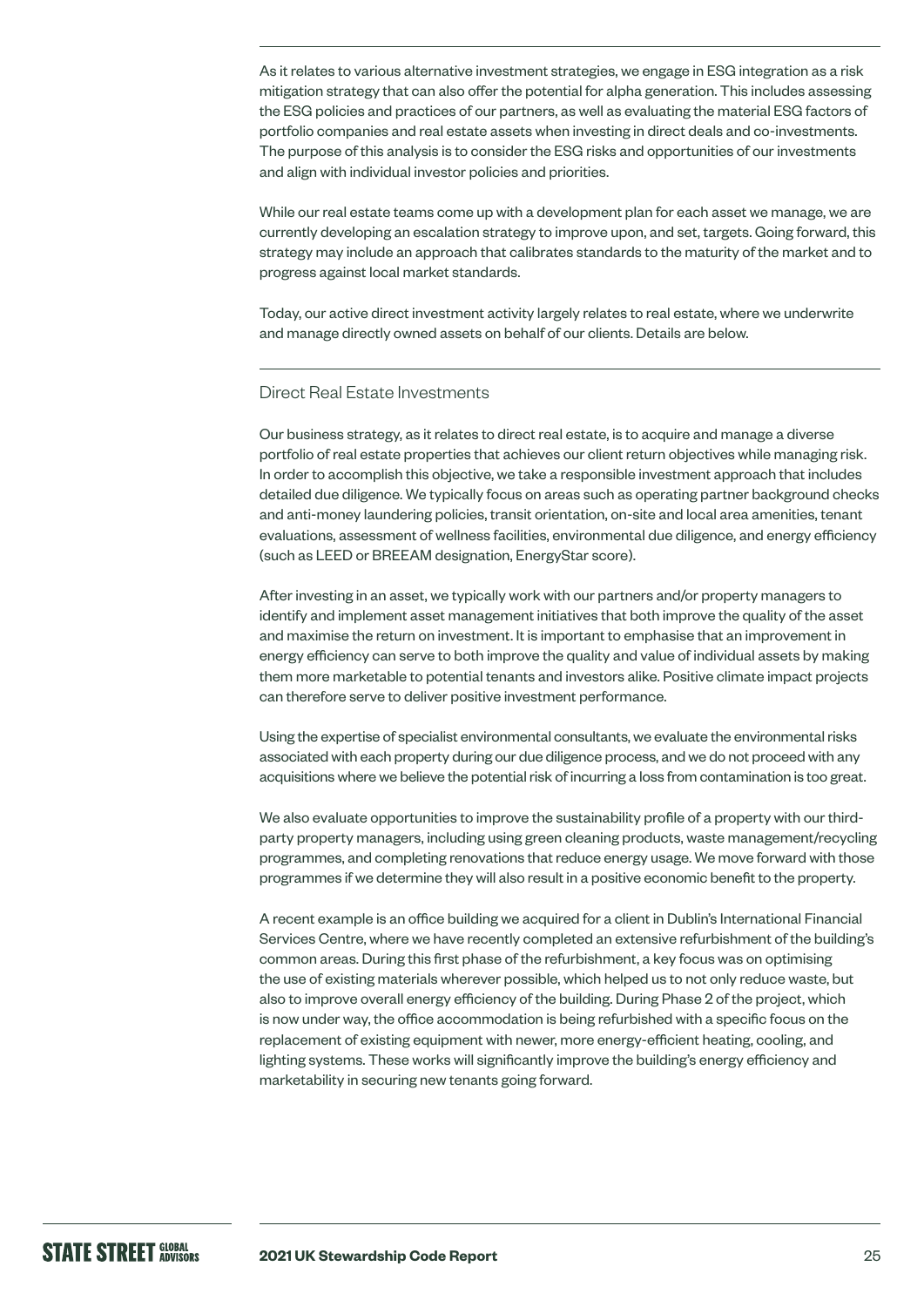#### **Case Study: Our Existing Direct Real Estate Investments**

In recent years, our European Real Estate Team has been working with sustainability and energy efficiency consultants on a multi-year project to help our clients' real estate portfolios to meet European carbon reduction targets for 2030 and ultimately for 2050.This project is split into several workstreams:

- **1** The preparation of Climate Impact Reports, which will identify the level of energy being consumed and carbon emitted for buildings. This ongoing project will allow our consultants to make recommendations regarding assetand portfolio-level emission reduction targets, in line with 2030 and 2050 objectives
- **2** The installation of Automatic Metre Reading (AMR) devices which will ultimately provide real time energy consumption data via an online portal to enhance the accuracy and completeness of the Climate Impact Reporting and Analysis.
- **3** The phased undertaking of ESG Technical Assessments and BREEAM In Use Pre-Assessments of buildings with a view to identifying how the carbon intensity of

assets may be reduced over time to meet the 2030 and 2050 targets. These audits will help to identify areas for improvement in buildings (i.e., refurbishment/upgrade, additional amenities, wellness etc.) and also assist in accelerating plans to divest of assets which do not meet the cost assessment criteria. This, in turn, will allow for capital to be reinvested into more sustainable buildings.

- **4** Individual, asset-specific, carbon reduction projects are being formulated and costed, giving priority to assets with existing or impending vacancy and those readily available for physical intervention.
- **5** In addition to the above technical assessments, we are working with our consultants and property managers to prepare a detailed set of Property ESG KPIs. These KPIs will be designed to assist us in measuring both the performance of our physical properties and also our retained property managers' performance. Our aim for these KPIs is that they align with GRESB Reporting Standards, as our goal is to enlist our clients' portfolios for GRESB Reporting.

**Outcome:** All of the above actions will contribute to enhancing our integration of ESG in our real estate investments.

| Private Equity<br>Investments             | Our business strategy as it relates to direct private equity is to acquire a diverse portfolio<br>of equity stakes that achieves client return objectives while controlling for risk. In order to<br>accomplish this objective, we take a responsible investment approach that includes detailed due<br>diligence, typically focusing on sub-sector-specific, most-relevant ESG considerations. We have<br>designed our pre- and post-investment ESG integration process to actively leverage industry<br>best practices and guidance, e.g., that developed by the United Nations-supported PRI, SASB,<br>and other relevant industry bodies.                                                                                                                                   |
|-------------------------------------------|---------------------------------------------------------------------------------------------------------------------------------------------------------------------------------------------------------------------------------------------------------------------------------------------------------------------------------------------------------------------------------------------------------------------------------------------------------------------------------------------------------------------------------------------------------------------------------------------------------------------------------------------------------------------------------------------------------------------------------------------------------------------------------|
| Indirect Investments                      | Investment Solutions Group Public Asset-Manager Research<br>In an effort to ensure that core ESG principles are integrated in these investments, we follow a<br>careful selection and monitoring process for all third-party managers.                                                                                                                                                                                                                                                                                                                                                                                                                                                                                                                                          |
| Investments with<br><b>Other Managers</b> | Where we invest in strategies operated by third-party asset managers, we conduct a rigorous<br>evaluation process covering initial screening and due diligence, as well as ongoing monitoring.<br>Our evaluation process has been developed to include various ESG considerations. For example,<br>when we are screening asset managers and the funds they operate for us, part of our assessment<br>may include their approach to ESG implementation, as well as traditional factors such as assets<br>under management and the investment teams' years of experience. Similarly, the due diligence<br>phase of our evaluation, which we conduct on the highest-potential candidates, involves a more<br>detailed review, typically including more detailed ESG due diligence. |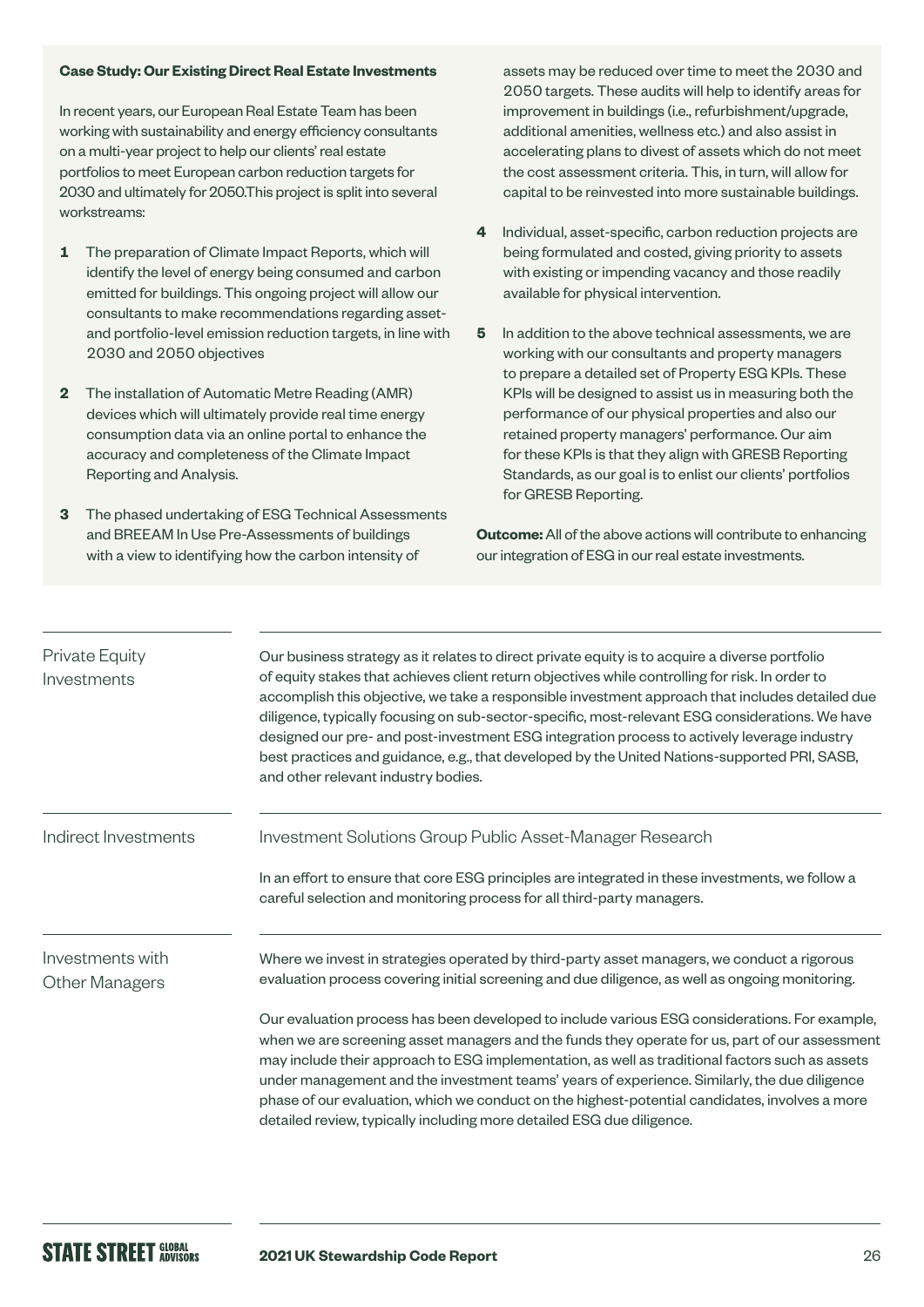We monitor the performance of third-party asset managers across a range of factors, including adherence to mandate (including any ESG-specific requirements or guidelines we may have put in place). Where we have significant and prolonged concerns about any area of manager performance, we may choose to terminate our relationship with the manager in question. Termination of a manager can be driven by a range of factors, including prolonged underperformance. However, termination may also result from changes in client needs, better opportunities elsewhere, breach of guidelines, investment-professional turnover, deviation of style, failing to achieve expectations, or changes in firm ownership. The termination could also be driven by a change in direction by the investment team.

#### ESG Manager Ratings

Ongoing monitoring and asset management are key to the manager research process as they will inform the decision to enter the redemption queue or re-up in a closed end fund series. In addition to our investment team's oversight, other functions including Risk, Operational Due Diligence, and Compliance also monitor the manager's activities.

| <b>ESG Manager Rating</b>                                                                                                                                                                           | <b>Criteria</b>                                                                                                                                                                                                                                                                                                                                                                                                                                                                                                                                                                                                                                                                                         |
|-----------------------------------------------------------------------------------------------------------------------------------------------------------------------------------------------------|---------------------------------------------------------------------------------------------------------------------------------------------------------------------------------------------------------------------------------------------------------------------------------------------------------------------------------------------------------------------------------------------------------------------------------------------------------------------------------------------------------------------------------------------------------------------------------------------------------------------------------------------------------------------------------------------------------|
| <b>ESG-R</b> (Responsible/Impact)<br>Manager fully embeds applicable<br>ESG criteria, and is congruent<br>with "RI/Responsible Investment",<br>"Green" and/or "Impact Investment"<br>considerations | • Investment charter/objective directly states, or by virtue can be identified as one<br>which actively addresses at least one socially responsible cause (e.g. environment,<br>society, etc.)<br>• Metrics on specific impact are likely enumerated and monitored<br>• In most circumstances, should expect the investment would also meet majority of<br>requisites as related to an ESG-1 rating (below)                                                                                                                                                                                                                                                                                             |
| <b>ESG-1</b> (Embedded)<br>Manager fully embeds applicable<br>ESG criteria, incorporating ESG<br>into the investment process for risk<br>mitigation and/or alpha generation<br>purposes             | • The manager clearly identifies an ESG statement, and avails the methodology in<br>written documents<br>• Individuals responsible for ESG oversight can be identified (does not need to be<br>their sole responsibility)<br>• ESG assessment and/or implementation falls to the investment team<br>• Training on ESG topics is provided on a consistent basis<br>• Occasional use of ESG consultants for individual investment assessments<br>• Various recent examples of ESG incorporation in practice — Most material E, S and<br>G factors considered (e.g. SASB materiality guide)<br>• In the case of direct investments (e.g. private equity), ESG is a topic covered by the<br>board annually. |
| <b>ESG-2 (Partial)</b><br>Manager embeds various applicable<br>ESG elements, or has acceptable<br>plans to further incorporate<br>applicable ESG into investment<br>process                         | • The manager clearly identifies an ESG statement, and avails the methodology in<br>written documents<br>• Individuals responsible for ESG oversight can be identified (does not need to be<br>their sole responsibility)<br>• ESG assessment and/or implementation falls to investment team<br>• Some recent examples of ESG incorporation in practice - Some, but not most,<br>material E, S or G factors considered (e.g. SASB materiality guide)<br>• While some elements are missing versus ESG-1 rating, there is a tangible<br>commitment by the manager to sustaining and improving their effort                                                                                                |
| $ESG-3$ (Low)<br>Manager embeds little-to-no ESG<br>into investment considerations.<br>or has an unsubstantiated ESG<br>approach with few ESG criteria,<br>greenwashing or other concerns           | • Managers with several elements missing versus ESG-1 or ESG-2<br>• More likely than not, there would be no ESG statement and/or responsible<br>individuals for an ESG programme, and investment team members do not have<br>even a semi-consistent process for ESG assessment<br>• Of note, this category is not meant to reflect on managers with high exposure to<br>certain sectors such as energy, tobacco, or transportation. Companies in these<br>sectors can satisfy material ESG consideration as per the SASB materiality guide.<br>Rather, a rating of ESG-3 flags managers without much ESG incorporation.<br>• ESG-3 managers are not explicitly prohibited                               |
| <b>N/A</b> (Not Applicable)<br>Strategies with no visible ESG<br>interpretation                                                                                                                     |                                                                                                                                                                                                                                                                                                                                                                                                                                                                                                                                                                                                                                                                                                         |

Source: State Street Global Advisors. As of 31 December 2021.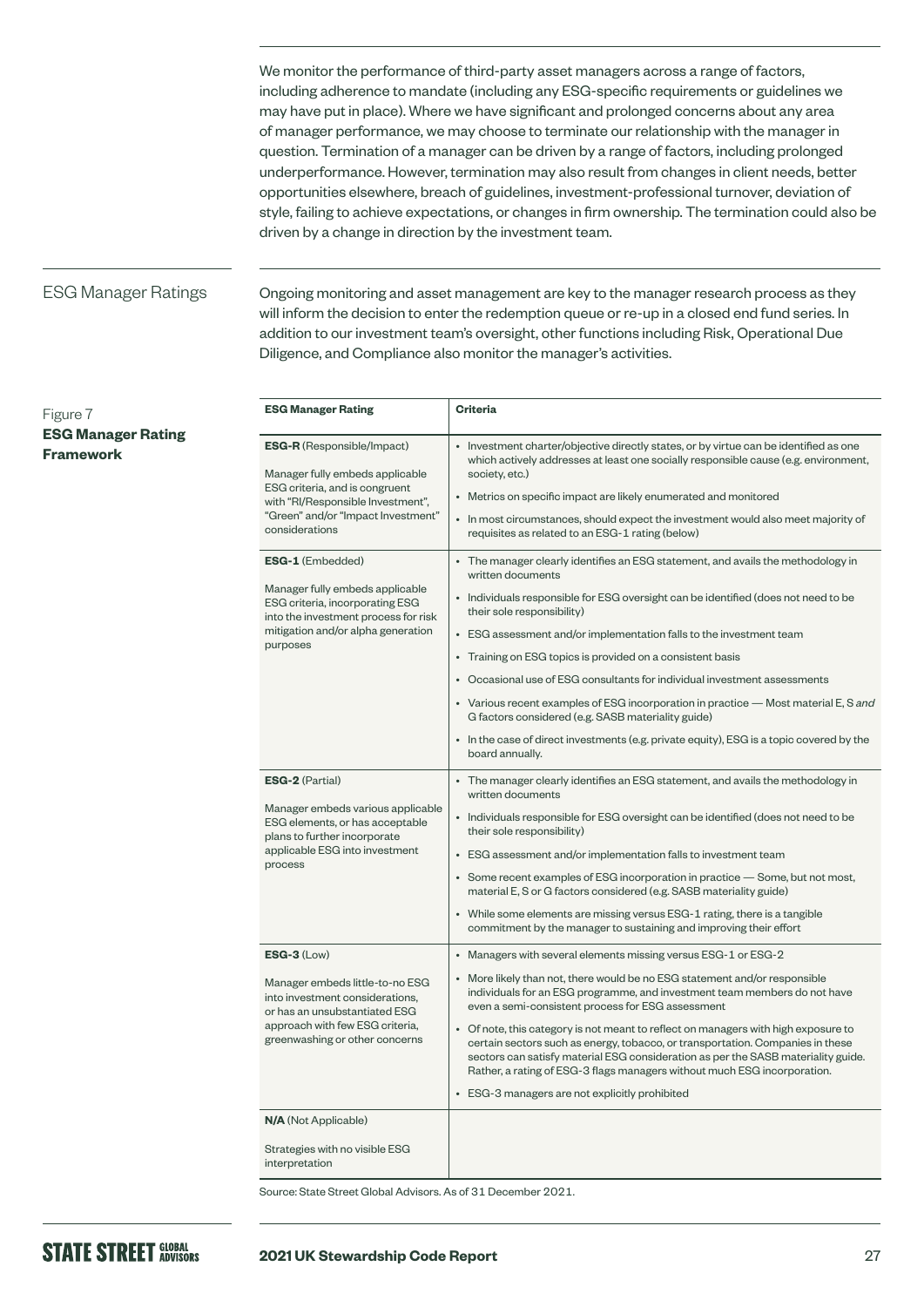Within the Investment Solutions Group, we engage with our clients to fulfil their investment mandates. Where ESG considerations are part of those objectives, we work as a fiduciary to integrate them into the client investment policy statement and govern the outcome in line with client priorities. As part of investment diligence, we assess the ESG policies and practices of our investment partners, leveraging industry standards and techniques to evaluate financially material ESG data across asset classes. All approved managers are given an ESG rating, which reflects the extent to which ESG is incorporated into their investment processes. Our efforts in the responsible investment space have been recognised by the UN Principles for Responsible Investment (PRI), who selected us for their Leaders' Group based on our disclosure, targets and transparency around climate-related reporting. The Leaders' Group showcases signatories considered to be at the cutting edge of responsible investment and highlights best practices. The PRI uses signatories' reporting responses and assessment data to identify those that are doing excellent work in responsible investment — across their organisations and with a focus on a given theme each year. Full details on the PRI Leaders' Group, including methodology, can be found [here.](https://www.unpri.org/showcasing-leadership/the-pri-leaders-group/4771.article) Additionally, we were pleased that our strategy and governance, and our active ownership programme specifically, continued to be rated A+ by the PRI in 2020, based on our activities in FY2019. These are some of the highest possible ratings and represent our deep commitment to responsible investing. We await our 2020 rating, and expect it to continue the trend from 2019. The PRI is the world's leading proponent of responsible investment. It works to understand the investment implications of ESG factors and to support its international network of investor signatories in incorporating these factors into their investment and ownership decisions. The PRI acts in the long-term interests of its signatories, the financial markets and economies in which they operate, and ultimately the environment and society as a whole. As a signatory to the PRI, we have fully aligned our stewardship programme with the PRI's Blueprint. This initiative, launched in 2016, defines the PRI's objectives for the following 10 years across a number of areas of impact. We are particularly supportive of the PRI's commitment to building sustainable markets by challenging barriers to a sustainable financial system and by driving meaningful data throughout markets. R-Factor, our ESG scoring system launched in 2019, is designed specifically to advance these goals. We have set out more information in Chapter 5 about our use of R-Factor to enhance our stewardship programme in 2021. **UN Principles for Responsible Investment (PRI) Leaders' Group** Background on PRI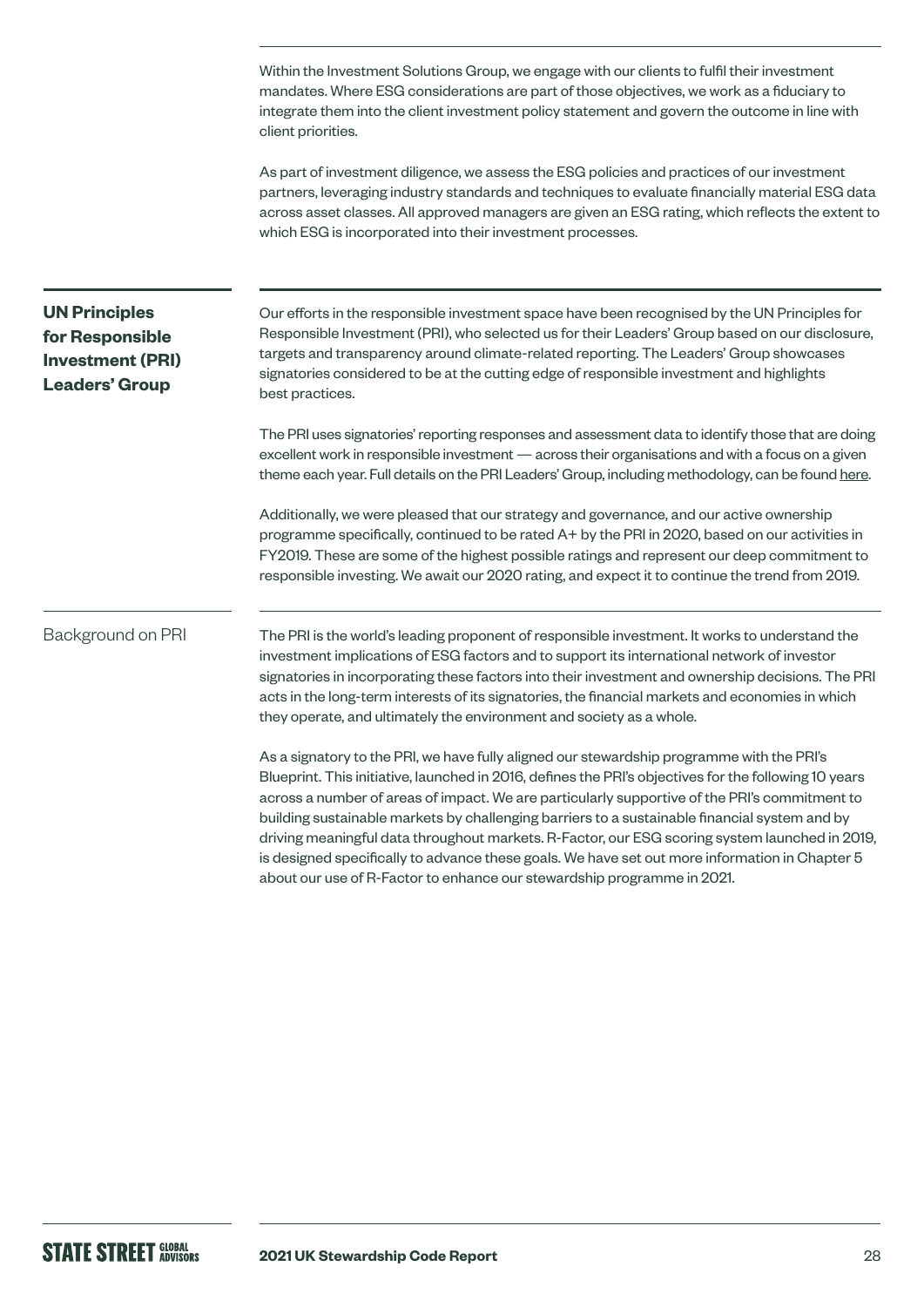#### Figure 8

**State Street Global Advisors' 2020 (FY2019) Assessment, Principles for Responsible Investment**

| <b>Reporting Module</b>              | <b>Median</b> | <b>Score</b> |
|--------------------------------------|---------------|--------------|
| <b>Strategy &amp; Governance</b>     | A             | $A+$         |
| Listed Equity Active Ownership       | Β             | $A+$         |
| Listed Equity Incorporation          | B             | Α            |
| Fixed Income Corporate Financial     | R             | A            |
| Fixed Income Corporate Non-Financial | B             | А            |
| Fixed Income SSA                     | B             | R            |
| <b>Fixed Income Securitised</b>      | C             | В            |
| Property                             | R             |              |
| Infrastructure                       | А             |              |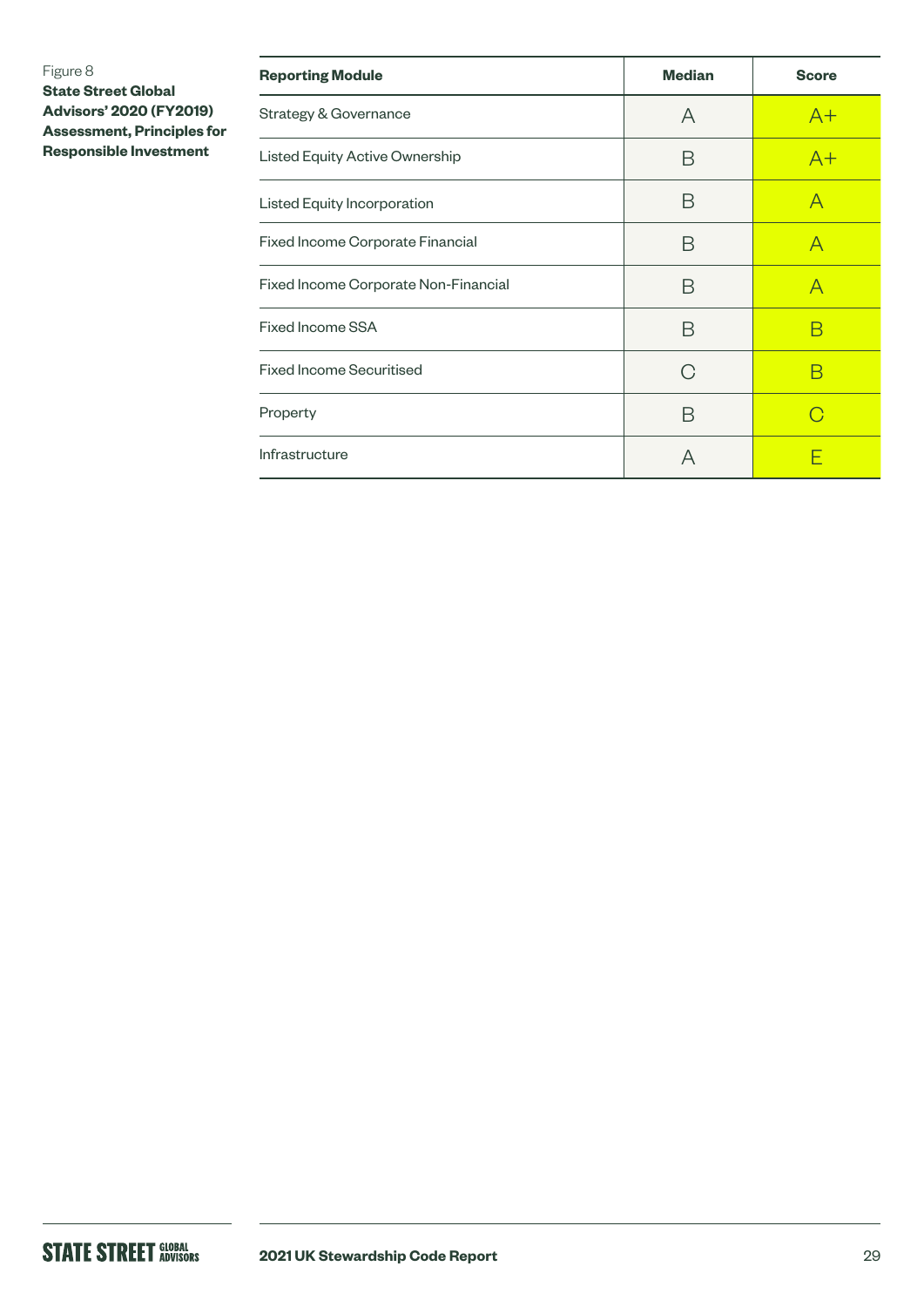<span id="page-29-0"></span>4

# Identifying and Managing Systemic Risks (Principles 4, 5)

This section provides an overview of our risk management framework and explains how we generally identify and respond to market-wide and systemic risks – and specifically, the risks we identified and responded to in 2021.

#### **Structure and Approach to Risk Management**

State Street Global Advisors leverages Three Lines of Defence principles in designing its overall risk framework to drive strong risk accountability, identification, monitoring, and control improvement activities. The First Line business and support teams have direct risk ownership and risk management responsibilities. These teams are supported by an embedded and dedicated Business Risk Management Executive (BRME) Team with dual reporting lines to the Chief Administrative Officers of State Street Global Advisors and of State Street Corporation, respectively. The Second Line Risk and Compliance Teams establish and monitor adherence to the risk and control framework and create an additional layer of independence. The Third Line Audit Team then provides final assurance that the First and Second Lines of Defence are designed and operating effectively in carrying out these responsibilities.

The Second Line risk approach is driven by our Enterprise Risk Management Group, led by the Chief Risk Officer. This group includes our Investment, Liquidity, Counterparty, Model, Operational Risk Management, and Chief Operating Officer (COO) Risk Teams and is tasked with monitoring, supporting, and ensuring the management of business risks throughout the organisation. The Enterprise Risk Management Group's mission is to protect both our firm and our clients from unintended risks by providing an independent assessment framework to evaluate risk exposures and process controls across asset classes.

#### **Environmental, Social, and Governance (ESG) Integration**

In recent years we have focused on integrating ESG into our risk management processes. In 2021, the Risk Management Team set ESG goals aligned to our ESG priorities, to ensure that its approach to risk management took into account ESG considerations. We took this step because we believe that embedding ESG into our processes helps ensure ESG is front of mind in the risk team's daily operations. We also reviewed our risk management processes for ESG risks and enhanced our processes where needed. As an example, we established ESG risk monitoring and engagement in risk reviews with investment teams on ESG exposures to ensure ESGrelated risks are captured and are in line with investment objectives during various stages of the investment cycle. This step was taken across all strategies with more emphasis and usage of tailored risk monitoring metrics for strategies that have explicit ESG objectives. In 2022, we will seek to continue to build out our climate risk management framework, to ensure we are appropriately measuring the risks attached to climate change impacting State Street Global Advisors, as well as our products. We look forward to providing an update on this process in our 2022 Report.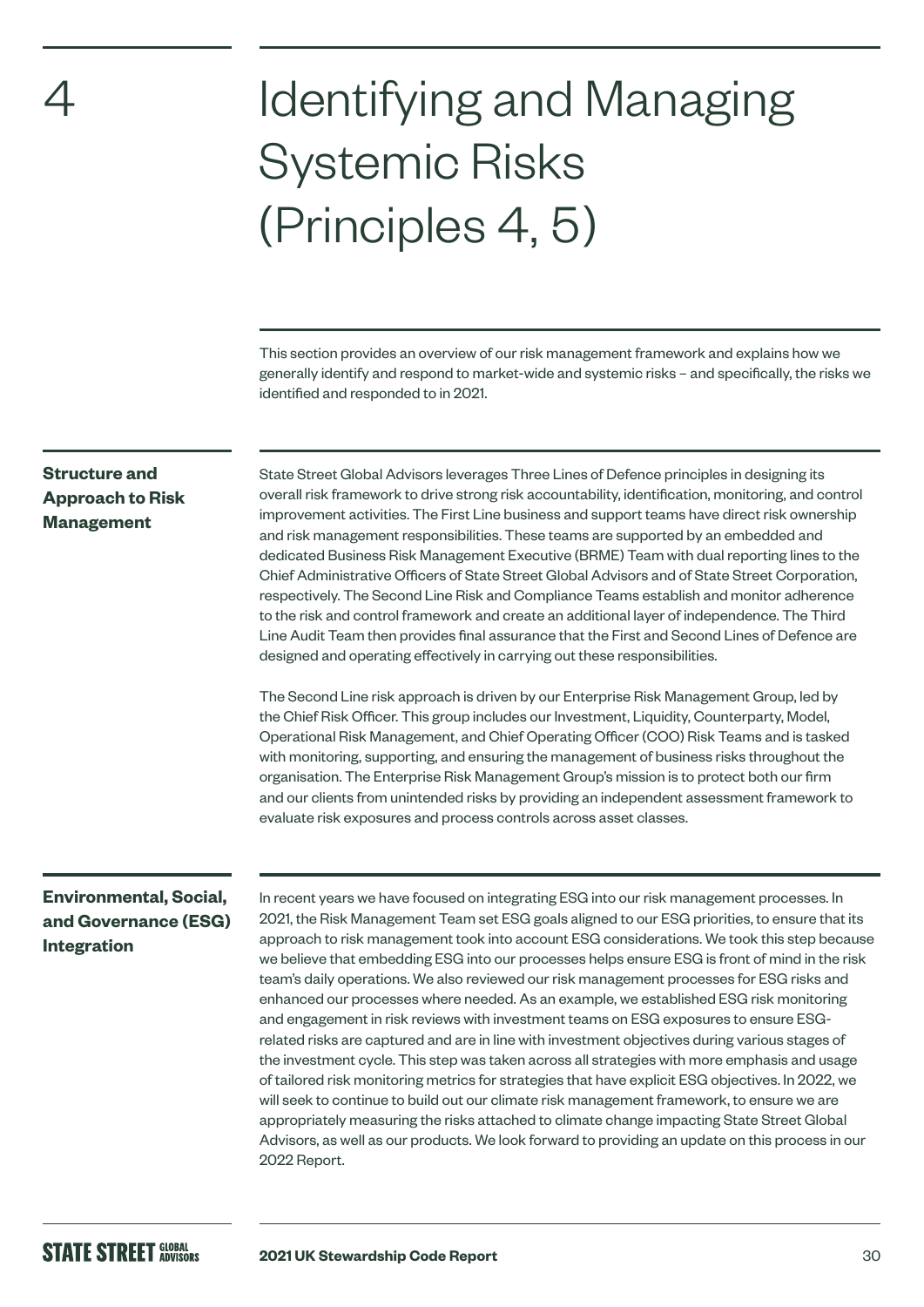<span id="page-30-0"></span>

| <b>Identifying</b><br><b>Systemic Risks</b><br><b>Emerging Risk Review</b><br>Framework | We have established an emerging risk review framework that allows the risk team to proactively<br>identify and respond to market-wide and systemic risks in the global financial system and global<br>economies. The framework is intended to help mitigate and manage uncertainties in investment<br>strategies and/or funds by proactively measuring and quantifying associated risk, thereby<br>enabling a preventive approach to risk management. We have built out our risk management<br>framework to include systemic risks such as climate change, which we consider transversal.                                                                                                                                                                   |
|-----------------------------------------------------------------------------------------|-------------------------------------------------------------------------------------------------------------------------------------------------------------------------------------------------------------------------------------------------------------------------------------------------------------------------------------------------------------------------------------------------------------------------------------------------------------------------------------------------------------------------------------------------------------------------------------------------------------------------------------------------------------------------------------------------------------------------------------------------------------|
|                                                                                         | Over 2021, several emerging risks were identified through the framework and were reviewed,<br>which included:                                                                                                                                                                                                                                                                                                                                                                                                                                                                                                                                                                                                                                               |
|                                                                                         | Asset price bubbles and the risk of rapid decline in asset prices driven by shifts in investor risk<br>appetite, COVID-19, changes in interest rates, or hiccups in the ongoing economic recovery.                                                                                                                                                                                                                                                                                                                                                                                                                                                                                                                                                          |
|                                                                                         | Increasing inflationary pressures due to fiscal stimulus and supply constraints, and associated<br>rising interest rate pressures.                                                                                                                                                                                                                                                                                                                                                                                                                                                                                                                                                                                                                          |
|                                                                                         | The continued impact of the COVID-19 pandemic on global economies.                                                                                                                                                                                                                                                                                                                                                                                                                                                                                                                                                                                                                                                                                          |
|                                                                                         | Physical, economic, and regulatory risks posed by climate change.                                                                                                                                                                                                                                                                                                                                                                                                                                                                                                                                                                                                                                                                                           |
|                                                                                         | Geopolitical risks: Global decoupling and the heightening of political or economic instability or<br>conflict that could lead to sovereign default, currency devaluations, or economic contagion.                                                                                                                                                                                                                                                                                                                                                                                                                                                                                                                                                           |
| <b>Investment Risk</b>                                                                  | The Investment Risk Team is responsible for independently monitoring investment risk<br>exposures to ensure that risk contributions are consistent with return expectations and to<br>highlight intentional and unintentional exposures. Attention is focused on where we have risk, how<br>much risk we have, and whether it is consistent with our views and client objectives. In addition,<br>the team provides portfolio level risk reporting to investment managers to help ensure that they<br>are taking appropriate level risks in the portfolios.                                                                                                                                                                                                 |
| <b>Liquidity Risk</b>                                                                   | The Liquidity Risk Management Team is responsible for independently monitoring and reporting<br>on asset and funding redemption liquidity risk to ensure appropriate levels of liquidity risk across<br>the portfolios and to highlight intentional and unintentional exposures. Liquidity risk remains a<br>systemic risk, and in 2021, the Liquidity Risk Management Team held several calls with regulators<br>to discuss a range of such risks and the tools available for mitigation purposes.                                                                                                                                                                                                                                                         |
| Counterparty Risk                                                                       | The Counterparty Risk Management Team is responsible for establishing firmwide counterparty<br>policies - not only reviewing and approving prospective counterparties, but also monitoring<br>and reporting on counterparty exposures. This group also participates in the approval of new<br>derivative products, provides input into International Swaps and Derivatives Association, Inc.<br>(ISDA) negotiations, and advises on the financial profile of authorised participants for Standard &<br>Poor's Depository Receipt (SPDR) ETFs and security lending borrowers.                                                                                                                                                                                |
| <b>Operational Risk</b>                                                                 | The role of the Operational Risk Management Team is to assist the organisation in effectively<br>managing the risk of errors in people, processes, technology, and external events in conjunction<br>with achieving business objectives. The Team oversees this process by executing a framework<br>to identify, measure, mitigate, and monitor risks. The Team, in partnership with the business, is<br>responsible for delivering a risk governance structure that facilitates risk discovery, prioritisation,<br>and management in order to influence business discussions and decision-making. The Team is<br>also responsible for assessing processes, procedures, and control structures to ensure proper<br>alignment and to promote best practices. |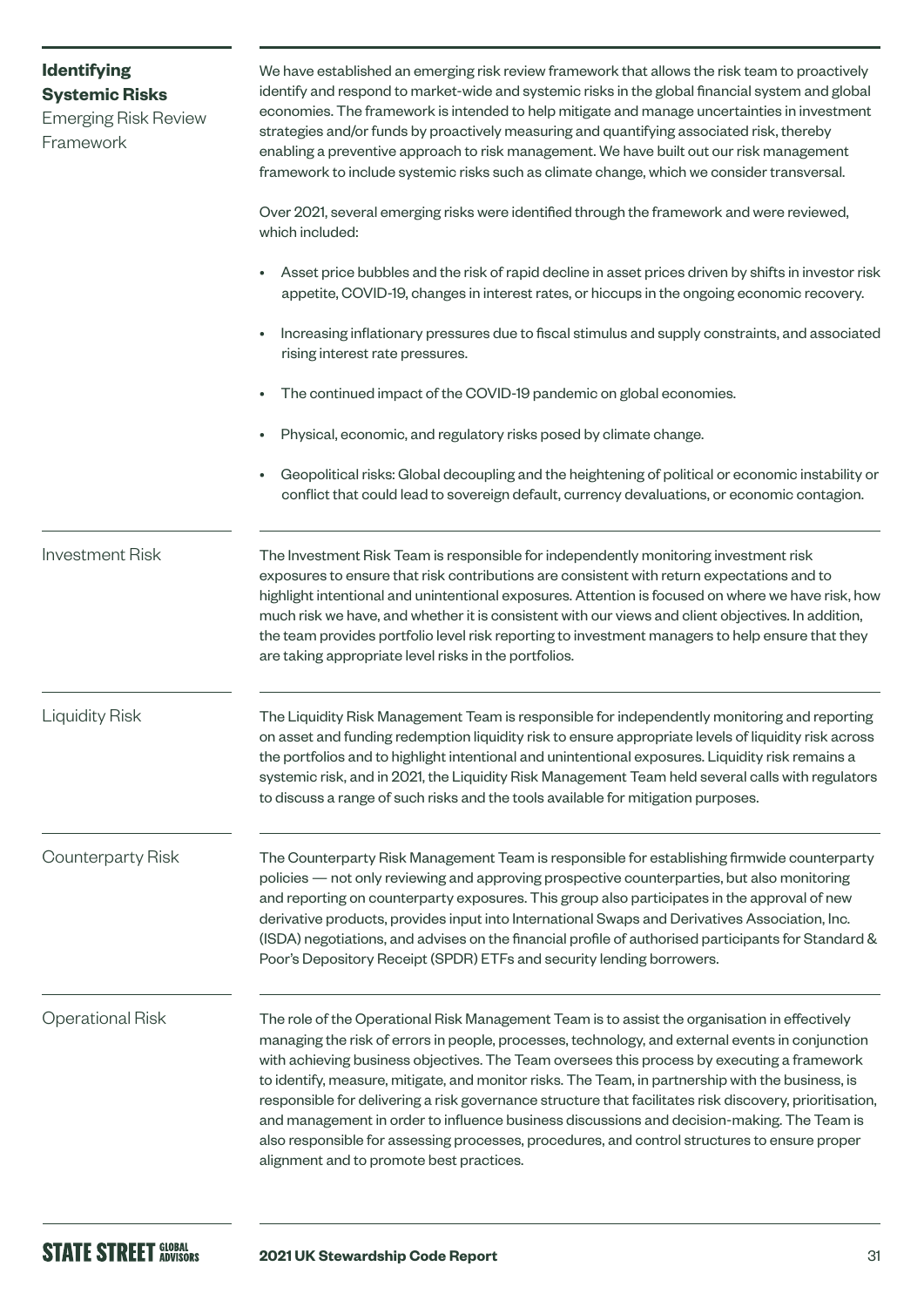| <b>Model Risk</b>                                                                        | State Street Corporation has company-wide requirements for model risk management, to which<br>our models adhere. The Model Risk Team administers State Street's Model Risk Management<br>(MRM) framework to ensure that model risk is identified, assessed, mitigated, and monitored over<br>time. In addition, at State Street Global Advisors, the Technical Committee (a sub-committee of<br>the Investment Committee consisting of a first-line team of investment professionals) is focused<br>on model risk within the Investment Division (which includes all models used to manage and<br>value funds).                                                                                                                                                                                                                         |
|------------------------------------------------------------------------------------------|-----------------------------------------------------------------------------------------------------------------------------------------------------------------------------------------------------------------------------------------------------------------------------------------------------------------------------------------------------------------------------------------------------------------------------------------------------------------------------------------------------------------------------------------------------------------------------------------------------------------------------------------------------------------------------------------------------------------------------------------------------------------------------------------------------------------------------------------|
|                                                                                          | Independent model validation is a formally structured process intended to determine whether a<br>model has been developed and implemented consistently with its design objectives and business<br>uses, and has an ongoing monitoring plan in place. Validation is performed in accordance with State<br>Street corporate guidelines by independent MRM validators or by independent first-line reviewers,<br>specialising in the model's asset class and investment style, depending on the model risk tier. The<br>validation conclusions determine if the model is approved for implementation and use.                                                                                                                                                                                                                              |
|                                                                                          | These model validators are also responsible for identifying any weaknesses with the model, defining<br>the need for remediation actions, and compensating controls, to address the identified issues<br>and review the completion of remediation actions and compensating controls. Model validation<br>is conducted prior to model use and on a periodic basis with a frequency commensurate with the<br>assessed risk and whenever model changes are made, along with model annual reviews. These<br>guidelines apply to both internally-developed models and to all third-party models (vendor models).                                                                                                                                                                                                                              |
| <b>Chief Operating Officer</b><br>(COO) Risk Team                                        | The COO Risk Team manages the risk infrastructure at State Street Global Advisors. The<br>Team oversees project management of key technology and platform initiatives, as well as the<br>development and execution of our risk strategy, leading coordination across all risk disciplines<br>and ensuring that client and enterprise risks are identified, measured, and monitored in an<br>effective manner. To support this enterprise risk identification process, the Enterprise Risk<br>Management Team prepares an annual overview of the top emerging risks at State Street<br>Global Advisors, with the objective to facilitate an open business discussion on the prioritisation<br>and management of evolving risk trends. The Team is also responsible for ensuring that risk<br>management regulatory requirements are met. |
| <b>Managing</b><br><b>Systemic Risks</b><br>Managing Industry Risk<br>and Liquidity Risk | In the past decade, crises have demonstrated that liquidity risk has often been the cause of fund<br>failures and contagion risks across asset classes. We have sought to manage systemic risks from<br>a lack of liquidity by building out a liquidity risk management framework based on: measurement<br>and monitoring; contingency planning; and disclosures, transparency, and governance.                                                                                                                                                                                                                                                                                                                                                                                                                                         |
|                                                                                          | Clear and transparent disclosures have resulted in a clear set of liquidity risk management<br>tools designed to minimise and mitigate liquidity risks for funds. Furthermore, regular table-top<br>exercises are held within each investment and product team, to ensure that the teams are aware<br>of the steps to follow and that processes are well-documented and understood. These steps,<br>along with regular monitoring and governance, have ensured that systemic risk arising from<br>liquidity is well understood and appropriately managed.                                                                                                                                                                                                                                                                               |
|                                                                                          | In addition, we have engaged in numerous regulatory and industry initiatives that seek to socialise<br>industry best practices on liquidity risk management. For example, in 2021 we met with the                                                                                                                                                                                                                                                                                                                                                                                                                                                                                                                                                                                                                                       |

European Systemic Risk Board (ESRB) to discuss ways in which asset management activities could impact systemic risks in financial markets. We also presented at the European Fund and Asset Management Association (EFAMA) workshop, discussing liquidity risk management and lessons learned from March 2020.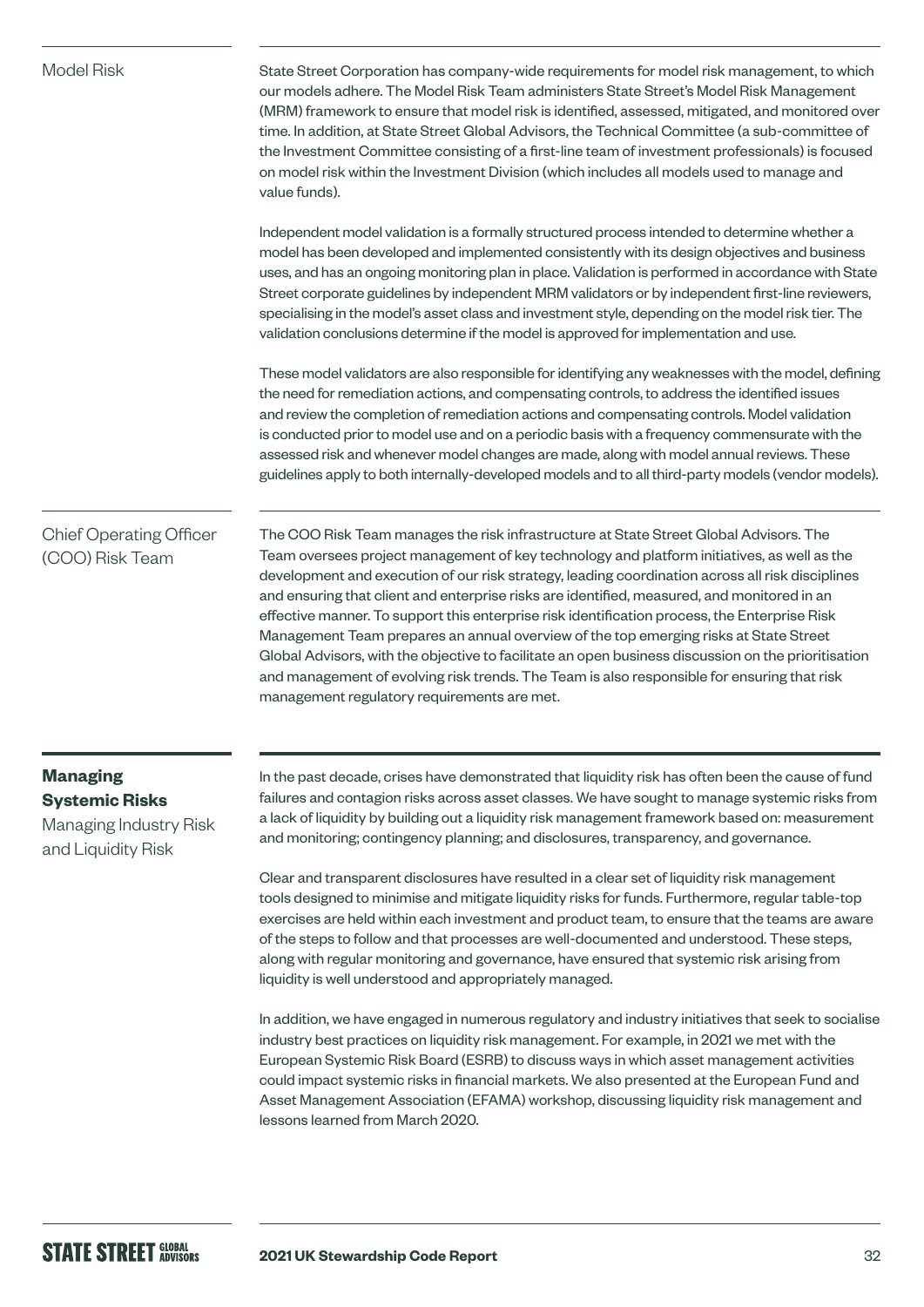In addition, we responded to the International Organisation of Securities Commissions' (IOSCO) survey of market participants regarding the implementation of IOSCO's Liquidity Risk Management Recommendations and market participants´ responses to the COVID-19 induced market challenges in 2020.

Moreover, we engaged with several global regulators on Money Market Fund reform options. We responded to the European Securities and Markets Authority (ESMA) Consultation Paper on European Union (EU) Money Market Fund Regulation as well as to the U.S. Securities and Exchange Commission's (SEC) request for comment on potential money market fund reform measures as set out in the President's Working Group on Financial Markets' (PWG) December 2020 report.

Given the size of our assets under management (AUM), our engagement and voting practices play a key role in managing systemic risks. We consider key systemic risks when developing our stewardship priorities. For example, we consider Diversity and Inclusion as a key risk, and provide an example of how we address racial and ethnic diversity with investee companies below. Please refer to Chapter 5 for details on our wider Stewardship priorities including climate change and good governance measured through R-Factor.

#### **Stewardship Priorities in Risk Management**

A Call to Lead on Racial and Ethnic Diversity

Our Stewardship priorities help drive our approach to mitigating the identified market-wide and systemic risks, in our efforts to support well-functioning financial markets. The death of George Floyd in 2020 and the health and economic inequities amplified by the COVID-19 pandemic underscored the need for deep, structural changes — and the urgent need for Corporate America to take the lead in offering solutions. In February 2021, Cyrus Taraporevala, President and Chief Executive Officer of State Street Global Advisors, outlined steps that we would take in this published **[Insight](https://www.ssga.com/us/en/institutional/etfs/insights/a-call-to-lead-on-racial-and-ethnic-diversity)**.

**Outcome:** In 2021, State Street Global Advisors formally began calling on our portfolio companies in the United States to follow what we ourselves began two years ago – to publicly disclose their Equal Employment Opportunity (EEO-1) data. This data details the gender, racial, and ethnic make-up of employees in the US. In 2021, only 6% of Russell 1000® companies shared detailed data publicly on their employees' gender and ethnic identities. Providing disclosures is a natural and important first step. Our parent company also developed the [Ten Actions Addressing](https://www.statestreet.com/content/dam/statestreet/documents/values/state-street-10-actions-against-racism-inequality-July-2021.pdf)  [Racism and Inequality](https://www.statestreet.com/content/dam/statestreet/documents/values/state-street-10-actions-against-racism-inequality-July-2021.pdf) to address racial inequity in our organisation, industry, and community. Looking forward to 2022, we will consider ways to take more direct action through reviewing our voting guidelines.

#### **Effectiveness of Our Risk Management Approach**

We are comfortable that our approach to risk management, including the identification of, and response to, market-wide and systemic risks helps promote well-functioning markets. In recent years there has been recognition that we need to focus on improving our governance and oversight of ESG risks. Although establishing an ESG Committee demonstrates significant progress, we will continue to develop our risk governance in this area. Risk team membership of the ESG Committee, and attendance at the Global Product Committee and Investment Committee, will continue to enhance our broader oversight of ESG risks across the business. These are the areas, as highlighted above, that we intend to focus on in 2022, and that we believe will further refine our approach.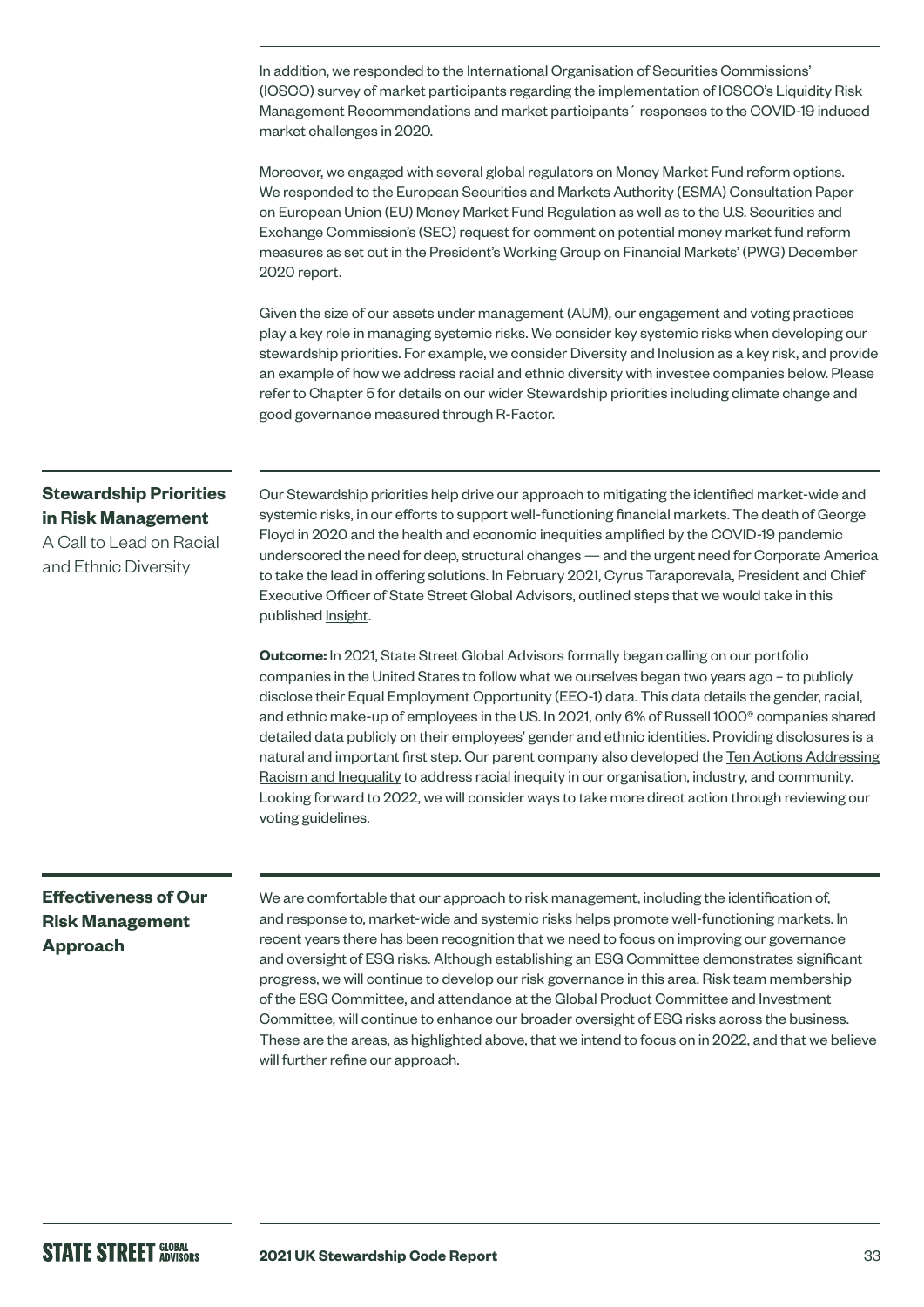### Engagement and Escalation (Principles 9, 10, 11, 12)

In this section we set out the details of our engagement and proxy voting activities in 2021. This includes our engagement and voting philosophy, details on the number of engagements and votes we performed in 2021, as well as some example case studies to show the outcomes achieved from our activities.

State Street Global Advisors' approach to proxy voting and issuer engagement is premised on the belief that companies that adopt robust, progressive governance and sustainability practices will be better positioned to generate long-term value and manage risk. As near-perpetual holders of the constituents of the world's primary indices, the informed exercise of voting rights, coupled with targeted and value-driven engagement, is the most effective mechanism of creating value for our clients. Accordingly, our stewardship programme proactively identifies companies for engagement and voting in order to mitigate ESG risks in our portfolios.

Given the size of our assets under management, the global scope of our investments and the nature of our investment portfolios, our stewardship role in global capital markets extends beyond proxy voting and engagement with issuer companies.

Our approach also includes promoting investor protection for minority shareholders through partnerships with local investors and regulators, alongside working with investee companies to encourage adoption and disclosure of strong ESG practices.

To measure and demonstrate impact, we monitor and follow up with companies that we previously engaged with and evaluate their responsiveness to our feedback. This requires a long-term, multi-year approach to stewardship, which we believe is necessary and reflects the anticipated long-term nature of our investments into these companies. Additionally, in order to maximise our impact, we publish thought leadership that is intended to both inform companies and educate market participants. More information on the thought leadership we published in 2021 is included in chapter 7.

#### **How We Engage**

<span id="page-33-0"></span>5

Our Asset Stewardship Team has developed our *Issuer Engagement Protocol* to increase the transparency of our engagement philosophy, approach and processes. This Protocol is designed to communicate the objectives of our engagement activities and to facilitate a better understanding of our preferred terms of engagement with our investee companies.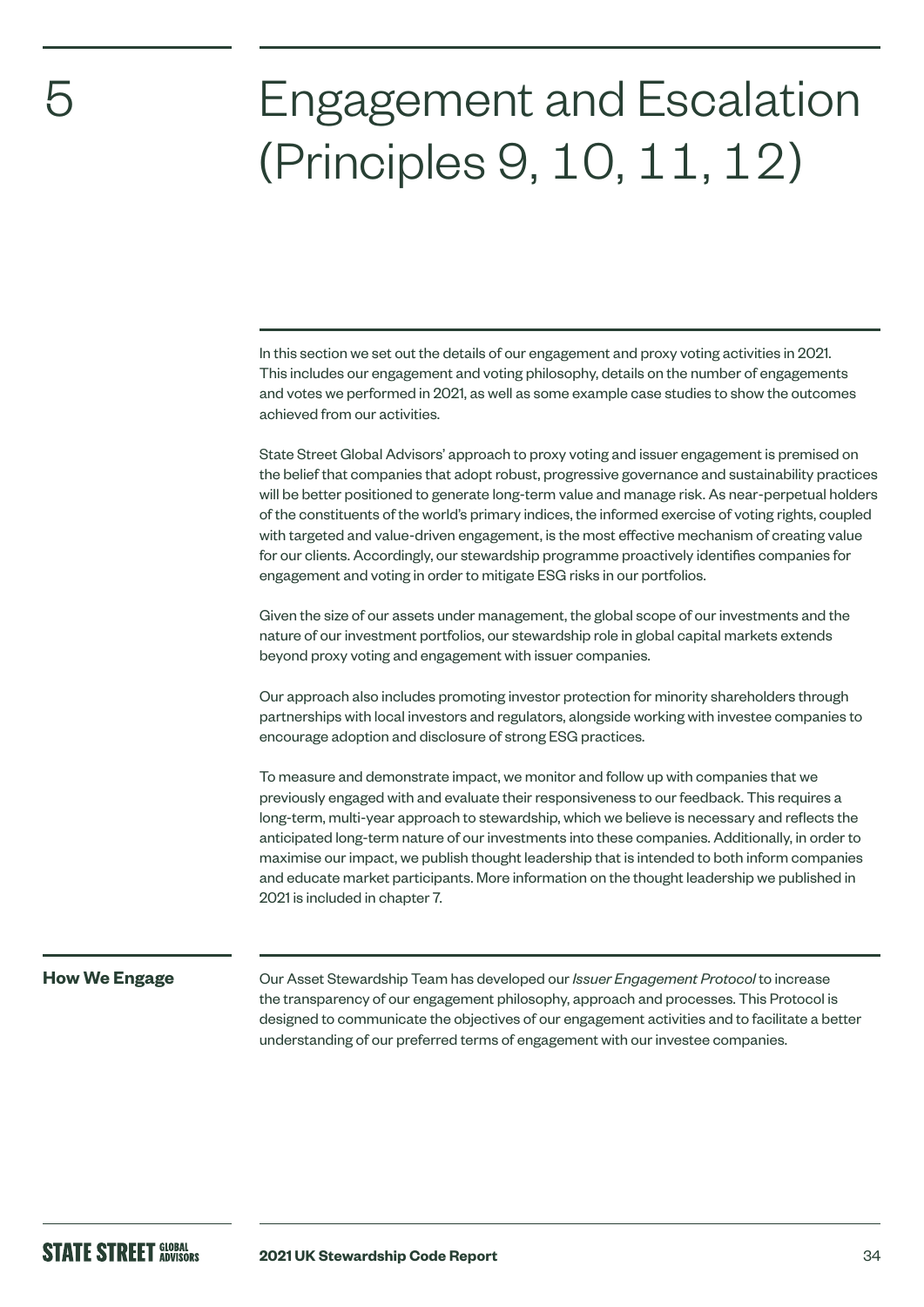<span id="page-34-0"></span>The Protocol explains key engagement processes including:

- Methodology for developing our Annual Engagement Strategy
- Information to include in Engagement Request emails
- Information on how to request R-Factor scores
- Our guidelines for engaging with investee companies
- Our guidelines for engaging with activist investors or investors soliciting our votes in connection with Vote-No campaigns or shareholder proposals
- Investor engagement protocol guidance

#### A copy of the Protocol [can be found here.](https://www.ssga.com/library-content/pdfs/ic/state-street-global-advisors-issuer-engagement-protocol.pdf)

We review our Issuer Engagement Protocol annually as part of our Asset Stewardship Team's strategic review process, to ensure that our interactions with companies remain effective and meaningful. This includes reviewing indicators in our screening models and assessing emerging ESG issues and trends. There is an intentional lag of one or two years between changes in many of our voting policies and changes in our voting, to encourage companies to take action during this time period. We believe that this approach leads to the best outcome for our clients, and for companies — allowing time to react to our input, rather than taking voting action against companies. In addition, we will often test our proposed policy on a topic before it goes into effect — this ensures that our approach is considered and aware of the challenges it may place on a company, such as additional costs outweighing the benefits that we are intending to achieve.

We actively seek direct dialogue with the board and management of companies that we have identified through our screening processes.

We focus our engagement activities where we will have the biggest impact, such as where we have our biggest holdings. Other factors — such as ownership-structure overlap with our strategic priorities and contentious issues — are also considered in our engagement approach. We consider the specific cultural and regulatory contexts of markets in which we invest and develop specific voting and engagement guidelines for each territory. These are available [here](https://www.ssga.com/uk/en_gb/institutional/ic/capabilities/esg/asset-stewardship/asset-stewardship-report-library). Our Asset Stewardship Team is located across the globe, ensuring we are well placed to navigate the diversity of markets in which we invest.

#### **Escalation**

At the start of each engagement, we define our priorities and objectives for the dialogue with company management. Progress against these objectives is tracked within our internal Stewardship Platform.

We will always prioritise engagement in our communications with investee companies. However, when change is not occurring at the rate that we expect, we use voting as our main tool to escalate issues to company boards. In case of lack of progress, our escalation strategies may include:

- Voting against the re-election of board members or specific resolutions linked to our areas of concern
- Writing to the board of the company to formalise our concerns and requests
- Supporting shareholder resolutions

Our escalation process has been designed to drive governance and sustainability practices at issuer companies toward global principles of good governance, while taking account of individual market nuances and standards.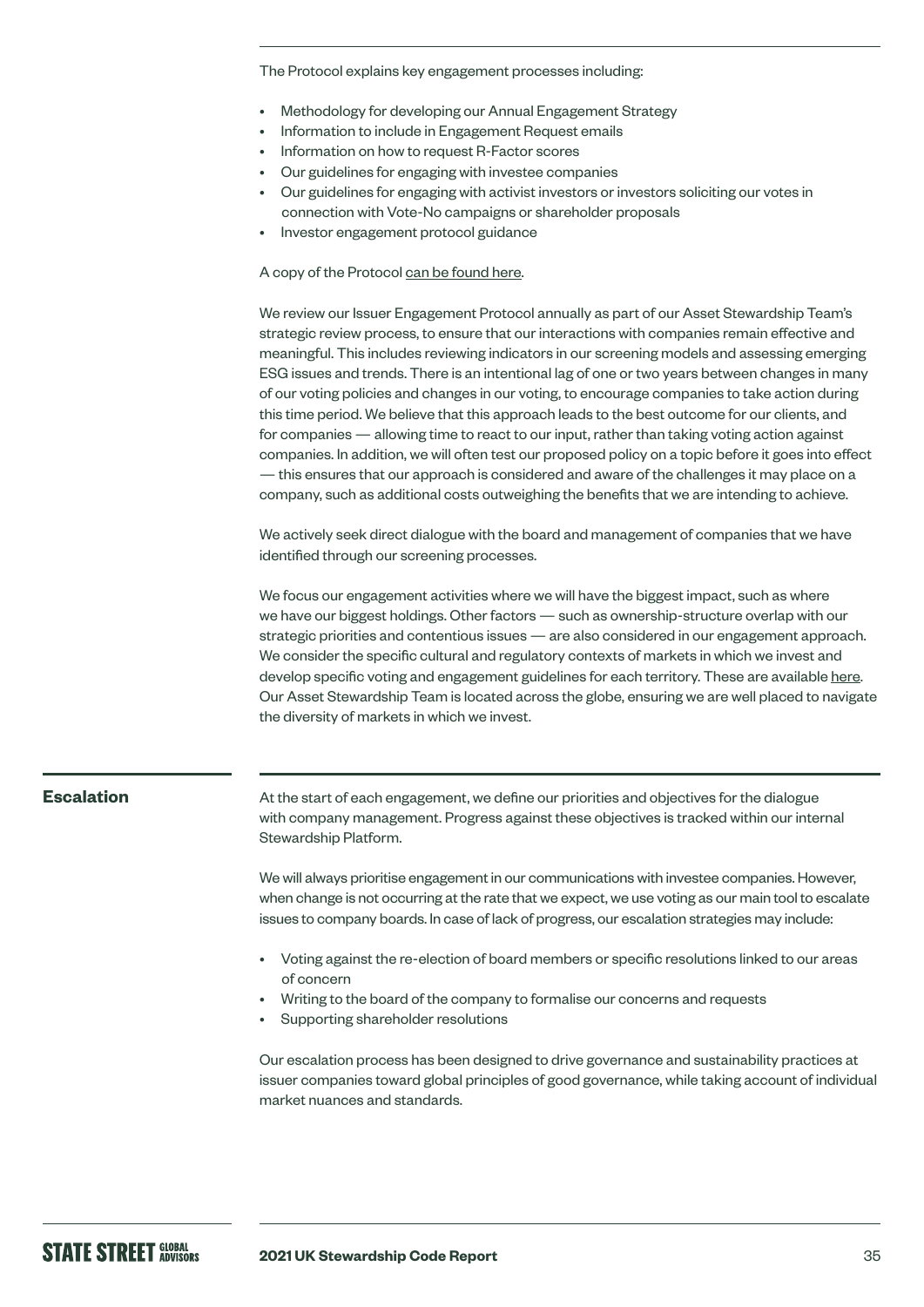Our escalation approach is adjusted for fixed income engagements where there is no ability to vote. Fixed income escalation, however, may take the form of letter writing or direct engagement. Whilst we believe our approach to equities is mature, we will continue to develop our approach to fixed income engagement in 2022 to ensure we engage across all asset classes we hold in our funds and mandates.

| <b>Measuring</b><br><b>Engagement Success</b> | Our stewardship activities are designed to have an impact on company-specific and market-level<br>ESG practices. Therefore, we define success as:                                                                                                                                                                                                                                                                                                |
|-----------------------------------------------|--------------------------------------------------------------------------------------------------------------------------------------------------------------------------------------------------------------------------------------------------------------------------------------------------------------------------------------------------------------------------------------------------------------------------------------------------|
|                                               | A company implementing changes to its ESG-related programmes, practices or processes<br>٠<br>consistent with our engagement or voting feedback                                                                                                                                                                                                                                                                                                   |
|                                               | Several market participants - such as asset owners, asset managers, consultants or proxy<br>٠<br>advisory firms - are influenced by our stewardship position and thought leadership on<br><b>ESG</b> issues                                                                                                                                                                                                                                      |
|                                               | Regulators responding to our concerns/collaborative initiatives                                                                                                                                                                                                                                                                                                                                                                                  |
|                                               | To better monitor our engagement success, we are in the process of developing additional<br>stewardship statistics and key performance indicators that we can track progress against in<br>order to monitor the impact of our engagement process more effectively. We intend finalise these<br>in 2022 and look forward to reporting on our progress in our 2022 report.                                                                         |
| Company-Specific<br><b>Successes</b>          | Assessing the effectiveness of our company-specific engagement process can be challenging<br>to measure. To limit subjectivity in measuring our success, we actively seek issuer feedback and<br>monitor the actions taken by issuers post-engagement in order to identify tangible changes. This<br>enables us to establish indicators to gauge how issuers respond to our concerns and to what<br>degree these responses satisfy our requests. |
|                                               | It is also important to note that successful engagement activity can be measured over multiple<br>years depending on the facts and circumstances involved. These engagements not only inform<br>our voting decisions but also allow us to monitor improvement over time and to contribute to our<br>evolving perspectives on priority areas.                                                                                                     |
|                                               | Please refer to R-Factor-Related Engagement Case Studies on Estée Lauder and HealthEquity,<br>Inc. later in this chapter as examples of this.                                                                                                                                                                                                                                                                                                    |
|                                               | We also track the impact of our proxy votes by reviewing changing trends in market practices<br>on specific corporate-governance or sustainability-related issues that we address through<br>voting action. We report successful engagement and voting actions to clients on an annual basis.<br>We provide some examples of company-specific successes in the Engagement Case Studies<br>section later in this chapter.                         |
| Market-Level Successes                        | We track the broader adoption of the thematic ESG issues that we have been championing by<br>assessing the number of market participants that have embraced positions consistent with our<br>thought leadership and advocacy. We detail our efforts and outcomes in this regard next.                                                                                                                                                            |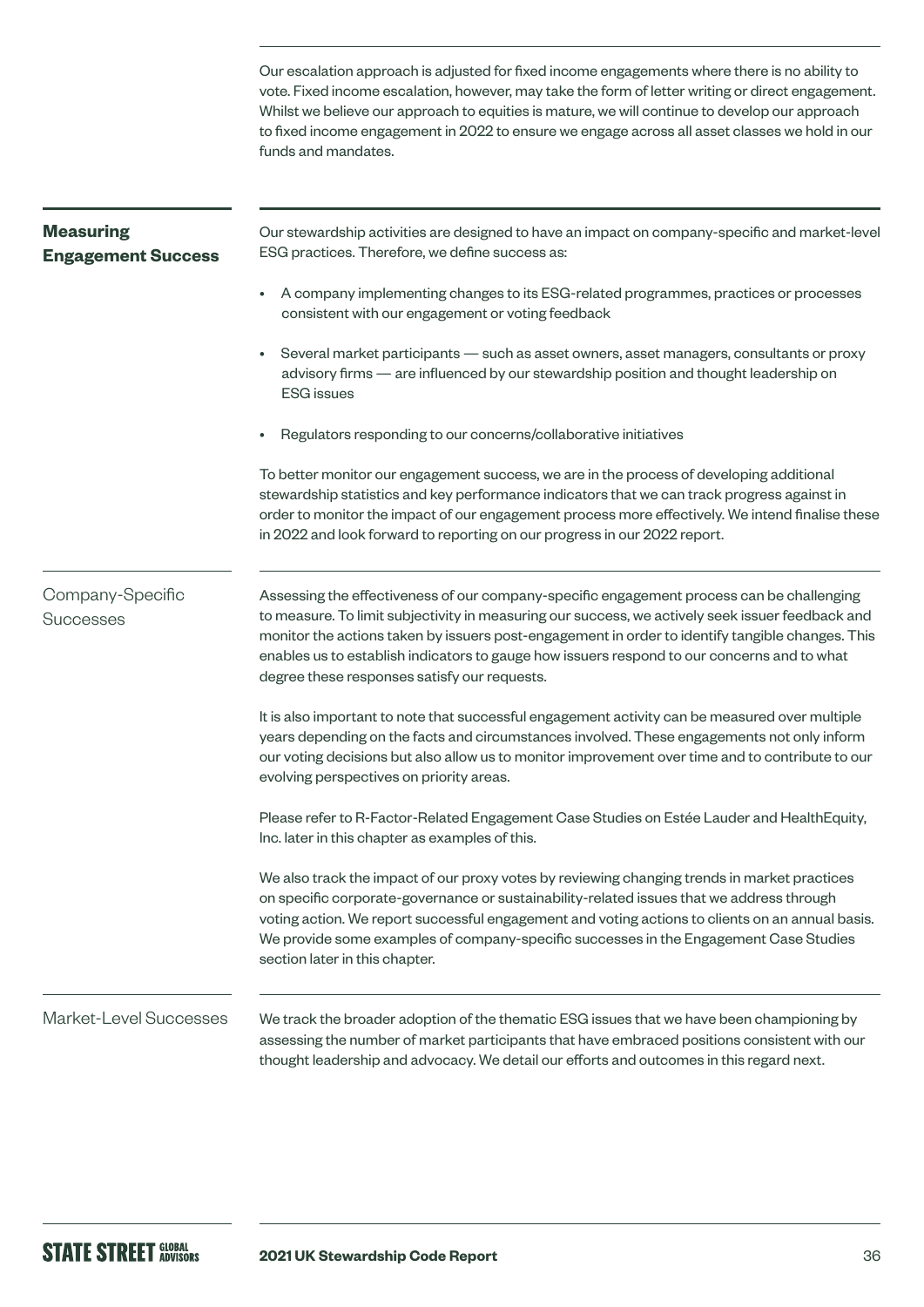## How We Prioritise Our Engagements

**Engagement Screening** 

Figure 9

As an investor in more than 12,000 listed companies, prioritisation is essential to our effectiveness. Our active target list includes companies across seven main regions/markets (Australia, Canada, emerging markets, European Union, Japan, the UK and the US) of our stewardship activities. We identify target companies for engagement through multiple methods, including proprietary ESG screens, and the sector and thematic priorities identified in our annual stewardship objectives.



Source: State Street Global Advisors. \* 2022 Stewardship Priority

Types of Engagement

### Active

In 2021, 58% of our annual company engagements were classified as active. We use screening tools designed to capture a mix of company-specific data, including governance and sustainability profiles, to help us focus our engagement activity.

As noted earlier, we actively seek direct dialogue with the board and management of companies that we have identified through our screening processes. Such engagements may lead to further monitoring to understand and improve company practices. In these cases, the engagement process represents the most meaningful opportunity for us to protect long-term shareholder value from excessive risk due to poor governance and sustainability practices.

### Reactive

 In 2021, 42% of our annual company engagements were classified as reactive. Here, members of our Asset Stewardship Team engaged with companies that wished to solicit our votes, seek feedback on corporate governance and sustainability issues as shareholders or seek comment on breaking-news developments. These meetings were typically initiated by the companies, which typically drove the meeting agendas.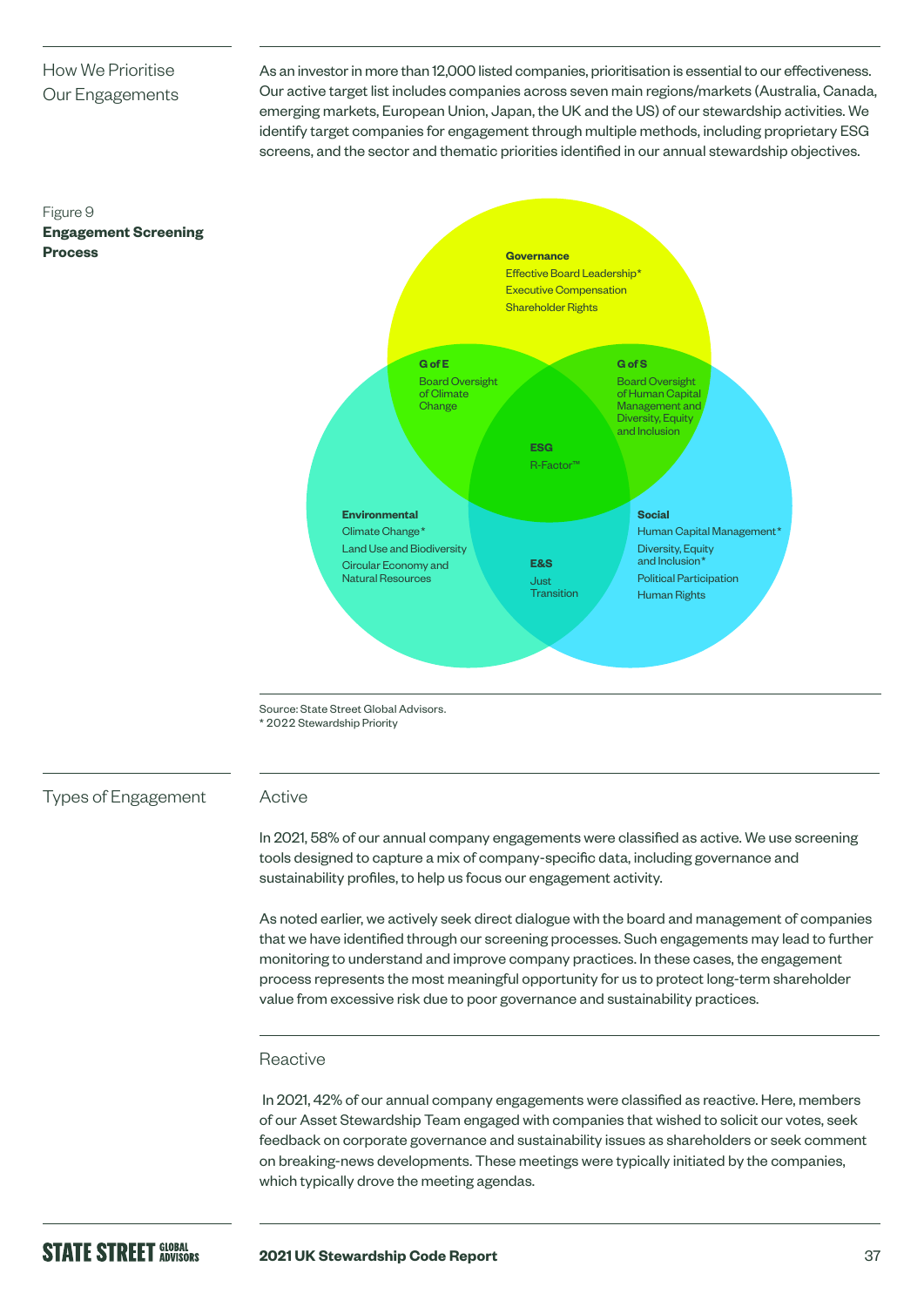## **Engagement Breakdown**

Figure 10 **2021 Comprehensive Engagements: Key Figures**



Source: State Street Global Advisors 2021 Stewardship Platform. \*Rest of the World.

## **2021 Comprehensive Engagements**

**878**

Environmental

337

Social

478

**Governance** 

## 661

**Portion of Equity AUM Engaged (%)**

**73%**

**Countries**



**Human Capital Management Engagement**

**228**

Figure 11 **Top 5 Engagement Topics**

| <b>Stewardship Priorities</b> | 877 |
|-------------------------------|-----|
| Human Capital                 | 229 |
| <b>Racial Equity</b>          | 220 |
| COVID-19                      | 217 |
| Climate-related Reporting     | 211 |
| Compensation                  | 344 |
| Overall compensation matters  | 344 |
| Other                         | 545 |

Source: State Street Global Advisors.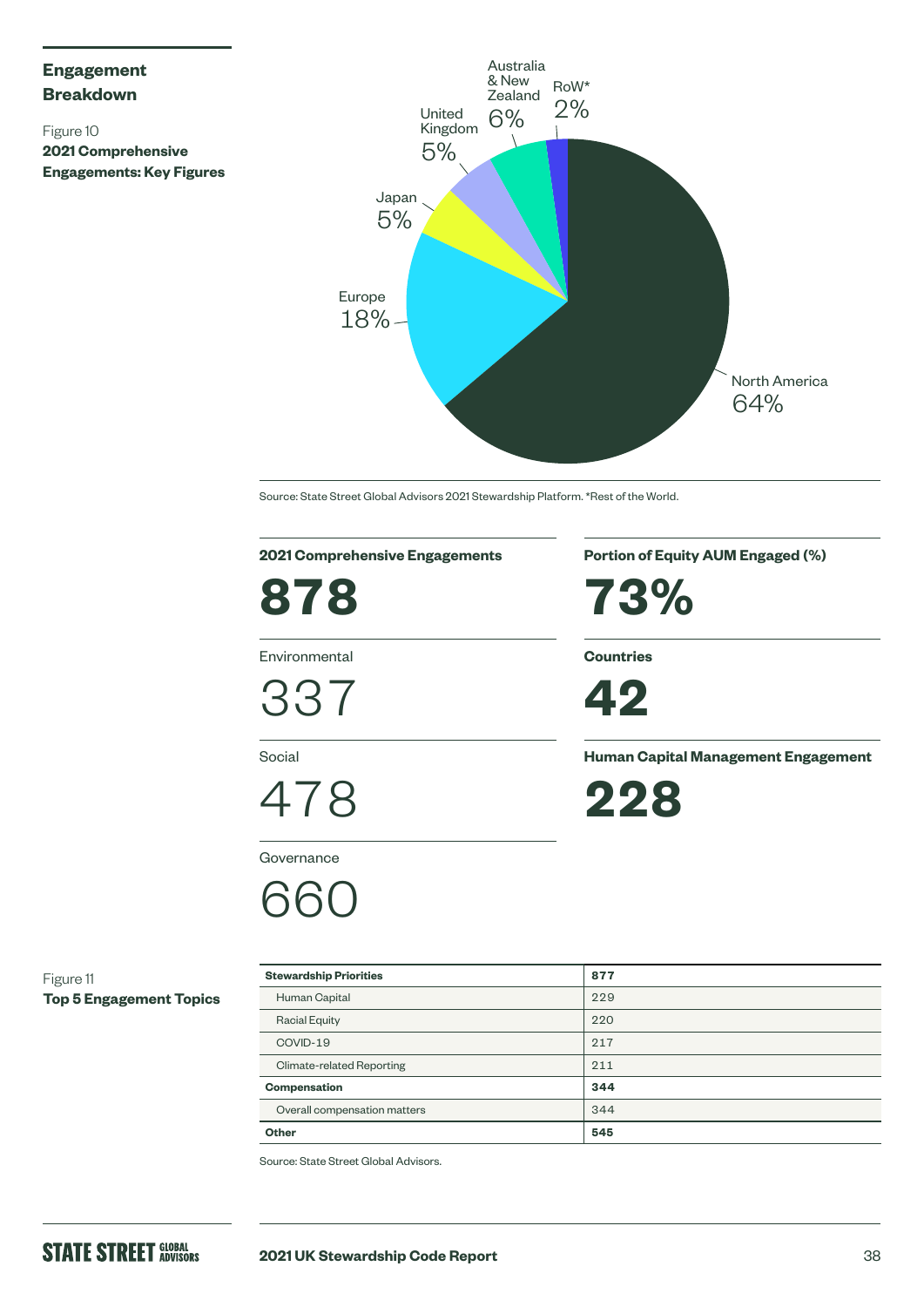## Engagement Case Studies and Outcomes of Core Campaigns

Through our engagement activities, we seek to encourage the building of transparent, accountable, high-performing boards and companies. We believe that regular and constructive communication with our investee companies allows us to engage in an honest dialogue with boards and management on a spectrum of topics.

In addition, we have successfully worked with several of our investee companies to enhance their governance, compensation and/or sustainability practices. Here, we provide examples of notable successes and resulting outcomes from high-profile engagements during 2021, as well as voting and engagement outcomes from our core campaigns: Climate Change, Gender Diversity and R-Factor.

## Figure 12

## **Case Studies**

| Company                       | Box, Inc                                                                                                                                                                                                                                                                                                                                                                                                                                                                                                                        |  |  |
|-------------------------------|---------------------------------------------------------------------------------------------------------------------------------------------------------------------------------------------------------------------------------------------------------------------------------------------------------------------------------------------------------------------------------------------------------------------------------------------------------------------------------------------------------------------------------|--|--|
| <b>Geography and Industry</b> | United States/Technology                                                                                                                                                                                                                                                                                                                                                                                                                                                                                                        |  |  |
| <b>Key Topics</b>             | Board Leadership / Board Accountability                                                                                                                                                                                                                                                                                                                                                                                                                                                                                         |  |  |
| <b>Asset Class</b>            | Equity                                                                                                                                                                                                                                                                                                                                                                                                                                                                                                                          |  |  |
| <b>Background</b>             | No engagement history with Box prior to the contest.                                                                                                                                                                                                                                                                                                                                                                                                                                                                            |  |  |
| <b>Activity</b>               | Consistent with our approach to protecting long-term shareholder interests in this proxy contest, our team conducted multiple<br>engagements with members of the Box board and management team, as well as the dissident nominees.                                                                                                                                                                                                                                                                                              |  |  |
|                               | At the September 2021 EGM, we withheld our support from the Chair of the Nominating & Governance Committee to<br>signal our expectation that the company would take meaningful steps in adopting leading governance practices and foster a<br>stronger culture of regular shareholder engagement moving forward.                                                                                                                                                                                                                |  |  |
|                               | We also shared our expectation that in any significant decisions on capital allocation and long-term strategy, particularly those<br>with voting implications, long-term shareholder voice is solicited for consideration.                                                                                                                                                                                                                                                                                                      |  |  |
| <b>Outcome</b>                | We supported management on all other items. The Box board achieved majority support in the shareholder vote and<br>committed to remaining focused on delivering shareholder value while strengthening their company's governance practices<br>and prioritising shareholder voice in their oversight processes.                                                                                                                                                                                                                  |  |  |
|                               | As a result of the company's renewed commitment to adopt enhanced corporate governance practices and to bring<br>transparency to investors, the company has elevated its R-Factor score.                                                                                                                                                                                                                                                                                                                                        |  |  |
| Company                       | Pfizer Inc.                                                                                                                                                                                                                                                                                                                                                                                                                                                                                                                     |  |  |
| <b>Geography and Industry</b> | United States / Healthcare                                                                                                                                                                                                                                                                                                                                                                                                                                                                                                      |  |  |
| <b>Key Topics</b>             | Participation in the political process                                                                                                                                                                                                                                                                                                                                                                                                                                                                                          |  |  |
| <b>Asset Class</b>            | Equity                                                                                                                                                                                                                                                                                                                                                                                                                                                                                                                          |  |  |
| <b>Background</b>             | In April 2021, Pfizer Inc. received a shareholder proposal asking the company to provide a report analysing the congruence of<br>political and electioneering expenditures against the company's publicly stated corporate values and policies.                                                                                                                                                                                                                                                                                 |  |  |
|                               | The proposal to Report on Political Contributions and Expenditures is a fairly new class of shareholder proposals and<br>represents an evolution of the climate lobbying proposals which we have seen for the past several years. It expands the focus<br>from just climate change to an alignment of broad corporate values and that of the company's political activities. This was the<br>first time that Pfizer had been asked to produce a report comparing its political contributions to its stated values or positions. |  |  |
| <b>Activity</b>               | We engaged with the Pfizer management team in 2021 in order to discuss its 2021 AGM proxy, including the Report<br>on Political Contributions and Expenditures proposal. During the engagement, we expressed our view that participation<br>in the political process can present risks to companies, and we expect enhanced disclosure of the alignment of political<br>contributions to the company's stated values or positions.                                                                                              |  |  |
|                               | While the company had not disclosed the information requested in the shareholder proposal, we abstained on the proposal<br>due to our productive engagement with the company and understanding that Pfizer would enhance its political participation<br>disclosures.                                                                                                                                                                                                                                                            |  |  |
|                               | We had a follow-up engagement with the company to check on its responsiveness to our vote and the previous engagement.<br>During the call, Pfizer stated that it will enhance its political participation disclosures in response to the submitted shareholder<br>proposal.                                                                                                                                                                                                                                                     |  |  |
| <b>Outcome</b>                | The Report on Political Contributions and Expenditures proposal ultimately failed, although it received a high level (47%) of<br>shareholder support.                                                                                                                                                                                                                                                                                                                                                                           |  |  |
|                               | In December 2021, Pfizer responded to our request to enhance its political participation disclosure and for the first time<br>published a report analysing the incongruencies between its political positions and those of its industry associations.                                                                                                                                                                                                                                                                           |  |  |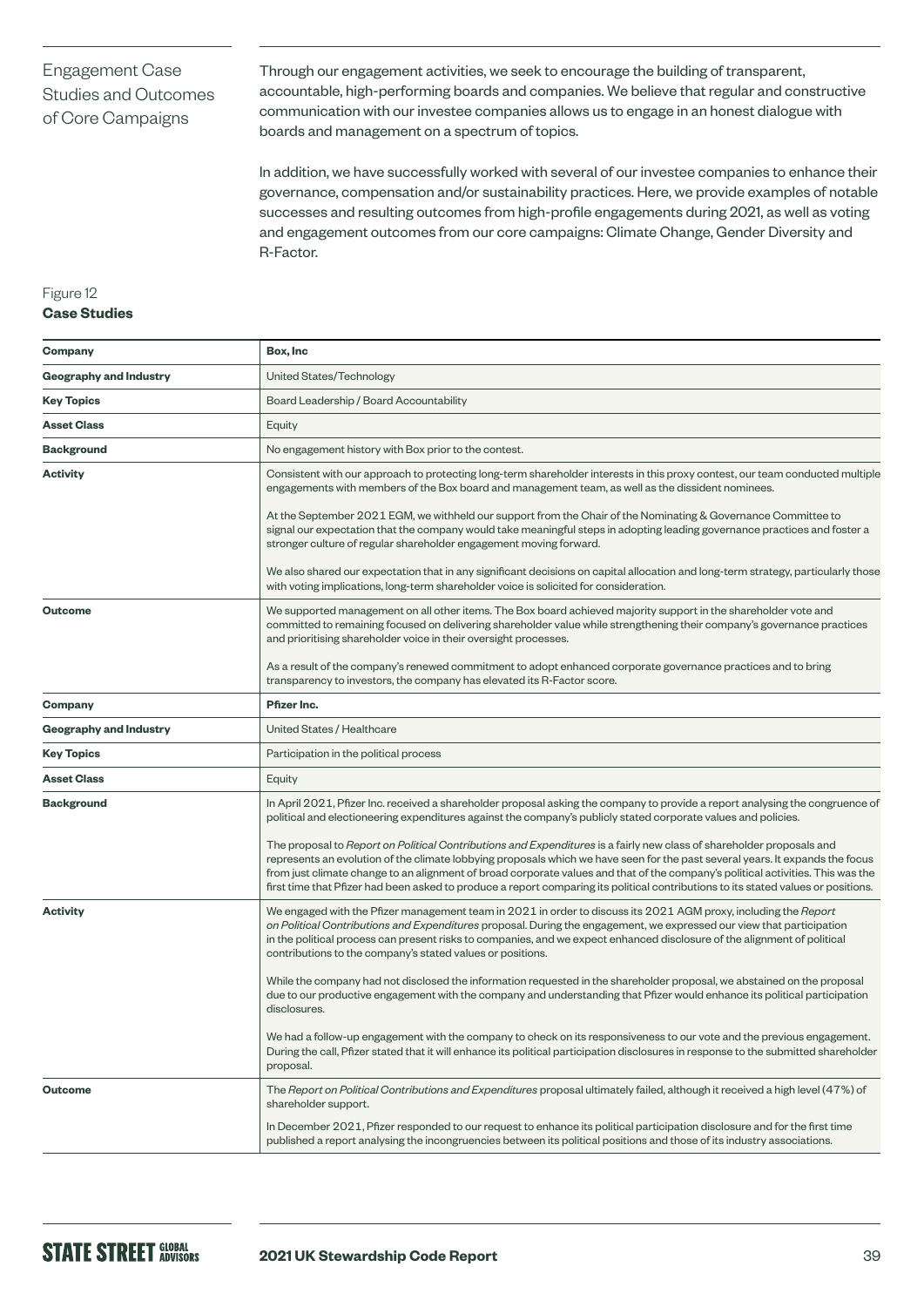| Company                       | <b>Rio Tinto Plc</b>                                                                                                                                                                                                                                                                                                                                                                                                                                                                                                                                                                             |  |  |
|-------------------------------|--------------------------------------------------------------------------------------------------------------------------------------------------------------------------------------------------------------------------------------------------------------------------------------------------------------------------------------------------------------------------------------------------------------------------------------------------------------------------------------------------------------------------------------------------------------------------------------------------|--|--|
| <b>Geography and Industry</b> | United Kingdom (Plc) / Metals & Mining                                                                                                                                                                                                                                                                                                                                                                                                                                                                                                                                                           |  |  |
| <b>Key Topics</b>             | Remuneration / Social Responsibility                                                                                                                                                                                                                                                                                                                                                                                                                                                                                                                                                             |  |  |
| <b>Asset Class</b>            | Equity                                                                                                                                                                                                                                                                                                                                                                                                                                                                                                                                                                                           |  |  |
| <b>Background</b>             | In 2021, we engaged with the Chair of the Board and the Senior Independent Director of Rio Tinto to express our concerns<br>over the exit package of the former CEO who had stepped down over the destruction of an aboriginal heritage site in Juukan<br>Gorge in Western Australia as part of an iron ore mine expansion.                                                                                                                                                                                                                                                                      |  |  |
|                               | Even though the Remuneration Committee applied a malus provision to the former CEO's 2020 long-term incentive<br>award, reducing the vesting outcome by £1 million, and the forfeiting of his 2020 bonus, in our view the exit package (circa<br>£27 million) is still excessive given the gravity of the events at Juukan Gorge in 2020.                                                                                                                                                                                                                                                        |  |  |
|                               | We believe that there is a case for a more robust application of the malus provisions for unvested awards granted from 2018<br>onwards.                                                                                                                                                                                                                                                                                                                                                                                                                                                          |  |  |
| <b>Activity</b>               | As no action was taken by the Remuneration Committee to address our concerns, we voted against the company's non-<br>binding remuneration report resolution                                                                                                                                                                                                                                                                                                                                                                                                                                      |  |  |
| <b>Outcome</b>                | The remuneration report was subsequently rejected at the company's AGMs in London and Sydney with more than 60% of<br>the votes cast against this proposal.                                                                                                                                                                                                                                                                                                                                                                                                                                      |  |  |
| Company                       | <b>Rolls-Royce Holdings Plc</b>                                                                                                                                                                                                                                                                                                                                                                                                                                                                                                                                                                  |  |  |
| <b>Geography and Industry</b> | United Kingdom / Aerospace & Defence                                                                                                                                                                                                                                                                                                                                                                                                                                                                                                                                                             |  |  |
| <b>Key Topics</b>             | Collaborative Engagement / Climate Change                                                                                                                                                                                                                                                                                                                                                                                                                                                                                                                                                        |  |  |
| <b>Asset Class</b>            | Equity                                                                                                                                                                                                                                                                                                                                                                                                                                                                                                                                                                                           |  |  |
| <b>Background</b>             | In June 2021, Rolls-Royce released a report outlining its strategy for transitioning to net zero and held a dedicated investor<br>webcast to discuss its latest commitments. These include: defining a science-based target to reduce the lifetime emissions<br>of new sold products 35% by 2030, pivoting 75% of R&D expenditure towards lower-carbon technologies by 2025, and<br>making all commercial aero engines compatible with 100% sustainable aviation fuels by 2023, among others. We were<br>pleased to see the company's net zero strategy evolve in response to investor feedback. |  |  |
| <b>Activity</b>               | In the summer of 2021, we led an analysis of Rolls-Royce's climate-related disclosure and strategy on behalf of the CA100+<br>group. We evaluated alignment with TCFD and provided feedback on priority areas for engagement, including enhanced<br>disclosure on the company's approach to align capital allocation with its climate goals.                                                                                                                                                                                                                                                     |  |  |
|                               | We view the company's responsiveness to investor feedback this year positively and look forward to continued constructive<br>dialogue.                                                                                                                                                                                                                                                                                                                                                                                                                                                           |  |  |
| <b>Outcome</b>                | We expect Rolls-Royce to provide additional transparency on climate-related lobbying in the coming months, including a<br>review of stated climate positions against those of its trade associations.                                                                                                                                                                                                                                                                                                                                                                                            |  |  |
|                               |                                                                                                                                                                                                                                                                                                                                                                                                                                                                                                                                                                                                  |  |  |
| Addressing E, S and G         | As we noted above, we consider all areas of ESG in our company engagements through our<br>focus on three key topics: Climate Change, Inclusion and Diversity and responsible governance                                                                                                                                                                                                                                                                                                                                                                                                          |  |  |
|                               | measured by R-Factor.                                                                                                                                                                                                                                                                                                                                                                                                                                                                                                                                                                            |  |  |
| <b>Climate Risk</b>           | In 2021, we believed it was even more urgent than ever before to respond to the growing                                                                                                                                                                                                                                                                                                                                                                                                                                                                                                          |  |  |
| and Reporting                 | climate risks. The latest UN IPCC report stressed the need for rapid, large-scale reductions in                                                                                                                                                                                                                                                                                                                                                                                                                                                                                                  |  |  |
| (Environment)                 | greenhouse gas (GHG) emissions and the "unequivocal" science behind climate change. Further,<br>the pandemic highlighted the impact of systemic risks on global financial markets and reaffirmed<br>the importance of prioritising such threats, including climate change, via our stewardship<br>programme. Due to this, we undertook a number of climate engagements in 2021, 89% more<br>than 2020.                                                                                                                                                                                           |  |  |
|                               | We are signatories to Climate Action 100+ and the Net Zero Asset Manager initiative. In 2021                                                                                                                                                                                                                                                                                                                                                                                                                                                                                                     |  |  |

we published ou[r journey to net zero](https://www.ssga.com/library-content/pdfs/global/journey-to-net-zero-june-2021.pdf) guidance for companies. This complemented existing resources available on our Climate Stewardship Web Hub which we launched in 2020, and was made available on our dedicated [climate stewardship webpage](https://www.ssga.com/uk/en_gb/institutional/ic/insights/climate-stewardship).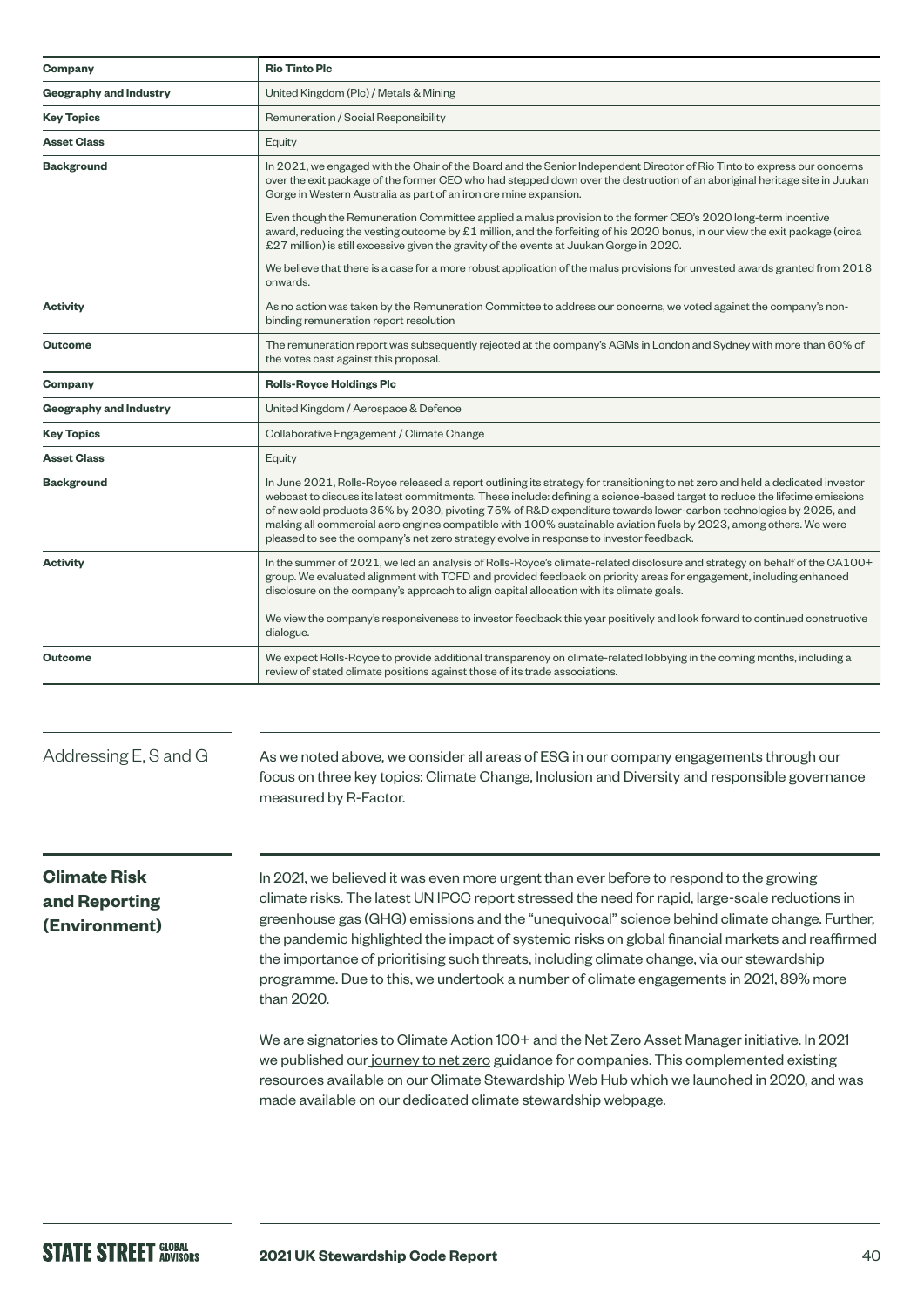|                              | On the one-year anniversary of signing on to the Net Zero Asset Managers Initiative, we published<br>our 2030 interim targets in April 2022. In 2022, we will launch a targeted engagement campaign<br>with the most significant emitters in our portfolio to encourage disclosure aligned with our<br>expectations for climate-transition plans, which covers 10 areas including decarbonization<br>strategy, capital allocation, climate governance, and climate policy. In 2023, we will hold<br>companies and directors accountable for failing to meet these expectations. We will report<br>further on the development of our engagement activities in our 2022 report to set out the<br>changes we have made to align with our own net zero target.                                   |
|------------------------------|----------------------------------------------------------------------------------------------------------------------------------------------------------------------------------------------------------------------------------------------------------------------------------------------------------------------------------------------------------------------------------------------------------------------------------------------------------------------------------------------------------------------------------------------------------------------------------------------------------------------------------------------------------------------------------------------------------------------------------------------------------------------------------------------|
| Say on Climate               | In the 2021 proxy season, we, alongside other investors, voted on proposals that asked<br>companies to provide shareholders with a non-binding Say on Climate vote. In several cases,<br>management teams voluntarily added a Say on Climate resolution to their annual general<br>meeting (AGM) agenda.                                                                                                                                                                                                                                                                                                                                                                                                                                                                                     |
|                              | <b>Outcome:</b> With our backing, proposals at Ferrovial, Total, Unilever, and Iberdola, among others,<br>received well above 90% support.                                                                                                                                                                                                                                                                                                                                                                                                                                                                                                                                                                                                                                                   |
|                              | We evaluate these proposals on a case-by-case basis in line with our Proxy Voting and<br>Engagement Guidelines. Of the 32 Say on Climate proposals filed at investee companies in<br>2021, we voted in favour of 84%. While we are generally supportive of the spirit and aim of such<br>proposals, we have expressed our reservations with the potential unintended consequences<br>of an annual advisory climate vote. If Say on Climate were to become a formal market practice,<br>resulting adverse outcomes could include insulating directors from accountability, distracting from<br>already existing frameworks (such as TCFD, SASB, and GRI) which are increasingly beginning to<br>harmonise and become widely adopted, and straining investors' limited proxy voting resources. |
|                              | Looking ahead, we will continue to focus on companies that are particularly vulnerable to<br>climate-transition risks and continue to encourage companies' climate-related disclosure by<br>reviewing our own proxy voting guidelines. As stated in our CEO's Proxy Voting letter of 2021,<br>climate was a key focus for us in 2021, and will remain a key focus in 2022 also.                                                                                                                                                                                                                                                                                                                                                                                                              |
|                              | Finally, we will also continue our engagement with companies in other sectors which, while not<br>carbon-intensive, also face risks including exposure to the physical effects of climate change.                                                                                                                                                                                                                                                                                                                                                                                                                                                                                                                                                                                            |
| <b>Engagement Statistics</b> | During the year, we engaged with 254 companies across multiple industries to understand their<br>approaches to mitigating and managing the physical and transitional impacts of climate change.<br>This is an 72% increase in our climate-related engagements compared to 2020. We have been<br>engaging with companies on climate change-related matters since 2014. In that time, we have<br>had over 900 climate-related engagements across a range of industries and markets.                                                                                                                                                                                                                                                                                                            |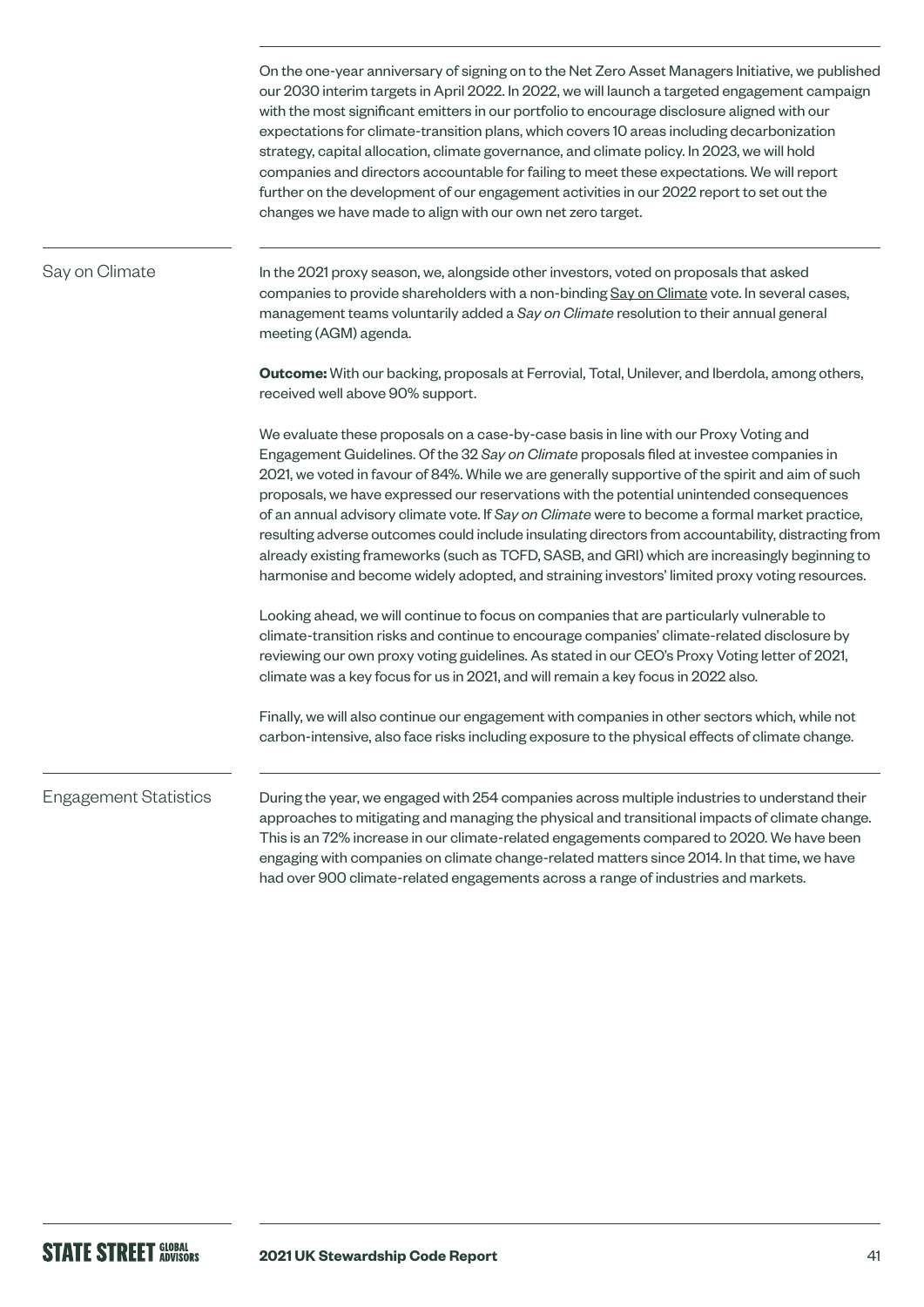### Figure 13 **Number of Annual Climate Engagements**



Source: State Street Global Advisors. As of 31 December 2021.

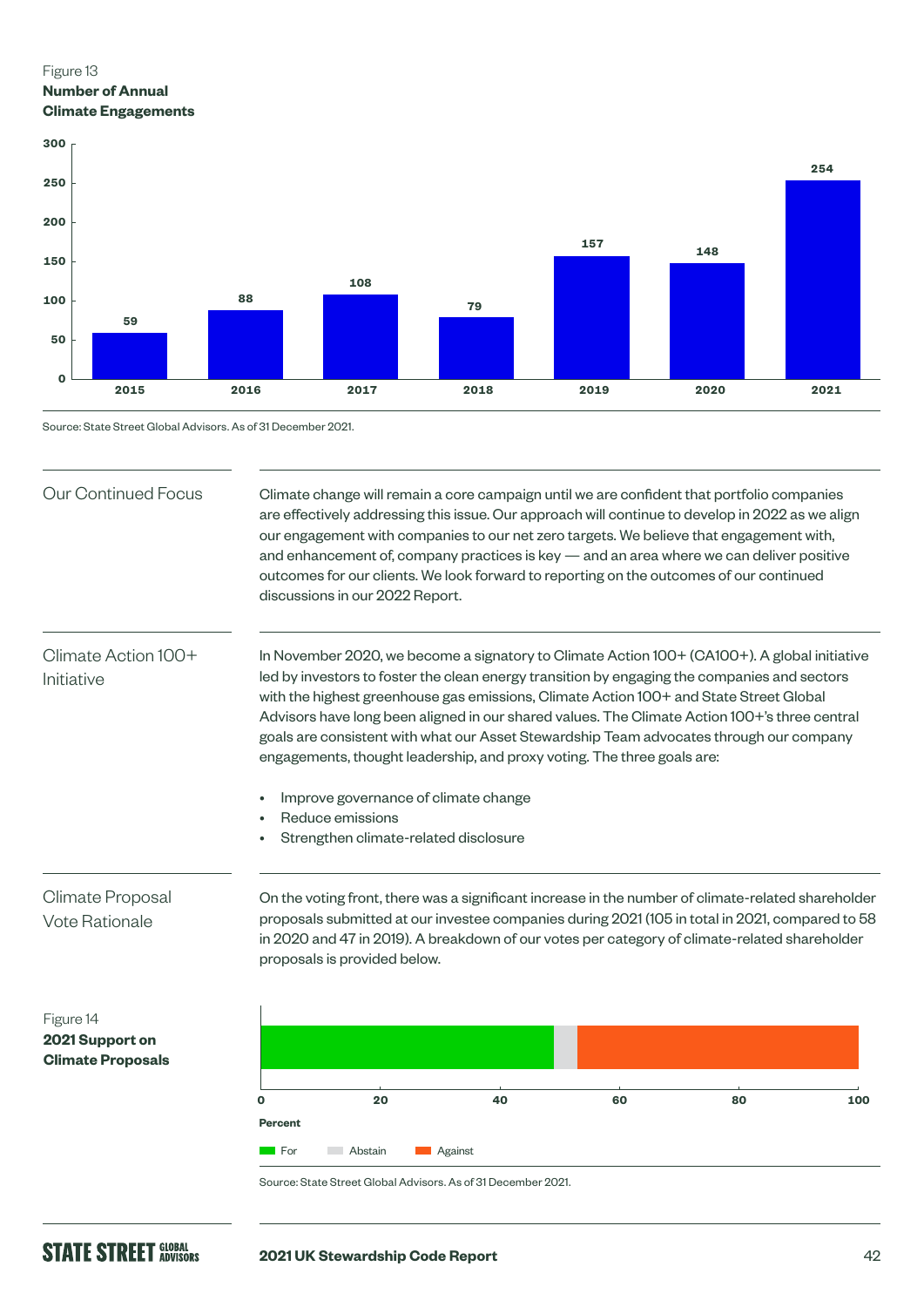In line with our views on climate-related disclosure set out above, in 2021 we supported 45% of shareholder proposals requesting that companies report on the financial and physical risks of climate change to their business and their plans to reduce GHG emissions. We also supported 80% of the climate-related lobbying proposals, which are described in the next section of this report and supported 84% of the *Say on Climate* proposals described previously in this chapter.

### **Our support for GHG emissions reductions target proposals increased in 2021 — from 33% in 2020 to 54% in 2021.**

We were not generally supportive of resolutions that required companies to make specific operational changes such as a transition to renewable energy within a defined timeframe or phasing out a project, business or product. We found the actions requested by many of these shareholder proposals to be overly prescriptive.

While we give investee companies discretion to decide what climate-related goals are appropriate for them, we will continue to monitor the rigour of such goals and engage with them to ensure that climate is meaningfully integrated into their long-term strategy.

### Figure 15

### **Company Climate-Related Lobbying Proposals**



Source: State Street Global Advisors. As of 31 December 2021.

\* Includes both shareholder and management "Say on Climate" proposals.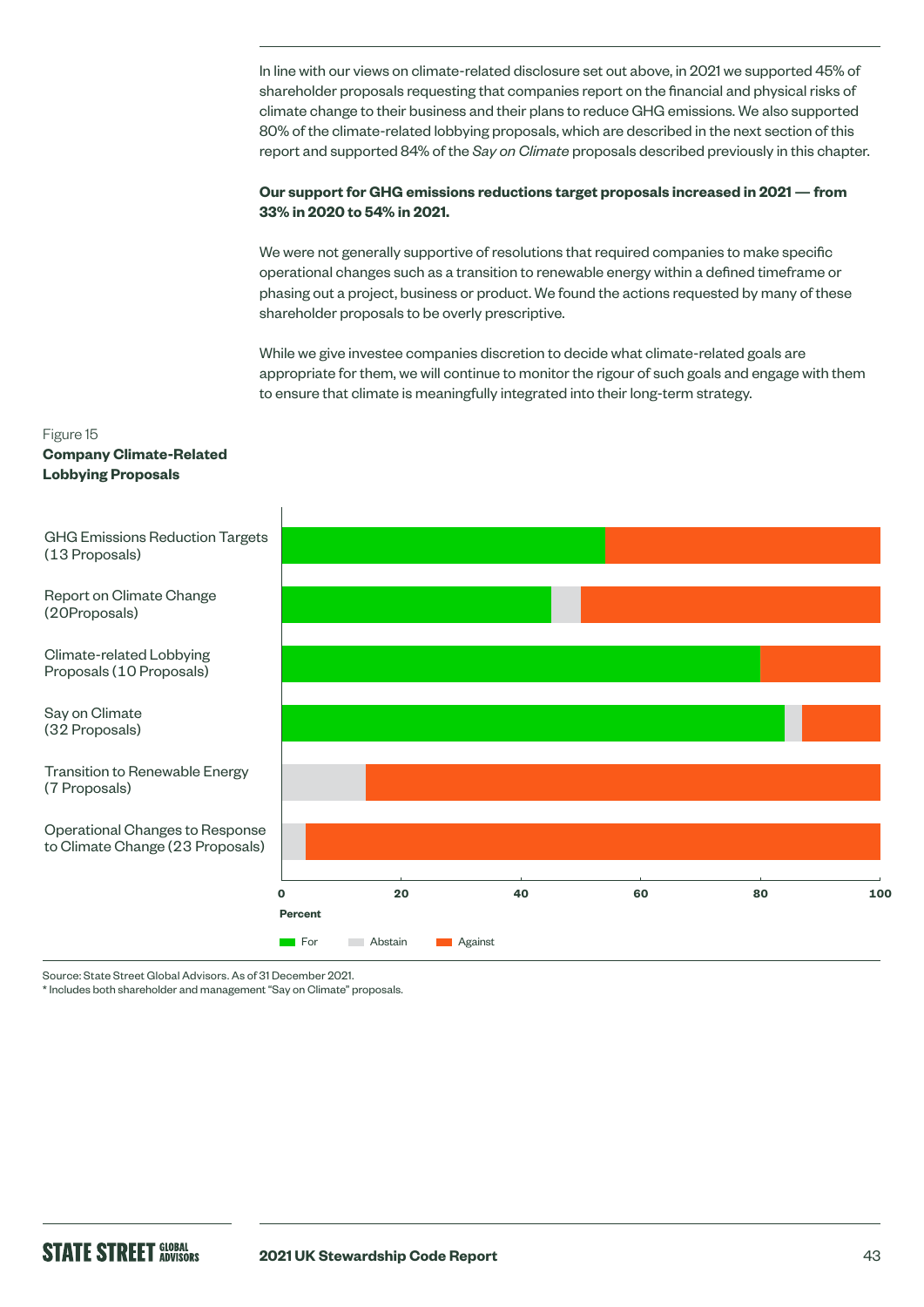Continued Global Emergence of Climate-Related Lobbying Proposals

As highlighted in our [Q2 2021 Stewardship Activity Report](https://www.ssga.com/library-content/products/esg/asset-stewardship-activity-q2-2021.pdf), we saw the number of climate-related lobbying proposals in the 2021 proxy season double compared to the 2020 season. These proposals ask for corporate membership in trade associations and/or political contributions to be fully aligned with a company's stated position on climate change. At the beginning, we [issued](https://www.ssga.com/library-content/pdfs/asset-stewardship/guidance-on-climate-related-disclosures.pdf)  [guidance](https://www.ssga.com/library-content/pdfs/asset-stewardship/guidance-on-climate-related-disclosures.pdf) on our expectations and approach to this topic. We look for:

- Board oversight of lobbying and trade association memberships
- Disclosure of political contributions and trade association dues
- Gap analysis of stated climate positions versus those of trade associations

Six climate-related lobbying proposals were filed in H1 2021.

### Figure 16 **Climate-Related Lobbying Proposals**

| Company                             | <b>State Street Global Advisors</b><br><b>Vote on Proposal</b> | <b>Overall Shareholder</b><br><b>Support for Proposal</b> |
|-------------------------------------|----------------------------------------------------------------|-----------------------------------------------------------|
| Delta Air Lines Inc.                | For                                                            | 63%                                                       |
| <b>ExxonMobil Corporation</b>       | For                                                            | 64%                                                       |
| <b>Norfolk Southern Corporation</b> | For                                                            | 76%                                                       |
| Phillips 66                         | For                                                            | 62%                                                       |
| <b>Sempra Energy</b>                | Abstain                                                        | 37%                                                       |
| United Airlines Holdings Inc.       | For                                                            | 65%                                                       |

Source: ISS. As of 31 December 2021.

In Australia, we saw a similar increase in climate-related lobbying proposals in the 2021 proxy season, which are discussed in more detail in our [Q3 2021 Stewardship Activity Report.](https://www.ssga.com/library-content/products/esg/inst-firm-level-asset-stewardship-report-q3-2021.pdf)

### Figure 17 **Engagements in the Energy Sector**

| Company                       | <b>Chevron Corporation</b>                                                                                                                                                                                                                                                                                                                                                                                                                                                                                                                                                                                                                                              |  |  |
|-------------------------------|-------------------------------------------------------------------------------------------------------------------------------------------------------------------------------------------------------------------------------------------------------------------------------------------------------------------------------------------------------------------------------------------------------------------------------------------------------------------------------------------------------------------------------------------------------------------------------------------------------------------------------------------------------------------------|--|--|
| <b>Geography and Industry</b> | United States / Energy                                                                                                                                                                                                                                                                                                                                                                                                                                                                                                                                                                                                                                                  |  |  |
| <b>Key Topics</b>             | Climate Change / GHG Reduction targets                                                                                                                                                                                                                                                                                                                                                                                                                                                                                                                                                                                                                                  |  |  |
| <b>Asset Class</b>            | Equity                                                                                                                                                                                                                                                                                                                                                                                                                                                                                                                                                                                                                                                                  |  |  |
| <b>Background</b>             | In spring 2021, Chevron received a shareholder proposal at its annual meeting asking the company to conduct a scenario<br>analysis of its energy portfolio under the International Energy Agency (IEA) Net Zero 2050 scenario (NZE2050). At the time,<br>Chevron had only disclosed the potential impacts of the NZE2050 on its operations out to 2030 rather than 2050.                                                                                                                                                                                                                                                                                                |  |  |
| <b>Activity</b>               | We engaged with the company's management and members of the board of directors and emphasised that it was important<br>for long-term investors to have access to disclosure of portfolio impacts of climate change under a number of climate<br>scenarios including the NZE2050.                                                                                                                                                                                                                                                                                                                                                                                        |  |  |
|                               | We supported the proposal at Chevron Corporation requesting the adoption of GHG reduction targets covering Scope<br>3 emissions. We recognize Chevron's transparency in Scope 3 emissions reporting and efforts to improve management<br>and reduction of these emissions as part of Chevron's energy transition strategy. Per our recent engagements, we believe<br>management is directionally aligned with this proposal and voted in favour to signal our support for continued advancement<br>of these efforts.                                                                                                                                                    |  |  |
|                               | As a major US integrated oil and gas company, we believe that setting time-bound Scope 3 targets and outlining steps<br>to achieve such targets will not only bring Chevron more in line with European peers, but also help lead the US industry in<br>establishing Scope 3 disclosure and targets as market practice.                                                                                                                                                                                                                                                                                                                                                  |  |  |
| <b>Outcome</b>                | As a result of our advocacy, Chevron made both verbal and written commitments to provide disclosure against NZE2050<br>model's full-time horizon. We voted against the shareholder resolution with the understanding that Chevron would be<br>responsive to our request and provide the appropriate disclosure within a reasonable timeframe. In October 2021, Chevron<br>published its Climate change resilience: Advancing a lower carbon future report. In this disclosure, Chevron described how it<br>had conducted a scenario test of the IEA's NZE2050 demand projections, including the scenario's oil, gas, and carbon price<br>projections, on its portfolio. |  |  |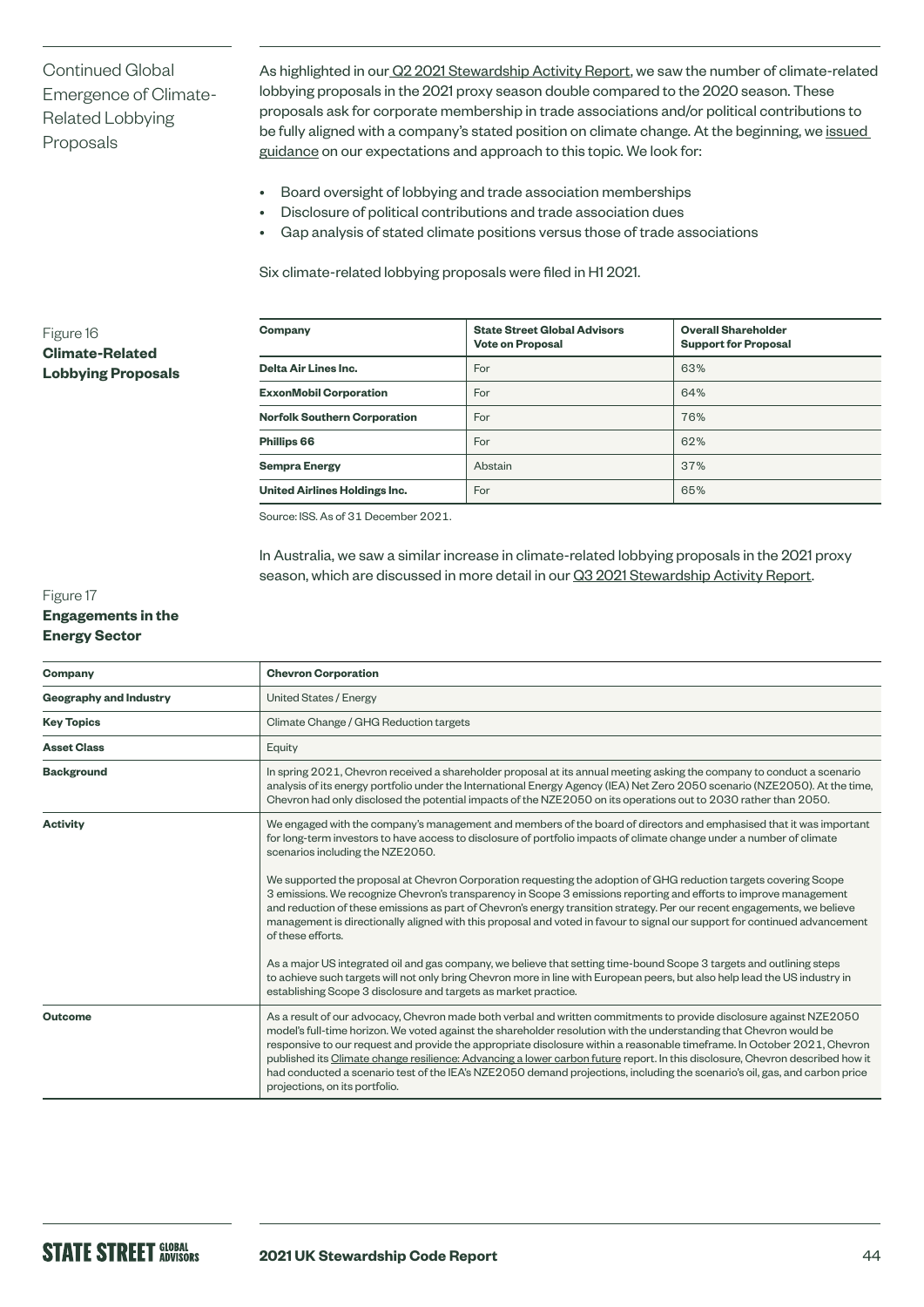| Company                       | Mizuho Financial Group, Inc.                                                                                                                                                                                                                                                                                                                                                                                                                                                                                                                                                                                                                                                                                                                                                                                                                                           |  |  |
|-------------------------------|------------------------------------------------------------------------------------------------------------------------------------------------------------------------------------------------------------------------------------------------------------------------------------------------------------------------------------------------------------------------------------------------------------------------------------------------------------------------------------------------------------------------------------------------------------------------------------------------------------------------------------------------------------------------------------------------------------------------------------------------------------------------------------------------------------------------------------------------------------------------|--|--|
| <b>Geography and Industry</b> | Japan / Commercial Banks                                                                                                                                                                                                                                                                                                                                                                                                                                                                                                                                                                                                                                                                                                                                                                                                                                               |  |  |
| <b>Key Topics</b>             | Climate-related disclosure / Climate-related target-setting / Shareholder feedback                                                                                                                                                                                                                                                                                                                                                                                                                                                                                                                                                                                                                                                                                                                                                                                     |  |  |
| <b>Asset Class</b>            | Equity                                                                                                                                                                                                                                                                                                                                                                                                                                                                                                                                                                                                                                                                                                                                                                                                                                                                 |  |  |
| <b>Background</b>             | In June 2020, Mizuho Financial Group (Mizuho) received a shareholder proposal asking the company to disclose its plan to<br>align its investments with the goals of the Paris Agreement.                                                                                                                                                                                                                                                                                                                                                                                                                                                                                                                                                                                                                                                                               |  |  |
|                               | In the past few years, the majority of climate-related shareholder resolutions were aimed at energy companies globally, which<br>are often targeted because of that industry's higher absolute GHG emissions. The 2020 proxy season saw the emergence<br>of a new trend of climate-related shareholder resolutions targeting financial institutions. When analysing the proposal, we<br>considered how the company was managing climate-related risks. Specifically, we evaluated decision-making regarding<br>financing of fossil fuel activities, as well as commitments the company had made to address climate change.                                                                                                                                                                                                                                             |  |  |
| <b>Activity</b>               | While Mizuho had committed to the Paris Agreement, it had not provided any disclosure around its strategy or targets for<br>accomplishing these goals. As a result, we supported this shareholder resolution.<br>To couple this voting action with direct dialogue, we engaged with members of Mizuho's board in 2021 to hear how they are<br>approaching setting meaningful, science-based targets and their plans for improving disclosure efforts. While we maintain<br>reservations regarding the company's disclosure practices on its efforts and lack of details on climate-related targets,<br>we were encouraged in our engagement with the board regarding the initial steps taken since the 2020 AGM, and their<br>commitment to provide enhanced transparency both in the company's 2022 TCFD-aligned report and Scope 3 targets by<br>the end of FY 2022. |  |  |
| <b>Outcome</b>                | In November 2020, Mizuho was the first financial institution in Japan to carry out measurement and disclosure based on<br>PCAF's Global GHG Accounting and Reporting standards, and formally joined the PCAF partnership in July 2021 as the<br>first Japanese financial institution. In May 2021, Mizuho pledged to stop financing new thermal coal mining projects from<br>June 2021, the first major Japanese lender to make such a pledge. In October 2021, Mizuho formally joined the Net-Zero<br>Banking Alliance, committing to setting medium- to long-term science-based climate targets, formulate concrete action<br>plans and advance disclosure efforts detailing progress.                                                                                                                                                                               |  |  |
| Company                       | <b>Sempra Energy</b>                                                                                                                                                                                                                                                                                                                                                                                                                                                                                                                                                                                                                                                                                                                                                                                                                                                   |  |  |
| Geography and Industry        | United States / Energy                                                                                                                                                                                                                                                                                                                                                                                                                                                                                                                                                                                                                                                                                                                                                                                                                                                 |  |  |
| <b>Key Topics</b>             | Climate Change / Disclosure                                                                                                                                                                                                                                                                                                                                                                                                                                                                                                                                                                                                                                                                                                                                                                                                                                            |  |  |
| <b>Asset Class</b>            | Equity                                                                                                                                                                                                                                                                                                                                                                                                                                                                                                                                                                                                                                                                                                                                                                                                                                                                 |  |  |
| <b>Background</b>             | In 2021, Sempra Energy received a climate-related lobbying shareholder proposal. The proponent requested that Sempra<br>issue a report describing how the company's lobbying activities align with the Paris Agreement's goal and how Sempra plans<br>to mitigate risks presented by any misalignment.                                                                                                                                                                                                                                                                                                                                                                                                                                                                                                                                                                 |  |  |
| <b>Activity</b>               | During our engagement with Sempra ahead of the 2021 AGM, the company shared its views on the challenges related to<br>evaluating the positions and policies of its trade associations. Due to a lack of consistent disclosure, individual member<br>companies may characterise a single association's climate position differently. To address this concern, Sempra shared<br>its plans to develop a standardised disclosure template for use by trade associations to help support member companies'<br>evaluations of how those positions and activities align with their own.<br>We voted AGAINST the proposal due to the quality of Sempra's disclosure on lobbying and political participation relative                                                                                                                                                           |  |  |
|                               | to peers as well as its public commitment to develop a standardised disclosure template. We viewed this effort as an<br>opportunity to help companies in the U.S. energy sector as well as investors better assess alignment of companies' climate<br>positions with the positions of their trade associations.                                                                                                                                                                                                                                                                                                                                                                                                                                                                                                                                                        |  |  |
| <b>Outcome</b>                | We engaged with Sempra Energy in Q1 2022 and discussed their progress on this effort. We were encouraged by the<br>company's successful engagement with Edison Electric Institute (EEI), which published the requested disclosure using<br>Sempra's template. We recognize Sempra's leadership in helping move the industry forward on improving the quality of<br>climate-related lobbying disclosure and look forward to future engagement on this topic as Sempra continues to collaborate<br>with its trade associations and peers on this effort.                                                                                                                                                                                                                                                                                                                 |  |  |

## Europe: The Race to Net Zero

In 2021, the race to net zero intensified in Europe ahead of COP26. Throughout the year, a number of our European portfolio companies announced ambitions to achieve net zero by 2050 or sooner. In advance of COP26, we [published a guide to the event](https://www.ssga.com/library-content/pdfs/global/understanding-cop26.pdf) and then followed that up with an article on the [key opportunities and outcomes post COP26.](https://www.ssga.com/uk/en_gb/institutional/ic/insights/post-cop26)

Thirty of the UK's FTSE 100 companies have committed to the United Nations' Race to Zero campaign. And according to S&P Global Market Intelligence, all but three of the 22 largest European power and gas utilities on the continent have now set net zero targets. While we welcome these commitments, we believe investors would benefit from more robust disclosure on the detailed strategy and capital allocation plans underpinning these ambitions. We will continue our ongoing dialogue with these companies to better understand their path to net zero.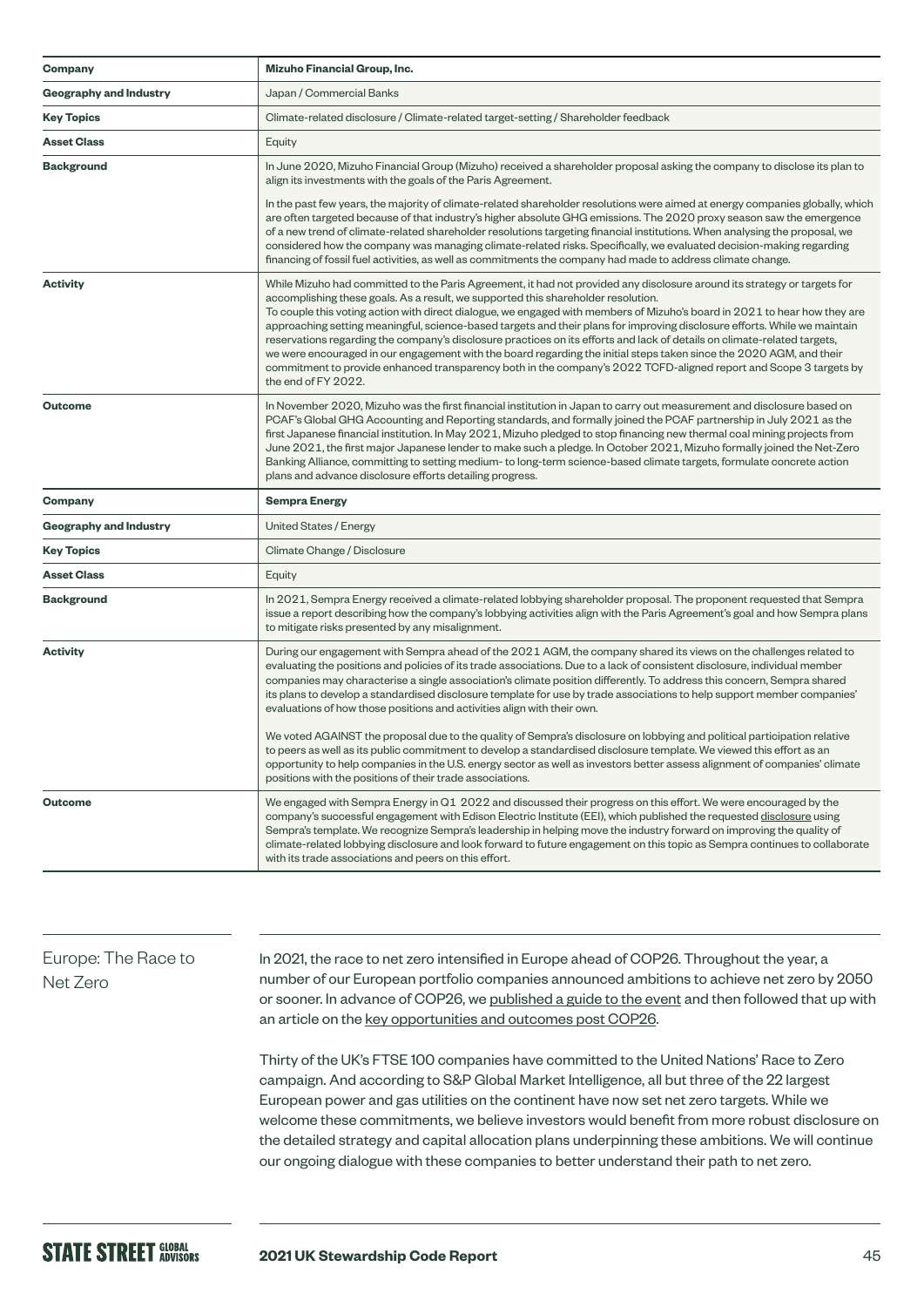As the focus on climate increased, financial institutions across Europe experienced growing pressure to reduce exposure to fossil fuel financing. In 2021, banks including Credit Suisse, UBS, Deutsche Bank, and HSBC were the targets of a series of protests and demonstrations as advocates demanded stronger action. European banks that were viewed by the market as laggards continued to be targeted by climate-related shareholder proposals, which shifted from seeking stronger climate-related disclosure in 2020 to requiring specific actions on climate strategy in 2021. Both Barclays and HSBC received proposals in 2021 requesting the companies adopt targets to reduce exposure to fossil fuels in line with the Paris Agreement.

### Figure 18 **Engagements in the Financials Sector**

| Company                       | <b>Barclays</b>                                                                                                                                                                                                                                                                                   |  |  |
|-------------------------------|---------------------------------------------------------------------------------------------------------------------------------------------------------------------------------------------------------------------------------------------------------------------------------------------------|--|--|
| <b>Geography and Industry</b> | United Kingdom / Banking                                                                                                                                                                                                                                                                          |  |  |
| <b>Key Topics</b>             | <b>Climate Risk</b>                                                                                                                                                                                                                                                                               |  |  |
| <b>Asset Class</b>            | Equity                                                                                                                                                                                                                                                                                            |  |  |
| <b>Background</b>             | In 2020, we engaged with Barclays on climate risk and supported its updated climate strategy, adopted (in part) due to the<br>resolution proposed by the UK charity and campaigning organisation ShareAction.                                                                                     |  |  |
|                               | We committed in our 2020 Stewardship Code Report to provide an update on our subsequent engagements with Barclays<br>to monitor their progress against its updated climate strategy.                                                                                                              |  |  |
| <b>Activity</b>               | In Q4 2021, we engaged with Barclays to discuss and monitor progress on their climate commitments. In our engagement,<br>we encouraged the company to step up their efforts to tackle climate change.                                                                                             |  |  |
| <b>Outcome</b>                | Following engagements with shareholders and ShareAction in 2021, Barclays announced that at the 2022 Annual General<br>Meeting they will offer their shareholders a vote on their approach to climate change. In March 2022, the company also<br>committed to (among other things) the following: |  |  |
|                               | • Introduce phase out dates for entities engaged in thermal coal mining of 2030 in Organisation for Cooperation and<br>Development (OECD) countries, and 2035 in the rest of the world.                                                                                                           |  |  |
|                               | • Introduce phase out dates for clients engaged in coal-fired power generation in the UK and EU by 2030, and in the rest of<br>the world (including the USA) by 2035.                                                                                                                             |  |  |
|                               | • Introduce tighter restrictions on General Corporate Purposes (GCP) financing for clients engaged in opening new thermal<br>coal mines or material expansion of existing thermal coal mines.                                                                                                     |  |  |
|                               | • Not onboard new clients engaged in thermal coal mining from 2023 onwards.                                                                                                                                                                                                                       |  |  |
|                               | While we welcome these requests we will maintain our ongoing dialogue with the company on climate risks, seek to engage<br>with them again in the following year and monitor progress on their climate commitments.                                                                               |  |  |
| Company                       | <b>HSBC Holdings plc</b>                                                                                                                                                                                                                                                                          |  |  |
| <b>Geography and Industry</b> | United Kingdom / Banking and Financial Services                                                                                                                                                                                                                                                   |  |  |
| <b>Key Topics</b>             | Climate Change / Emissions Targets                                                                                                                                                                                                                                                                |  |  |
| <b>Asset Class</b>            | Equity                                                                                                                                                                                                                                                                                            |  |  |
| <b>Background</b>             | The company has a strong track record in climate-related disclosure and became the first European bank to adopt a net<br>zero commitment.                                                                                                                                                         |  |  |
| <b>Activity</b>               | After engaging with our team, along with other shareholders, the company committed to phase out financing of coal-fired<br>power and thermal coal mining in the EU and OECD by 2030 and other regions by 2040. As a result, the proposal was<br>withdrawn by the proponent.                       |  |  |
| <b>Outcome</b>                | HSBC has committed to set, disclose and implement a strategy with short and medium-term targets to align its financing<br>across all sectors with the goals of the Paris agreement. It will start with the oil and gas, and power and utilities sectors.                                          |  |  |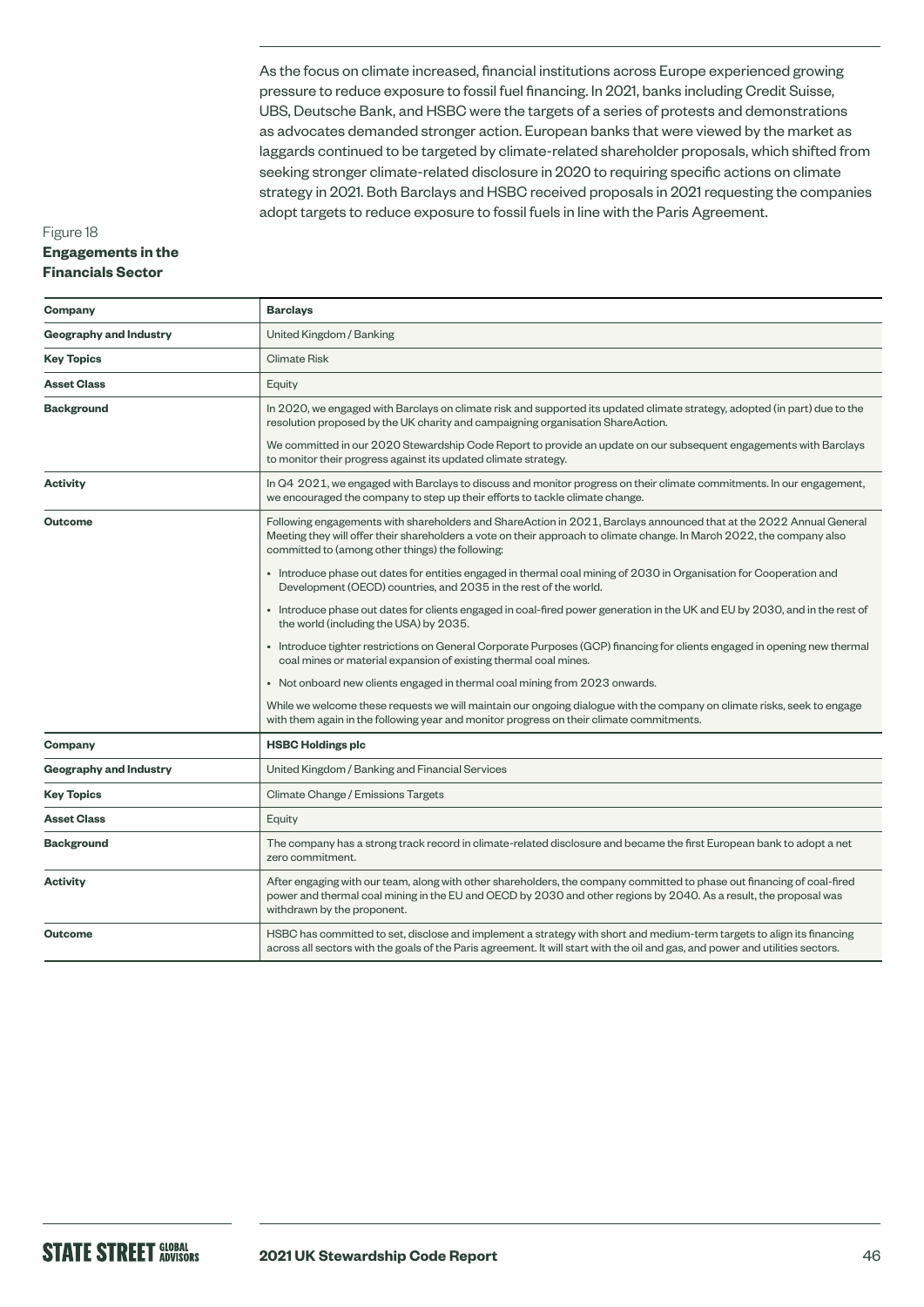## **Gender Diversity: Fearless Girl Campaign (Social)**

On the eve of International Women's Day 2017, State Street Global Advisors placed the Fearless Girl statue in the heart of New York's financial district. Its purpose was to raise awareness about the importance of gender diversity in corporate leadership and to call attention to our minimum expectation that companies have at least one woman on their boards. Since 2017, 948 (more than 60%) of the 1,548 companies we had identified with all-male boards have responded to our call by adding at least one female director. Every company in the S&P 500 now has at least one woman on the board.

Today, there is a global focus on the value of diversity in the boardroom. This is a far cry from where we started out five years ago, and this change has had a direct impact on the tone of our engagements. When we engage with companies that lack gender diversity, the conversation is no longer about 'why' we are engaging on this issue. Instead, the focus is on 'why not' enhance their board by embracing the value of diversity.

On March 8, 2021, in celebration of International Women's Day and the fourth anniversary of Fearless Girl, we launched an exciting activation at the statue in front of the New York Stock Exchange. The installation reflected a broken glass ceiling, representing the many such ceilings that women have shattered, especially in the last year, both in and out of the boardroom. We also announced our intention to build on the success of the Fearless Girl campaign by increasing our focus on racial and ethnic diversity.

## **Racial and Ethnic Diversity (Social)**

### Figure 19 **Engagement Case Studies and Outcomes**

As highlighted in chapter 4, we have increasingly focused on how we can address systemic racial inequality through our stewardship activities, and we published guidance on enhancing [disclosure in January 2021](https://www.ssga.com/library-content/pdfs/asset-stewardship/racial-diversity-guidance-article.pdf).

| Company                       | <b>CRH Plc</b>                                                                                                                                                                                                                                                                                                                                                                                                                                                                  |  |
|-------------------------------|---------------------------------------------------------------------------------------------------------------------------------------------------------------------------------------------------------------------------------------------------------------------------------------------------------------------------------------------------------------------------------------------------------------------------------------------------------------------------------|--|
| <b>Geography and Industry</b> | Ireland / Construction Materials                                                                                                                                                                                                                                                                                                                                                                                                                                                |  |
| <b>Key Topics</b>             | Racial and Ethnic Diversity / Disclosure                                                                                                                                                                                                                                                                                                                                                                                                                                        |  |
| <b>Asset Class</b>            | Equity                                                                                                                                                                                                                                                                                                                                                                                                                                                                          |  |
| <b>Background</b>             | Racial and ethnic board diversity was one of the topics we discussed with the Chair of CRH in early 2021.                                                                                                                                                                                                                                                                                                                                                                       |  |
| <b>Activity</b>               | During our engagement, we informed the Chair of our policy to take voting action against the Chair of the Nominating<br>Committee in the event that a company has not disclosed, at minimum, the gender, racial, and ethnic makeup of its board,<br>which was the case at CRH.                                                                                                                                                                                                  |  |
| <b>Outcome</b>                | In response to our feedback, the company included relevant disclosure within its 2021 AGM materials, stating that all<br>directors classified their ethnic background as white European heritage. Starting in 2022, we will take voting action against<br>boards without at least one director from an underrepresented community. As such, we urged CRH to bring racial and ethnic<br>diversity to its board                                                                   |  |
| Company                       | Amazon.com Inc.                                                                                                                                                                                                                                                                                                                                                                                                                                                                 |  |
| <b>Geography and Industry</b> | United States / Consumer Discretionary                                                                                                                                                                                                                                                                                                                                                                                                                                          |  |
| <b>Key Topics</b>             | Racial and Ethnic Diversity / Disclosure                                                                                                                                                                                                                                                                                                                                                                                                                                        |  |
| <b>Asset Class</b>            | Equity                                                                                                                                                                                                                                                                                                                                                                                                                                                                          |  |
| <b>Background</b>             | Amazon received a shareholder proposal to Oversee and Report on a Civil Rights, Equity, Diversity and Inclusion Audit at<br>their 2020 AGM. While the company has disclosure around its workforce diversity and inclusion efforts, we believe the<br>company can continue to enhance its disclosure into specific racial equity-related risks of products and services that<br>management has systematically identified and addressed throughout the organisation's operations. |  |
| <b>Activity</b>               | As described in the framework provided above, given the gap of information in this area and the company's vast exposure to<br>risks relating to racial equity, we voted for the shareholder proposal.                                                                                                                                                                                                                                                                           |  |
| <b>Outcome</b>                | While the company has recently completed a human rights risk assessment in line with the UN Guiding Principles on Business<br>and Human Rights, we felt a report focused specifically on racial equity would benefit all stakeholders, including investors.<br>Amazon subsequently published company-wide goals in 2021 for diversity, equity and inclusion across the business.                                                                                                |  |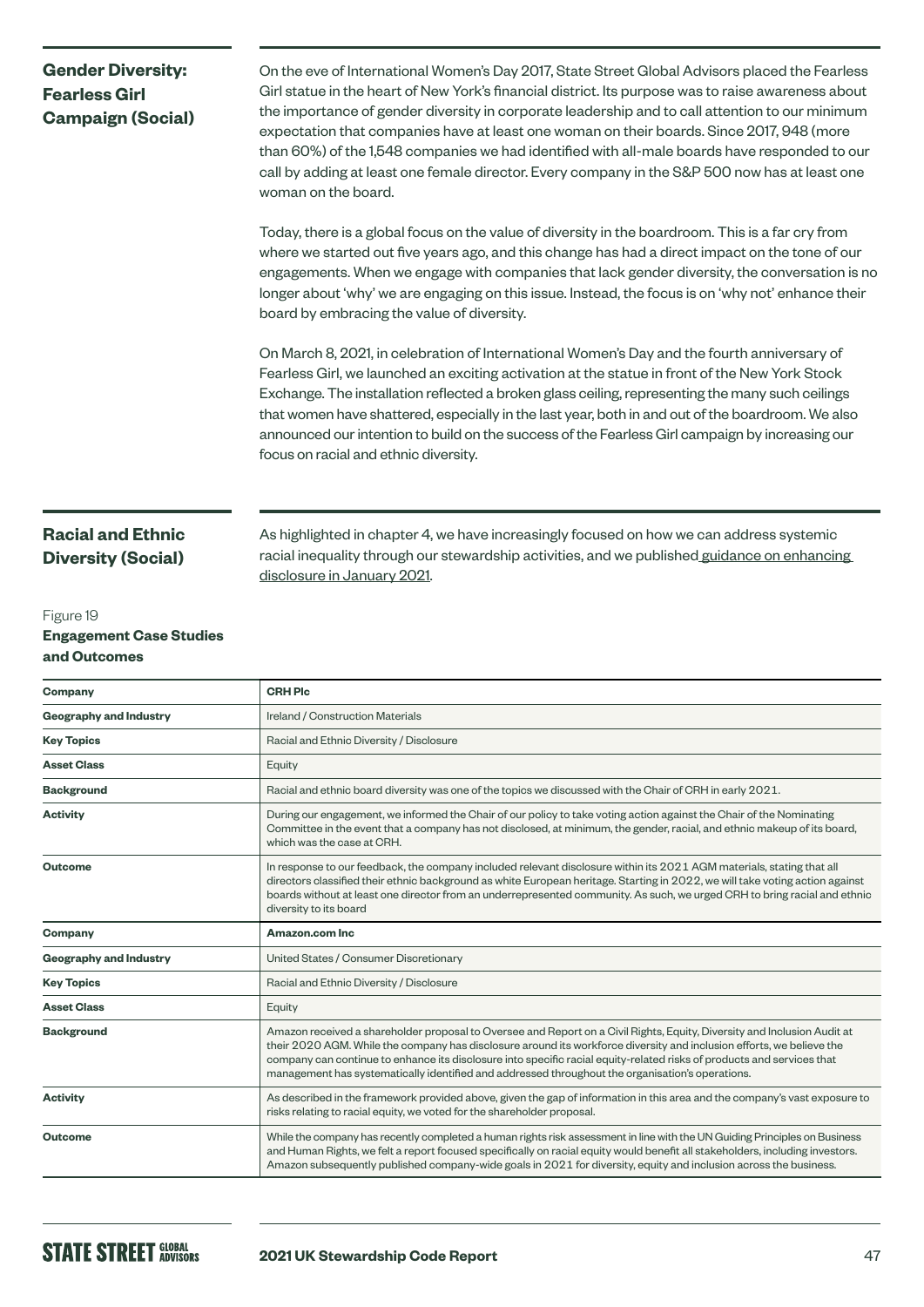## **Integrating R-Factor into Vote Decisions (Governance)**

In 2019, we created an engagement and voting screen that leverages R-Factor, our proprietary ESG scoring system. R-Factor measures the performance of a company's business operations and governance as it relates to financially material and industry-specific ESG risk factors, as defined by SASB (as set out earlier in the Report, SASB is now the Value Reporting Foundation). In 2021, the International Integrated Reporting Council (IIRC) and the Sustainability Accounting Standards Board (SASB) announced their merger to form the Value Reporting Foundation (VRF).

**Using our vote to reduce systemic market risk:** We believe that by aligning R-Factor with SASB's leading materiality framework and national corporate governance standards, we can play an important role in promoting long-term sustainable value creation, higher-quality reporting standards, and the more efficient allocation of capital. See chapter 4 for more information on our work in identifying and managing systemic risks.

During the 2021 proxy season, we started taking action against board members at companies in the S&P 500, FTSE 350, ASX 100, TOPIX 100, DAX30 and CAC 40 indices that were laggards based on their R-Factor scores and could not articulate how they planned to improve their score. We also took action against companies that showed a continual decline in their scoring against our methodology, suggesting improvement was needed in those companies. We believe this approach leads to positive improvements within these companies since we can measure how a company's score changes year on year.

### Figure 20 **State Street Global Advisors Voting on R-Factor Laggards**

| <b>Index</b>    | <b>R-Factor Laggards</b> | <b>Companies State Street</b><br><b>Global Advisors Voted</b><br><b>Against in Consequence</b> | <b>Companies with Improved</b><br><b>ESG Risk Management*</b> |
|-----------------|--------------------------|------------------------------------------------------------------------------------------------|---------------------------------------------------------------|
| S&P 500         | 14                       | 13                                                                                             |                                                               |
| TOPIX 100       |                          | Ü                                                                                              |                                                               |
| <b>FTSE 350</b> | 6                        | b                                                                                              |                                                               |
| ASX 100         | 3                        |                                                                                                |                                                               |

Source: State Street Global Advisors. As of 31 December 2021.

\* Or provided sufficient rationale or had no director standing for election.

## Using R-Factor in Our Engagements

We have long believed that ESG issues can pose long-term risks and opportunities to portfolio companies and should be managed as such, including thorough oversight by a company's board of directors.

In addition, starting in 2022, we will expand our screen to include those companies that have been consistently underperforming their peers on their R-Factor scores for multiple years, and may take voting action unless we see meaningful change.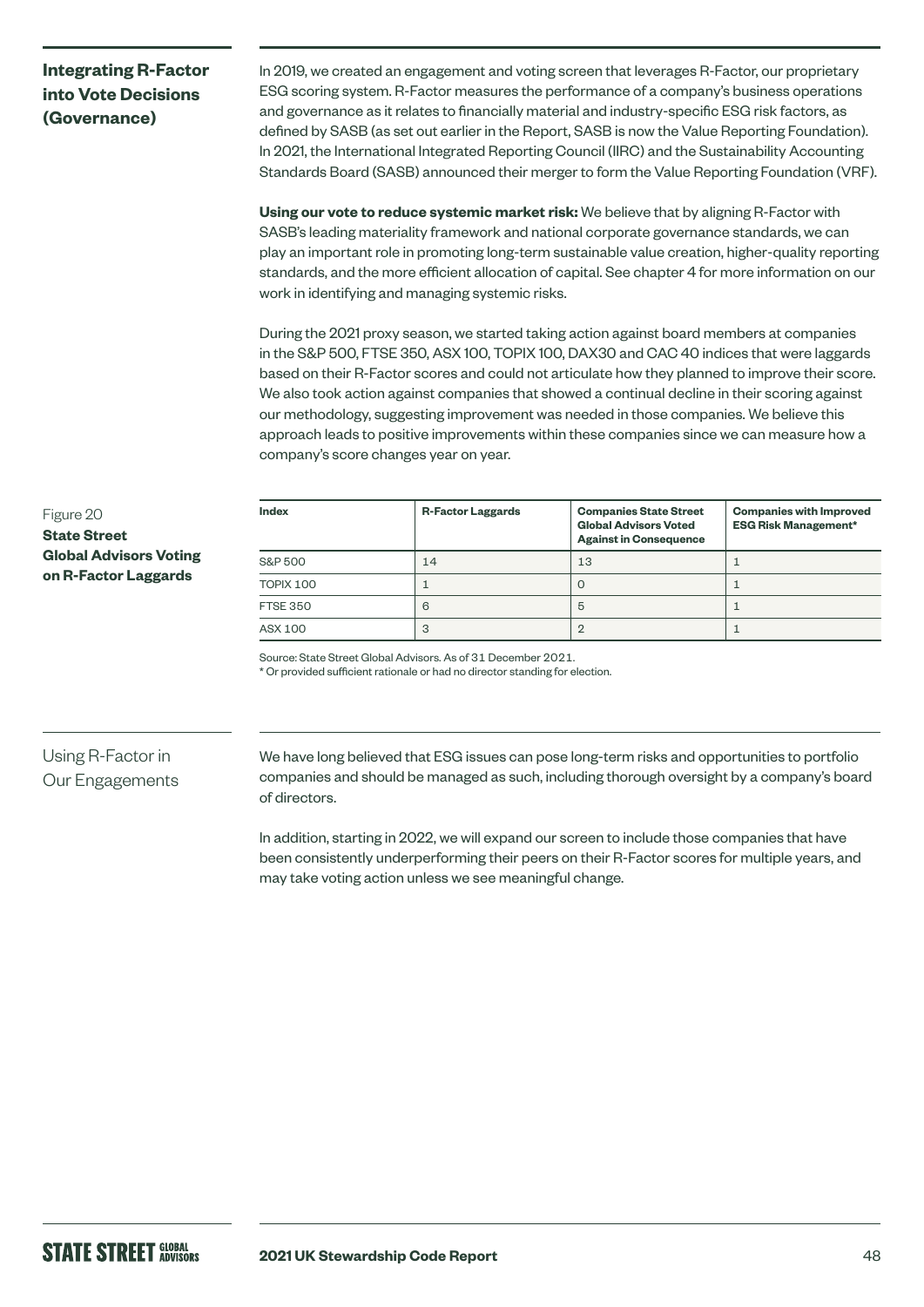### Figure 21 **Case Studies on the Use of R-Factor in Our Engagements**

| Company                       | The Estée Lauder Companies, Inc.                                                                                                                                                                                                                                                                                                                                                                                                                                                                                                                                                                                                                                                                                                                |  |  |
|-------------------------------|-------------------------------------------------------------------------------------------------------------------------------------------------------------------------------------------------------------------------------------------------------------------------------------------------------------------------------------------------------------------------------------------------------------------------------------------------------------------------------------------------------------------------------------------------------------------------------------------------------------------------------------------------------------------------------------------------------------------------------------------------|--|--|
| <b>Geography and Industry</b> | United States / Household & Personal Products                                                                                                                                                                                                                                                                                                                                                                                                                                                                                                                                                                                                                                                                                                   |  |  |
| <b>Key Topics</b>             | Racial and Ethnic Diversity / Disclosure                                                                                                                                                                                                                                                                                                                                                                                                                                                                                                                                                                                                                                                                                                        |  |  |
| <b>Asset Class</b>            | Equity                                                                                                                                                                                                                                                                                                                                                                                                                                                                                                                                                                                                                                                                                                                                          |  |  |
| <b>Background</b>             | The purpose of the engagement was to discuss our proprietary R-Factor scoring system.                                                                                                                                                                                                                                                                                                                                                                                                                                                                                                                                                                                                                                                           |  |  |
| <b>Activity</b>               | In February 2021, our team had a discussion with Estée Lauder's Corporate Sustainability team, part of a series of<br>engagements with the company focused on its ESG disclosure practices and R-Factor score over the past year.                                                                                                                                                                                                                                                                                                                                                                                                                                                                                                               |  |  |
| <b>Outcome</b>                | Through our conversations, we have observed the continued growth of the company's robust SASB-aligned reporting. This<br>included a deep-dive on the quantitative and qualitative measures that have impacted management and board discussions<br>when making capital allocation decisions and setting objectives relating to financially material ESG issues.                                                                                                                                                                                                                                                                                                                                                                                  |  |  |
| Company                       | HealthEquity, Inc.                                                                                                                                                                                                                                                                                                                                                                                                                                                                                                                                                                                                                                                                                                                              |  |  |
| <b>Geography and Industry</b> | United States / Health Care                                                                                                                                                                                                                                                                                                                                                                                                                                                                                                                                                                                                                                                                                                                     |  |  |
| <b>Key Topics</b>             | Governance / Board Leadership / Racial Equity                                                                                                                                                                                                                                                                                                                                                                                                                                                                                                                                                                                                                                                                                                   |  |  |
| <b>Asset Class</b>            | Equity                                                                                                                                                                                                                                                                                                                                                                                                                                                                                                                                                                                                                                                                                                                                          |  |  |
| <b>Background</b>             | This direct engagement with the entire board was a first for our team, and also marked the first occasion the board had<br>hosted a shareholder at its meeting.                                                                                                                                                                                                                                                                                                                                                                                                                                                                                                                                                                                 |  |  |
| <b>Activity</b>               | In March 2021, our team spoke at the quarterly board meeting of HealthEquity regarding director oversight of ESG issues<br>and the company's R-Factor score.                                                                                                                                                                                                                                                                                                                                                                                                                                                                                                                                                                                    |  |  |
| <b>Outcome</b>                | In parallel with this dialogue, the company has committed to releasing its first corporate sustainability report and appointing<br>a head of sustainability in 2021. In addition to discussing the ESG opportunity for directors, we identified several SASB-<br>aligned areas of disclosure and best practices the company can focus on in its inaugural reporting efforts. We look forward<br>to the continued evolution of the company's ESG disclosure and practices, and reflecting this progress in its R-Factor and<br>continued engagement with shareholders.                                                                                                                                                                           |  |  |
| Company                       | <b>Union Pacific Corporation</b>                                                                                                                                                                                                                                                                                                                                                                                                                                                                                                                                                                                                                                                                                                                |  |  |
| Geography and Industry        | United States / Transportation                                                                                                                                                                                                                                                                                                                                                                                                                                                                                                                                                                                                                                                                                                                  |  |  |
| <b>Key Topics</b>             | R-Factor Climate / Diversity & Inclusion                                                                                                                                                                                                                                                                                                                                                                                                                                                                                                                                                                                                                                                                                                        |  |  |
| <b>Asset Class</b>            | Equity                                                                                                                                                                                                                                                                                                                                                                                                                                                                                                                                                                                                                                                                                                                                          |  |  |
| <b>Background</b>             | This was part of a multi-year dialogue with Union Pacific. Our previous engagements with the company focused on recent<br>shareholder proposals including "Say on Climate" and their diversity and inclusion disclosure practices.                                                                                                                                                                                                                                                                                                                                                                                                                                                                                                              |  |  |
| <b>Activity</b>               | In September 2021, our team spoke at the quarterly board meeting of Union Pacific Corporation regarding director<br>oversight of ESG issues and the company's R-Factor score. Our previous engagements with the company focused on<br>shareholder proposals, including "Say on Climate," and on Union Pacific's diversity and inclusion disclosure practices.<br>We supported management on both topics due to their company's ongoing disclosure practices and firm commitment to<br>publish strengthened TCFD-aligned reporting and complete EEO-1 workforce data in 2021. During our engagement, we also<br>identified several SASB-aligned areas of disclosure and best practice the company can focus on in its ongoing reporting efforts. |  |  |
| <b>Outcome</b>                | As a result of our ongoing engagement and the company delivering on several of their enhanced climate and racial and<br>ethnic diversity disclosure commitments this year, the company has elevated its R-Factor score compared to its industry<br>peers as of November 2021.                                                                                                                                                                                                                                                                                                                                                                                                                                                                   |  |  |

Our commitment to enhancing ESG disclosure and transparency was restated in our January 2021 CEO proxy letter. As of 31 December 2021, 401 companies requested their R-Factor score — this represents 26% of our equity AUM. Seventy percent of these requests came from companies based in the US and seven percent came from UK-based companies.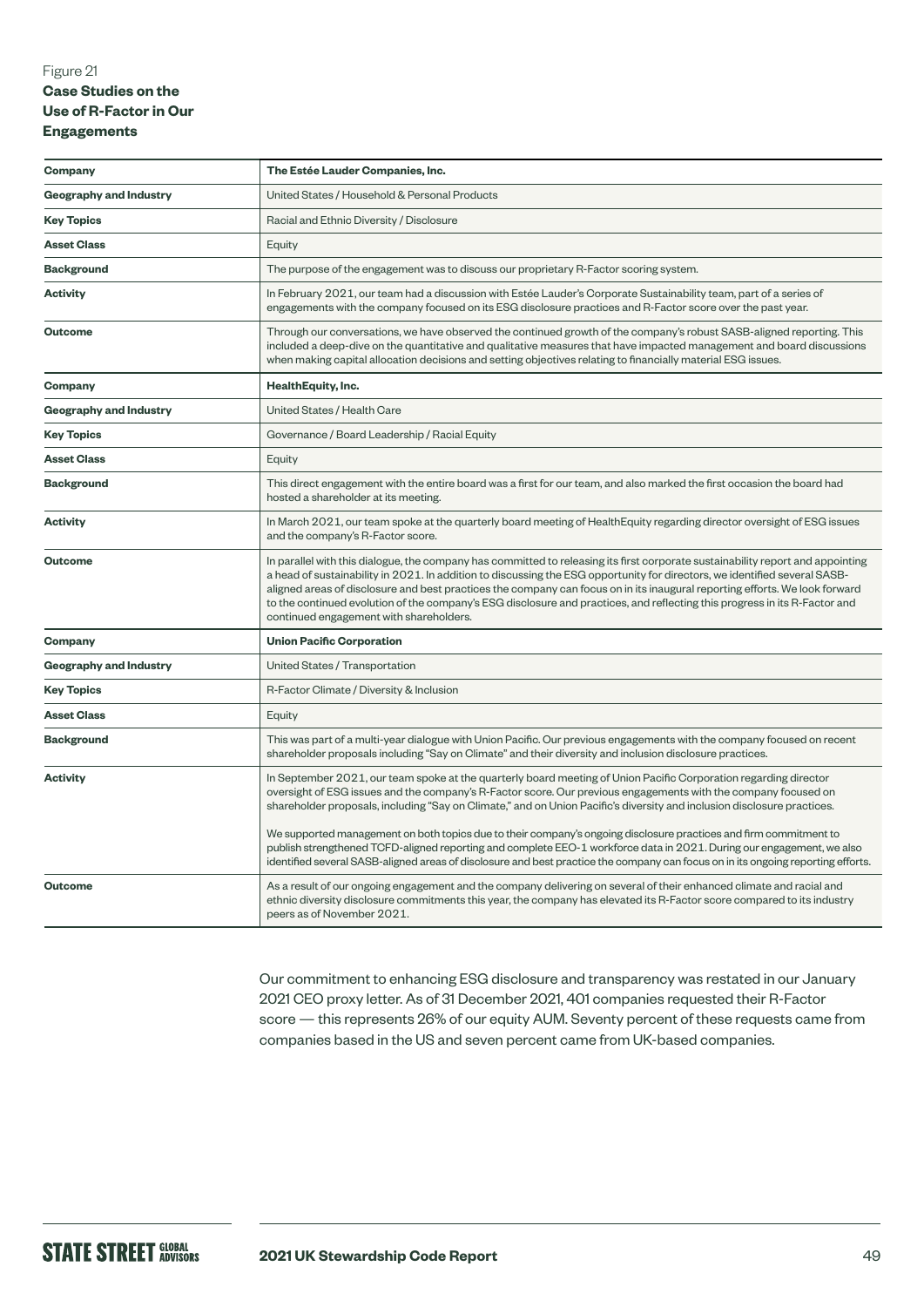Regional Differences in Corporate Governance **Standards** 

**US, UK and Japan:** We found some variance in the quality of disclosure and performance of companies in these different markets. US companies (S&P 500) on an overall basis performed better on R-Factor CorpGov scores than their counterparts in other markets, with 27 percent of the index identified as global Leaders and 38 percent of companies identified as Outperformers.

In the UK (FTSE 100), a majority of companies were Leaders and Outperformers. However, the number of companies classified as Laggards increased in the UK to eight percent in 2021 (versus two percent in 2020) and remained at three percent in the US. In Japan, the number of Laggards increased to nine percent in 2021 (versus three percent in 2020).

Generally, the R-Factor CorpGov scores indicate that these markets have been responsive to calls to action from international investors and domestic regulatory bodies to enhance governance practices in core areas relative to their own national standards in topics including board independence, shareholder rights, and executive compensation.

**Australia:** The Australian ASX 100 exhibited the highest percentage of companies classified as corporate governance Underperformers (23 percent). From our observations, one driver of this trend is a lower level of board independence on key committees relative to other core markets. In addition, some Australian companies lag their global peers on executive compensation due to poor remuneration structures and inadequate disclosure or misalignment between pay and performance.

In our future Australian engagements, we will continue to focus on encouraging greater board independence on key committees, ensuring compensation plans are linked to long-term performance and that these plans are benchmarked appropriately.

**Europe:** The STOXX 600 exhibited lower levels of Leaders and Outperformers combined, when compared with the other key markets, and the second-highest levels of Laggards and Underperformers after Australia. Companies in the region are continuing to work on their compliance with progressive regulation, including the European Union's Shareholder Rights Directive. We will continue to engage with companies classified as Laggards and Underperformers to understand their performance and discuss our expectations.

### Figure 22 **Regional Differences in Compliance with Corporate Governance Standards**



Source: State Street Global Advisors, as at 31 December 2021.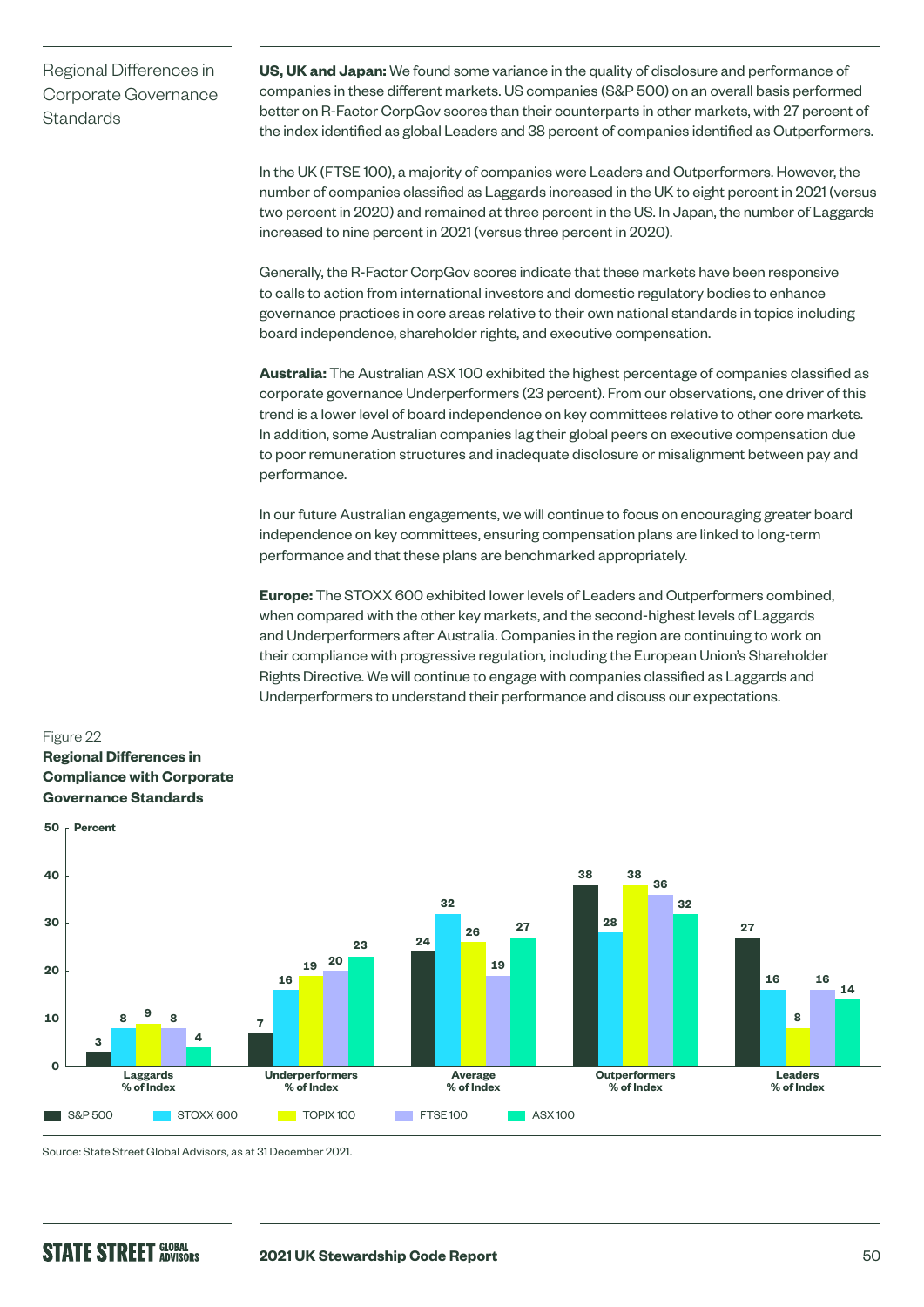### Figure 23 **Voting on Corporate Governance Laggards**

| Index           | <b>R-Factor CorpGov</b><br><b>Company Laggards</b> | <b>Companies Voted Against</b> | <b>Companies With Improved</b><br>Governance Practices* |
|-----------------|----------------------------------------------------|--------------------------------|---------------------------------------------------------|
| S&P 500         | 12                                                 | 10                             | $\overline{2}$                                          |
| STOXX 600       | 37                                                 | 25                             | 12                                                      |
| TOPIX 100       | 3                                                  | 3                              |                                                         |
| <b>FTSE 100</b> | 3                                                  | 3                              |                                                         |
| ASX 100         | 3                                                  |                                | ヮ                                                       |

Source: State Street Global Advisors, as at 31 December 2021.

\* Or provided sufficient rationale or had no director standing for election.

## **Our Approach to Proxy Voting**

A core part of our escalation approach is centred around voting against companies that do not meet our expectations set during engagement or in our guidance pieces. We are therefore committed to maintaining a robust approach and high levels of activity when it comes to exercising our voting rights.

In 2021, we voted at 20,902 meetings. We prioritise company meetings for further review based on factors such as the size of our holdings, past engagement, corporate performance, and voting items identified as areas of potential concern. As a result of this assessment, we allocate appropriate time and resources to meetings and specific ballot items of interest in order to maximise value for our clients.

Our voting guidelines have been designed to drive governance and sustainability practices at issuer companies toward global principles of good governance, while taking account of individual market nuances and standards. As such, in some instances, we may hold companies to standards that exceed local market practice. We do this out of recognition that different types of issues require different approaches.

Material environmental and social issues are industry specific but market agnostic. For example, climate change will affect companies regardless of where they are in the world, but its effects will be felt differently by a financial services firm compared to a consumer goods company. In contrast, the business practices, governance structures, and market expectations of firms vary widely when it comes to different geographic regions. We believe it is important to hold companies to the corporate governance standards appropriate to their market.

These nuances are reflected in our proxy voting guidelines, as well as in R-Factor scores, which rely on different materiality frameworks to capture these different types of data. We aim to vote at all shareholder meetings where our clients have given us the authority to vote their shares and where it is feasible to do so.

However, when we deem appropriate, we could refrain from voting at meetings in cases, as listed below, where:

- **1** Power of attorney documentation is required
- **2** Voting will have a material impact on our ability to trade the security
- **3** Voting is not permissible due to sanctions affecting a company or individual
- **4** Issuer-specific special documentation is required or various market or issuer certifications are required
- **5** Unless a client directs otherwise, State Street Global Advisors will not vote proxies in socalled "share blocking" markets (markets where proxy voters have their securities blocked from trading during the period of the annual meeting).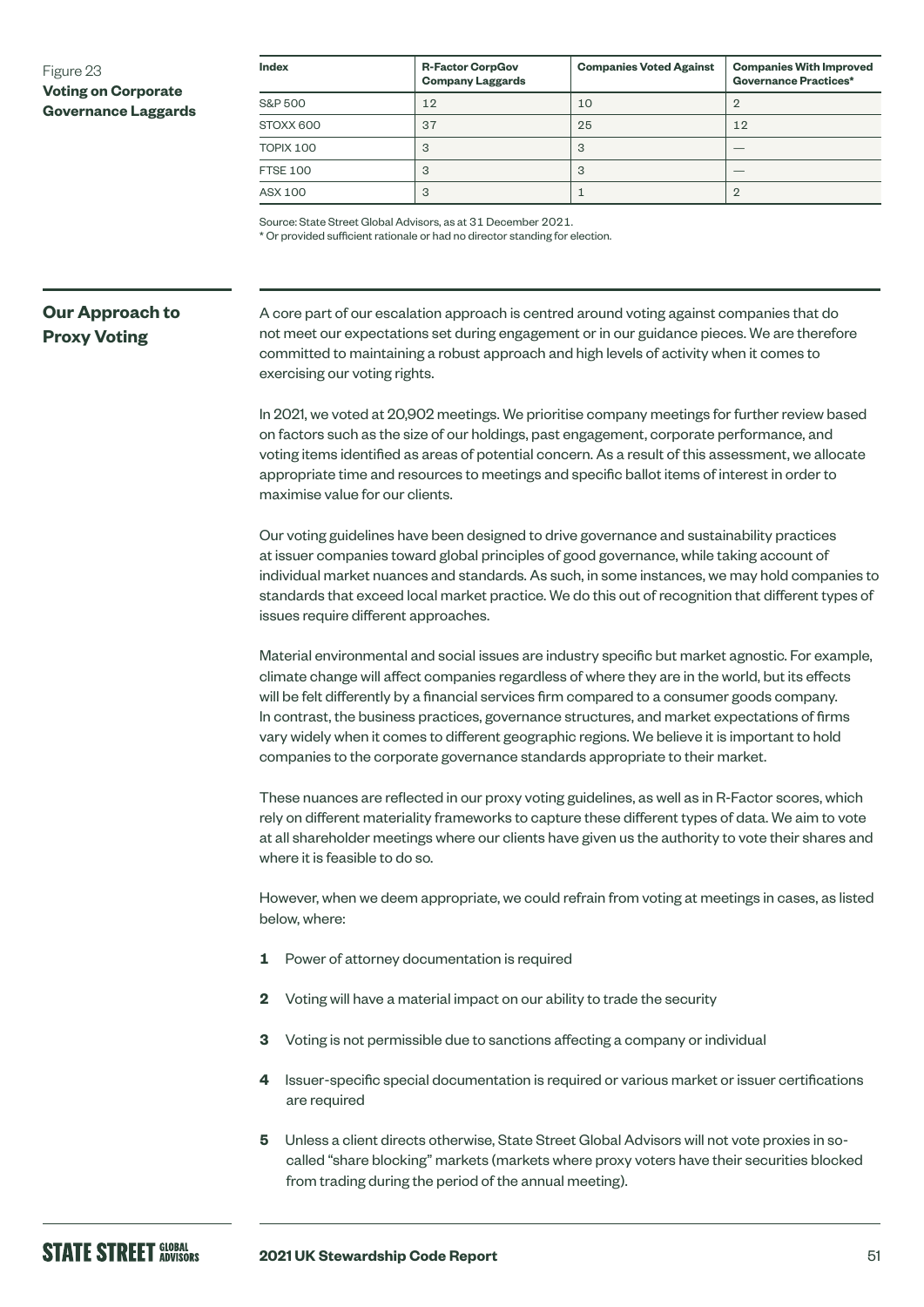The Asset Stewardship Team will outsource any voting decision related to the State Street shareholder meeting to an independent fiduciary other than the primary proxy voting advisor. When engaging the independent fiduciary, the team will confirm that they have published proxy voting guidelines that describe how they will vote in clients' best interests and are appropriately resourced to do so.

In 2021, we voted at 99.4 percent of the meetings where our clients had given us their authority to vote their shares. Our voting positions are monitored daily by our Asset Stewardship Team via the ISS electronic voting platform. Using the same platform, we also track the progress of the vote submissions through to the relevant custodian bank or other intermediary responsible for the final submission of the vote to the issuing company.

#### Pooled Fund Structure Exercising Voting Rights

We retain voting authority across all pooled funds, which follow our voting policy, except SPDR® Portfolio S&P 500® ETF (SPY) and SPDR® Dow Jones® Industrial Average ETF Trust (DIA). State Street Global Advisors seeks to vote proxies in the economic interests of its clients as a whole and make proxy voting decisions we believe will protect and promote the long-term economic value of the pooled funds.

### Segregated Accounts

Our separately managed account (SMA) clients can retain the right to vote their own shares, or to delegate the voting authority to us, in which case we will vote in accordance with our voting policy. Where clients retain the right to vote their own shares, we do not apply our voting policies.

### Stock-Lending Policy

From time to time, we may recall securities on loan (or restrict future lending) for proxy voting purposes if the result of a particular proxy voting ballot item is deemed to be significant enough to justify the loss of fees from lending for our clients. Further, for funds where we act as trustee, we may recall securities in instances where we believe that a particular vote will have a material impact on the fund(s).

Several factors shape this process. First, we must receive notice of the vote in sufficient time to recall the shares on or before the record date. Second, in exercising our discretion, we may recall shares if we believe that the benefit of voting shares will outweigh the foregone lending income. This determination requires that we, with the information available at the time, form judgments about events or outcomes that are difficult to quantify.

Our Proxy Voting/Securities Lending Procedure is reviewed annually by the State Street Global Advisors Asset Stewardship Team, Proxy Operations Group and Securities Lending Group to determine whether any changes are necessary and whether it is working as intended.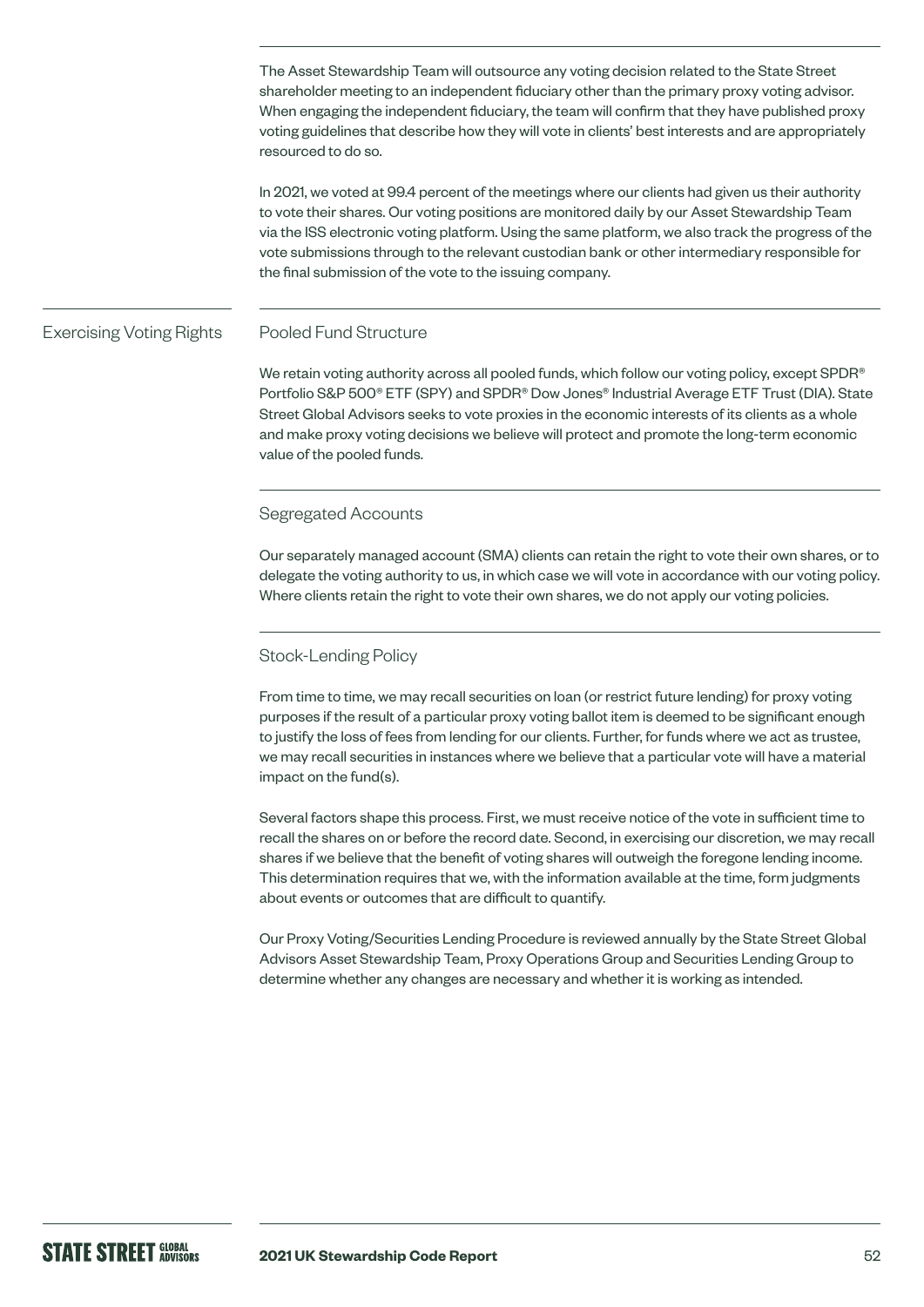### Proxy Voting Breakdown

**2021 Voting: Key Figures**

Figure 24

In 2021, we voted at nearly 21,000 meetings on over 187,000 management and shareholder proposals. A full summary is below, followed by a breakdown of how we voted on each category of proposal.



Source: State Street Global Advisors 2021 Stewardship Platform. \*Rest of the World.

**Number of Meetings Voted**

**20,902**

**Management Proposals**

**186,906**

Votes For

85%

Votes Against

15%

**Number of Countries**

**75**

**Shareholder Proposals**

**4,524**

With Management

 $7%$ 

Against Management

10%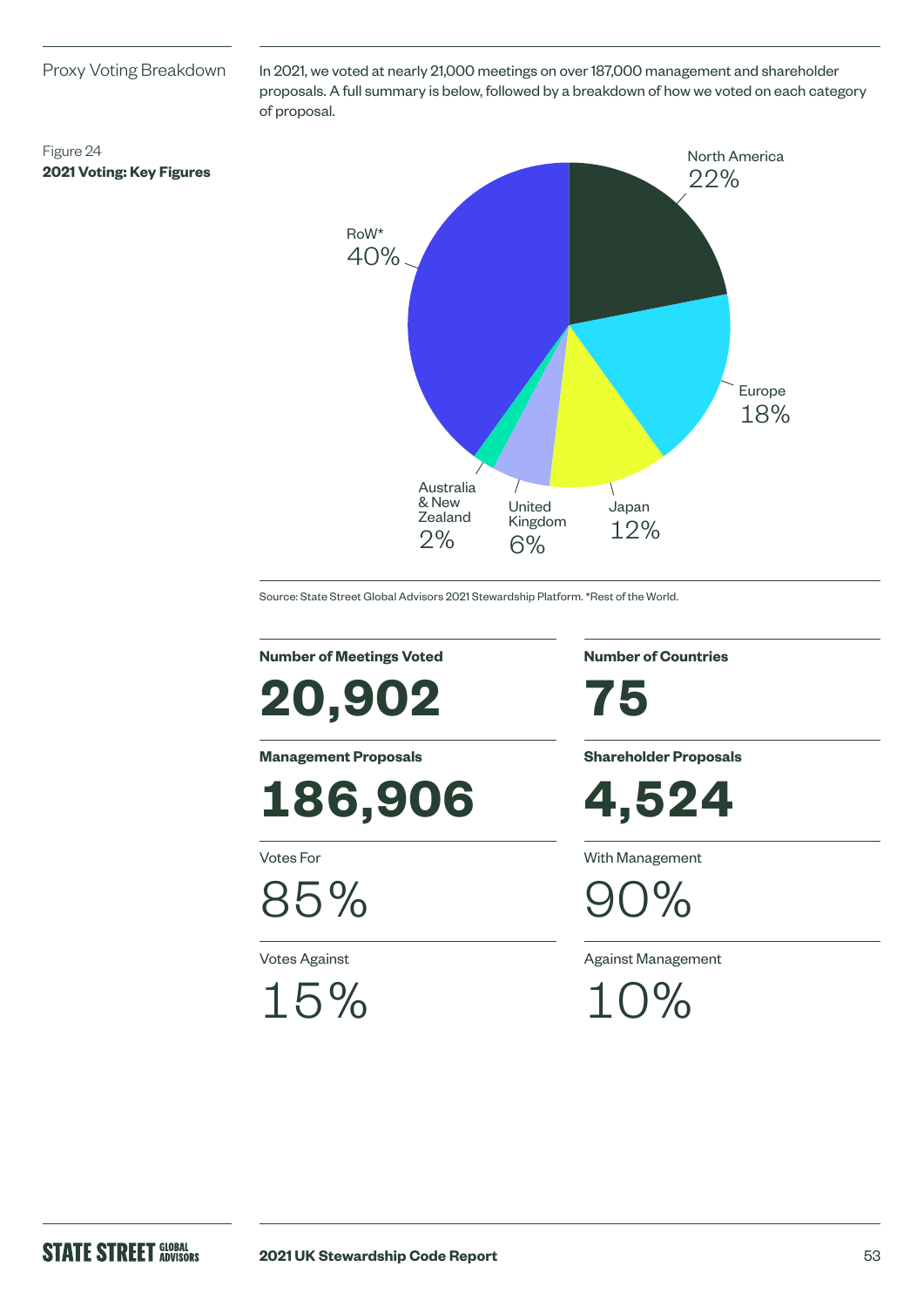### Figure 25 **Key Figures in 2021 Voting**

| <b>Number of Meetings Voted</b> | 20,902  |
|---------------------------------|---------|
| <b>Total Proposals Voted</b>    | 191,430 |
| <b>Management Prosposals</b>    | 186,906 |
| Votes For                       | 158.158 |
| <b>Votes Against</b>            | 28,748  |
| <b>Shareholder Prosposals</b>   | 4,524   |
| With Management                 | 4.090   |
| Against Management              | 434     |

### Figure 26a

**Votes on Management Resolutions by Category**



Source: State Street Global Advisors 2021 Stewardship Platform.



Source: State Street Global Advisors 2021 Stewardship Platform.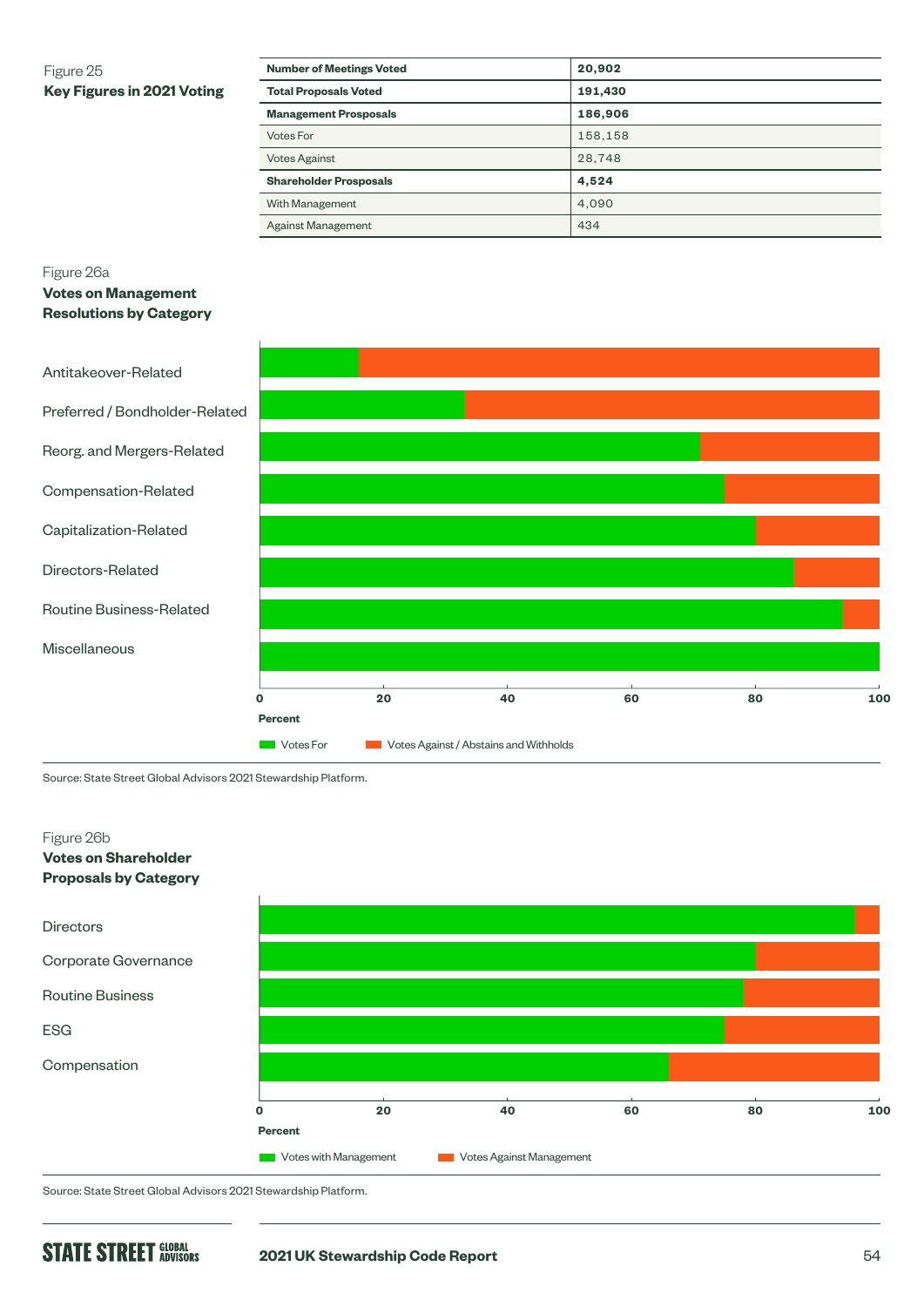#### Figure 27a

**Votes on Screened Pay Proposals**



Source: State Street Global Advisors 2021 Stewardship Platform.



Source: State Street Global Advisors 2021 Stewardship Platform.

Vote View

We continue to take steps to increase transparency around our voting process. In 2021, we published our proxy voting records on our [website](https://vds.issgovernance.com/vds/#/MTA1/) for listed equity assets, using our Vote View tool. The tool allows you to search our voting records by company name, and includes withheld votes.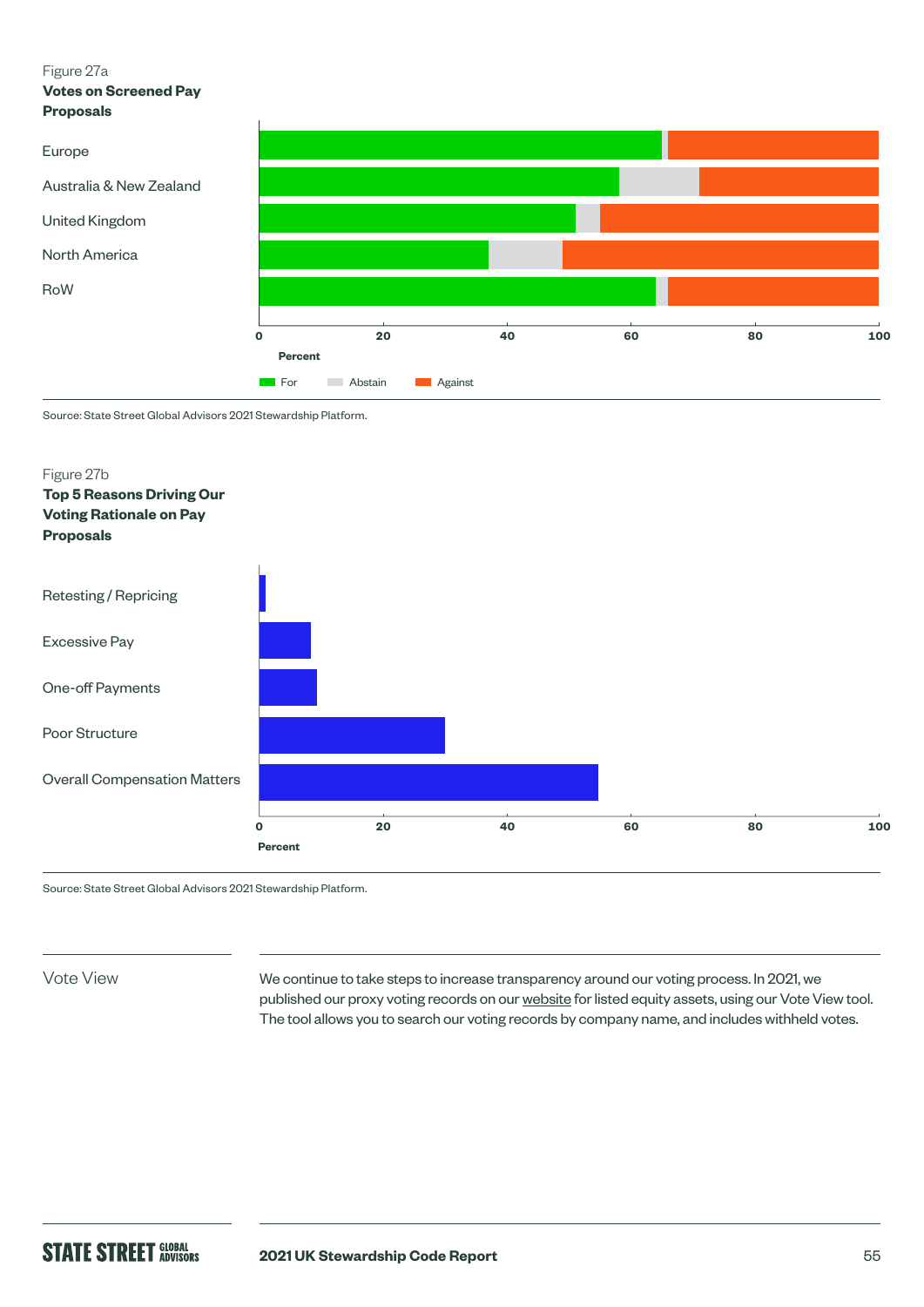### **Next Steps**

Looking forward to 2022, we will continue to focus on our key stewardship priorities of climate change, diversity, equity and inclusion, human capital management, and effective board leadership. This commitment is clearly demonstrated through material changes to our voting policies. In 2022, we expect to ask companies to report against the recommendations of the Task Force for Climaterelated Financial Disclosures (TCFD), and we will publish our own TCFD report. This year we announced that in the upcoming 2022 proxy season we will take voting action against responsible directors if (1) companies in the S&P 500 and FTSE 100 do not have a person of colour on their board and (2) companies in the S&P 500 do not disclose their EEO-1 reports.

Overall, our approach to engagement and strategy on engaging with companies does not change. Instead, we are ensuring that the action we take delivers clearly captured outcomes that we can report on to clients throughout the year and within this Stewardship Code Report.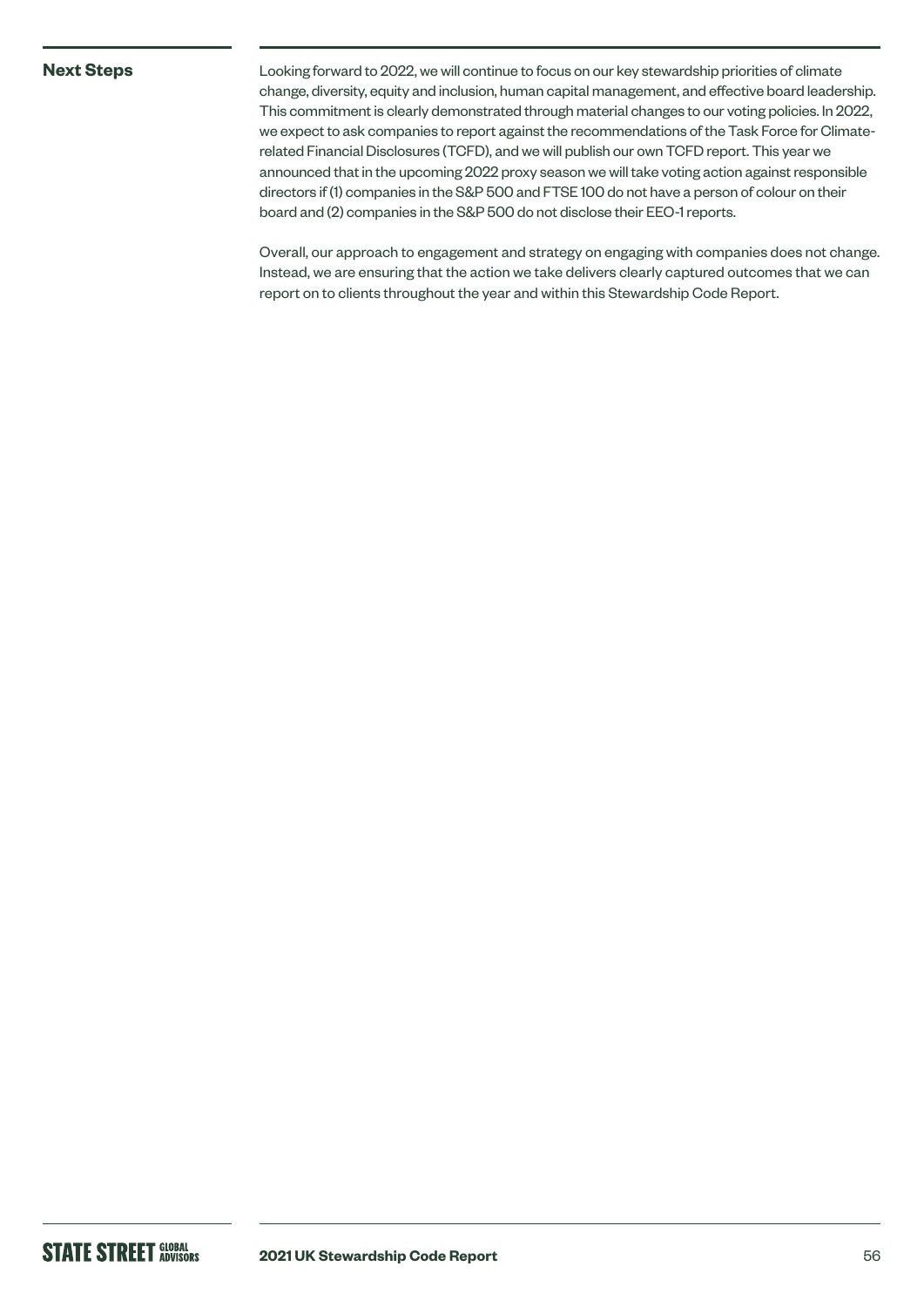## 6

# Stewardship Enablement (Principles 1, 2, 3, 5, 8)

An effective stewardship approach is underpinned by strong governance, resourcing and robust processes, and must follow a deliberate and well-considered approach. In this section, we are pleased to set out the governance structure of State Street Global Advisors, as well as how we align our remuneration and incentives programme to our core values. We have also set out our model for managing conflicts of interest and providing assurance over our stewardship programme.

## **Our Approach to Governance**

State Street Global Advisors sits within State Street Corporation's wider corporate governance framework, led by its Board of Directors. Within State Street Global Advisors, our governance structure is designed to support effective and efficient decision-making and provide oversight of business functions. The structure consists of an Executive Management Group (EMG), which is composed of the firm's most senior leadership serving as a consultative body for the benefit of the firm's President and Chief Executive Officer (CEO).

The EMG is responsible for strategic planning, business goal and financial tracking, overall firm governance, and talent management. It also oversees the activities of the six senior committees: the Risk Committee, the Global Investment Committee, the Global Fiduciary and Conduct Committee, the Global Product Committee, the Global Operations and Compliance Committee, and the ESG Committee. These six senior committees and the subcommittees underlying each apply a consistent approach to the establishment and implementation of firm-wide policies and procedures and provide broad oversight of the business functions. This governance structure is administered by an Internal Governance Oversight Team, which focuses on promoting efficiency, clarity, and accountability with respect to decision rights and firmwide oversight.

In 2021, certain Asset Stewardship Team activities were reviewed by the Proxy Review Committee (PRC), a sub-committee of the State Street Global Advisors Investment Committee (IC). The PRC reviewed State Street Global Advisors' overall stewardship strategy and engagement priorities, as well as material changes to its proxy voting guidelines.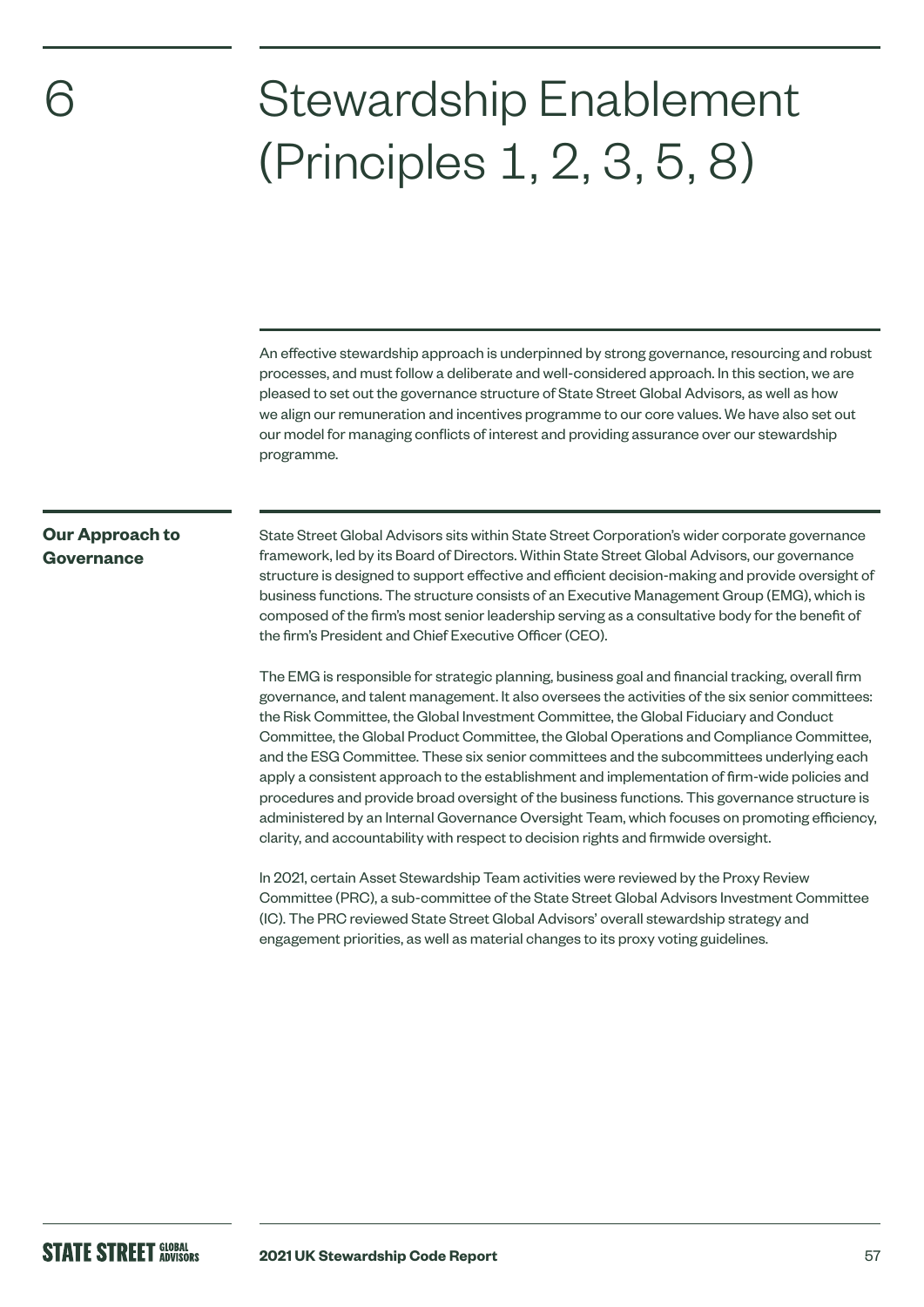### Figure 27 **Governance Structure**

| <b>Executive Management Group (EMG)</b> | Consultative body responsible for strategic planning, business<br>goal and financial tracking, overall firm governance and talent<br>management. |           |
|-----------------------------------------|--------------------------------------------------------------------------------------------------------------------------------------------------|-----------|
|                                         | Reporting                                                                                                                                        |           |
| <b>Risk Committee</b>                   | Responsible for ensuring the alignment of strategy, risk<br>appetite and risk management standards (corporate-wide).<br><b>Subcommittees</b>     | Reporting |
|                                         | <b>EMEA Risk</b>                                                                                                                                 |           |
|                                         | Liquidity                                                                                                                                        |           |
|                                         | <b>Model Risk</b>                                                                                                                                |           |
|                                         | <b>Escalation of Material Risk Breaches</b>                                                                                                      |           |

### **Environmental, Social & Governance (ESG) Committee**

Responsible for overseeing the firm's ESG and proxy voting framework and philosophy.

### **Global Investment Committee** Responsible for the firm's investment philosophy

and processes, investment strategies, approach to new markets and instruments and relationships with counterparties.

### **Subcommittees**

Technical Trade Management Oversight Investment Strategy Review

Securities Landing

### **Global Product Committee**

Responsible for the creation of products based on the firm's investment strategies.

### **Subcommittees**

| North America Product  |
|------------------------|
| <b>EMEA Product</b>    |
| <b>APAC Product</b>    |
| Sub-Advisory Oversight |

### **Global Fiduciary & Conduct Committee**

Responsible for addressing fiduciary and business conduct matters across the firm and oversight of the firm's collective investment funds.

## **Subcommittees** EMEA Fiduciary APAC Fiduciary Independent Fiduciary Class Action Litigation Sales Practices

Securities Landing

### **Global Operations & Compliance Committee**

Responsible for the firm's operating infrastructure compliance functions.

## **Subcommittees**

| North American Valuation |  |
|--------------------------|--|
| Alternatives Valuation   |  |

EMEA Valuation

APAC Valuation

Global Operational Risk

Business Technology Investment

Source: State Street Global Advisors. As of January 2022.

## Launch of the ESG Committee

To strengthen governance of stewardship and ESG, we established a new ESG Committee at the beginning of 2022, which assumed the responsibilities formerly overseen by the PRC. The ESG Committee is responsible for overseeing our ESG and proxy voting framework and philosophy and is chaired by Karen Wong, our Global Head of ESG and Sustainable Investing. The ESG Committee's purpose is:

- To oversee the Firm's on-going commitments to ESG and sustainable investing, related business practices, and relevant public policy matters, both with respect to the Firm itself and in its capacity as an asset manager (collectively "ESG Matters") and
- To oversee the Asset Stewardship Team's proxy voting and issuer engagements on behalf of the Firm's discretionary portfolios (collectively, "Asset Stewardship Matters") and to review and approve the Global Proxy Voting and Engagement Principles, as well as the Proxy Voting Guidelines for select markets (the "Voting Policy").

The ESG Committee is composed of senior staff across our Investment, Client-facing, Legal, Compliance, Risk Management, and Operational teams. We look forward to reporting further on the role of the ESG Committee in our 2022 report.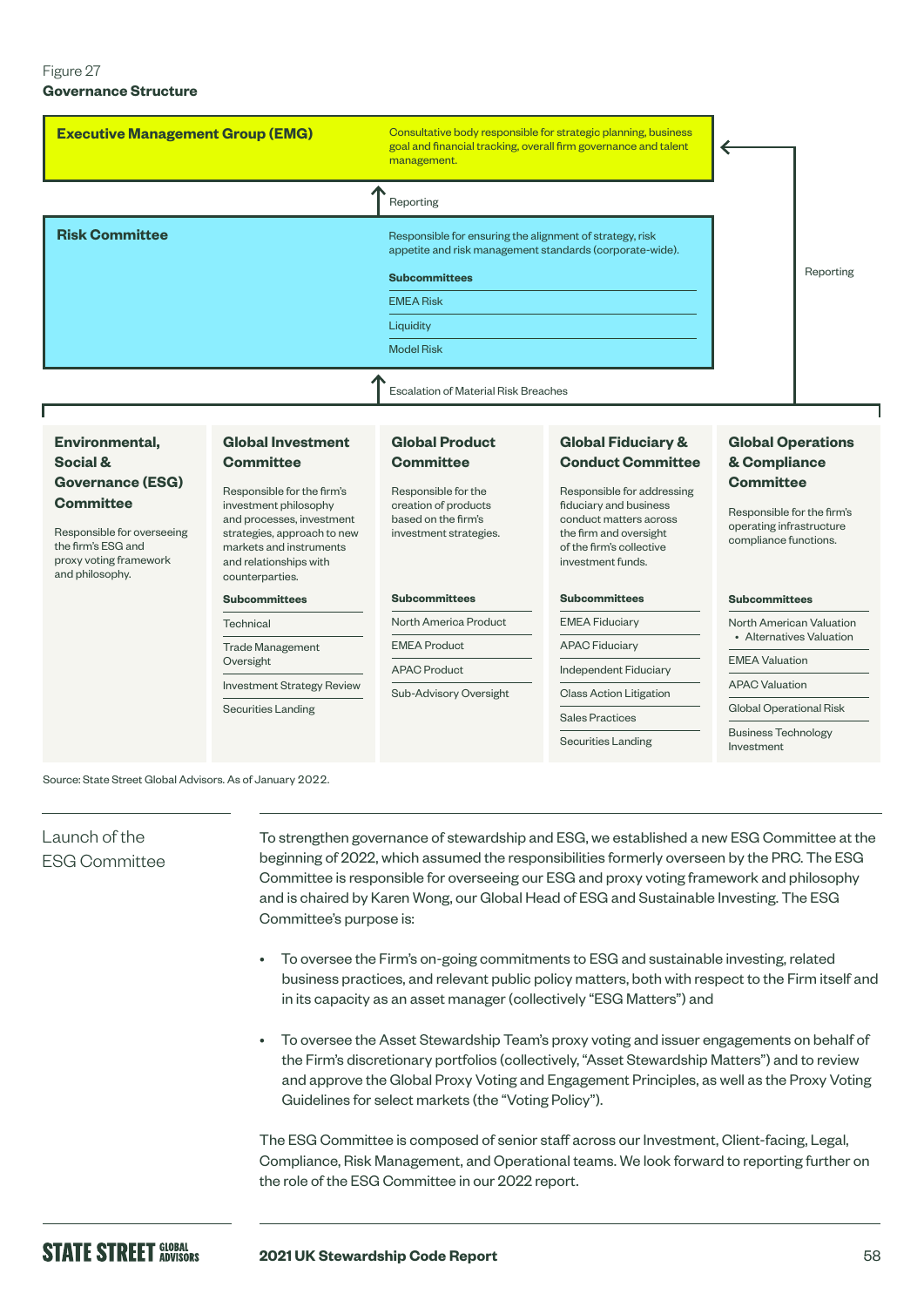| Our Approach and<br>Oversight of Proxy<br><b>Voting Policies</b> | The Asset Stewardship Team publishes both a set of global principles and six market-specific<br>guidelines. We have also published Voting and Engagement Guidelines for Environmental and<br>Social Issues to offer further information to portfolio companies. The PRC was responsible<br>for making recommendations to the IC relating to the Global Proxy Voting and Engagement<br>Principles and Proxy Voting Guidelines for select markets (the Voting Policy). Going forward, the<br>ESG Committee will review and approve the Voting Policy.                                                                                                                                                                                                                                                                                                                                                                                                                                                                             |
|------------------------------------------------------------------|---------------------------------------------------------------------------------------------------------------------------------------------------------------------------------------------------------------------------------------------------------------------------------------------------------------------------------------------------------------------------------------------------------------------------------------------------------------------------------------------------------------------------------------------------------------------------------------------------------------------------------------------------------------------------------------------------------------------------------------------------------------------------------------------------------------------------------------------------------------------------------------------------------------------------------------------------------------------------------------------------------------------------------|
|                                                                  | In addition, the firm's Proxy Voting/Securities Lending Procedure is reviewed annually by the Asset<br>Stewardship Team, the Proxy Operations Group, and the Securities Lending Group to determine<br>whether it is consistent with relevant principles and guidelines and working as intended.                                                                                                                                                                                                                                                                                                                                                                                                                                                                                                                                                                                                                                                                                                                                 |
| <b>Team Structure</b><br>and Resourcing                          | We have a team of dedicated ESG and Stewardship staff who devote 100% of their time to ESG<br>and Asset Stewardship. In addition, we have a number of other ESG resources that sits across<br>the business, within individual Investment, Marketing and Reporting teams, who devote a portion<br>of their time to ESG. Biographies of the senior leaders within our Asset Stewardship Team are<br>outlined in Appendix D.                                                                                                                                                                                                                                                                                                                                                                                                                                                                                                                                                                                                       |
|                                                                  | Our total Asset Stewardship Team is based across the globe, operating out of Australia,<br>India, Poland, the US, and the UK. The team has a combined industry experience of over 100<br>years across varying levels of seniority, experience, and background and supports a diversity<br>of thought and innovations. The team members have professional expertise in the fields of<br>governance, corporate strategy, environmental management, social impact, labour rights, and<br>economics. This expertise was developed in corporate, advisory, and financial roles.                                                                                                                                                                                                                                                                                                                                                                                                                                                      |
|                                                                  | We will continue to invest in resourcing our stewardship activities. In 2021, we acted by hiring a<br>new Global Head of ESG and Sustainable Investing (Karen Wong), as well as making new hires to<br>cover our Asia-Pacific engagement activities and to further develop the documentation of the<br>process and control environment in our Asset Stewardship Programme. We started this work in<br>2021, but expect to continue to develop our approach through 2022.                                                                                                                                                                                                                                                                                                                                                                                                                                                                                                                                                        |
|                                                                  | We also believe that effectively leveraging technology and using a robust prioritisation approach<br>would ensure that our team is sized appropriately for the scope of our programme. We continually<br>evaluate our resource and technology needs to ensure that we are sufficiently staffed and are<br>optimally leveraging ESG information and technology to achieve our stewardship objectives.                                                                                                                                                                                                                                                                                                                                                                                                                                                                                                                                                                                                                            |
|                                                                  | Through R-Factor (as explained fully in chapter 5), we use technology to help us identify<br>companies with which we should engage. Beyond this, a key focus in 2021 was on developing key<br>performance indicators to manage and track our engagement and proxy voting activities in a<br>more systematic way. Over time, we expect the data generated through these key performance<br>indicators to feed into R-Factor, which should help us understand how our engagement with a<br>company impacts its R-Factor score. This updated approach will be implemented in 2022.                                                                                                                                                                                                                                                                                                                                                                                                                                                 |
| <b>Advanced New Platform</b><br>and Technologies                 | Our ESG and Asset Stewardship teams provide ESG training courses internally to key<br>stakeholders on an ongoing basis, across firm functions in global locations, including portfolio<br>management teams, sales teams, relationship management teams, portfolio strategy teams,<br>and research teams. Training covers a variety of ESG topics and developments, including<br>voting policies and engagement, investment strategies and products, taxonomy, as well as<br>portfolio assessment on ESG score, climate and business involvement, and controversy. One<br>of the outcomes of this training in 2021, and wider discussions across the business, was the<br>need for an internal Climate Club. The Climate Club allows our internal stakeholders to quickly<br>and continually share information about the evolving climate and ESG client and regulatory<br>landscape. We see this as a useful and informal tool to connect teams from across the business<br>with regard to climate updates on different topics. |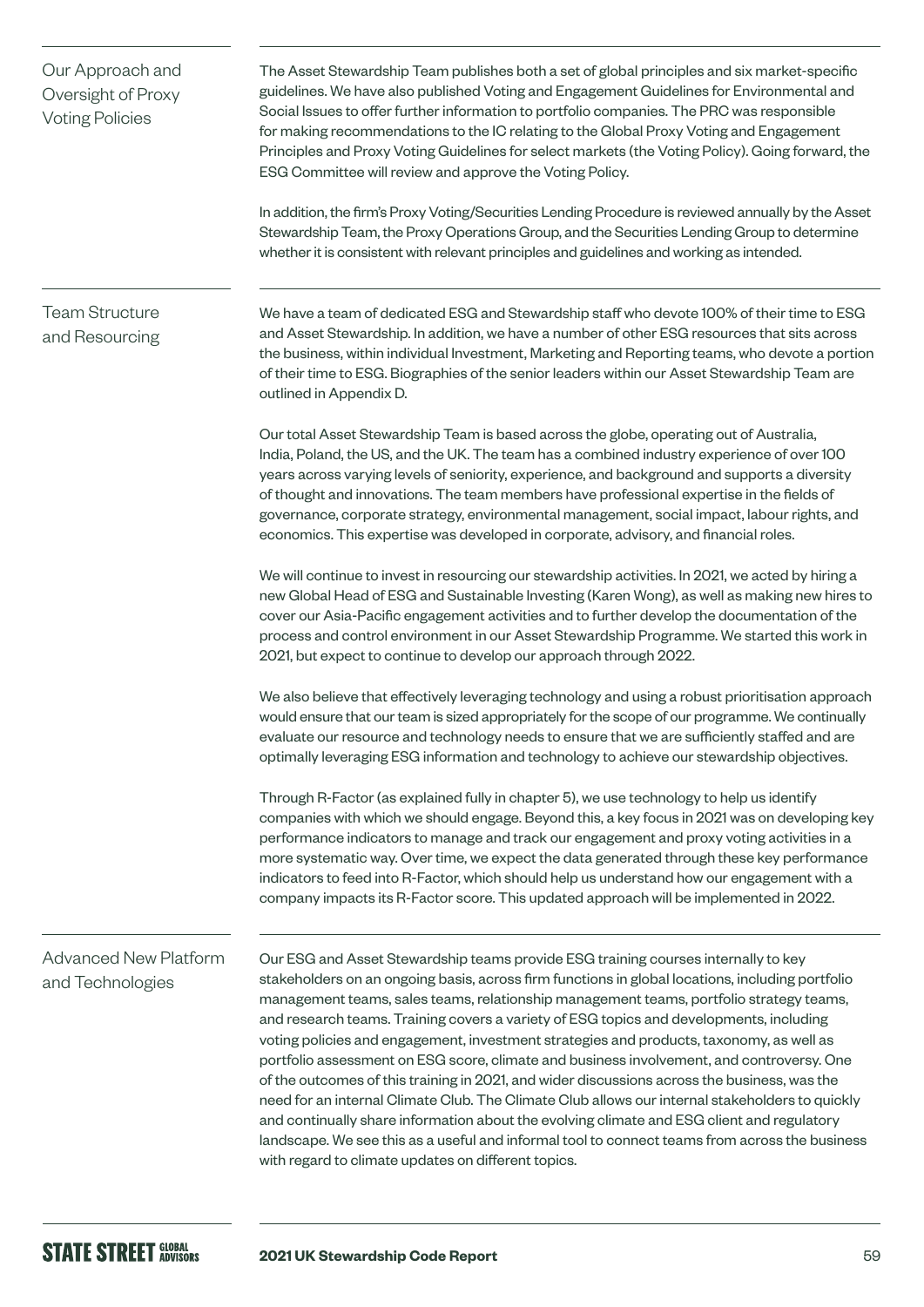In addition to formal training, we have several processes and mechanisms to share ESG knowledge, insights, trends, and other information across the organisation. For example, members of the ESG Investment Strategy, ESG Research, ESG Integration, and Stewardship teams regularly meet with internal colleagues to discuss industry trends, client needs, research priorities, ESG metrics and analytics, and new ESG strategies, among other topics.

### Third-Party Service Providers

We enhance the services provided by our in-house resources through third-party service providers. The most notable of these are third-party data providers that are employed to generate R-Factor scoring and Institutional Shareholder Services (ISS) that are utilised to assist us with managing the voting process at shareholder meetings. In the voting process, we use ISS to help us monitor our voting rights across the asset classes in which we invest.

Where third-party service providers are used, they are expected to deliver the same standard that we have set for our internal resources. We employ robust processes and governance oversight to monitor service providers and engage with them when expectations are not being met.

**Monitoring R-Factor Data Providers** We designed and built R-Factor, which is an ESG scoring system that leverages multiple data sources and aligns them to widely accepted, transparent materiality frameworks, to generate a unique ESG score for listed companies. It draws on our systematic investment management expertise and offers deeper insights and stronger solutions to our clients. We have incorporated the 'materiality map' developed by the Sustainability Accounting Standards Board (SASB) into our framework because of its consultative approach and the strong academic evidence that supports the implementation of such standards. By aligning this approach to our SASB guidelines, we aim to support and facilitate the development of a market infrastructure that makes material ESG data available to investors.

R-Factor relies on this third-party data and is a key tool in our ESG integration approach. Regular meetings with providers also allow us to provide clear and actionable criteria to those third-party providers, where data governance issues have been flagged, to ensure R-Factor continues to be fit for purpose in driving ESG integration. See [here](https://www.ssga.com/international/en/institutional/ic/capabilities/esg/data-scoring) for more information on R-Factor.

**Monitoring Proxy Voting Activities** As set out above, we use ISS to support our proxy voting processes. As part of this relationship, ISS assists us with managing the voting process at shareholder meetings. We employ ISS to:

- Act as our proxy voting agent (providing us with vote execution and administration services)
- Assist in applying our voting guidelines
- Provide research and analysis relating to general corporate governance issues and specific proxy items
- Provide proxy voting guidelines in limited circumstances

All voting decisions and engagement activities are undertaken in accordance with our in-house policies and views, ensuring that the interests of our clients remain the sole consideration when discharging our stewardship responsibilities. The only exception to this policy is the use of an independent third party to vote on State Street stock, to mitigate a conflict of interest of voting on our parent company.

At the end of every quarter, ISS provides a meeting-level Statistical Summary report (SIS) to the Asset Stewardship Team. Once the Asset Stewardship Team advises which broad issues/ categories they would like the audit to focus on, ISS generates a list of meetings for review (e.g., 25 meetings selected in Q1, Q3, Q4, and 50 meetings in Q2). The list of meetings for review is sent to the Asset Stewardship Team for sign-off. From the time the Asset Stewardship Team signs off on the meeting list, ISS has 30 days to complete the audit and provide results to the Asset Stewardship Team. A memo explaining any errors identified in the audit accompanies the audit results.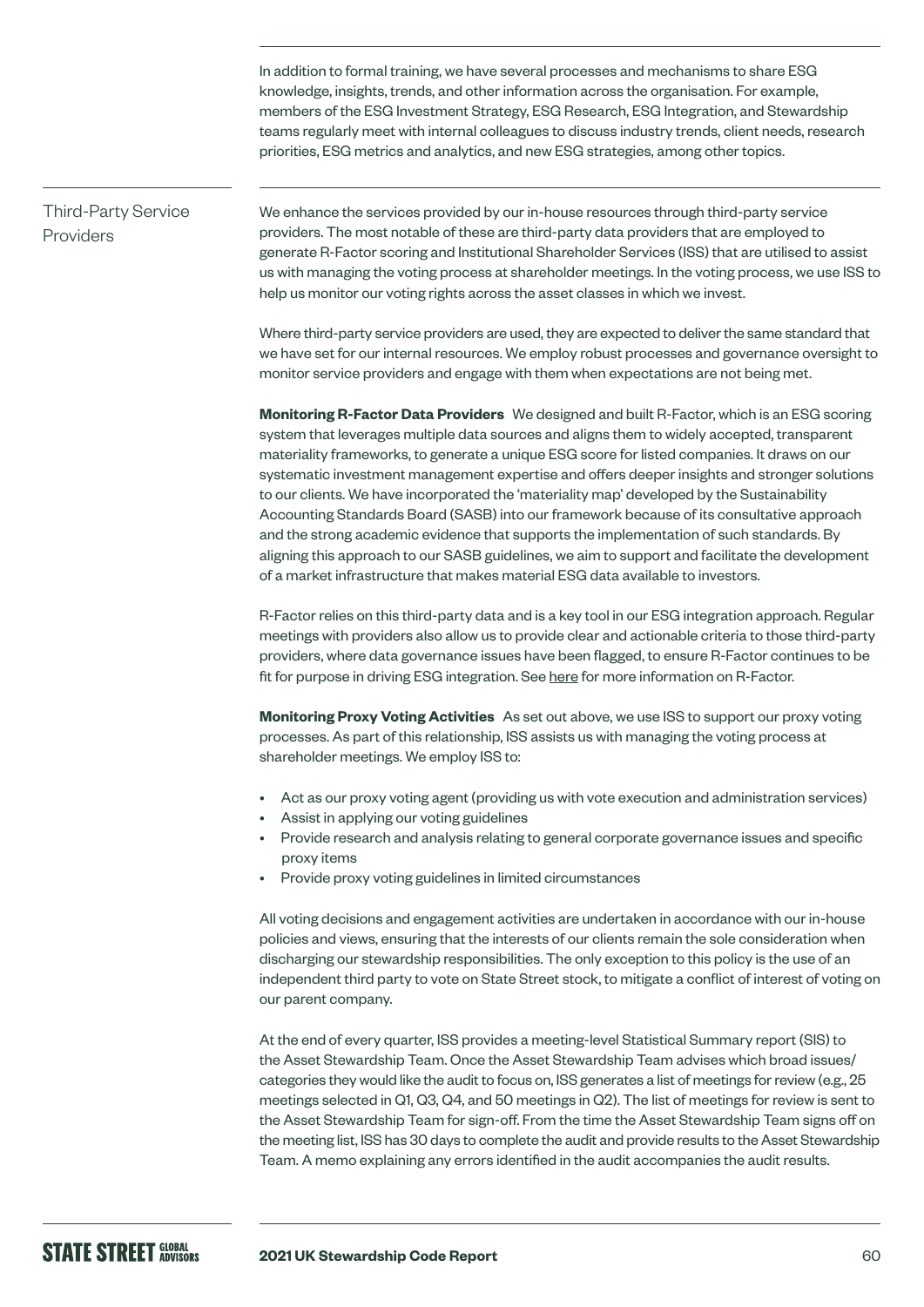Periodically, we undertake a due diligence exercise with ISS. Our team consists of governance, compliance, and operational specialists. The team undertakes a review of ISS staff resources and competencies, systems, processes, and controls. As committed to in our 2020 Report, we reviewed our use of ISS in 2021 to ensure that the quality and timeliness of the service remain high. We did not identify any material concerns from this review.

In addition, we also have access to Glass Lewis and region-specific meeting analysis provided by the Institutional Voting Information Service. Research and data provided by these third parties complement our in-house analysis of companies and individual ballot items.

We do not automatically follow vote recommendations of ISS or other proxy advisors and have put in place a 'custom' voting policy with specific voting instructions. All final voting decisions are based on our proxy voting policies and in-house operational guidelines.

In 2021, our voting stance differed from ISS recommendations by approximately 8% of votes. When our stance differs, the majority of our votes cast are usually against management — particularly around issues of board elections, as we have specific custom policies on gender diversity, board refreshment and independence that reflect our consideration of acting in the best interests of our clients. We have also integrated R-Factor and R-Factor CorpGov into voting decisions.

|             | <b>Vote Against</b> | <b>Vote For</b> |
|-------------|---------------------|-----------------|
| Management  | 90%                 | 8%              |
| Shareholder | 2%                  | 0%              |

Source: State Street Global Advisors as of 31 December 2021.

**Linking Remuneration to Our Stewardship Activities: Performance and Incentives**

**Proportion of Companies Voted Against in 2021**

Figure 28

Each year our Global Human Resources Team participates in compensation surveys in order to provide State Street Global Advisors with critical, market-based compensation information that helps support our compensation designs, structure, and pay decisions. Subject to State Street's and State Street Global Advisor's business results, we allocate an incentive pool to reward our employees. Since the size of the incentive pool is based on the firm's overall profitability and performance against risk-related goals, each staff member is motivated to contribute both as an individual and as a team member.

The incentive pool is allocated to various functions within State Street Global Advisors. The discretionary determination of the allocation amounts to business units is influenced by marketbased compensation data, as well as by the overall performance of the whole of State Street. Individual compensation decisions are made by the employee's manager, in conjunction with the senior management of the employee's business unit. While investment performance is an important component of individual compensation awards, it is not the only factor. Performance against risk-related goals is an important component of the overall funding of the Incentive Compensation pool and an important consideration of the discretionary compensation decisions at the individual level.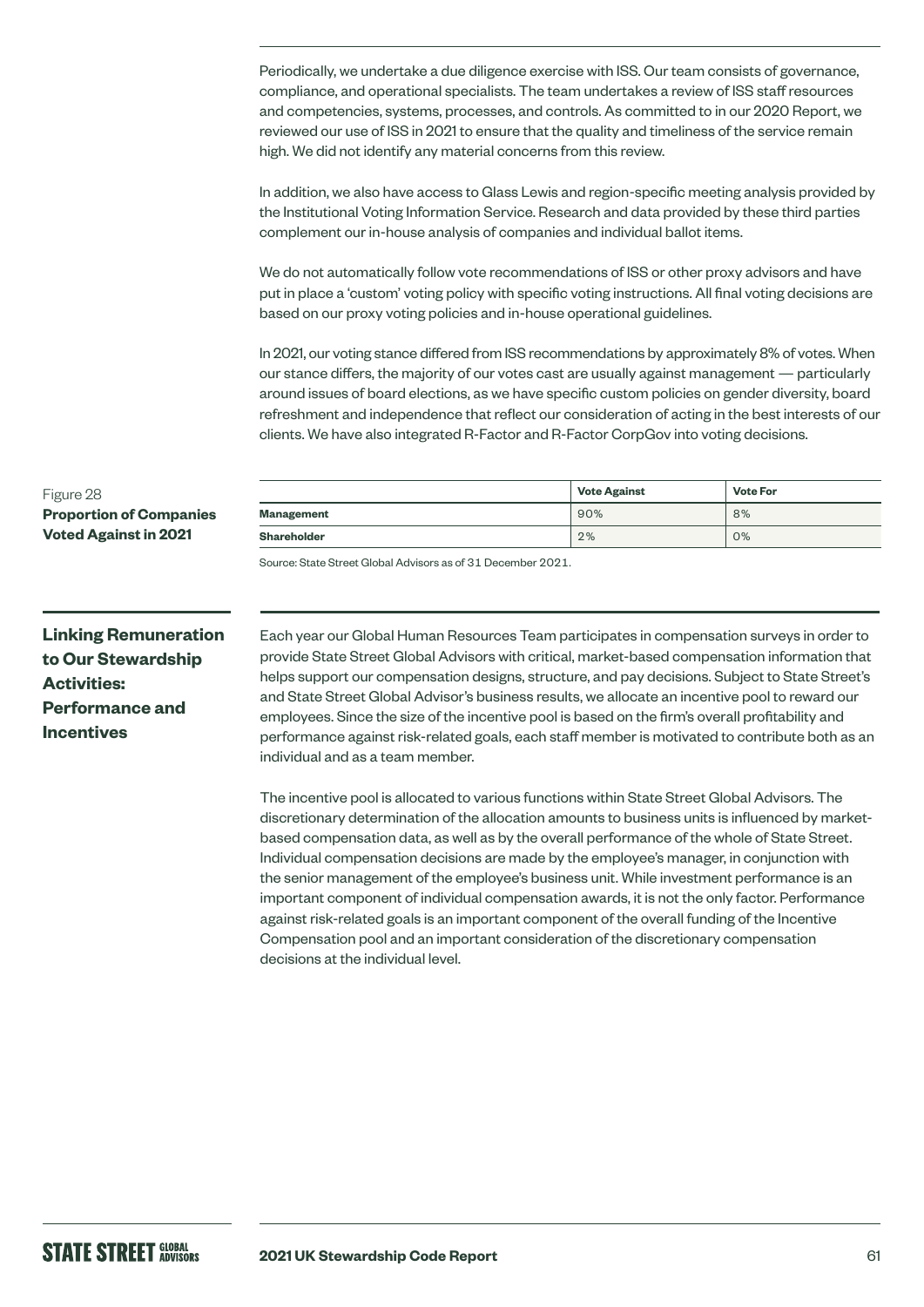For our Investment Teams, we recognize and reward performance by linking annual incentive decisions for investment professionals to investment performance over a multi-year period. This includes ESG strategies where they support the strategies' risk profile, alpha achievement of mandates, or investment outcomes. As part of our Total Rewards strategy, we are continuously reviewing compensation and benefit offerings to ensure strong alignment with best practices in the marketplace. To seek to align the performance of senior personnel to the performance of the firm, we incentivize senior personnel with significant deferred compensation in Stock Awards (State Street stock). These incentives vest over a four-year period. In addition, active management equity teams have a portion of their deferred compensation tied to product performance.

The CEO and Executive Vice Presidents receive incentive compensation awards that may be impacted by goal behaviours that include serving as an ethical role model and ensuring that management practices, such as diversity, inclusion, and employee engagement initiatives, are in place to deliver the required talent pipeline. These goals and behaviours are tracked and measured using targeted scorecards. Those in Senior Management Functions (SMFs), including our Chief Risk Officer and Chief Finance Officer, have included climate change objectives in their statements of responsibilities that may impact incentive compensation should those objectives are not met.

Our approach to performance management involves a collaborative planning process and ongoing assessments, enabling flexibility to account for evolving business priorities, more opportunities for professional challenge, and discussions on risk excellence and better performance differentiation across the workforce. In terms of our performance management system, we focus on individual performance priorities as well as demonstrated behaviours, so the core part of our evaluation focuses on how goals are achieved and not just what is achieved.

Risk excellence and leadership qualities are also evaluated. Additionally, our Performance Management system requires each manager to list a specific goal related to diversity and inclusion. This goal is reviewed and measured throughout the year, which could impact performance assessments and incentive compensation outcomes.

## **Assurance of Our Stewardship Programme**

Our Stewardship Programme is subject to internal independent assurances and reviews conducted by State Street's Internal Audit department. Internal Audit's scope encompasses, but is not limited to, the monitoring and evaluation of the adequacy and effectiveness of the organisation's governance, risk management, and internal controls.

During the first half of the year, the Asset Stewardship Team performs a daily real-time audit of voting decisions by our proxy voting agent. As a result of this, when a company under review is identified as an audit company, through a random process, it is assigned to an analyst on the Asset Stewardship Team. The analyst reviews the votes inputted by the proxy agent for each item on the ballot to ensure that our voting guidelines are implemented accurately.

Each stewardship analyst has access to a desktop procedure document which outlines our stewardship practices. This document serves as a reference point for analysts on stewardship procedures, including proxy voting procedures, advisor oversight, conflicts of interest, share recalls and guidelines for engagement and information sharing. Our desktop procedure document is signed off annually by the co-heads of the Asset Stewardship Team.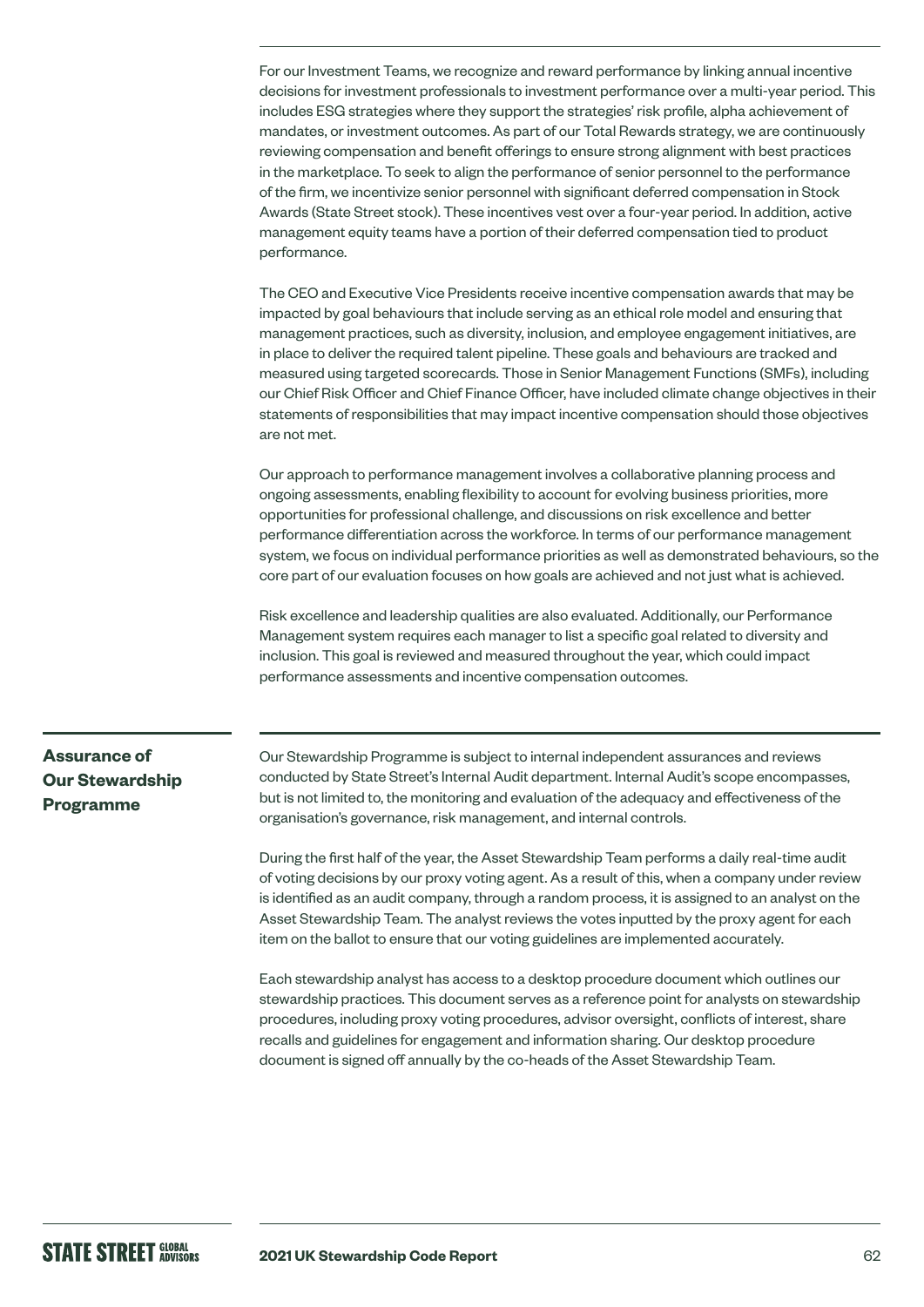We did not seek any external assurance of our Asset Stewardship Programme in 2021. Instead, we utilised internal assurance resources, as we believe they allow us to use resources intelligently and leverage existing teams and processes to ensure that our ESG activities are robust. Examples of the processes and oversight that support our stewardship activities include:

- **Internal Audit Reviews** Our Internal Audit function conducts independent reviews of our internal controls, such as the processes and controls followed in our stewardship activities.
- **Committee Oversight** Both the Model Risk Committee and the Technical Committee have reviewed, validated, and approved our R-Factor methodology and scoring system, which supports our stewardship activities. The Model Risk committee, in particular, is responsible for validating R-Factor models, specifically data governance and controls.
- **Stress-testing Client Portfolios Against Climate Change Scenarios** Our Investment Risk and Liquidity Risk Teams have designed and implemented dozens of stress tests and scenario analyses, which have been performed across our client portfolios. Stress tests have most recently been focused on climate scenarios to validate an investment approach.
- **Risk Reviews** Investment and Liquidity Risk Teams consider ESG factors in their risk reviews with portfolio managers.

In future we may seek external assurance over our stewardship activities and other ESG disclosures, such as TCFD.

We also employ a consistent approach to ensure that our stewardship reporting is fair, balanced, and understandable. All thought leadership and stewardship activity reports are reviewed by senior leaders within the Asset Stewardship Team before publication to ensure they align with our approach, reflect our discussions with companies, and consider our clients' best interests.

Our comprehensive review seeks to ensure that the reporting is fair and factual. When we publish company engagement case studies, we select examples that are balanced among different sectors and regions, and based on a wide range of topics, challenges, and successes.

## **Our Conflicts of Interest Policy**

State Street Corporation has a comprehensive, standalone [Conflicts of Interest Policy](https://www.ssga.com/library-content/pdfs/ic/ssga-conflict-mitigation-guidelines.pdf) that addresses a range of potential conflicts of interest that applies to State Street Global Advisors. Under this Policy, State Street sets out that "a conflict of interest may arise when State Street or its employees have interests or relationships that could raise questions about State Street's objectivity, judgement, or ability to perform services for a particular client or group of clients and, in the case of an employee interest, that could raise questions about the employee's ability to perform his or her responsibilities as an employee".

Other specific policies for situations related to our work and industry have been created and implemented as required to ensure we are able to identify, manage, and mitigate conflicts of interest that occur in our activities.

In addition, State Street Global Advisors maintains a Conflicts of Interest Procedure and Conflicts of Interest Register that establish our process and framework for the identification, mitigation, and recording of potential conflicts and associated mitigants. This framework is designed to act in conjunction with related policies and practices employed by other parts of State Street. Further, we complement those policies and practices by providing specific guidance on managing the conflicts of interests that may arise through our proxy voting and engagement activities (summarised in our statement on [Managing Conflicts Arising from our Proxy Voting and](https://www.ssga.com/library-content/pdfs/ic/ssga-conflict-mitigation-guidelines.pdf)  [Engagement Activity](https://www.ssga.com/library-content/pdfs/ic/ssga-conflict-mitigation-guidelines.pdf).) The combination of Policy, Procedure, Register and Guidance enables us to identify, manage, and mitigate conflicts of interest that may arise through our business activities.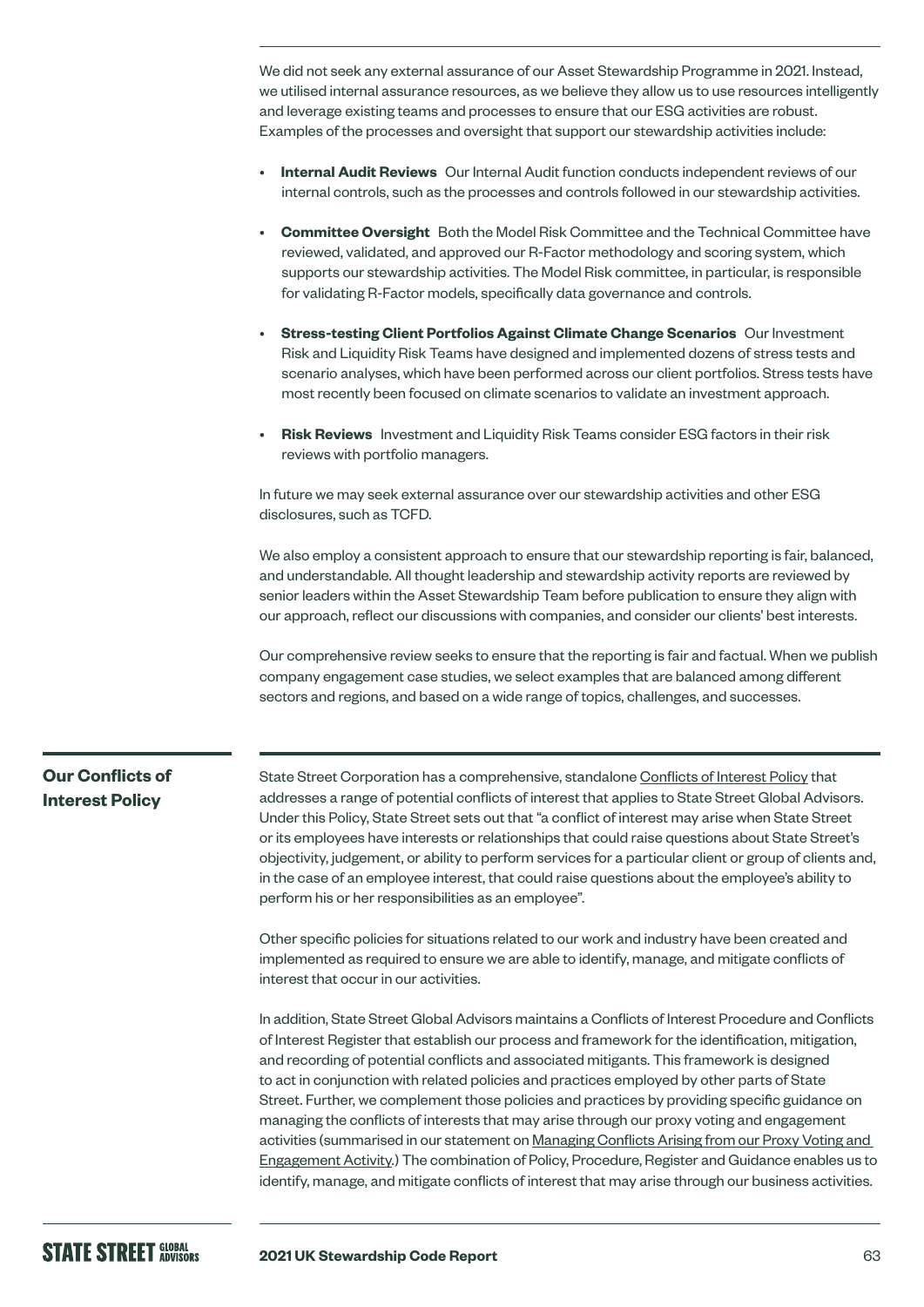## Conflicts Arising From Our Stewardship Activities

A number of potential conflicts of interest may arise in our role as an asset steward. We have therefore identified mitigants and a clear process for governance oversight of such potential conflicts. Typical conflicts of interest that we manage and the protocols designed to help mitigate potential conflicts of interest include:

### Figure 29 **Examples of Potential Conflicts of Interest and Mitigation Protocols**

|                               | <b>Stewardship Conflict of Interest Description</b>                                                                                                                                                                                                                                                                                  | <b>Typical Conflict Mitigation Protocols That We Employ</b>                                                                                                                                                                                                                                                                                                                                                                                                                                                                                                                                                                                                                                                                                                                                                                                                                                                                                                                                        |
|-------------------------------|--------------------------------------------------------------------------------------------------------------------------------------------------------------------------------------------------------------------------------------------------------------------------------------------------------------------------------------|----------------------------------------------------------------------------------------------------------------------------------------------------------------------------------------------------------------------------------------------------------------------------------------------------------------------------------------------------------------------------------------------------------------------------------------------------------------------------------------------------------------------------------------------------------------------------------------------------------------------------------------------------------------------------------------------------------------------------------------------------------------------------------------------------------------------------------------------------------------------------------------------------------------------------------------------------------------------------------------------------|
| <b>Business Relationships</b> | A conflict of interest may arise where, for example,<br>we hold investments in companies with which<br>we, or our affiliates, have material business<br>relationships.                                                                                                                                                               | Proxy voting is undertaken in accordance with Proxy Voting Guidelines,<br>which are reviewed and overseen by the ESG Committee. Any changes<br>to the guidelines are communicated to employees in a timely manner to<br>ensure that they understand the potential impact on their proxy voting<br>activities. This mitigant seeks to ensure that we moderate the risk of<br>voting in accordance with our business relationship, rather than the<br>favoured stewardship outcome.                                                                                                                                                                                                                                                                                                                                                                                                                                                                                                                  |
| <b>Equity Investments</b>     | A conflict of interest may arise where we hold<br>investments in State Street securities on behalf of<br>our clients.                                                                                                                                                                                                                | Any voting decision relating to a shareholder meeting of State Street<br>stock is outsourced to an independent third party.                                                                                                                                                                                                                                                                                                                                                                                                                                                                                                                                                                                                                                                                                                                                                                                                                                                                        |
| <b>Personal Conflicts</b>     | A conflict of interest may arise where an employee<br>has an outside business interest (such as a<br>director role in a company we invest in, or in the<br>same industry as we invest).<br>In addition, a conflict of interest can be created<br>where family members of an employee are<br>employed by a company in which we invest | Proxy voting is undertaken in accordance with the Proxy Voting<br>Guidelines, which are reviewed and overseen by the ESG Committee.<br>Any changes to the guidelines are communicated to employees in a<br>timely manner to ensure they understand the potential impact on their<br>proxy voting activities. Employees must submit a request requiring<br>approval before undertaking any outside activities that are captured<br>by the Outside Activities Policy. The request will be reviewed by the<br>employees' manager and the Ethics Office to ensure compliance with<br>applicable policies and procedures (such as the Global Anti-Corruption<br>Policy and the Standard of Conduct).<br>Additional mitigation steps may be implemented for personal conflicts<br>on a case-by-case basis. This would include, for example, retaining an<br>independent fiduciary to take a voting decision where we believe we<br>may be conflicted from voting due to a personal conflict of interest. |
| <b>Securities Lending</b>     | We may lend securities that we hold in one of our<br>portfolios to another manager. This may create a<br>conflict of interest if we then need to recall those<br>securities to enable us to vote in a shareholder<br>resolution, impacting the intended securities<br>lending income.                                                | Our approach to securities lending, and any potential conflicts that<br>may be created through our securities lending activity, is governed by<br>the Proxy Voting / Securities Lending Procedure, which is owned by the<br>Securities Lending Team and the Asset Stewardship Team.                                                                                                                                                                                                                                                                                                                                                                                                                                                                                                                                                                                                                                                                                                                |

Source: State Street Global Advisors.

### Conflicts of Interest Identified in 2021

Conflicts of interest that arise are captured within our Conflicts Register. In 2021 we added five new conflicts of interest to our Conflicts Register. We believe the approach we have outlined above sets out the robustness of the internal policies and procedures we follow for managing conflicts of interest. In 2022, we further developed our Conflict Mitigation Guidelines to better capture the processes we already follow internally. We look forward to reporting again in our 2022 report on how this has impacted our management of conflicts of interest.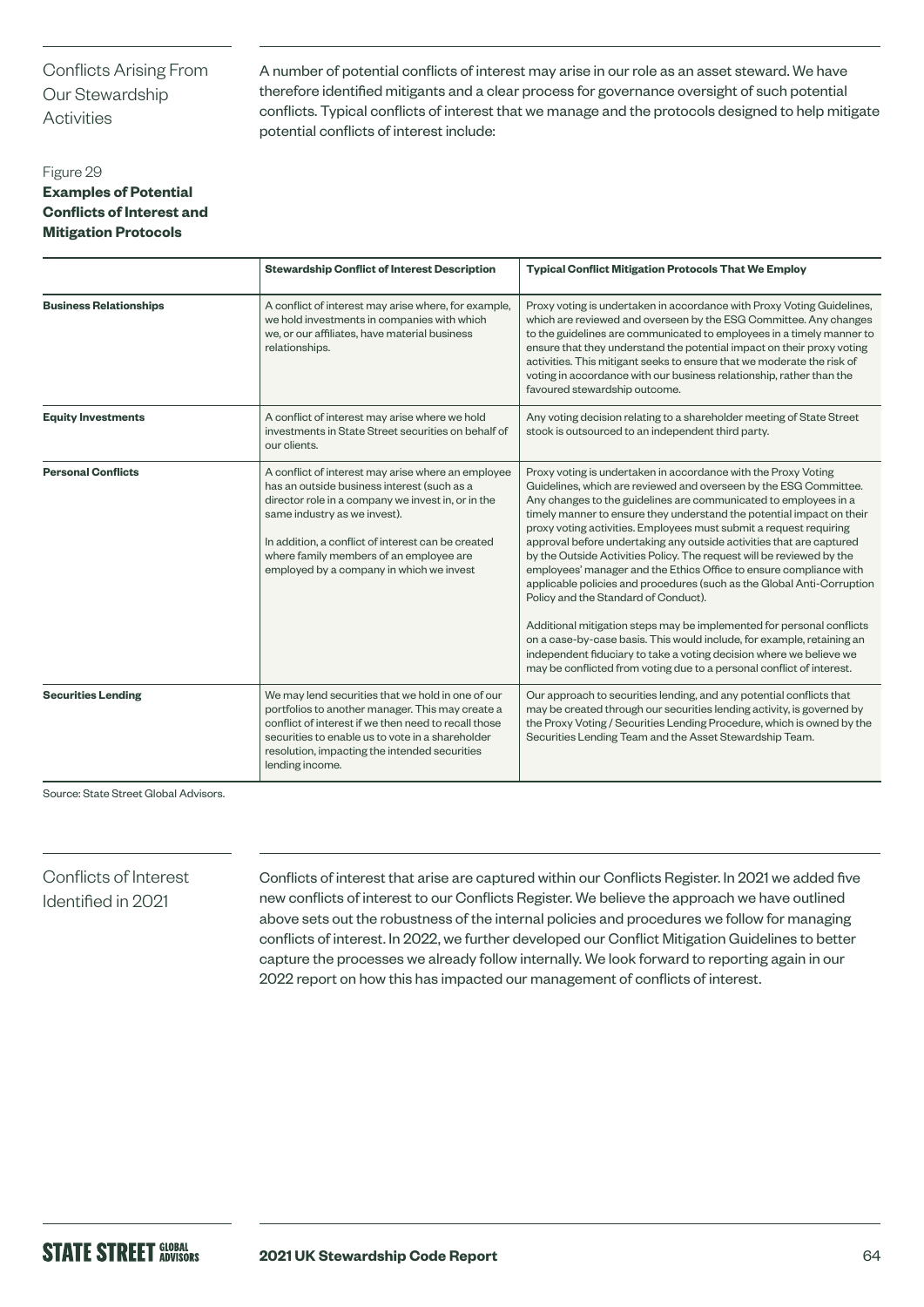# Making an Impact on the Real Economy (Principles 1, 4, 6, 9, 10, 12)

At State Street Global Advisors, we recognize our responsibility to support well-functioning markets. We do this through a multi-targeted approach, focused on engagement with the market, regulators and policymakers, our clients, our company, and our investee companies on key systemic risks, and taking action where necessary. This section will review each of these dimensions of our holistic approach toward fulfilling this important responsibility.



Figure 30 **Collaborating to Support Well-Functioning Markets**

7

Source: State Street Global Advisors.

**The Market** In the following sections, we discuss how we engage and communicate with the market to impact the real economy and support well-functioning markets.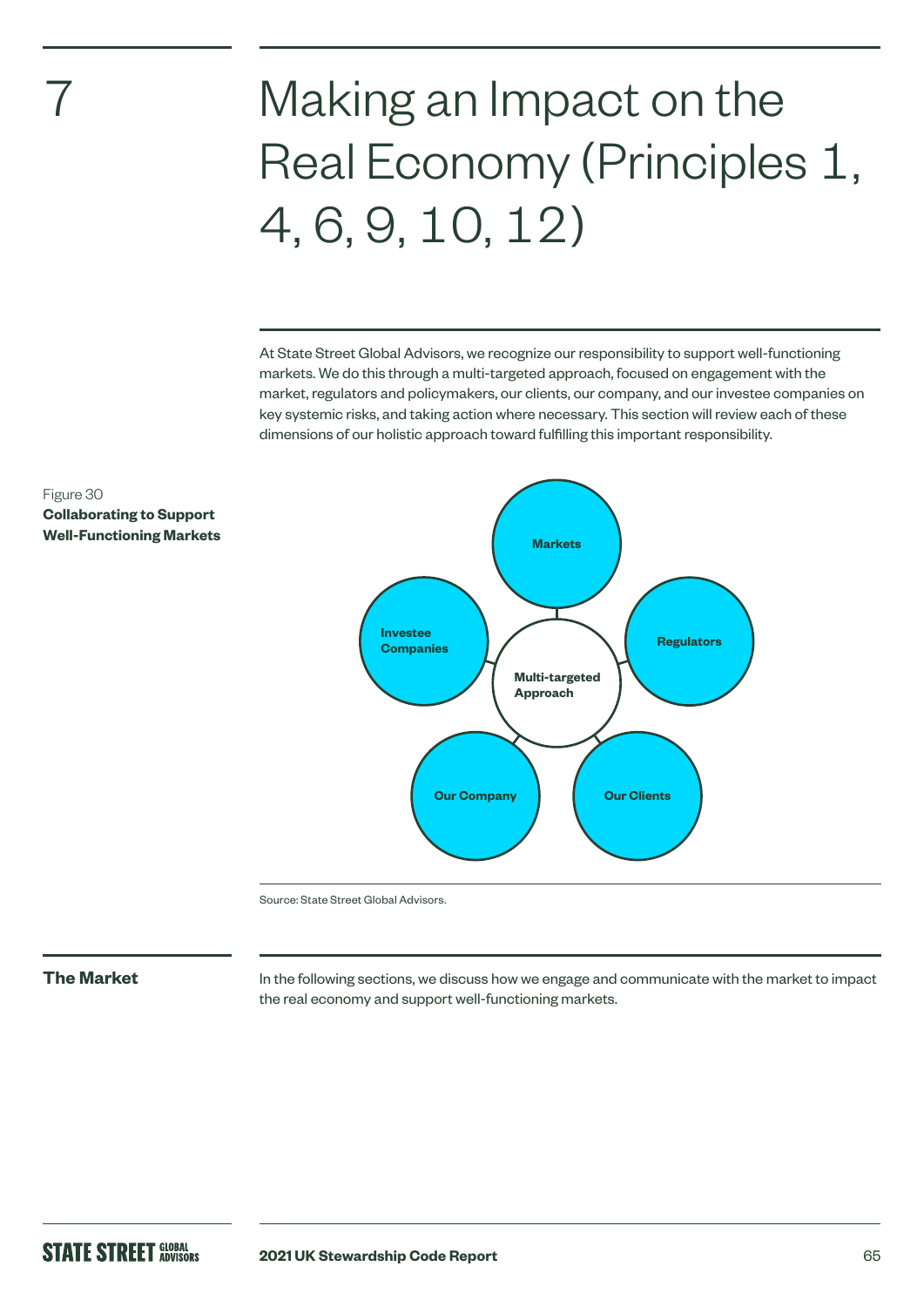## Asset Stewardship in Action

### Fearless Girl

We launched the Fearless Girl campaign in March 2017 based on a simple truth: that companies with more diverse leadership perform better. $^6$  Increased diversity helps to improve board quality and makes the board stronger. Research shows that companies with strong female leadership perform better than those without it.<sup>7</sup> A study by MSCI showed companies with strong female leadership generated a return on equity of 10.1% per year, versus 7.4% for those without a critical mass of women at the top  $-$  a 36.4% increase of average return on equity.<sup>8</sup>

**Objective:** Starting in 2017, our Asset Stewardship Team has called on companies in our investment portfolio to increase the number of women on their boards and has made clear that we would use our proxy voting power to effect change should they fail to act. We continue to take further action and seek to drive additional change. Beginning in the 2022 proxy season, we expect all our holdings, across the globe, to have at least one woman on their boards, or we will vote against directors responsible. We have set and made public our expectations that from 2023 at least 30% of board members at our investee companies would be women.

|                                                                               | Outcomes as of February 2022 |                                                                                                                                              |  |
|-------------------------------------------------------------------------------|------------------------------|----------------------------------------------------------------------------------------------------------------------------------------------|--|
|                                                                               | 1,548                        | companies were identified for not having a woman on<br>their board.                                                                          |  |
|                                                                               | 205                          | companies voted against during year 5 of the campaign<br>(March 2021-February 2022).                                                         |  |
| Sculpture by Kristen Visbal.<br>Commissioned by State Street Global Advisors. | 948                          | companies (approximately 61%) have now added a<br>female director to their board globally as a result of our<br>engagement and proxy voting. |  |

Our work is all the more important as research shows that large index investors such as State Street Global Advisors are more effective than government mandates to bring about broadbased governance changes and expand women's participation in corporate leadership. Diverse thinking and problem-solving in leadership are critical to the effective stewardship of assets.



Source: State Street Global Advisors. As of February 2022.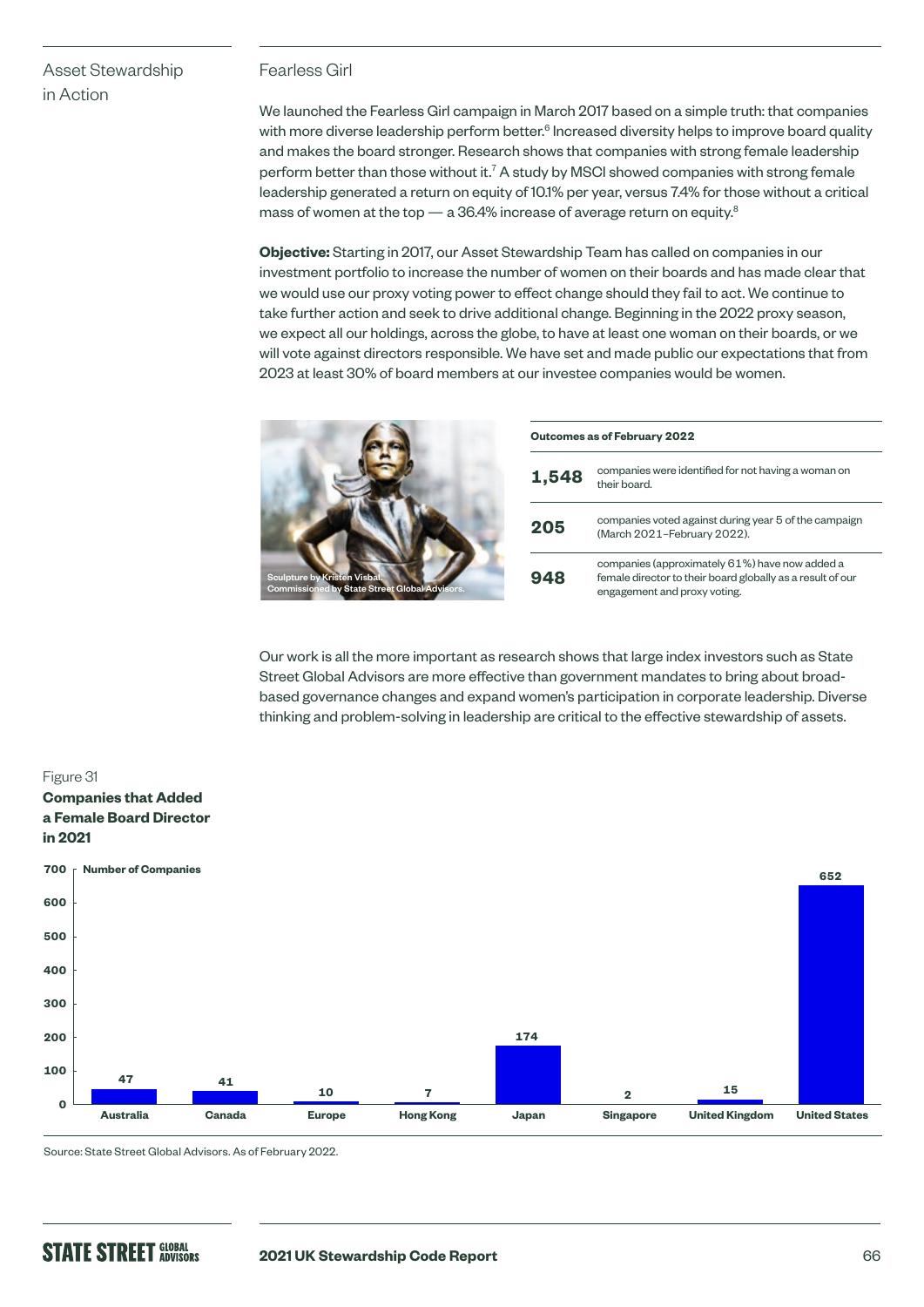### **Diversity**

In 2020, tragic incidents of police violence in the US highlighted the longstanding legacy of systemic racism that plagues the US and other countries around the globe. Following these events, our Chief Investment Officer sent guidance to the Board Chairs of portfolio companies within our key markets that set out the rationale for expanding our gender diversity focus to include race and ethnicity.

A clear outcome of our new guidance was the recognition that more data was needed to help us and other investors to understand the extent to which our portfolio companies are managing diversity at the board level and within the wider employee base. As such, we worked to create specific voting policies to support our expectations and hold companies accountable during the 2021 proxy season where we felt they were not taking appropriate action. Where companies do not disclose the racial and ethnic composition of their boards we voted against the Chair of the Nominating and Governance Committee at companies in the S&P 500 and the FTSE 100.

### Thought Leadership

We promote awareness of our stewardship priorities amongst market participants in various ways, including through thought leadership pieces on our website. Examples of thought leadership that we issued in 2021 across a range of topics include:

| <b>Climate Change</b>                             | <b>Keeping Pace With the Climate Transition</b><br>٠<br>Post COP26<br>٠<br>Climate Metrics - A Primer for Investors<br>$\bullet$<br><b>Reducing Carbon in Equity Portfolios</b><br>٠<br>Understanding Paris-Aligned Indexes<br>$\bullet$<br>Engage or Divest? The Question at the Heart of Climate Impact<br>٠ |
|---------------------------------------------------|----------------------------------------------------------------------------------------------------------------------------------------------------------------------------------------------------------------------------------------------------------------------------------------------------------------|
| <b>Diversity</b>                                  | The Board's Oversight of Racial and Ethnic Diversity, Equity<br>٠<br>and Inclusion<br>Gender Diversity on Boards in Gulf Cooperation<br>$\bullet$<br><b>Council Countries</b><br>Capturing the Power of Diversity<br>$\bullet$                                                                                 |
| <b>Other Thought</b><br><b>Leadership Samples</b> | <u>Human Rights Insights: Addressing Modern Slavery in</u><br>$\bullet$<br><b>Supply Chains</b><br><u>Key Findings 2 – ESG Moves Mainstream in Fixed Income</u><br>$\bullet$<br><u>An Integrated Approach to ESG and Quality</u><br>٠<br><b>5 Questions for Board Oversight</b>                                |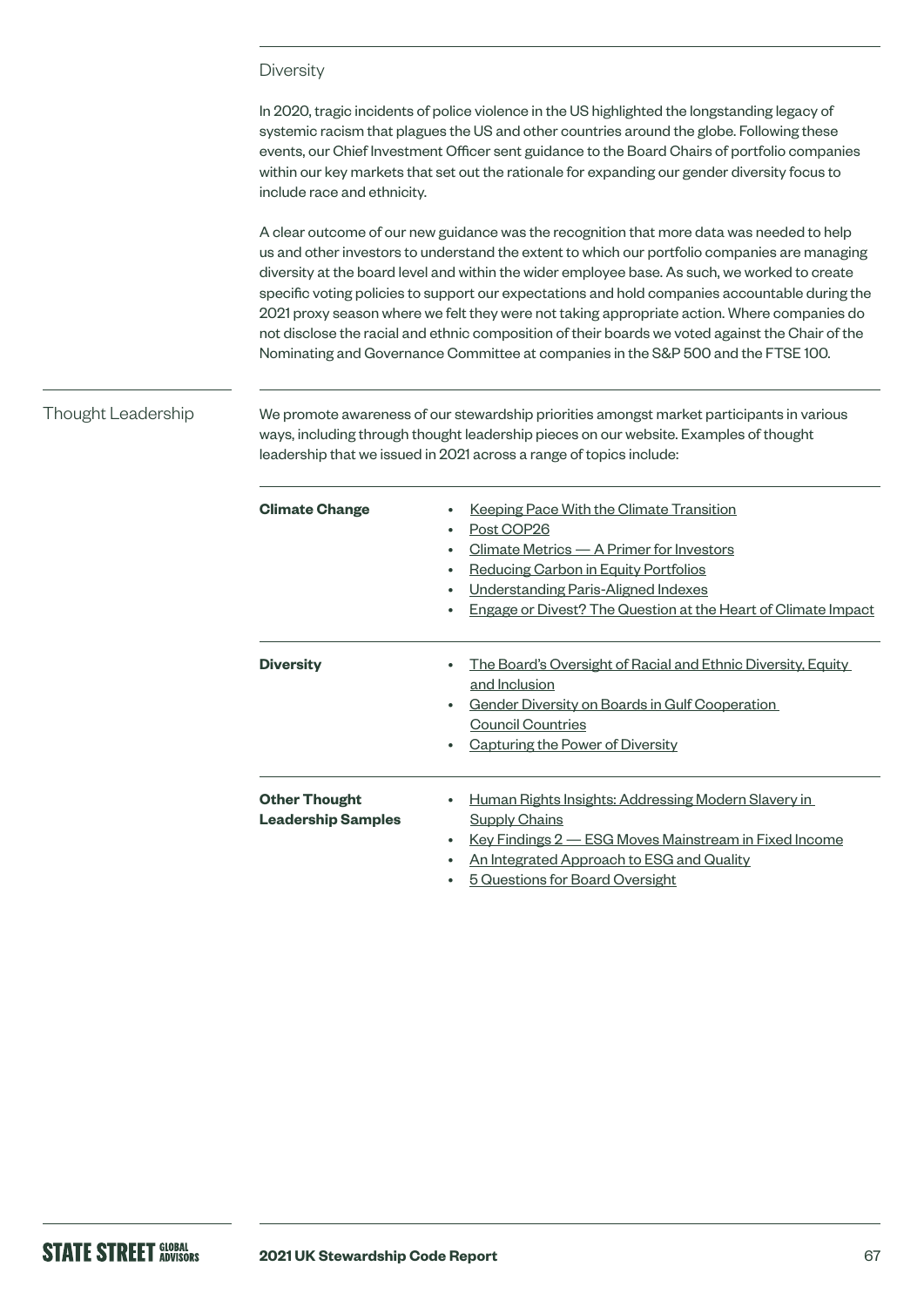| Public Speaking and<br>Press Coverage                         | In addition to our thought leadership and responses to consultations and white papers, we also<br>seek to drive the debate in our industry by participating in industry and stakeholder gatherings as<br>panellists and keynote speakers. We use the speaking opportunities to amplify our message on<br>stewardship or share our views on developing ESG issues. A list of events that we have spoken at<br>can be found in Appendix C.<br>Similarly, we utilise strategic opportunities to engage with the press to promote aspects of<br>stewardship and ESG that we think are particularly important for both our investors and the wider<br>industry. See for example an opinion piece our CEO wrote for the <b>Financial Times in May 2021</b> , an<br>excerpt of which is provided here.                                                                                                                                                                                                                                                                                                                                                                                                                                                                                                                                                                                                                                                                                                                                                                                                                                                                                                         |
|---------------------------------------------------------------|---------------------------------------------------------------------------------------------------------------------------------------------------------------------------------------------------------------------------------------------------------------------------------------------------------------------------------------------------------------------------------------------------------------------------------------------------------------------------------------------------------------------------------------------------------------------------------------------------------------------------------------------------------------------------------------------------------------------------------------------------------------------------------------------------------------------------------------------------------------------------------------------------------------------------------------------------------------------------------------------------------------------------------------------------------------------------------------------------------------------------------------------------------------------------------------------------------------------------------------------------------------------------------------------------------------------------------------------------------------------------------------------------------------------------------------------------------------------------------------------------------------------------------------------------------------------------------------------------------------------------------------------------------------------------------------------------------|
|                                                               | The role investors play in holding companies accountable on the journey to<br>"<br>net zero is so important. When investors are at the table, we can use our<br>voice urging disclosure of metrics and strategy and, if no action is<br>forthcoming, our vote."<br>- Cyrus Taraporevala, President and CEO, State Street Global Advisors, The Other Climate Risk<br>Investors Need to Talk About, Financial Times, May 2021                                                                                                                                                                                                                                                                                                                                                                                                                                                                                                                                                                                                                                                                                                                                                                                                                                                                                                                                                                                                                                                                                                                                                                                                                                                                             |
| <b>Collaboration With Other</b><br><b>Market Participants</b> | We work informally (where such activities are permitted by law) with other stakeholders in<br>markets where we believe collective action is needed to promote market enhancements towards<br>best practice. This work is often conducted through our membership of various organisations<br>and initiatives, including the following related to climate and building sustainable capital markets:<br>Institutional Investors Group on Climate Change (IIGCC)<br>The Task Force on Climate Related Disclosure (TCFD)<br>Coalition for Climate Resilient Investment (CCRI)<br>Climate Action 100+<br>The Climate Bonds Initiative<br>The Net Zero Asset Managers Initiative<br>International Institute of Finance (IIF)<br>Vatican's Dicastery for Integral Human Development and the University of Notre Dame<br><b>One Planet Summit</b><br>The Sustainable Accounting Standards Board (SASB)<br>Investor Stewardship Group (ISG)<br>Embankment Project for Inclusive Capitalism (EPIC)<br>$\bullet$<br>Investment Leaders Group (ILG)<br>The UN Global Compact (UNGC)<br>Investor Leadership Network (ILN)<br><b>Sustainable Trading</b><br>We provide here a summary of the work we have done as a member of some of these organisations.<br>Sustainable Trading Network Founding Member In February, we became a founding member<br>of the Sustainable Trading membership network. The network is dedicated to transforming ESG<br>practices within the financial markets trading industry. It also brings firms together to devise<br>practical solutions to industry specific ESG issues as well as provide a mechanism for self-<br>assessment and benchmarking, as the press release here shows. |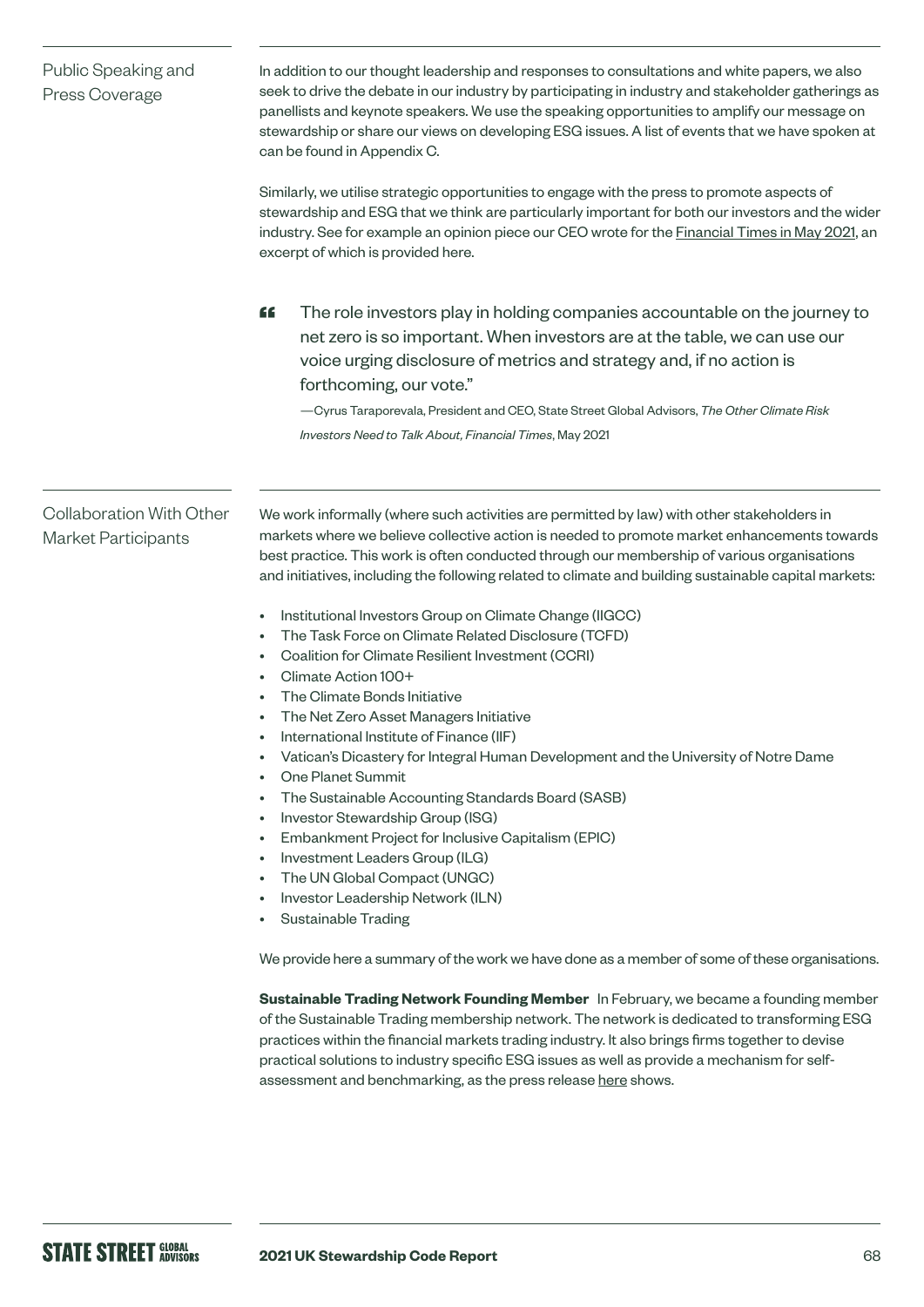**Climate Action 100+** We are now signatories of Climate Action 100+, an investor-led initiative to ensure the world's largest corporate greenhouse gas emitters take necessary action on climate change. We are one of the more than 615 investors, responsible for over \$65 trillion in assets under management, who are engaging companies on improving climate change governance, cutting emissions, and strengthening climate-related financial disclosures. Broadly, the initiative aims to ensure the world's largest corporate greenhouse gas emitters take necessary action on climate change. Climate Action 100+ has become the largest ever global investor engagement initiative on climate change, with growing influence and impact, and we are pleased to be playing our part in it.

**SASB: Investor Advisory Group (IAG) (Sustainability)** Our membership on the IAG allows us to feed into the ongoing monitoring and reviewing of the SASB standards, which is a fundamental part of the scoring methodology of our gr ESG scoring system. We support market infrastructure initiatives to standardise reporting — in particular SASB (now the Value Reporting Foundation).

The Value Reporting Foundation is an independent not-for-profit organisation that has developed a set of standards to support companies in identifying and disclosing financially material sustainability information usable by investors. Their standard-setting framework follows a multi-year process that encompasses evidence-based research followed by consultation and engagement with investors and other industry experts. The result is a materiality map that ranks sustainability issues across 77 industries in 10 sectors and offers companies a clear disclosure framework that aligns with investor and market needs.

We are pleased that the SASB regulatory standard is gaining recognition as an optimal disclosure framework among regulators. In turn, this is a core part of how we integrate ESG into our equity indices and identify targets for engagement, to ensure that we can drive ESG alignment across all of our equity and corporate debt portfolios.

The IAG is composed of more than 62 global asset owners and managers, representing over \$52 trillion in assets under management. Three members of our leadership team were members of SASB's IAG in 2021: Karen Wong, our Global Head of ESG and Sustainable Investing, and Robert Walker and Benjamin Colton, our Global Co-Heads of Asset Stewardship.

During 2021, we were a participant in quarterly IAG meetings to discuss how we could expand the group and participate in more collaborative engagements with IAG members. Through the course of 2020, members of our team led and participated in several formal and informal working groups with our fellow IAG community.

**Encouraging the Sharing of ESG Information** We worked together with a group of other IAG members to encourage companies to disclose material and decision-relevant ESG information to investors. As a result of this initiative, the group published an open letter on behalf of the entire IAG addressed to data analytics firms, soliciting the creation of new data sets based on the collection and organisation of SASB-based data, as reported by companies. In addition, we participated in a virtual SASB-Society Corporate-Investor Dialogue (CID) in partnership with the Society For Corporate Governance (SCG).

SCG membership includes roughly 1,000 public companies, representing more than 70% of the S&P 500 index. These forums are used to demystify investors' interest in and use of ESG information and provide a platform for our team to share our thoughts on SASB as a useful tool to help improve communications between investors and their portfolio companies. We participated in two sessions where we explained how we use our R-Factor framework for investment and stewardship-related purposes and outlined how R-Factor is highly aligned with the SASB materiality framework.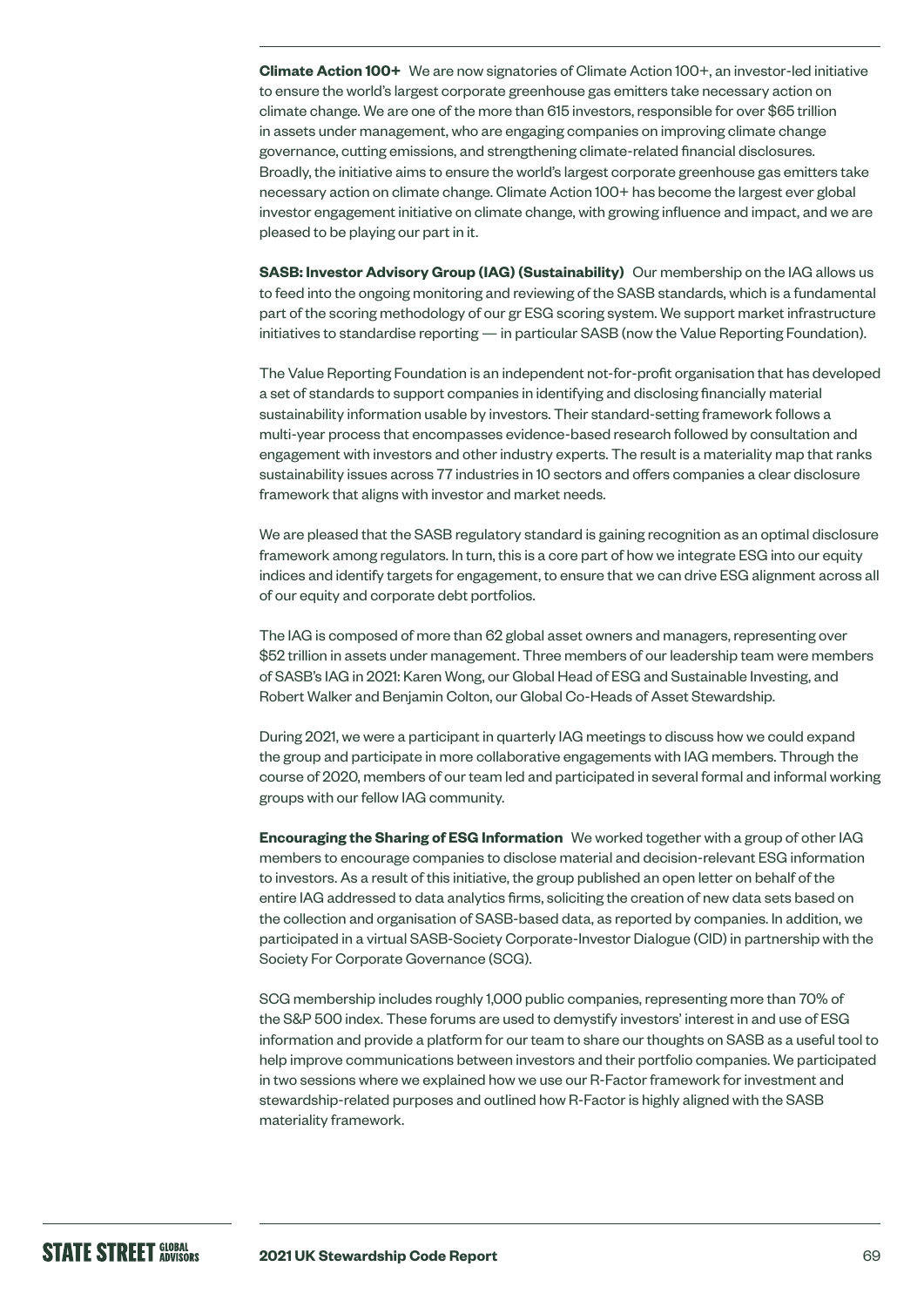**Sustainable Markets Initiative (SMI)/G7 Engagement** In 2020, the Sustainable Markets Initiative (SMI) was launched at the World Economic Forum and formed part of a 'Coalition of the Willing' convened by His Royal Highness The Prince of Wales. The group represents over 300 global business leaders that have a common aim to accelerate the finance, investment, and technology solutions needed to protect people and the planet from climate change.

In 2021, in collaboration with other taskforce members, we published our expectations on the transition to net zero emissions for the shipping sector, a copy of which can be found [here](https://www.sustainable-markets.org/taskforces/asset-manager-and-asset-owner-taskforce/).

In our role as a member of the Net-Zero Asset Allocation Working Group, working on behalf of the SMI Asset Manager & Asset Owner Task Force, we published a proposed framework of principles and best practices to include climate change and net-zero considerations in portfolio construction. This guide is dedicated to all types of asset owners, regardless of their asset class mix or their investment strategies. The proposed guide can be found [here](https://a.storyblok.com/f/109506/x/6fc6e71e0a/portfolio-construction-in-a-net-zero-world.pdf).

**Collaborative Investor Letter on Supervisory Board Election Terms in Germany — Europe (Governance)** We believe German companies continue to lag their European peers, with supervisory board members elected for the maximum five-year term permitted by law. This is in direct contrast to other European markets, which have embraced investor-led efforts for more frequent board election cycles. We view board accountability as fundamental to strong corporate governance and believe that shorter election terms would provide increased accountability and encourage board members to be more responsive to shareholder interests, thus improving board quality in the market.

In August 2020, State Street Global Advisors led a collaborative letter campaign where we, alongside a group of like-minded investors representing in aggregate \$8.3 trillion of assets under management, called on DAX 30 companies to voluntarily adopt a three-year election cycle for shareholder-elected supervisory board members.

The initial response from DAX 30 companies to our letter was disappointing with few companies committing to adopt a three-year election term. During 2021, we continued to engage with members of the DAX 30 to encourage them to voluntarily adopt a three-year election cycle.

Such collaborative efforts of institutional investors and associations play an important role in the progress made in recent years in the fields of ESG investing. In order to benefit from guidance and to share best practices, we are proud participants in this collaboration through our membership in a number of global investor bodies, including:

- The United Nations PRI
- The Council of Institutional Investors
- The UK Corporate Governance Forum
- Investor Network on Climate Risk (INCR)/CERES
- SASB Investor Advisory Group
- TCFD
- University of Cambridge Institute for Sustainability Leadership, Investment Leaders Group
- Japan Investment Advisers Association

**The Investor Leadership Network Climate Change Committee** The ILN Climate Change Committee launched at the 2018 G7 to facilitate and accelerate collaboration by leading global investors on key issues related to sustainability and long-term growth. As the leading network of investors taking action for people, planet and prosperity, the CEO-led group is composed of 14 global institutional investors representative of six countries, with over US\$9 trillion in assets under management. Cyrus Taraporevala, our President and Chief Executive Officer, is on the ILN CEO Council.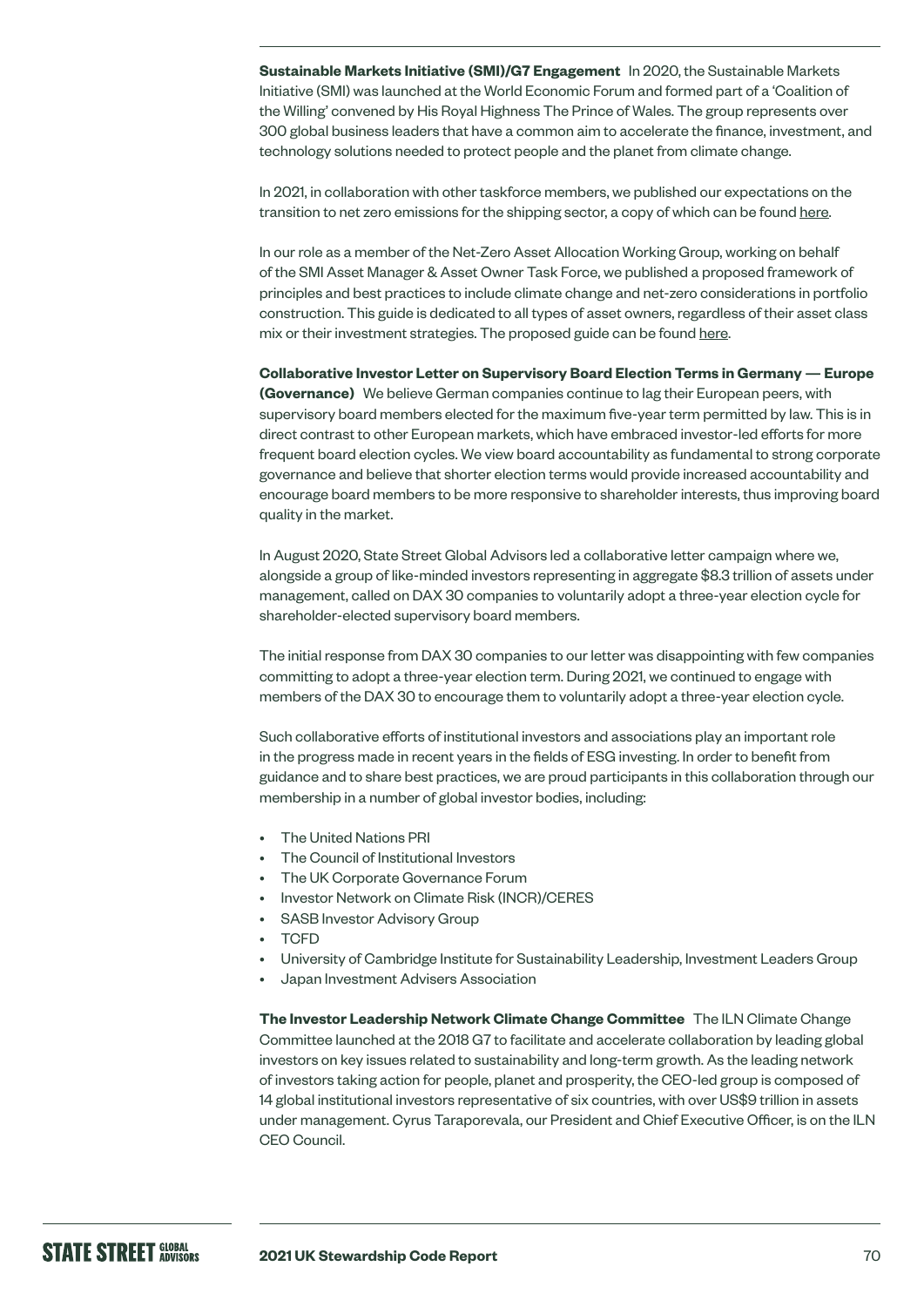**Coalition for Climate Resilient Investment** We are a member of the Coalition for Climate Resilient Investment, a United Nations Climate Action Summit and COP26 flagship initiative. The Coalition represents the commitment of the global private financial industry, in partnership with key private and public institutions, to foster the more efficient integration of physical climate risks (PCRs) in investment decision-making.

**The Climate Bonds Initiative** Our role within this partnership allows us to support the global development to mobilize the largest capital market of all the \$100 trillion bond market, for transition to a low-carbon economy. The partnership will help develop a trusted standard for bonds, as well as supporting investors who want to use green bonds to improve the climate profile of their portfolios in a quantifiable way. We are also a significant investor in green bonds and a founding member of the Green Bond Principles, which are incorporated in the Climate Bonds Standard.

## **Regulators and Policymakers**

Stewardship extends beyond interactions between investors and the companies in which they invest, to interactions with wider society. In recent years, regulatory and supervisory agendas around the world have focused on climate and wider sustainability policy matters.

At State Street, the Regulatory, Industry and Government Affairs (RIGA) division is responsible for monitoring policy, legislative or regulatory developments globally, and for engaging regulators and policymakers on these issues — either directly or indirectly via industry groups. We publish letters to regulators and policymakers on State Street's and State Street Global Advisors' company websites, and details of our lobbying activities can be found [here](https://investors.statestreet.com/corporate-governance/lobbying-activities/default.aspx). With respect to trade organisations, we periodically assess their scope and purpose to identify where their positions may materially diverge from State Street's positions, including on ESG issues, and evaluate the benefit of continued membership.

Our interactions with asset owners, asset managers, data providers, and other key stakeholders from across the globe give us unique insight to engage in evolving policy debates around sustainability issues.

Examples of Our Collaboration on Stewardship and Wider Sustainabilityrelated Issues

### HM Treasury's Asset Management Task Force

We continue to support the recommendations produced by HM Treasury's Asset Management Task Force, of which we are an active member.

Since publication of these recommendations, we continue to demonstrate our support, particularly with respect to new Government mandates to introduce mandatory TCFD-aligned reporting across the investment chain. We engaged in the TCFD consultation on forward looking climate metrics in January 2021, where we not only exhibited our support but also highlighted the challenges we see as a result of data quality and methodological consistency.

Recognising the importance of transparency across the investment chain and that responsible investing transcends geographic borders for global investors, we have sought to promote the Taskforce's recommendations globally. For example, in September 2021, we supported the FCA proposal (consultation paper (CP) 21/17) to enhance climate-related disclosures by asset managers, life insurers, and FCA-regulated pension providers.

We also led the company's response to the US SEC Request for Comment in June 2021 that supported new SEC mandates for climate-related disclosures consistent with TCFD.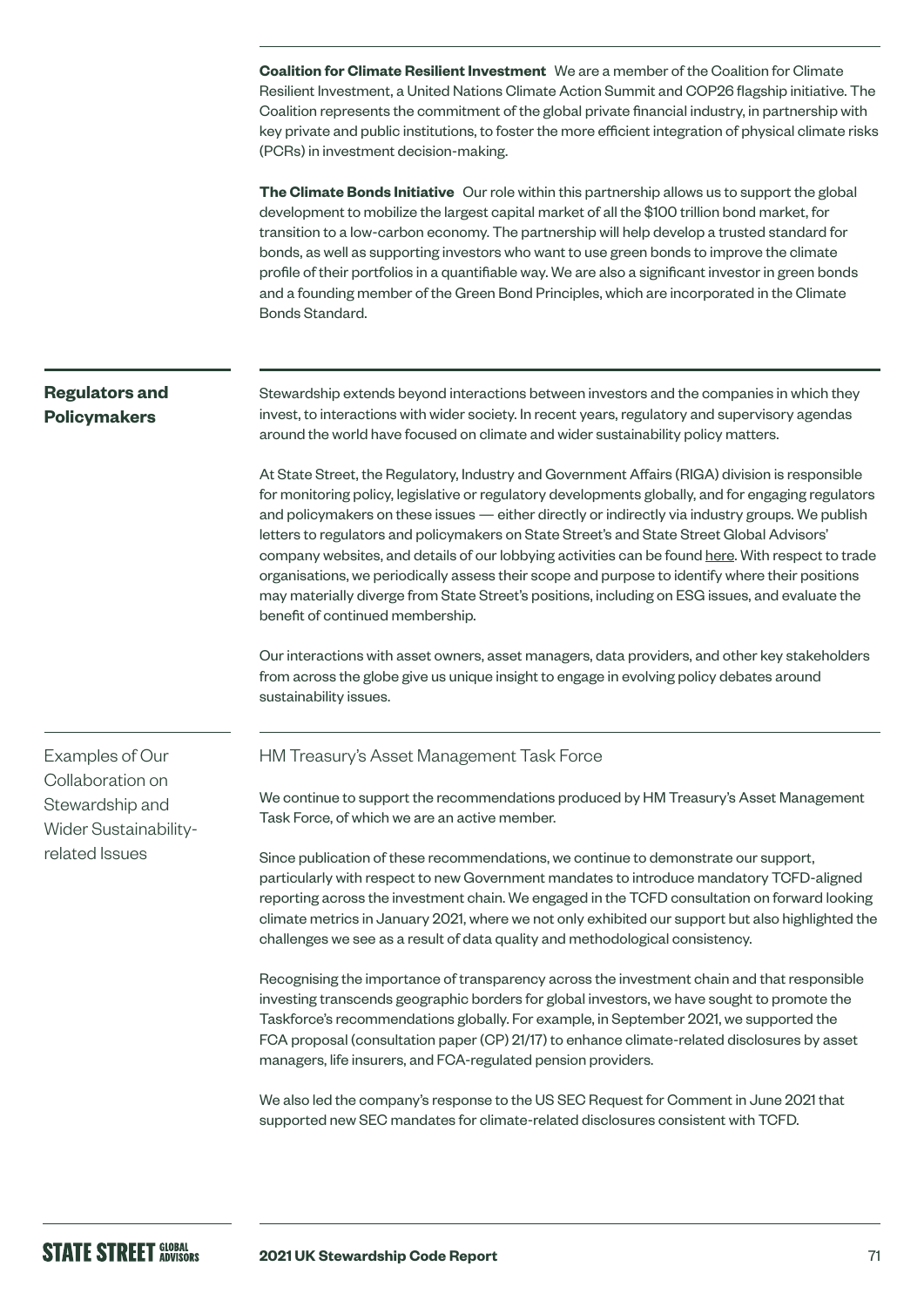At the international level, we encouraged IOSCO to produce recommendations for asset management sustainability practices, processes and procedures in August 2021.

Specifically, on embedding better stewardship in pension assets, as previously reported, we took exception to two of the U.S. Department of Labor's (DOL) proposed rulemakings. These would have infringed our stewardship duties concerning US pension funds in 2020: a proposed rulemaking on fiduciary duties regarding proxy voting and shareholder rights which sought to regulate ESG strategies by investment fiduciaries under ERISA (23 June); and another proposed rulemaking on financial factors in plan investments (4 September).

Both of these rules contained significant negative implications for ERISA fiduciaries and ultimately American savers. Through direct engagement with the DOL and the Biden administration during 2021, enabled as a result of temporary non-enforcement, we achieved a positive outcome, with the publication of a revised rule that we commended in our response to the DOL on 13 December 2021.

### Listing Rules

We have also been engaged, via industry associations, in reviewing UK listing rules and prospectuses. We emphasised the utmost importance of quality stewardship and good governance standards — which have been and should remain a competitive advantage in London.

Adopting an international approach with this standpoint, we are heavily engaged in ongoing policy developments relating to listing rules and/or voting rights outside of the UK. For example, in December 2020, Nasdaq Stock Market LLC (Nasdaq) filed a proposal with the U.S. Securities and Exchange Commission (SEC) to adopt new listing rules related to board diversity and disclosure. The new listing rules proposed a requirement for all companies listed on Nasdaq's US exchange to publicly disclose consistent, transparent diversity statistics regarding their board of directors. Additionally, the rules would require most Nasdaq-listed companies to have, or explain why they do not have, at least two diverse directors.

We wrote to the SEC outlining our support for this proposal, and they approved the proposed rule change in 2021. We view this as a positive outcome of our engagement.

| <b>Our Clients</b>       | We have a client-first approach, which, as our CEO Cyrus Taraporevala has said, consistently<br>aims to "meet the client in their journey, regardless of whatever stage they are at, and push<br>them forward."                                                                                       |  |  |
|--------------------------|-------------------------------------------------------------------------------------------------------------------------------------------------------------------------------------------------------------------------------------------------------------------------------------------------------|--|--|
|                          | The Asset Stewardship Team works closely with our global client relationship teams to maintain<br>an open and constructive dialogue with clients on the delivery of our stewardship activities. Our<br>client approach is centred on client engagement and reporting.                                 |  |  |
| <b>Client Engagement</b> | We recognise the importance of being accountable to our clients on how we fulfil our duties as<br>responsible fiduciaries on their behalf. The first step is to understand our clients' needs and we<br>use surveys as part of this process. For example, in 2021, we surveyed a cross-section of our |  |  |

buntable to our clients on how we fulfil our duties as first step is to understand our clients' needs and we umple, in 2021, we surveyed a cross-section of our client base on decarbonisation. This survey allowed us to gather views at scale from a wide range of existing clients and other institutional investors and, where appropriate, use our votes to reinforce the views of our clients (see chapter 2 for more information).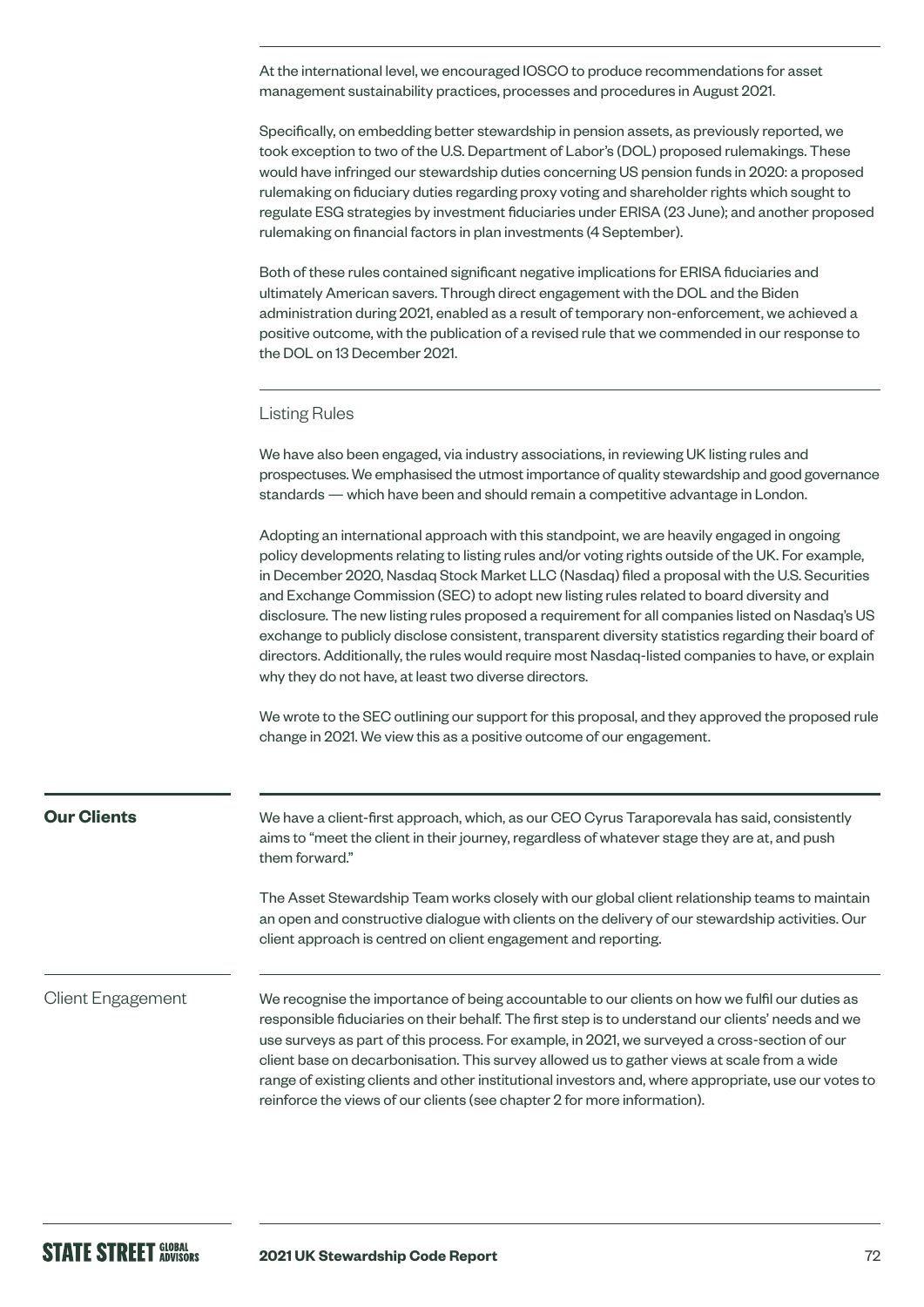In addition, we meet our clients to educate them on how we are conducting our stewardship activities. We believe that regularly engaging with our clients allows us to better understand their expectations in terms of their stewardship journey. We incorporate their feedback into our stewardship programme where appropriate. We are continually looking for ways to develop our client engagement on these important topics, and as such, we have introduced periodic client meetings specifically to discuss stewardship and ESG matters. These discussions are attended by subject matter experts from our Stewardship and ESG teams alongside the Client Relationship Team. The aim is to have a detailed discussion regarding their preferences and how these can be incorporated into both our engagement strategy and our investment approach. We have been able to implement the following improvements to ensure that we continue to deliver increasing levels of support and value to our clients: **Enhanced Vote Transparenc**y We implemented a new quarterly reporting schedule in response to our client's demand for more transparency on how we vote. • **Vote Bulletins** In 2020, we received client feedback on the need for more vote bulletins. As a result, in 2021, we further enhanced the resources dedicated to the production of these bulletins. • **Advisory Client Council** To further improve our client-facing activities, we considered the creation of a new advisory client council of our key clients in order to better understand their expectations and needs. As part of this we have now begun to engage with our key clients on the benefits of launching this council, and to determine the best course of action. We provide transparency for our stewardship activities through our regular client reports and relevant information reported online. We publish an annual stewardship report that provides details of our stewardship approach, engagement and voting policies, and activities during the year, complying with the principles of the Shareholder Rights Directive (SRD) II. The annual report is complemented by quarterly stewardship activity reports as well as the regular publication of thought leadership on governance and sustainability on our website. Consistent with our commitment to transparency, we increased the frequency of the publication of our voting record from annual to quarterly from Q1 2021.This information is available on Vote [View,](https://vds.issgovernance.com/vds/#/MTA1/) an interactive platform that provides relevant company details, proposal types, resolution descriptions, and records of our votes cast. Our 2021 Stewardship activity reports can be found below: • **Q4 2021:** [https://www.ssga.com/us/en/institutional/ic/library-content/pdfs/inst-firm-level](https://www.ssga.com/us/en/institutional/ic/library-content/pdfs/inst-firm-level-q4-2021-stewardship-activity-report.pdf)[q4-2021-stewardship-activity-report.pdf](https://www.ssga.com/us/en/institutional/ic/library-content/pdfs/inst-firm-level-q4-2021-stewardship-activity-report.pdf) • **Q3 2021:** [https://www.ssga.com/library-content/products/esg/inst-firm-level-asset](https://www.ssga.com/library-content/products/esg/inst-firm-level-asset-stewardship-report-q3-2021.pdf)[stewardship-report-q3-2021.pdf](https://www.ssga.com/library-content/products/esg/inst-firm-level-asset-stewardship-report-q3-2021.pdf)  • **Q2 2021:** [https://www.ssga.com/library-content/products/esg/asset-stewardship](https://www.ssga.com/library-content/products/esg/asset-stewardship-activity-q2-2021.pdf)[activity-q2-2021.pdf](https://www.ssga.com/library-content/products/esg/asset-stewardship-activity-q2-2021.pdf)  • **Q1 2021:** [https://www.ssga.com/library-content/products/esg/asset-stewardship](https://www.ssga.com/library-content/products/esg/asset-stewardship-report-q1-2021.pdf)[report-q1-2021.pdf](https://www.ssga.com/library-content/products/esg/asset-stewardship-report-q1-2021.pdf)  Outcomes From Client Feedback Reporting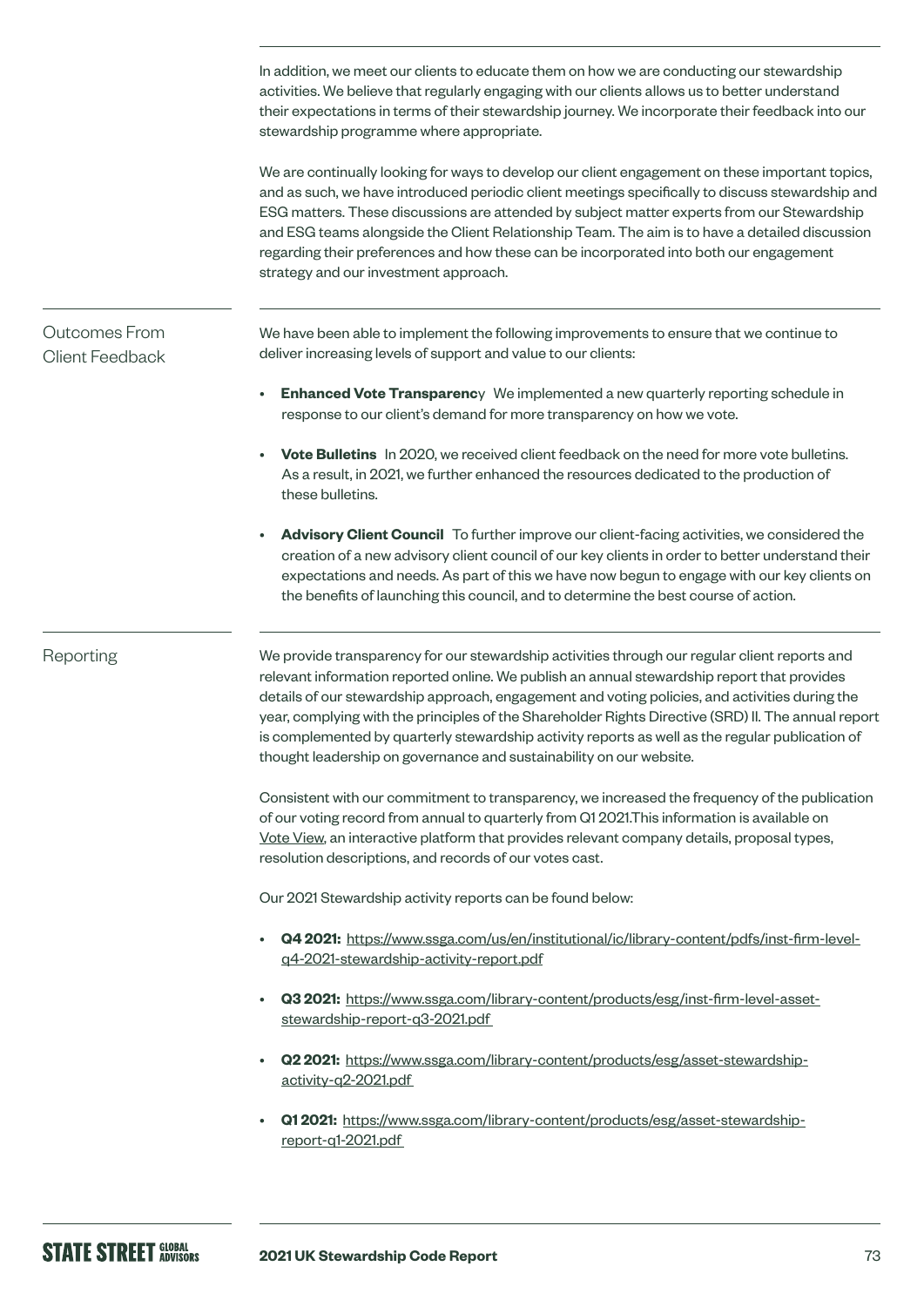# Disclosure of Significant Votes (SRD II)

In compliance with the UK SRD II, we have developed a framework that identifies our most significant votes for our UK clients. On a quarterly basis, using this framework, we also create reports for our UK clients that include a brief explanation of the most significant votes identified in their portfolios.

We identified significant votes for the purposes of the SRD II as follows:

- **1** All votes on environmental-related shareholder proposals
- **2** All votes on compensation proposals where we voted against the management's recommendation
- **3** All against votes on the re-election of board members due to poor ESG performance of their companies (as measured by their R-Factor ESG score)
- **4** All against votes on the re-election of board members due to poor compliance with the local corporate governance score of their companies (as measured by their R-Factor CorpGov score)
- **5** All against votes on the re-election of board members due to a lack of gender diversity on the board

# **Our Company**

We strive to hold ourselves accountable to the same standards that we expect of our investee companies. We believe that it is not only important to set a clear example but also to play our role in moving the market on these important issues. Our Asset Stewardship Team engages with the Board of Directors of State Street Corporation, the parent company of State Street Global Advisors, on a biannual basis. The purpose is to inform and educate the Board on key developments in the team's engagement and proxy voting, and best practices.

Furthermore, in 2018, the Board of Directors of State Street Corporation adopted a formal mandate to oversee material ESG risks, including climate-related risks. As part of the execution of that mandate, the Executive Corporate Responsibility Committee, of which Karen Wong, Global Head of ESG and Sustainable Investing at State Street Global Advisors, is a member, reports to the Board of Directors at least once a year on relevant topics.

To increase awareness around ESG among employees, our ESG and Asset Stewardship Teams have given multiple series of ESG training courses to internal stakeholders globally and across functions, including portfolio management, sales, relationship management, portfolio strategy, and research. Training covers a variety of ESG topics and development such as voting policies and engagement; ESG investment strategies and products; ESG taxonomy; and ESG portfolio assessment on ESG score, climate and business involvement, and controversy. In addition to formal training, we have several processes and mechanisms to share ESG knowledge, insights, trends, and other information across the organisation.

For example, members of the ESG Investment Strategy, ESG Research, ESG Integration, and Asset Stewardship Teams regularly meet with internal colleagues to discuss industry trends, client needs, research priorities, ESG metrics and analytics, and new ESG strategies, among other topics.

In general, we are committed to upholding the highest standards of integrity, decency, and respect. As part of our recognition of the growing importance of diversity and inclusion, State Street is implementing [10 Actions Against Racism and Inequality](https://www.statestreet.com/values/inclusion-diversity/10-actions-to-address-racism-and-inequality.html). These ten strategic actions demonstrate our focus on the internal and external changes to bring about a more diverse, equitable, and inclusive workplace, community, and industry.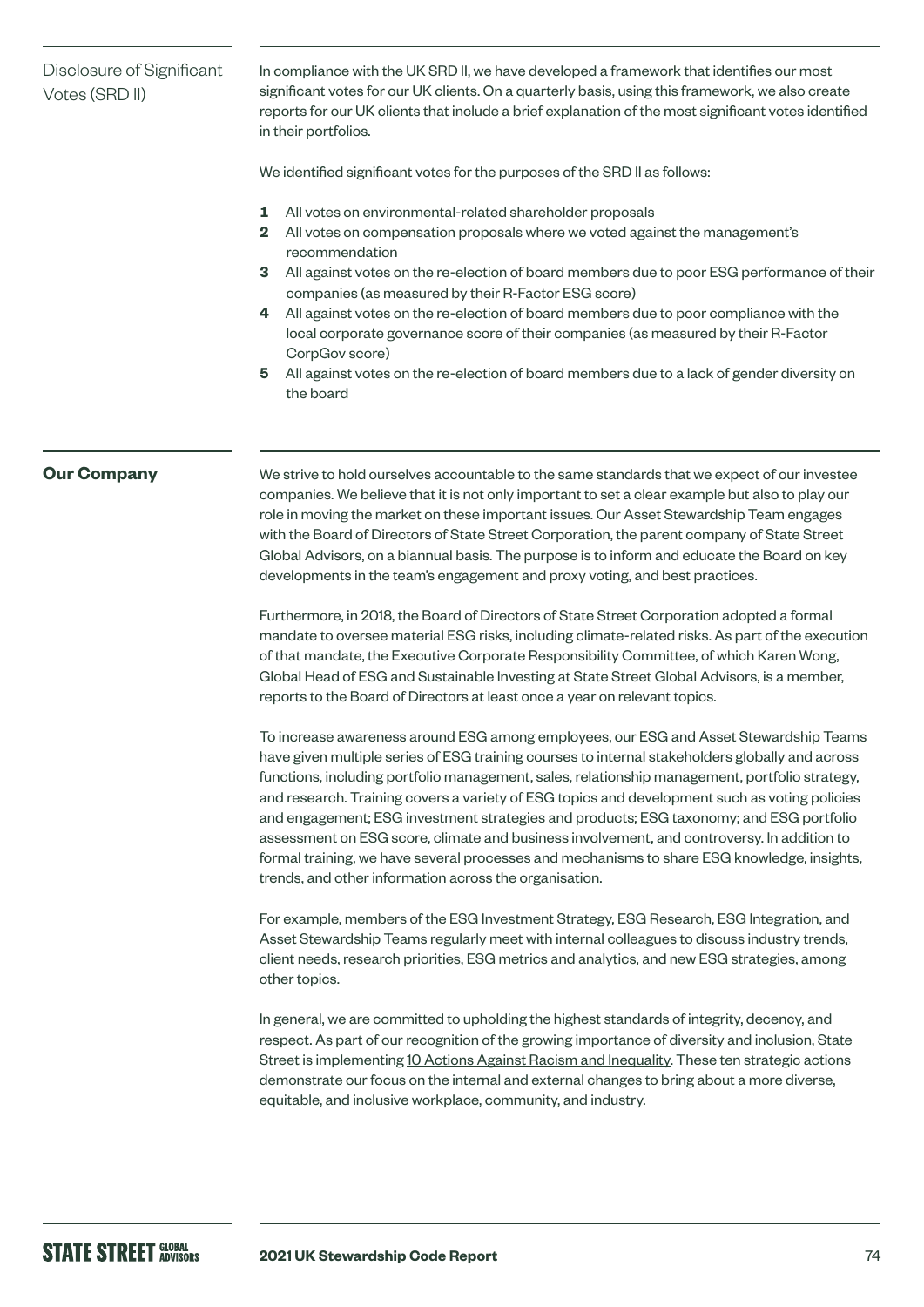|                                         | For example, we have committed to improving our Black and Latinx employee representation.<br>Specifically, we have committed to triple our Black and Latinx leadership (Senior Vice Presidents<br>and above) and double our percentage of Black and Latinx populations by 2023. We have<br>extended our requirement to interview a diverse slate of candidates for positions at all levels.<br>Also, as part of our 10-point action plan, we have committed to improving Black and Latinx<br>representation at the Board level. As a result, we have added two directors to the Board to<br>increase racial diversity to 25%. Our action plan also contains a number of diversity training<br>and awareness measures (for example, our anti-racism conversations and training) to further<br>promote an inclusive mindset within the organisation. |
|-----------------------------------------|----------------------------------------------------------------------------------------------------------------------------------------------------------------------------------------------------------------------------------------------------------------------------------------------------------------------------------------------------------------------------------------------------------------------------------------------------------------------------------------------------------------------------------------------------------------------------------------------------------------------------------------------------------------------------------------------------------------------------------------------------------------------------------------------------------------------------------------------------|
|                                         | Furthermore, the State Street Foundation has established combatting racism as a priority pillar,<br>and introduced a 2:1 match for staff donating to organisations addressing racial equity issues. We<br>also have set ourselves specific 3-year and 5-year goals in relation to the proportion of female<br>employees and employees of colour at all levels from Assistant Vice President and above.                                                                                                                                                                                                                                                                                                                                                                                                                                             |
| Corporate Responsibility                | We have robust policies on corporate responsibility and ESG. As responsible corporate citizens,<br>we are focused on conducting business in a transparent and ethical manner. This includes<br>working to maximise our global impact through charitable contributions, employee volunteering<br>and more while minimising our global footprint. From reducing carbon emissions, to prioritising<br>asset stewardship, to investing in human capital, we aim to create long-term value - for our<br>clients, employees, shareholders, and communities.                                                                                                                                                                                                                                                                                              |
|                                         | Our Corporate Responsibility Statement is available here and our employee activities are<br>detailed in our annual Corporate Responsibility Report available on our website.                                                                                                                                                                                                                                                                                                                                                                                                                                                                                                                                                                                                                                                                       |
| <b>Our Investee</b><br><b>Companies</b> | The final element of our holistic stewardship approach is to engage with our investee companies.<br>This is where we demonstrate influence over the \$4.14 trillion under management. <sup>2</sup> While we<br>already influence our investee companies indirectly through our thought leadership, through<br>direct engagement we are able to est elegr expectations making direct engagement a este                                                                                                                                                                                                                                                                                                                                                                                                                                              |

direct engagement we are able to set clear expectations, making direct engagement a core part of our stewardship approach. We discuss our approach to engagement and voting in the Engagement and Escalation section of this report.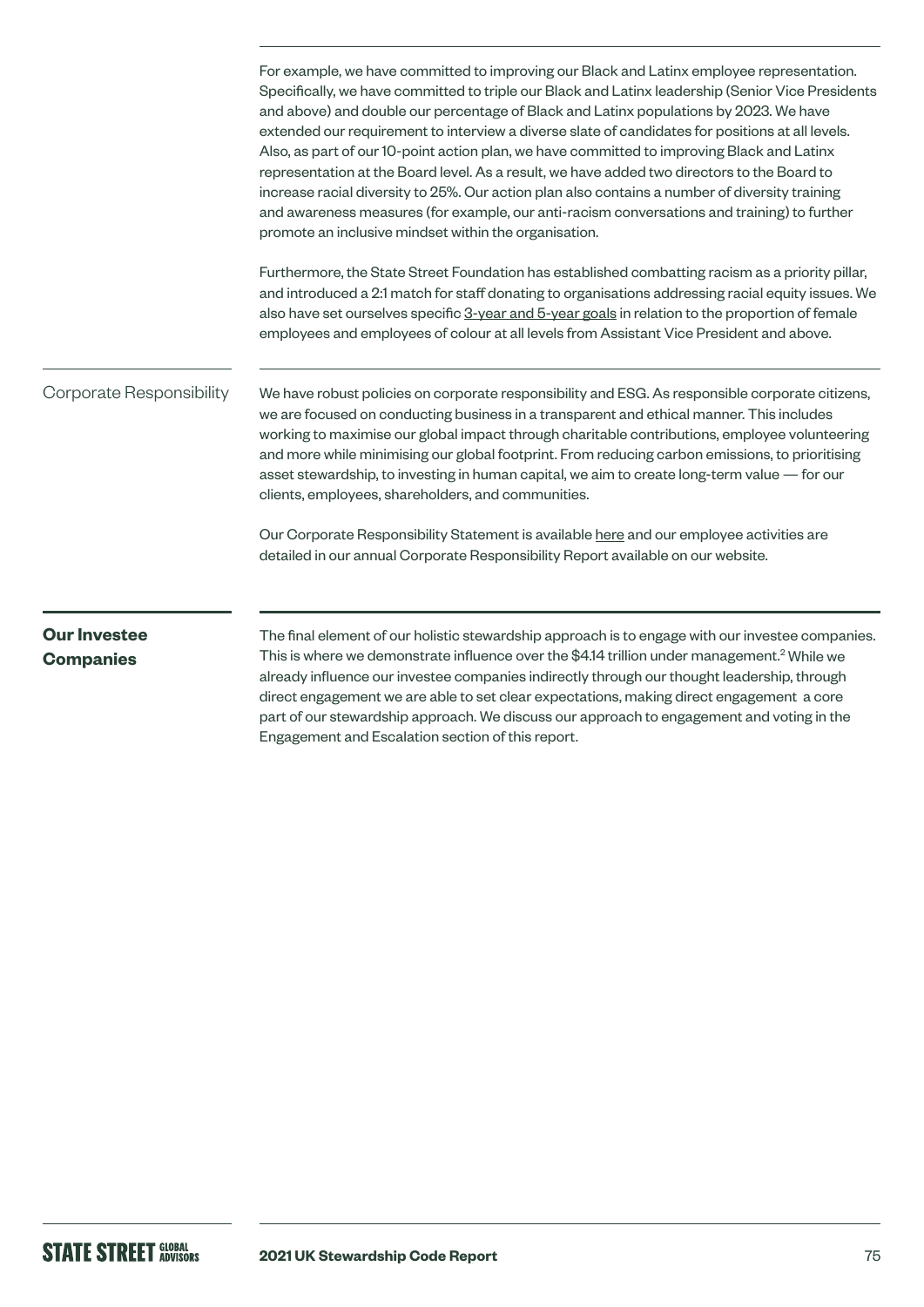# Appendices (Principle 2)

**Appendix A: State Street Global Advisors Global Policy and Voting Links**

#### **Asia Pacific**

- [2022 Proxy Voting and Engagement Guidelines: Australia and New Zealand](https://www.ssga.com/us/en/institutional/ic/library-content/pdfs/ic/proxy-Voting-and-engagement-guidelines-anz.pdf)
- [2022 Proxy Voting and Engagement Guidelines: Japan](https://www.ssga.com/us/en/institutional/ic/library-content/pdfs/ic/proxy-Voting-and-engagement-guidelines-ja.pdf)

#### **Europe**

- [2022 Proxy Voting and Engagement Guidelines: Europe](https://www.ssga.com/us/en/institutional/ic/library-content/pdfs/ic/proxy-Voting-and-engagement-guidelines-europe.pdf)
- [2022 Proxy Voting and Engagement Guidelines: UK and Ireland](https://www.ssga.com/us/en/institutional/ic/library-content/pdfs/ic/proxy-Voting-and-engagement-guidelines-uk-ie.pdf)

## **North America**

• [2022 Proxy Voting and Engagement Guidelines North America \(United States & Canada\)](https://www.ssga.com/us/en/institutional/ic/library-content/pdfs/ic/proxy-voting-and-engagement-guidelines-us-canada.pdf)

### **Global**

- [2022 Global Proxy Voting and Engagement Guidelines: Summary of Material Changes](https://www.ssga.com/us/en/institutional/ic/library-content/pdfs/ic/proxy-voting-and-engagement-summary-of-material-changes.pdf)
- [2022 Global Proxy Voting and Engagement Principles](https://www.ssga.com/us/en/institutional/ic/library-content/pdfs/ic/proxy-voting-and-engagement-guidelines-principle.pdf)
- [2022 Global Proxy Voting and Engagement Guidelines for Sustainability Issues](https://www.ssga.com/us/en/institutional/ic/library-content/pdfs/ic/proxy-voting-and-engagement-sustainability-issues.pdf)
- [2022 Proxy Voting and Engagement Guidelines: Rest of the World](https://www.ssga.com/us/en/institutional/ic/library-content/pdfs/ic/proxy-voting-and-engagement-guidelines-rest-of-the-world.pdf)
- [2022 State Street Global Advisors' Conflict Mitigation Guidelines](https://www.ssga.com/us/en/institutional/ic/library-content/pdfs/ic/ssga-conflict-mitigation-guidelines.pdf)
- [State Street Global Advisors' Issuer Engagement Protocol](https://www.ssga.com/us/en/institutional/ic/library-content/pdfs/ic/state-street-global-advisors-issuer-engagement-protocol.pdf)
- [Frameworks on Voting Environmental & Social Shareholder Proposals](https://www.ssga.com/us/en/institutional/ic/library-content/pdfs/ic/frameworks-voting-social-shareholder-proposals.pdf)
- [Protecting Long-Term Shareholder Interests In Activist Engagements](https://www.ssga.com/us/en/institutional/ic/library-content/pdfs/ic/protecting-long-term-shareholder-interests-03.31.20.pdf)

### **Voting Summary**

• [Vote View](https://vds.issgovernance.com/vds/#/MTA1/)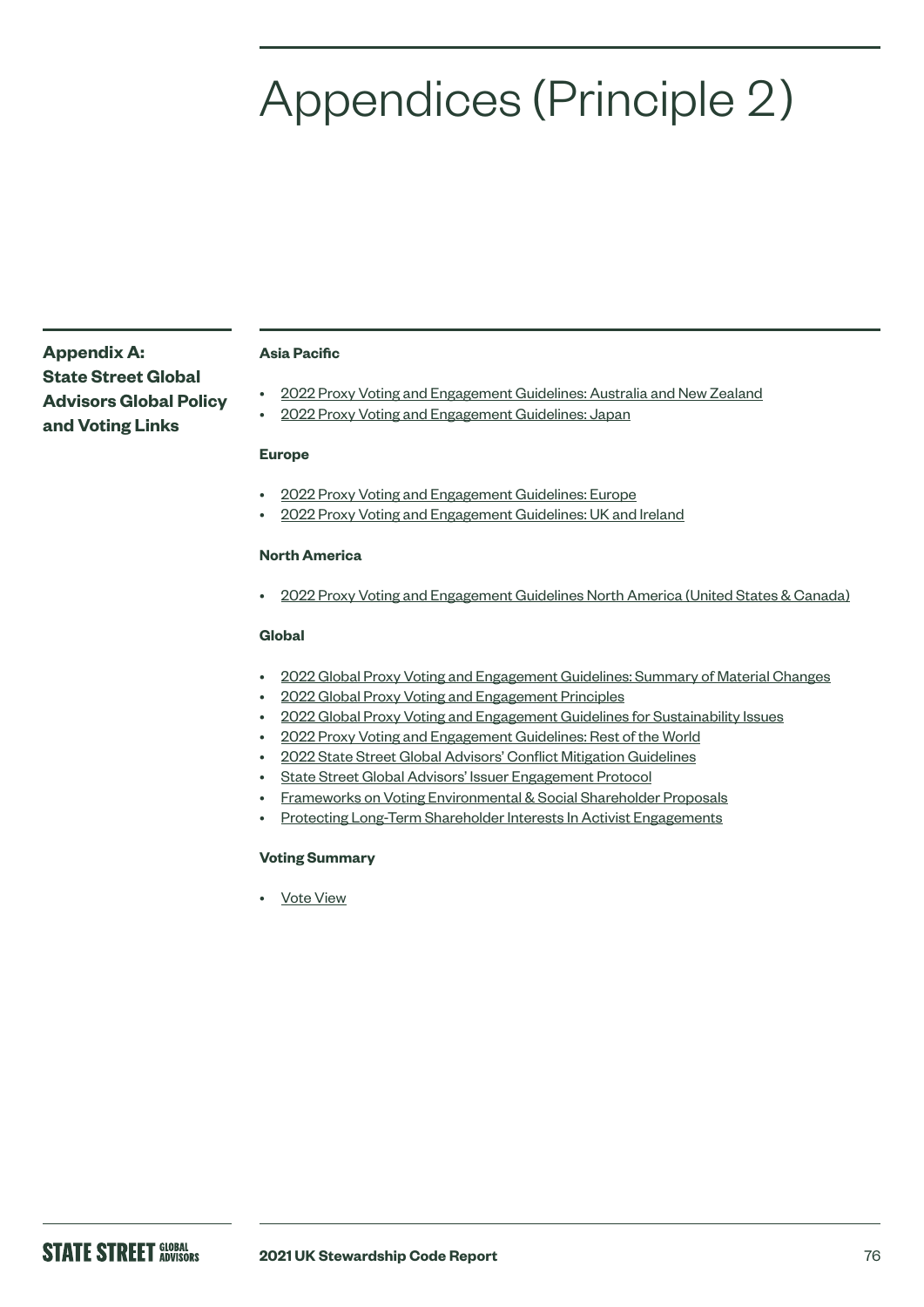| <b>Appendix B:</b>                          | <b>Stewardship Code Principles</b>                                                                                                                                                                                                                        | <b>Section of the Report</b>                                       | <b>Most Relevant</b><br><b>Pages</b> |
|---------------------------------------------|-----------------------------------------------------------------------------------------------------------------------------------------------------------------------------------------------------------------------------------------------------------|--------------------------------------------------------------------|--------------------------------------|
| <b>Stewardship Code</b>                     | Principle 1 - Signatories' purpose, investment<br>beliefs, strategy, and culture enable stewardship<br>that creates long-term value for clients and<br>beneficiaries leading to sustainable benefits for the<br>economy, the environment, and the society | 1. Introduction and Background                                     | $7 - 10$                             |
| <b>Principles Section</b>                   |                                                                                                                                                                                                                                                           | 2. Who We Are and Who We Serve                                     | $11 - 16$                            |
| of the Report Most<br><b>Relevant Pages</b> |                                                                                                                                                                                                                                                           | 6. Stewardship Enablement                                          | 57                                   |
|                                             |                                                                                                                                                                                                                                                           | 7. Making an Impact in the Real Economy                            | $74 - 75$                            |
|                                             | Principle 2 - Signatories' governance, resources<br>and incentives support stewardship                                                                                                                                                                    | 6. Stewardship Enablement                                          | $56 - 65$                            |
|                                             |                                                                                                                                                                                                                                                           | 8. Appendices                                                      | $76 - 82$                            |
|                                             | Principle 3 – Signatories manage conflicts of<br>interest to put the best interests of clients and<br>beneficiaries first                                                                                                                                 | 1. Introduction and Background                                     | 10                                   |
|                                             |                                                                                                                                                                                                                                                           | 6. Stewardship Enablement                                          | $63 - 65$                            |
|                                             | Principle 4 – Signatories identify and respond to<br>market-wide and systemic risks to promote a well-<br>functioning financial system                                                                                                                    | 1. Introduction and Background                                     | $7 - 10$                             |
|                                             |                                                                                                                                                                                                                                                           | 4. Identifying and Managing Systemic Risks                         | $30 - 33$                            |
|                                             |                                                                                                                                                                                                                                                           | 7. Making an Impact in the Real Economy                            | $66 - 72$                            |
|                                             | Principle 5 – Signatories review their policies,<br>assure their processes, and assess the<br>effectiveness of their activities                                                                                                                           | 1. Introduction and Background                                     | $9 - 10$                             |
|                                             |                                                                                                                                                                                                                                                           | 4. Identifying and Managing Systemic Risks                         | 33                                   |
|                                             |                                                                                                                                                                                                                                                           | 6. Stewardship Enablement                                          | $57 - 64$                            |
|                                             | Principle 6 - Signatories take account of the<br>client and beneficiary needs, and communicate the<br>activities and outcomes of their stewardship and<br>investment to them                                                                              | 1. Introduction and Background                                     | $7 - 11$                             |
|                                             |                                                                                                                                                                                                                                                           | 2. Who We Are and Who We Serve                                     | $11 - 16$                            |
|                                             |                                                                                                                                                                                                                                                           | 7. Making an Impact in the Real Economy                            | $72 - 73$                            |
|                                             | Principle 7 - Signatories systematically integrate<br>stewardship and investment, including material<br>environmental, social, and governance issues, and<br>climate change, to fulfil their responsibilities                                             | 1. Introduction and Background                                     | $7 - 10$                             |
|                                             |                                                                                                                                                                                                                                                           | 3. Responsible Investing at State Street<br><b>Global Advisors</b> | $17 - 28$                            |
|                                             | Principle 8 - Signatories monitor and hold to<br>account managers and/or service providers                                                                                                                                                                | 6. Stewardship Enablement                                          | $62 - 63$                            |
|                                             | Principle 9 - Signatories engage with issuers to<br>maintain or enhance the value of assets                                                                                                                                                               | 3. Responsible Investing at State Street<br><b>Global Advisors</b> | $19 - 20$                            |
|                                             |                                                                                                                                                                                                                                                           | 5. Engagement and Escalation                                       | $34 - 56$                            |
|                                             |                                                                                                                                                                                                                                                           | 7. Making an Impact in the Real Economy                            | $66 - 70$                            |
|                                             | Principle 10 - Signatories, where necessary,<br>participate in collaborative engagement to<br>influence issuers                                                                                                                                           | 5. Engagement and Escalation                                       | $34 - 51$                            |
|                                             |                                                                                                                                                                                                                                                           | 7. Making an Impact in the Real Economy                            | $65 - 72$                            |
|                                             | Principle 11 - Signatories, where necessary,<br>escalate stewardship activities to influence issuers                                                                                                                                                      | 5. Engagement and Escalation                                       | $34 - 51$                            |
|                                             | Principle 12 - Signatories actively exercise their<br>rights and responsibilities                                                                                                                                                                         | 5. Engagement and Escalation                                       | $35 - 56$                            |
|                                             |                                                                                                                                                                                                                                                           | 7. Making an Impact in the Real Economy                            | $65 - 75$                            |

# **Appendix C: Public Speaking Examples**

- 13D Monitor: Corporate Governance Roundtable
- API Climate Related Reporting Initiative Consultation
- Boston University School of Law: Climate Risk and Financial Institutions
- Cambridge Executive Connections Inc: Forum on Executive Compensation
- Ceres All Network Member Day
- CII Conference: Climate Change and Net-Zero Initiatives
- Columbia Sustainability Program Event
- Compensation Committee Leadership Network
- Earth Day 2021: The Biden Presidency Puts Climate at the Forefront
- ESG 2021 & Beyond: Earth Day Panel
- ESG disclosure: Co-hosted by the Coalition for Inclusive Capitalism and the NYU Law School's Institute for Corporate Governance and Finance
- ESG priorities at Rivel Governance & Sustainability Symposium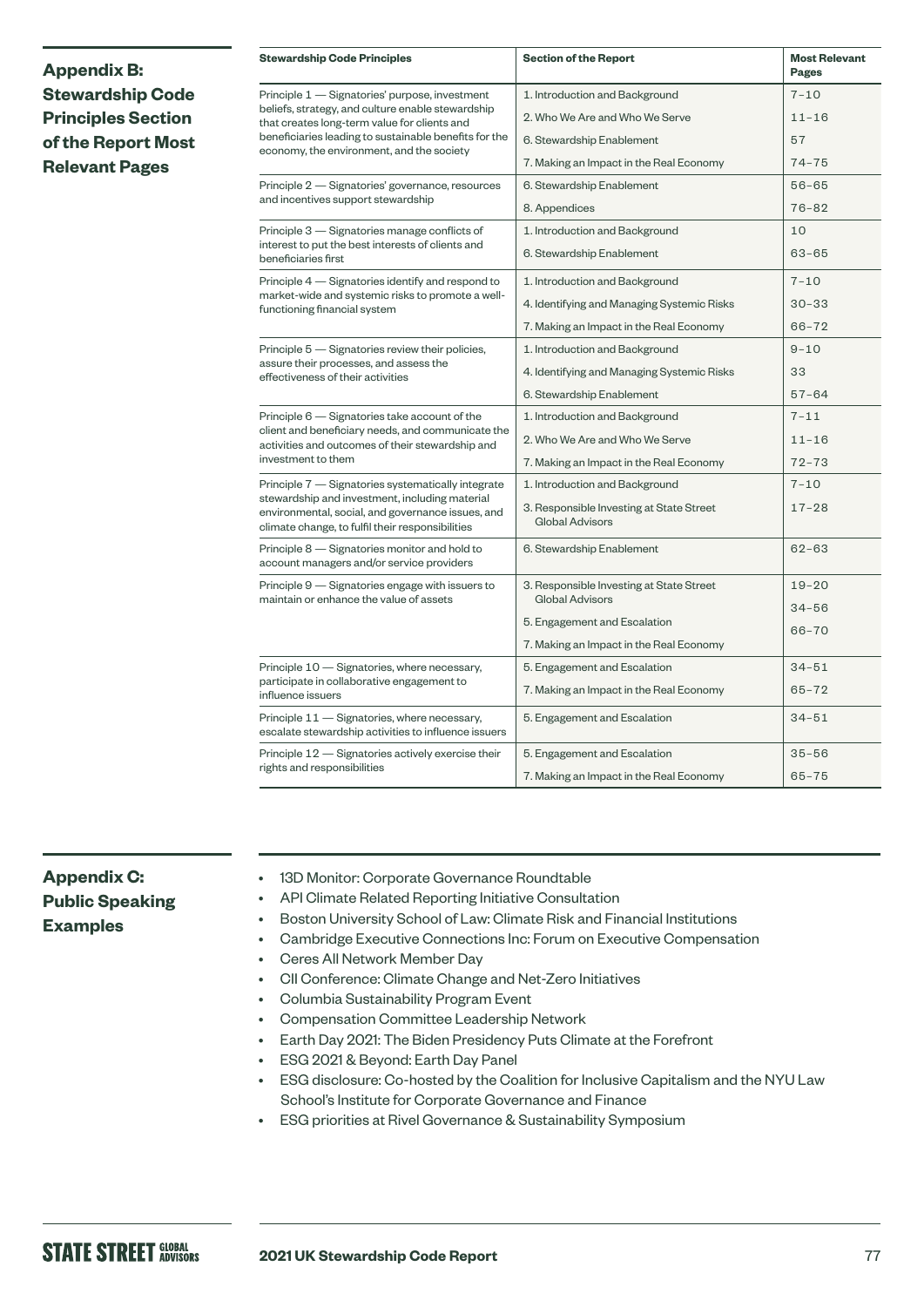- Fall Engagement Summit: Panel Discussions on Expectations for Fall Engagement and the Outlook for the 2022 Proxy Season
- Harvard Business School Climate Symposium: Public Markets Investing Panel 2021
- Harvard Law School: Forum for Corporate Governance Roundtable
- ICCR Oil & Gas Industry Roundtable on Federal Methane Regulations
	- Morgan Stanley Financial Decision Making Conference
	- NACD ESG Continuous Learning Cohort: Metrics and Investor Disclosures Expert Director Briefing
	- NYU Law Panel: Disclosure and Regulatory Landscape
	- Professional Women's Network: ABC's of ESG,
	- Public Relations and Communications Association 2021 Conference: Reputational Risks and Opportunities in the Year of COP26
	- PWC Director Engaging Summit
	- PwC's Outlook 2022: ESG Data
	- Stanford Institutional Investors' Forum
	- The Conference Board's ESG Summit Governance Panel: Enlisting the Board in ESG
	- The Council of Institutional Investors Fall Conference: The Hidden Cost of Human Rights Violations in the Food Sector
	- The Fall Engagement Summit: New Expectations and Perspectives for Fall Engagement 2021
	- The Future of Diversity of Boards Panel for Harvard Business School Accelerating Board Diversity Program
	- Today's Board Mandate: Diversity, Equity and Inclusion in the Spotlight co-hosted by State Street and the Toigo Foundation
	- Weinberg Center for Corporate Governance and the Ceres Accelerator for Sustainable Capital Markets: Roundtable Discussion
	- Wharton CEO Academy: What Do Shareholders Want From Boards?
	- World Economic Forum: Climate Change

**Appendix D: Stewardship Team Senior Leader Biographies**



#### **Karen Wong**

Senior Managing Director and Global Head of ESG and Sustainable Investing State Street Global Advisors

Karen Wong is a Senior Managing Director and Global Head of ESG and Sustainable Investing at State Street Global Advisors. In this capacity, she leads the ESG functions including ESG investment strategy, ESG integration, and asset stewardship. She is responsible for developing and driving the firmwide ESG positioning and business strategy, defining the ESG product roadmap, and coordinating with the broader State Street ESG initiatives to amplify our collective voice.

She is a member of the company's Executive Management Group, and chairs the ESG Committee. Before joining State Street Global Advisors, Karen worked at Mellon Investments Corporation for more than 20 years, where she held various investment and leadership positions.

Most recently, she was Head of Index Portfolio Management overseeing over \$300 billion assets in equity and fixed income index and beta strategies, with primary responsibility for portfolio management and business strategy. In addition, she was Mellon's ESG Champion and collaborated across the firm to drive ESG integration. In 2014, she developed and launched Mellon's first green beta product, a landmark sustainable investment solution.

Karen is a graduate of San Francisco State University with a Master of Business Administration and Bachelor of Science in Statistics and Accounting. She earned the Chartered Financial Analyst (CFA) designation and is a member of the CFA Institute and the CFA Society of San Francisco.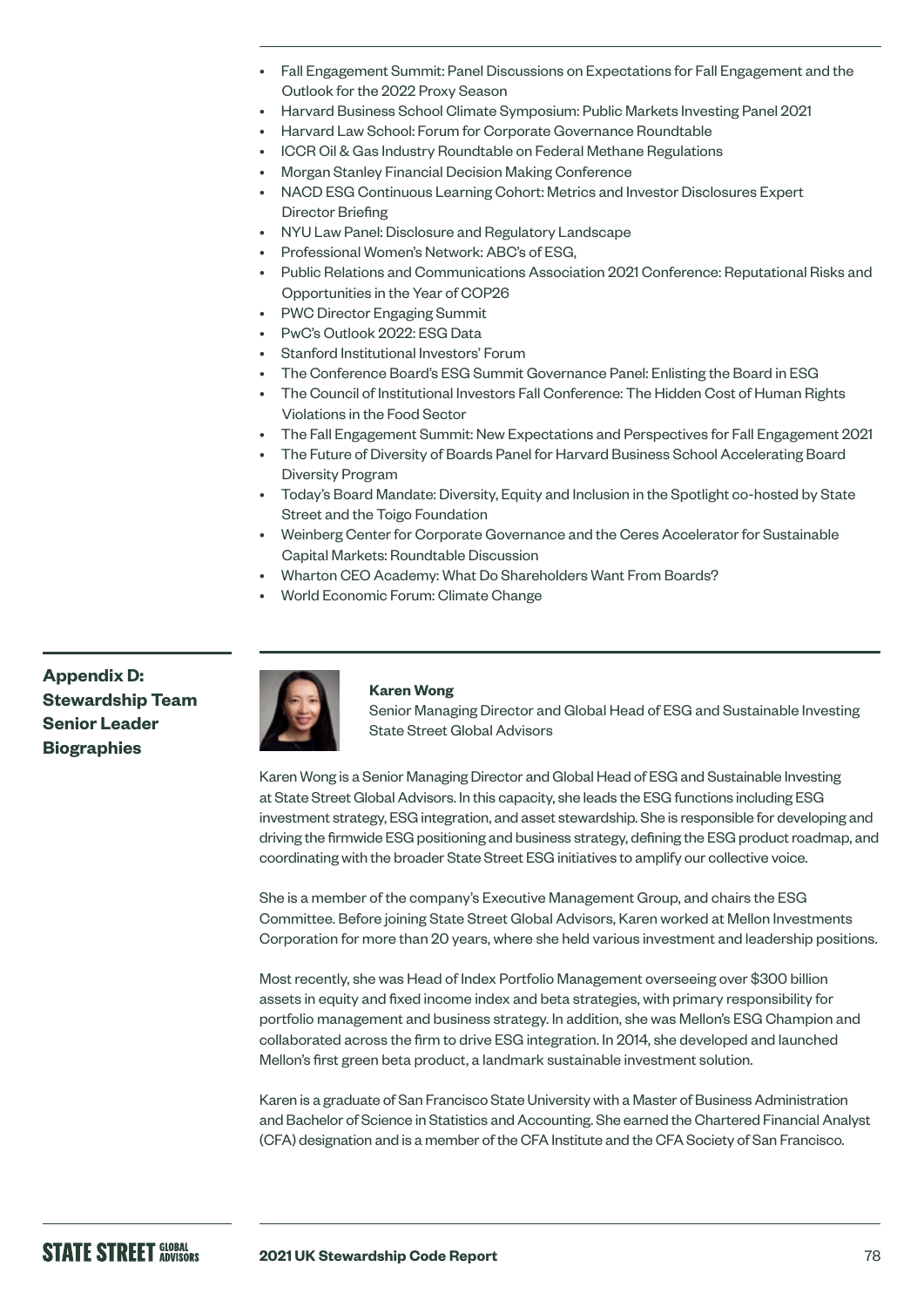

# **Benjamin Colton**  Global Head of Asset Stewardship — Voting and Engagement

Benjamin and his colleagues on the Stewardship Team are responsible for developing and implementing our global proxy voting policies and guidelines across all investment strategies, and also managing our proxy voting activities and issuer engagement on ESG issues.

Previously, he was the Stewardship Team's Head of Asia-Pacific. Prior to joining the company, Benjamin served as a member of the Active Ownership Team at Norges Bank Investment Management (NBIM) based in Oslo, Norway and later in New York City, USA.

Benjamin earned an Executive Global Master of Science in Management (Distinction) from the London School of Economics & Political Science (LSE). He has master's degree in economics from the University of Nevada and a bachelor's degree (Distinction) in economics from University of Nevada.



# **Robert Walker**  Global Head of Asset Stewardship — Strategy

Robert is responsible for developing and implementing our global proxy voting policies and guidelines across all investment strategies. He also manages our advisor's proxy voting activities and issuer engagement on ESG issues.

Prior to joining the company in 2017, Robert was Director for Social and Governance Research at HSBC Bank plc, wherein he led the coverage on ESG issues. He has also worked as Head of Governance Research for equity broker Kepler Cheuvreux and as Stewardship Services Manager Europe for GO Investment Partners. During his career, Robert has been ranked in the Extel survey, ranking #1 in 2017, 2015, 2014 and 2013 for governance equity research.

- **Endnotes** 1 Responsibility-Factor (R-Factor) scoring is designed by State Street to reflect certain ESG characteristics and does not represent investment performance. Results generated out of the scoring model are based on sustainability and corporate governance dimensions of a scored entity.
	- 2 This figure is presented as of 31 December 2021 and includes approximately \$61.43 billion of assets with respect to SPDR products for which State Street Global Advisors Funds Distributors, LLC (SSGA FD) acts solely as the marketing agent. SSGA FD and State Street Global Advisors are affiliated.
	- 3 As of December 31, 2021.
	- 4 Estimate based on Department of Labor (DOL), S&P Global Market Intelligence Money Market Directories (MMD), and State Street Global Advisors data as of December 31, 2021.
- 5 During regional market hours.
- 6 "The Effect of Gender Diversity on Board Decisionmaking: Interviews with Board Members and Stakeholders" The Conference Board, Jan 2017.
- 7 "Why Diversity Matters" McKinsey, Feb 2015. "Women on Boards: Global Trends in Gender Diversity on Corporate Boards" MSCI, Nov 2015. "Is Gender Diversity Profitable?" Peterson Institute for International Economic, Feb 2016.
- 8 "Women on Boards: Global Trends in Gender Diversity on Corporate Boards" MSCI, Nov 2015.